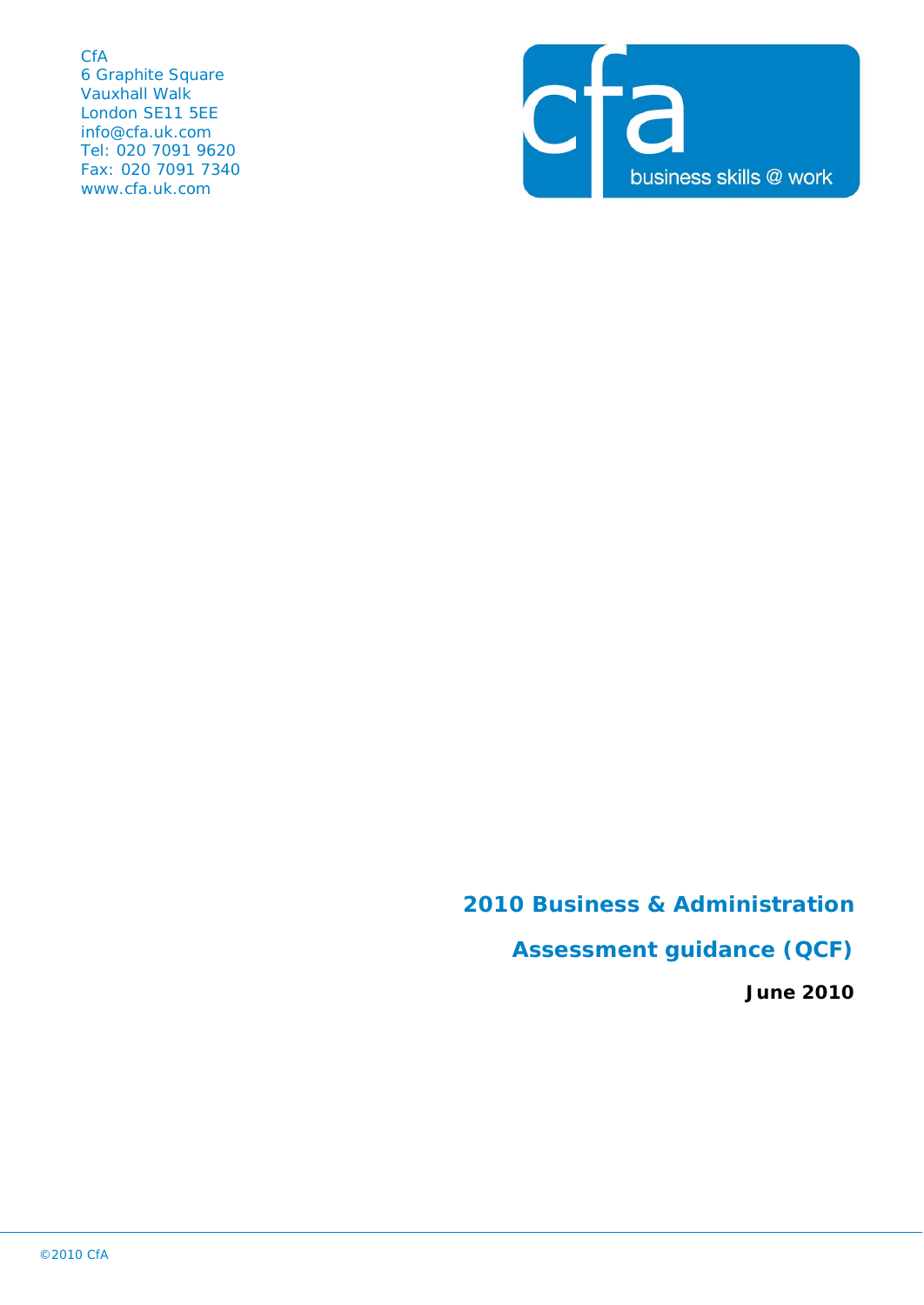## **Contents**

|                                                                                                            | Page     |
|------------------------------------------------------------------------------------------------------------|----------|
| Introduction                                                                                               | 5        |
| The QCF                                                                                                    | 5        |
| Demonstrating competence in a QCF NVQ in Business &                                                        |          |
| Administration                                                                                             | 6        |
| The Business & Administration QCF NVQ units                                                                | 6        |
| Types of evidence                                                                                          | 7        |
| Characteristics of assessment guidance                                                                     | 9        |
| Holistic assessment                                                                                        | 9        |
| Using other related qualifications as evidence                                                             | 10       |
| Assessment guidance 'template'                                                                             | 10       |
| Assessment guidance for Business & Administration QCF NVQ units:                                           | 11       |
| Competence category: Core Business & Administration                                                        | 11       |
| Q101 Manage own performance in a business environment                                                      | 11       |
| Q102 Improve own performance in a business environment                                                     | 12       |
| Q103 Work in a business environment                                                                        | 13       |
| Q104 Solve business problems                                                                               | 14       |
| Q105 Work with other people in a business environment                                                      | 15       |
| Q201 Manage own performance in a business environment                                                      | 16       |
| Q202 Improve own performance in a business environment                                                     | 18       |
| Q203 Work in a business environment                                                                        | 19       |
| Q204 Solve business problems<br>Q205 Work with other people in a business environment                      | 20<br>21 |
| Q301 Manage own performance in a business environment                                                      | 23       |
| Q302 Evaluate and improve own performance in a business                                                    |          |
| environment                                                                                                | 24       |
| 0303 Work in a business environment                                                                        | 25<br>27 |
| Q304 Solve business problems<br>Q305 Work with other people in a business environment                      | 28       |
| Q306 Contribute to decision-making in a business                                                           |          |
| environment                                                                                                | 29       |
| Q307 Negotiate in a business environment                                                                   | 30       |
| Q308 Supervise a team in a business environment<br>Q401 Manage and be accountable for own performance in a | 31       |
| business environment                                                                                       | 32       |
| Q402 Evaluate and improve own performance in a business                                                    |          |
| environment                                                                                                | 33       |
| Q403 Support the purpose and value of an organisation                                                      | 34       |
| Q404 Support sustainability in a business environment                                                      | 35       |
| Q405 Assess, manage and monitor risk in a business                                                         |          |
| environment                                                                                                | 36       |
| Q406 Evaluate and solve business problems                                                                  | 37       |
| Q407 Make decisions in a business environment<br>Q408 Negotiate in a business environment                  | 38<br>39 |
| Competence category: Business Resources                                                                    | 40       |
| Q221 Use office equipment                                                                                  | 40       |
| Q222 Maintain and issue stationary stock items                                                             | 41       |
| Q319 Order products and services                                                                           | 43       |
| Q330 Agree a budget                                                                                        | 45       |
| Q412 Prepare specifications for contracts                                                                  | 46       |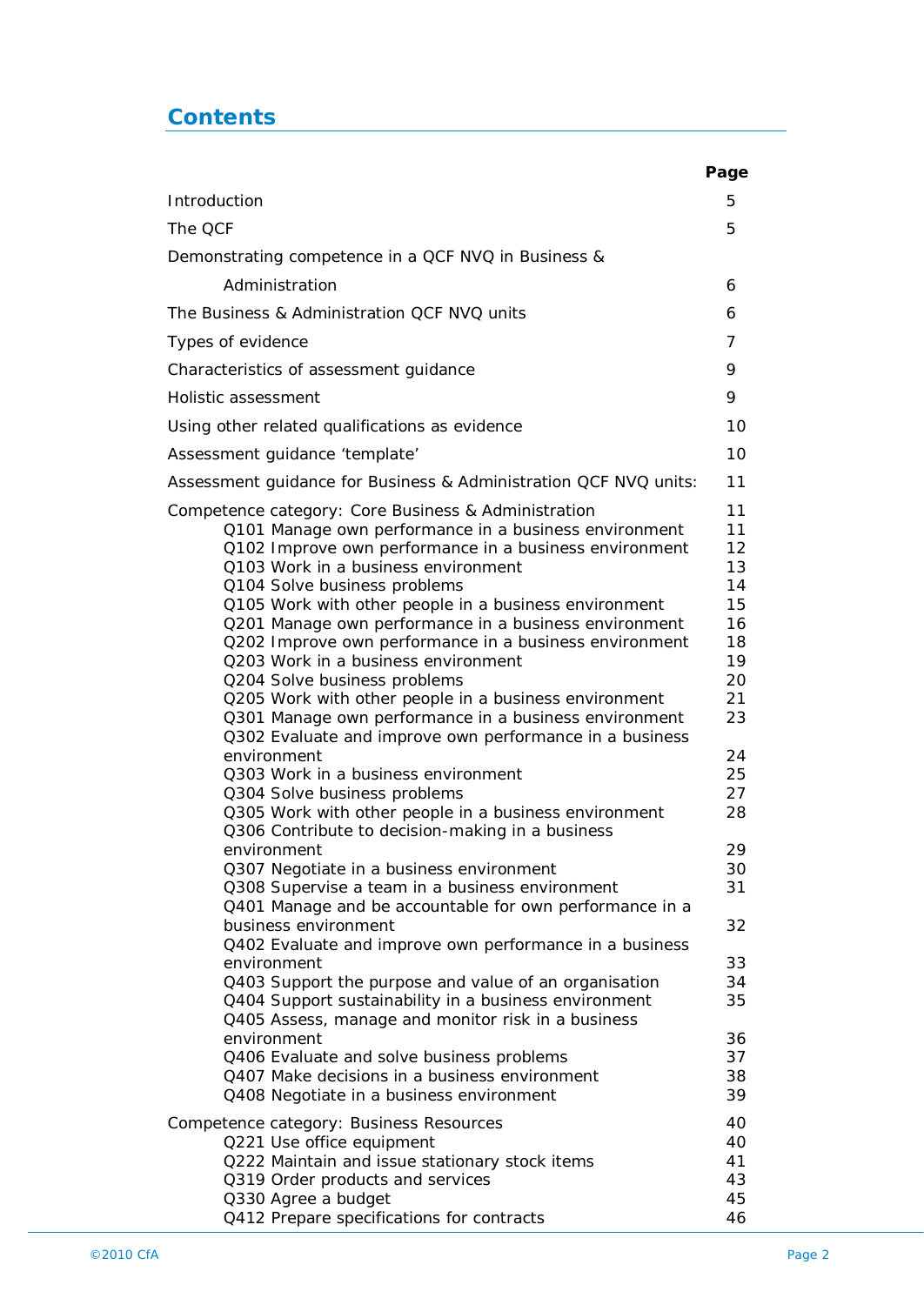| Q421 Manage budgets<br>Q501 Invite tenders and select contractors<br>Q502 Monitor and evaluate contracts                                                                                                                                                                                                                                                                                                                                                                                                                                                                                                 | 47<br>48<br>49                                                                   |
|----------------------------------------------------------------------------------------------------------------------------------------------------------------------------------------------------------------------------------------------------------------------------------------------------------------------------------------------------------------------------------------------------------------------------------------------------------------------------------------------------------------------------------------------------------------------------------------------------------|----------------------------------------------------------------------------------|
| Competence category: Business Support Services<br>Q325 Supervise an office facility<br>Q414 Manage an office facility<br>Q415 Propose and design administrative services<br>Q416 Prepare, co-ordinate and monitor operational plans<br>Q417 Implement, monitor and maintain administrative<br>services                                                                                                                                                                                                                                                                                                   | 50<br>50<br>53<br>54<br>56<br>57                                                 |
| Competence category: Communications<br>Q106 Communicate in a business environment<br>Q107 Make and receive telephone calls<br>Q206 Communicate in a business environment<br>Q207 Use electronic message systems<br>Q208 Use a diary system<br>Q209 Take minutes<br>Q309 Communicate in a business environment<br>Q310 Develop a presentation<br>Q311 Deliver a presentation<br>Q409 Communicate in a business environment<br>Competence category: Corporate Decision-making<br>Q601 Support corporate decision-making<br>Q701 Inform and facilitate corporate decision-making                            | 59<br>59<br>60<br>61<br>63<br>64<br>65<br>66<br>68<br>69<br>70<br>72<br>72<br>73 |
| Competence category: Customer Service<br>Q108 Assist in handling mail<br>Q210 Handle mail<br>Q211 Provide reception services<br>Q256 Meet and welcome visitors<br>Q328 Deliver, monitor and evaluate customer service to<br>internal customers<br>Q329 Deliver, monitor and evaluate customer service to<br>external customers                                                                                                                                                                                                                                                                           | 74<br>74<br>75<br>76<br>77<br>78<br>79                                           |
| Competence category: Document Production<br>Q110 Prepare text from notes using touch typing (20 wpm)<br>Q212 Produce documents in a business environment<br>Q213 Prepare text from notes<br>Q214 Prepare text from notes using touch typing (40 wpm)<br>Q215 Prepare text from shorthand (60 wpm)<br>Q216 Prepare text from recorded audio instruction (40 wpm)<br>Q312 Design and produce documents in a business<br>environment<br>Q313 Prepare text from notes using touch typing (60 wpm)<br>Q314 Prepare text from shorthand (80 wpm)<br>Q315 Prepare text from recorded audio instruction (60 wpm) | 80<br>80<br>81<br>82<br>83<br>84<br>85<br>86<br>87<br>88<br>89                   |
| Competence category: Events and Meetings<br>Q223 Support the organisation of an event<br>Q224 Support the co-ordination of an event<br>Q225 Support the organisation of business travel or<br>accommodation<br>Q226 Support the organisation of meetings<br>Q320 Plan and organise an event<br>Q321 Co-ordinate an event<br>Q322 Plan and organise meetings<br>Q323 Organise business travel or accommodation<br>Q324 Evaluate the organisation of business travel or<br>accommodation                                                                                                                   | 90<br>90<br>91<br>92<br>93<br>94<br>95<br>96<br>98<br>99                         |
| Q413 Chair meetings                                                                                                                                                                                                                                                                                                                                                                                                                                                                                                                                                                                      | 100                                                                              |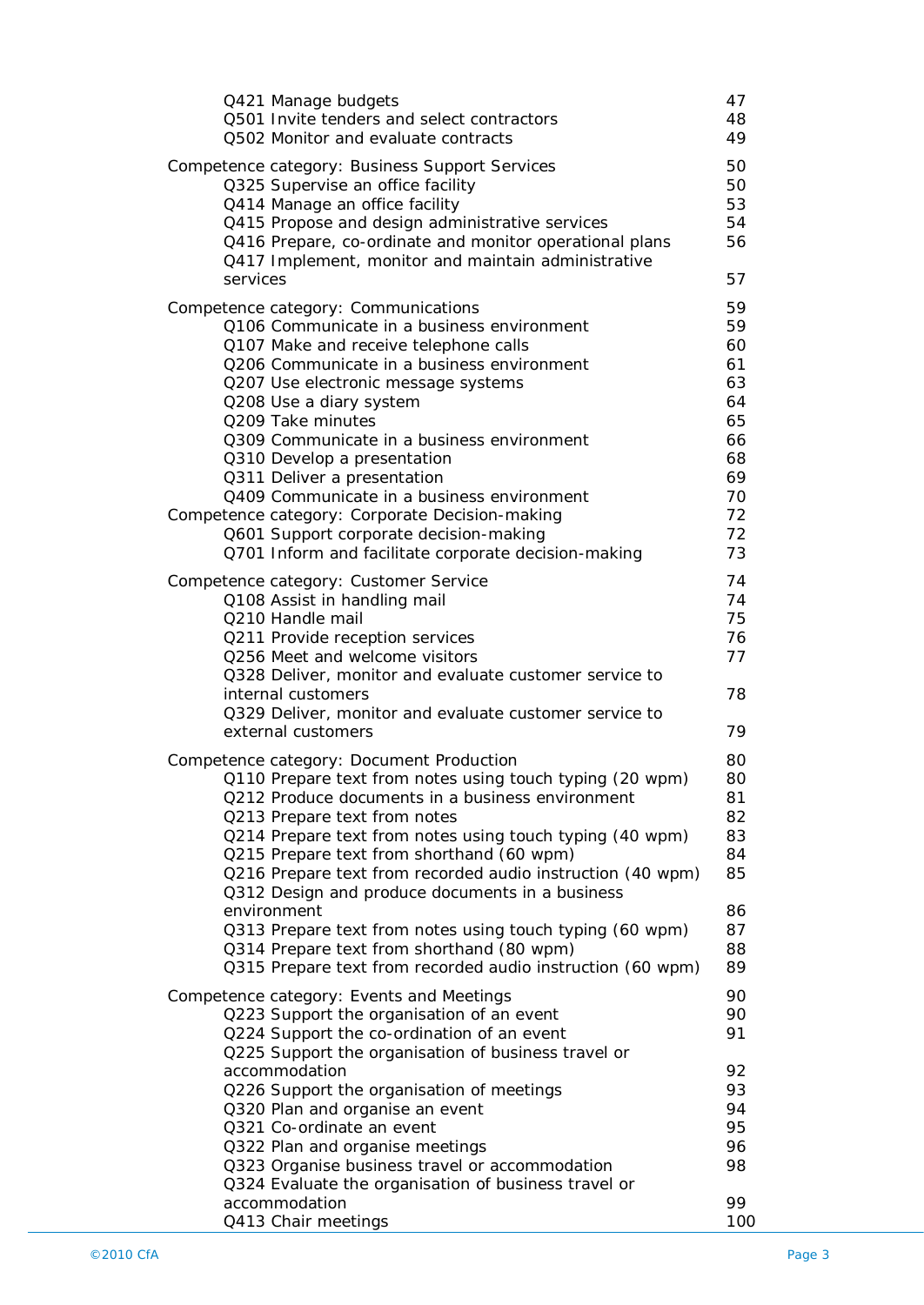| Competence category: Health and Safety                                | 101 |
|-----------------------------------------------------------------------|-----|
| Q113 Use occupational and safety guidelines when using                |     |
| Keyboards                                                             | 101 |
| Competence category: Innovation and Change                            | 102 |
| Q227 Respond to change in a business environment                      | 102 |
| Q326 Contribute to innovation in a business environment               | 103 |
| Q418 Contribute to innovation in a business environment               | 104 |
| Q419 Plan change for a team                                           | 105 |
| Q503 Plan change across teams                                         | 106 |
| Q504 Implement, monitor and review change                             | 107 |
| Q602 Implement and evaluate organisational change                     | 108 |
| Competence category: Manage Information and Data                      | 109 |
| Q111 Use a filing system                                              | 109 |
| Q112 Archive information                                              | 110 |
| Q217 Organise and report data                                         | 111 |
| Q218 Research information                                             | 112 |
| Q219 Store and retrieve information                                   | 113 |
| Q220 Archive information                                              | 114 |
| Q228 Support the management and development of an                     |     |
| information system                                                    | 115 |
| Q316 Support the design and development of an information             |     |
| system                                                                | 116 |
| Q317 Monitor information systems                                      | 117 |
| Q318 Analyse and report data                                          | 118 |
| Q410 Design and develop an information system                         | 119 |
| Q411 Manage and evaluate an information system                        | 120 |
| Competence category: Organisational Strategy                          | 121 |
| Q603 Assist in reviewing corporate performance                        | 121 |
| Q604 Assist in developing and establishing systems and                |     |
| procedures to Review corporate performance                            | 122 |
| Q605 Assist in improving corporate performance                        | 123 |
| Q606 Monitor and evaluate trends and events that affect               |     |
| organisations                                                         | 124 |
| Q607 Make arrangements or develop relationships which                 |     |
| promote partnership working                                           | 125 |
| Q702 Improve corporate performance                                    | 126 |
| Q703 Review corporate performance                                     | 127 |
| Q704 Make arrangements or develop relationships which                 |     |
| promote corporate interests                                           | 128 |
| Q705 Monitor and evaluate trends and events that affect               |     |
| organisations                                                         | 129 |
| Competence category: Project Management                               | 130 |
| Q327 Contribute to running a project                                  | 130 |
| Q505 Manage a project                                                 | 132 |
|                                                                       |     |
| Appendix 1: List of all Business & Administration units identified by |     |
| competence category                                                   | 133 |
| Appendix 2: Matrix of evidence triangulated across units within each  |     |
| of the NVQ levels                                                     | 140 |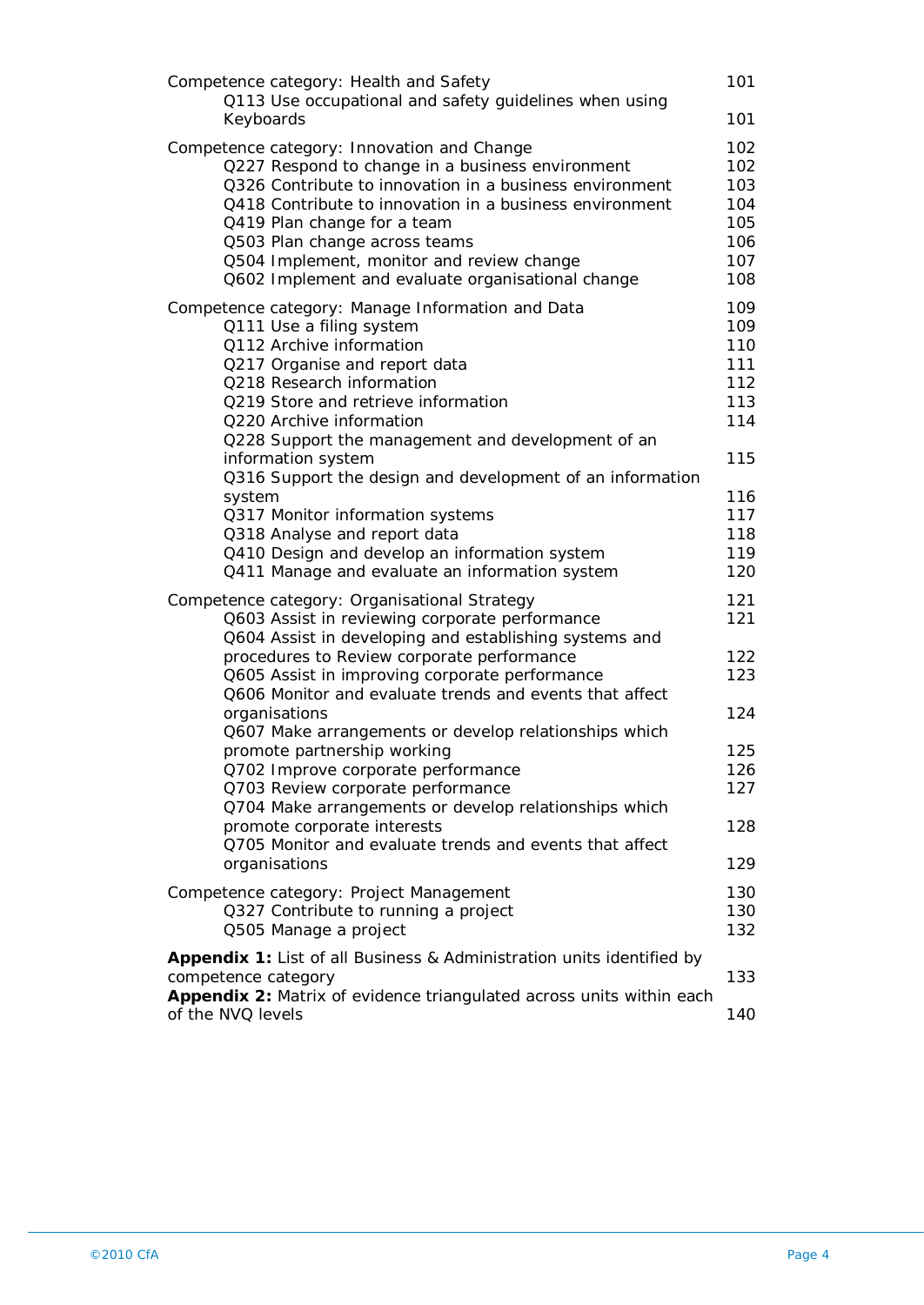## **2010 Business & Administration Assessment Guidance**

### **Introduction**

The Council for Administration (CfA) has worked in partnership with awarding organisations<sup>1</sup> who are delivering the Qualifications and Credit Framework (QCF) National Vocational Qualification (NVQ) suite of Business & Administration qualifications (available in England, Wales and Northern Ireland) to develop this assessment guidance. The assessment guidance is intended to provide clarification on the variety of acceptable assessment methods and types of evidence that may be generated to satisfy the achievement of competence for each QCF NVQ unit.

This assessment guidance introduction should be read in conjunction with the assessment guidance for each individual QCF NVQ unit within the CfA Business & Administration suite of QCF NVQ units.

This Assessment Guidance is a guide. It has been developed and agreed in partnership with awarding organisations (see footnote 1). However, the forms of evidence for assessment are neither mandatory nor exclusive. Awarding organisations are free to select other forms of evidence for assessment which may not be identified in this Assessment Guidance.

### **The QCF**

The QCF qualification structures (called Rules of Combination – RoCs) differ from previous National Qualification Framework (NQF) qualification structures. The new RoCs identify the size of qualifications (award, certificate and diploma) at any of the eight levels of the QCF. The suite of Business & Administration QCF NVQs is:

> Level 1 NVQ Award in Business & Administration Level 1 NVQ Certificate in Business & Administration

> Level 2 NVQ Award in Business & Administration Level 2 NVQ Certificate in Business & Administration

- Level 2 NVQ Diploma in Business & Administration
- Level 3 NVQ Certificate in Business & Administration Level 3 NVQ Diploma in Business & Administration

Level 4 NVQ Certificate in Business & Administration Level 4 NVQ Diploma in Business & Administration

The RoC's are determined by the number of credits that will need to be achieved to be awarded a qualification. Each credit represents 10 notional learning hours. Notional learning hours are generally made up of the formal

#### <sup>1</sup> City & Guilds, EAL, Edexcel, EDI, IMI, NCFE, OCR, OU, and, SQA.

 $\overline{a}$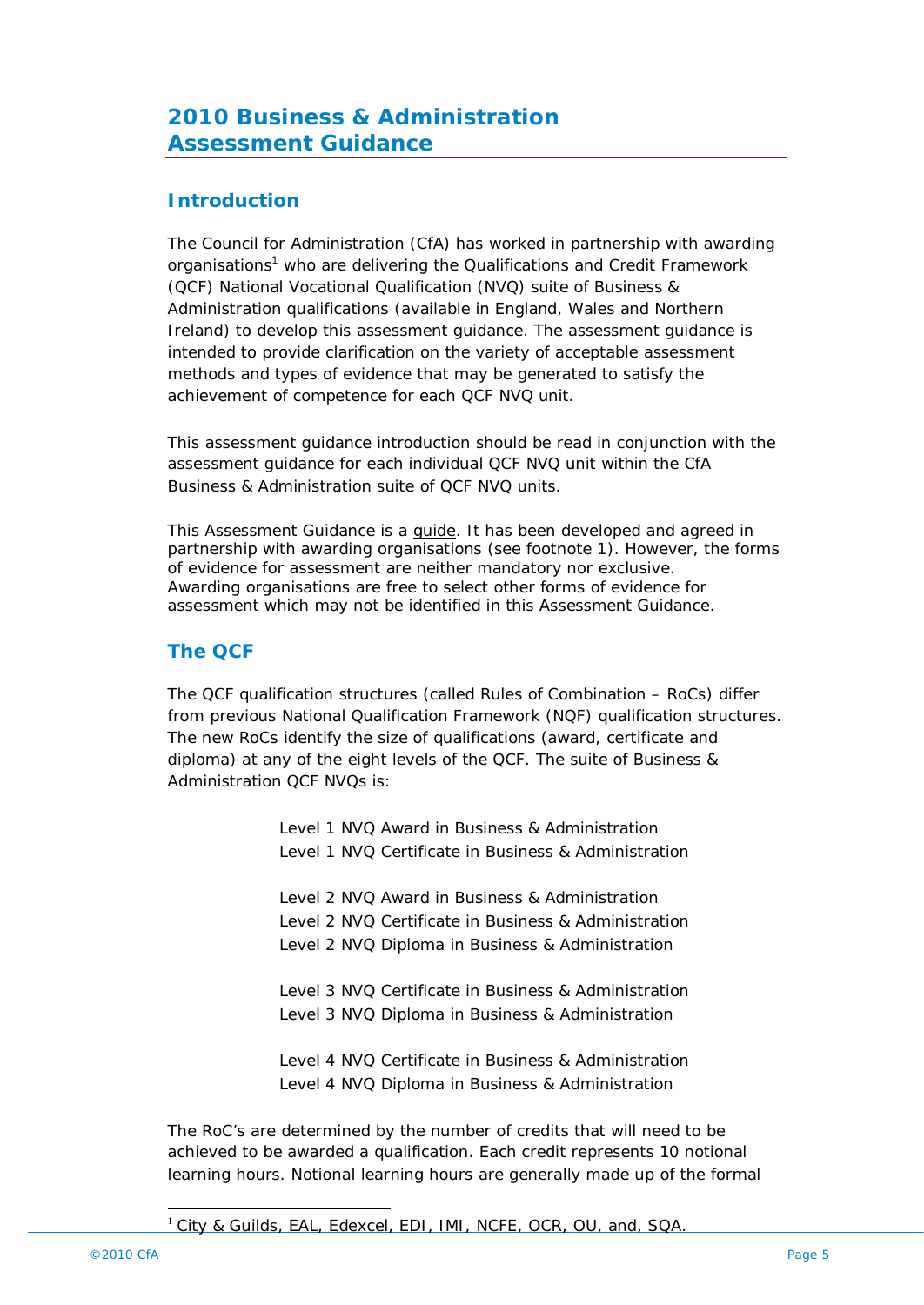learning time and assessment time. The credits required to be achieved for each of the RoCs are:

| Credit allocation for Rules of Combination (RoC) for QCF NVQ qualifications |             |                                                           |                                                  |                                                 |                                                 |  |
|-----------------------------------------------------------------------------|-------------|-----------------------------------------------------------|--------------------------------------------------|-------------------------------------------------|-------------------------------------------------|--|
|                                                                             |             | <b>Qualification</b>                                      | <b>Units</b>                                     |                                                 |                                                 |  |
| <b>QCF</b><br><b>Level</b>                                                  | <b>Type</b> | Min. no. of<br>credits to<br>achieve the<br>qualification | <b>Group A:</b><br><b>Mandatory</b><br>(Credits) | <b>Group B:</b><br><b>Optional</b><br>(Credits) | <b>Group C:</b><br><b>Optional</b><br>(Credits) |  |
| 1                                                                           | Award       | 9                                                         | 7                                                | 2 (Min)                                         |                                                 |  |
|                                                                             | Certificate | 15                                                        | $\overline{7}$                                   | 4 (Min)                                         | $4$ (Max)                                       |  |
|                                                                             |             |                                                           |                                                  |                                                 |                                                 |  |
|                                                                             | Award       | 9                                                         | 5                                                | $4$ (Min)                                       |                                                 |  |
| $\overline{2}$                                                              | Certificate | 21                                                        | 9                                                | 7 (Min)                                         | $5$ (Max)                                       |  |
|                                                                             | Diploma     | 37                                                        | 9                                                | 17 (Min)                                        | $11$ (Max)                                      |  |
|                                                                             |             |                                                           |                                                  |                                                 |                                                 |  |
|                                                                             | Certificate | 30                                                        | 13                                               | 11 (Min)                                        | $6$ (Max)                                       |  |
| 3                                                                           | Diploma     | 40                                                        | 13                                               | 14 (Min)                                        | 13 (Max)                                        |  |
|                                                                             |             |                                                           |                                                  |                                                 |                                                 |  |
|                                                                             | Certificate | 31                                                        | 21                                               | 10 (Min)                                        |                                                 |  |
| 4                                                                           | Diploma     | 40                                                        | 21                                               | 19 (Min)                                        |                                                 |  |

### **Demonstrating competence in a QCF NVQ in Business & Administration**

To be awarded a QCF NVQ in Business & Administration, learners must demonstrate that they are able to perform the job or an appropriate task competently. Competence may be demonstrated in the private sector, not-forprofit sector or public sector. Learners may be employed as full-time, parttime, paid or voluntary members of staff.

The assessment of all units at any level of a Business & Administration QCF NVQ or competence-based qualification, '… may be based on either candidate performance at work or through simulation, as necessary<sup>2</sup>.

### **The Business & Administration QCF units**

The QCF Business & Administration units have been designed to meet the design features of the QCF unit template, required by Ofqual for any body recognised to develop QCF units and RoCs, of which the CfA is one such body. In the QCF, to achieve a unit a learner must achieve all the assessment criteria of a learning outcome, for all learning outcomes in the unit. Learners will, therefore, need to offer evidence in support of all assessment criteria of a unit.

 $\overline{a}$ 

<sup>2</sup> See, Assessment Strategy, 2009 Business & Administration NOS, December 2009.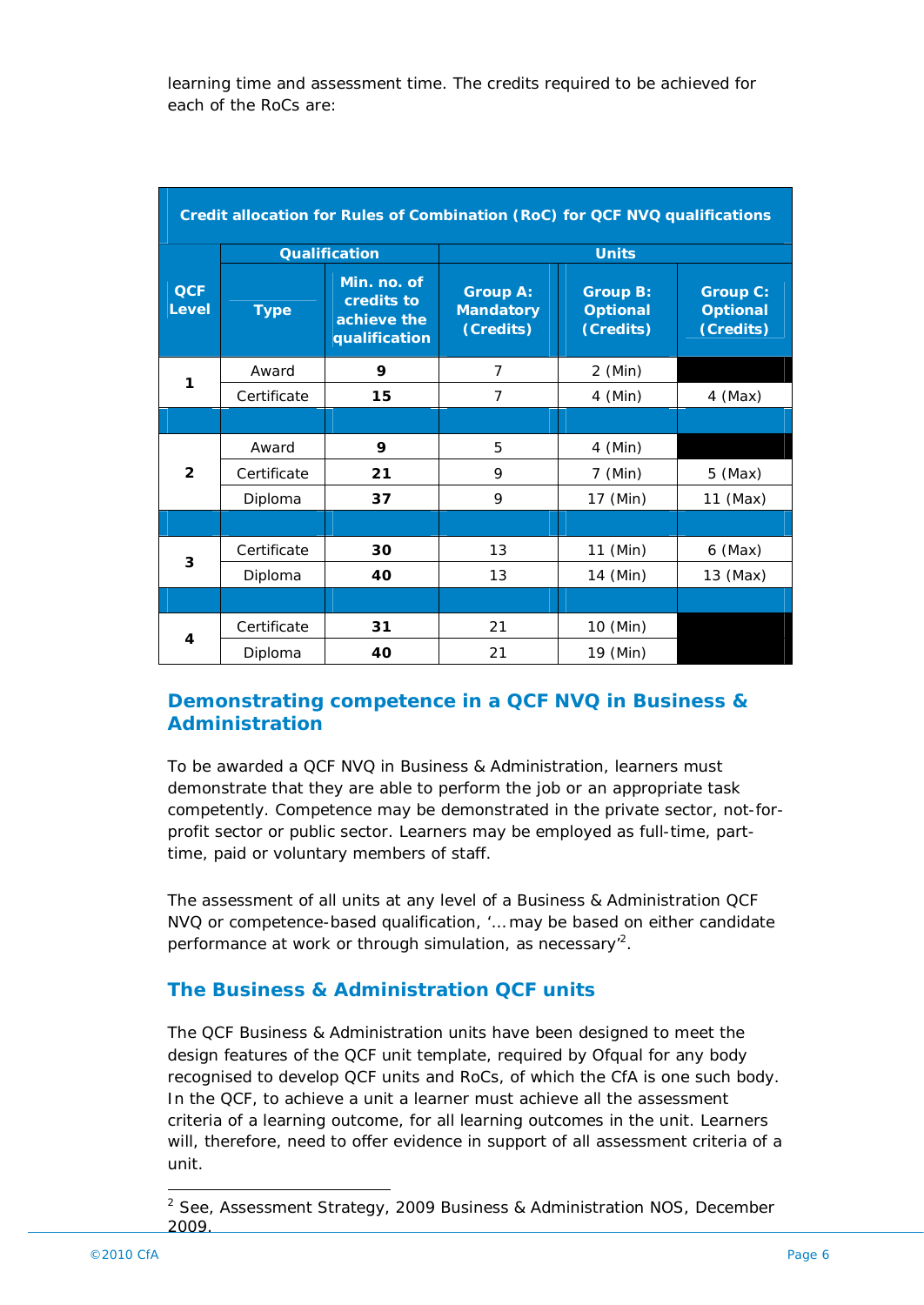The units found within the competence category of 'Core Business & Administration' units have been designed to be assessed alongside evidence from units from other competence categories (see **Appendix 1**, for a list of all Business & Administration units identified by competence category).

'Core Business & Administration' should not be assessed separately. Assessors should plan well to make sure that the assessment criteria of all 'Core Business & Administration' units are covered by evidence produced from the triangulation (See **Appendix 2:** Matrix of evidence triangulated across units within each of the NVQ levels) of evidence from other units within the other business and administration competence categories. Therefore, to support the learner and lessen the burden of duplication of assessment, assessors are encouraged to make sure critical and holistic assessment methods are implemented.

### **Types of evidence**

Units will be achieved through the acquisition of evidence by the learner and submission to their assessor.

Units may be assessed through a number of different sources and forms, which must meet the requirements of assessment criteria, which may include:

- **Naturalistic observation of workplace activities***:* Assessors must provide information about the context of the assessment.
- **Products***:* Such as reports, letters, e-mails, memos, printouts, etc, are also valuable items of performance evidence. Assessors are encouraged to assess work products in situ and record the location of evidence within their assessment records. Assessment centres using 'paperless portfolios' should first discuss their approach to assessment with their awarding organisation.
- **Expert witness:** Can be used to address any gaps in the technical and occupational competence of assessors, and also for confidential or sensitive activities that are not appropriate for assessor observation. Expert witnesses are identified and trained by the centre.
- **Witness testimony***:* Can provide valuable evidence of learner competence. In line with established principles, witness testimony must be:
	- a clear, authentic statement indicating how the learner carries out their job
	- dated, signed and include the job title of the witness.
- **Candidate reports (feedback***)***:** Oral or written reports from the learner which involve descriptions of activities and processes and some self-assessment, e.g. a work diary.
- **Reflective accounts:** A reflective account is usually a write up of how a learner has carried out part of their job, recording events that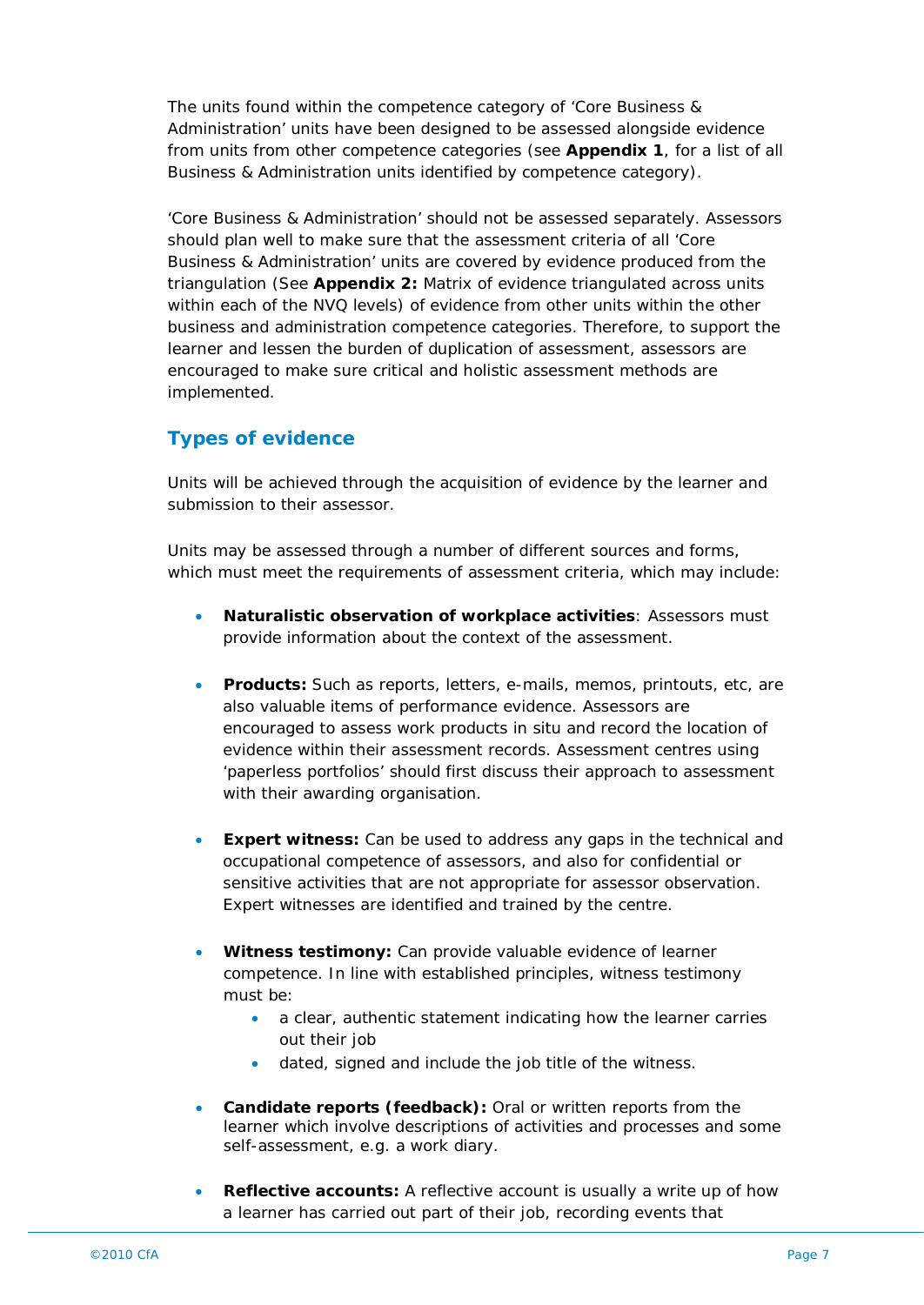actually happened. Where possible, the account should state why the learner took the actions they did.

- **Recognition of prior learning (RPL) / achievement (RPA***)***:** May be evidenced from a range of activities, using valid assessment methods that meet the requirements of the assessment criteria of a unit. Evidence in support of RPL / RPA must be authentic, current, valid, relevant and sufficient.
- **Professional discussion***:* Professional discussion is a single, or series of, structured, planned and in-depth discussion(s) which can be recorded electronically or manually in paper, computer, audio or video files. Professional discussions can be used to support observation reports, examination of work products and knowledge questionnaires. The CfA supports the use of professional discussion in holistic assessment.
- **Verbal / written questions***:* Also includes questionnaires; work based tasks; reflective accounts; case studies; professional discussion; and, feedback reports. As assessment by observation and examination of work products usually results in inferred knowledge. Questions should only be asked to fill gaps where knowledge is not explicit. This style of assessment still requires the assessor to confirm how knowledge and understanding has been addressed but avoids over assessment of the candidate**.**
- **Projects:** An extended piece of practical and / or written work involving planning and research, generally presented as a report.
- **Assignments:** May be practical or written tasks given to learners which test skills, knowledge or understanding, or combinations of all three.
- **Case studies:** An effective case study report should:
	- clearly identify the core problem(s)
	- analyse the issues underlying the problem
	- discuss and justify alternative solutions using theory / experience
	- **•** present feasible recommendations
	- be presented in an appropriate format.
- **Audio / video recordings***:* May be used to support observation reports, examination of work products and knowledge questionnaires.
- **Simulation / role play:** A task-based function where there are clear goals which need to be achieved and the outcomes are evaluated in a 'real-work environment'<sup>3</sup>.

 $\overline{a}$ 

<sup>&</sup>lt;sup>3</sup> See, Assessment Strategy, 2009 Business & Administration NOS, December 2009, clause 4.2.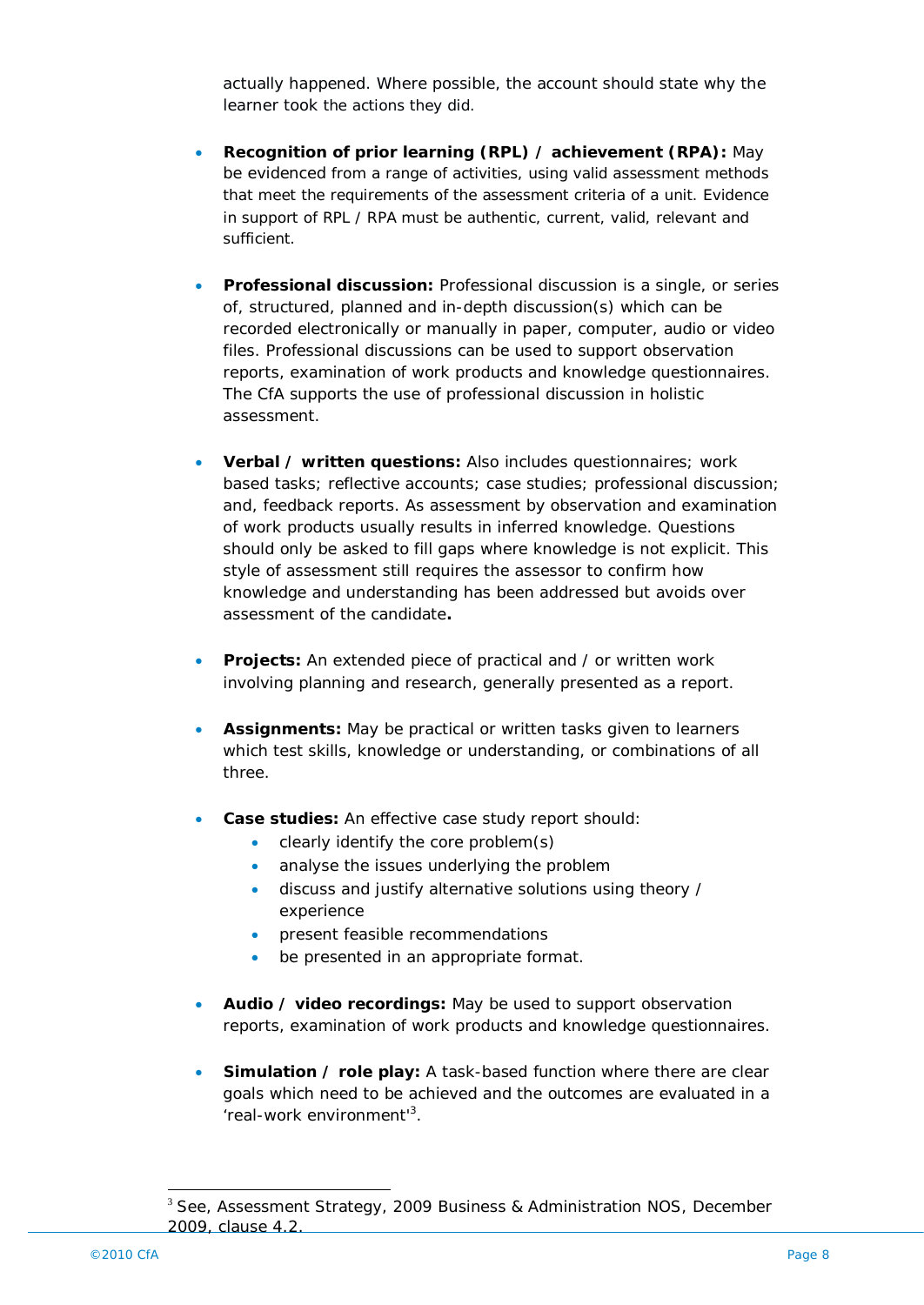This list is illustrative of the options available to provide evidence in support of achieving the assessment criteria of a unit. The most appropriate forms of evidence should be selected for each unit or part of a unit.

## **Characteristics of assessment guidance**

The learner may produce evidence from a range of examples (as outlined above) which should be recorded in some form. A record of evidence will confirm to the assessor their confidence in the learner's breadth and depth of knowledge and understanding in being able to competently meet the functional requirements of a Business & Administration QCF NVQ unit.

The assessor will need to be assured that the learner can:

- consistently perform the job or tasks to the required level of competence
- meet all the learning outcomes of a unit
- pass all the assessment criteria of a unit.

All examples of evidence submitted for assessment of a unit must be:

- current
- sufficient
- relevant
- appropriate
- authentic
- fair.

An assessor may request additional evidence if they are not satisfied with the evidence presented by the learner. If this occurs, it may need to be agreed in partnership with the learner, the assessor and, perhaps, their employer.

### **Holistic Assessment**

The approach to assessing evidence should aim to be holistic; that is, evidence in support of one unit or part of a unit may be used in part for aspects of another unit. Many of the QCF NVQ units from the Business & Administration suite are interrelated and evidence from one unit may equally be applied to part of the evidence requirements of another unit (See **Appendix 2**).

Using a holistic approach to assessment will:

- enrich the assessment process for the learner and the assessor by bringing together elements of different units
- make more sense to the learner and avoid duplication of assessment
- provide a rigorous approach to the assessment process
- allow for evidence for particular units to be drawn from a range of activities, thus making it easier to cover aspects that may not occur in a one-off assessment
- efficiently use assessment opportunities and reduce over-assessment
- be cost effective.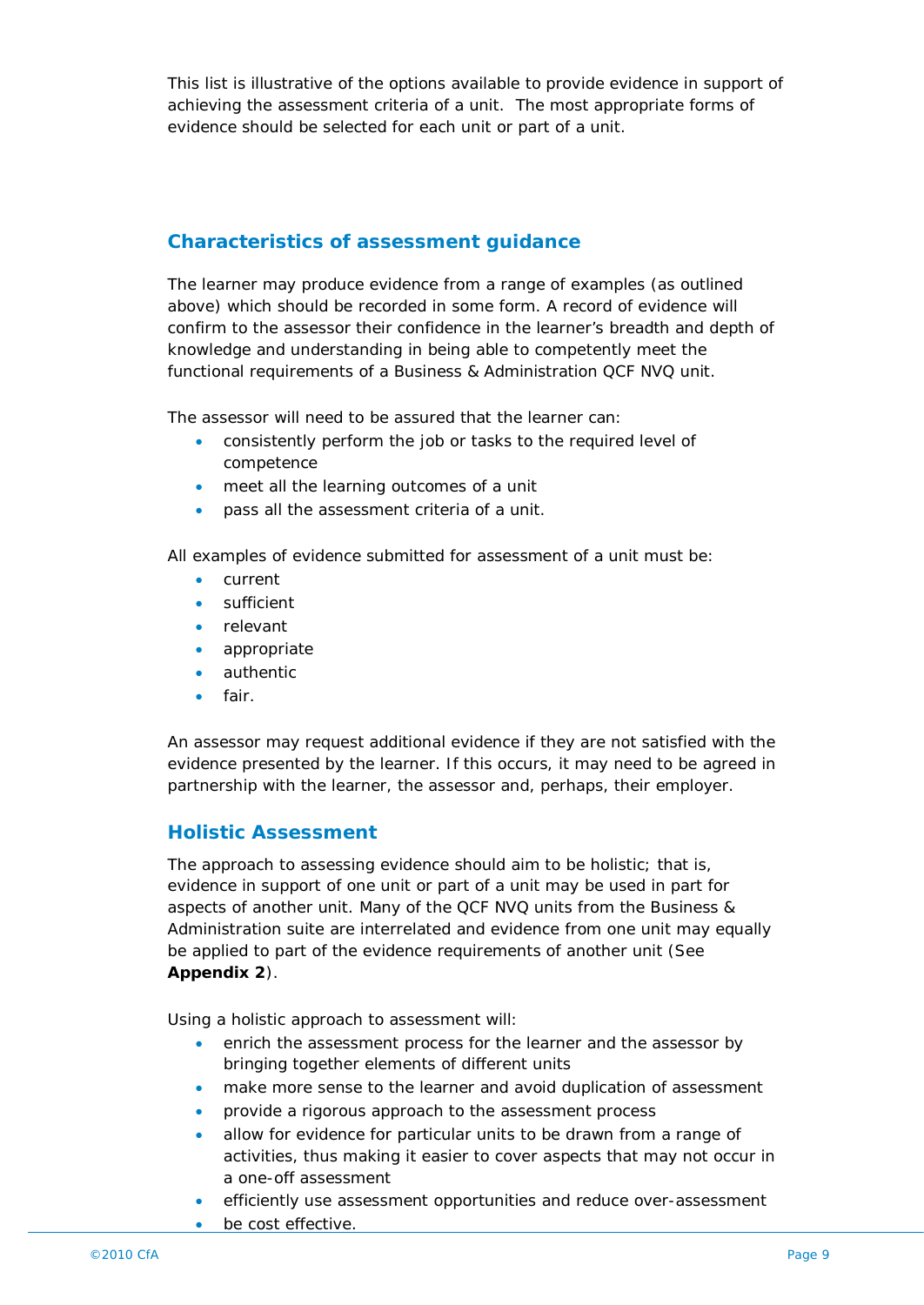Holistic assessment will minimise repetition, time and the burden of assessment on all parties involved in the assessment process. This should not prevent individual units being signed-off as they are completed. **Using other related qualifications as evidence**

Other qualifications can be used as supporting evidence in a learner's portfolio. The qualification must be current and be benchmarked to one or more of the Business & Administration QCF NVQ units. However, it will only be supporting evidence, as assessors must still make judgments about how the learner demonstrates competence at work.

#### **Assessment guidance 'template'**

A 'template' setting out the assessment guidance agreed by awarding organisations has been established for each unit within this document. The 'template' is made up of the following features:

- **1.** Competence category (functionality)
- **2.** Level
- **3.** Number and title of the unit
- **4.** Credits achieved from completion of the unit
- **5.** Learning outcomes of the unit
- **6.** Assessment criteria of the unit
- **7.** Assessment guidance applicable to the unit
- **8.** Other units towards which the evidence may contribute

The assessment methods and evidence listed under "Assessment guidance" in each unit are not intended to be an exhaustive list of the evidence which may be brought forward – neither are they a prescriptive list of evidence which must be provided. They are suggested assessment methods and evidence which the typical learner may produce for the NVQ QCF unit.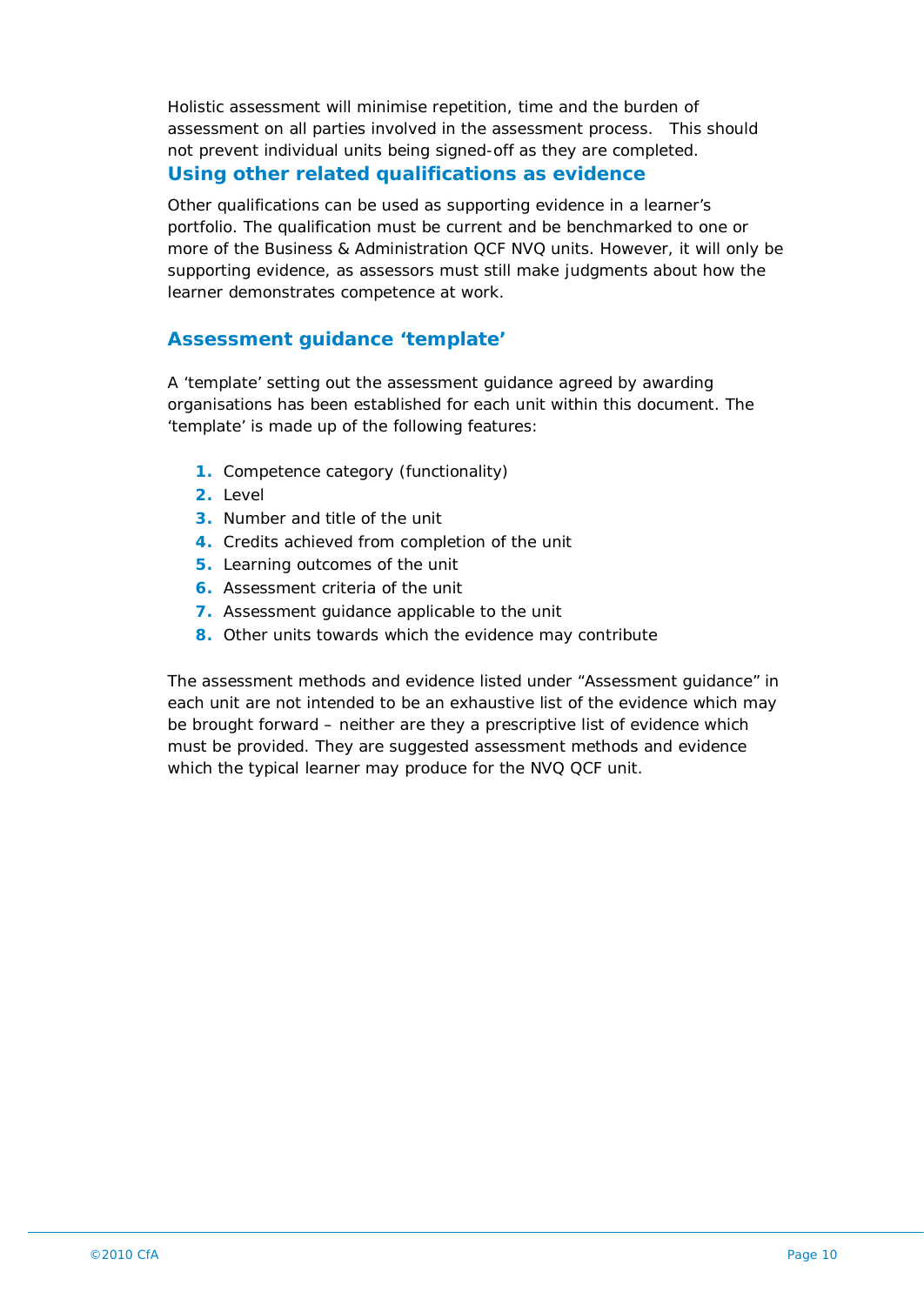#### **Level 1 Unit Q101 Manage own performance in a business environment**

**Credits:** 2

| Learning<br><b>Outcomes</b> | <b>Assessment</b><br><b>Criteria</b> | <b>Assessment guidance</b>                                                                                                                                                                                                                                                                                      |
|-----------------------------|--------------------------------------|-----------------------------------------------------------------------------------------------------------------------------------------------------------------------------------------------------------------------------------------------------------------------------------------------------------------|
| 1.                          | $1.1 - 1.7$                          | Evidence may be supplied via candidate reports/reflective                                                                                                                                                                                                                                                       |
| 2.                          | $2.1 - 2.5$                          | accounts, professional discussion and questioning                                                                                                                                                                                                                                                               |
|                             | 3.1<br>$3.5 - 3.6$                   | Evidence may be supplied via observation of workplace<br>activities, witness testimony, professional discussion,<br>candidate reports/reflective accounts and inspection of<br>products appropriate to the learner's job role                                                                                   |
| 3.                          | 3.2                                  | Evidence may be supplied via observation of workplace<br>activities, witness testimony, professional discussion,<br>candidate reports/reflective accounts and inspection of<br>products, using evidence appropriate to the learner's job role<br>from the following sources:<br>diary                           |
|                             | $3.3 - 3.4$                          | Evidence may be supplied via observation of workplace<br>activities, witness testimony, professional discussion,<br>candidate reports/reflective accounts and inspection of<br>products, using evidence appropriate to the learner's job role<br>from the following sources:<br>letters<br>emails<br>memos<br>۰ |
|                             | $4.1 - 4.2$<br>$4.4 - 4.5$           | Evidence may be supplied via observation of workplace<br>activities, witness testimony, professional discussion,<br>candidate reports/reflective accounts and inspection of<br>products, using evidence appropriate to the learner's job role                                                                   |
| 4.                          | 4.3                                  | Evidence may be supplied via observation of workplace<br>activities, witness testimony, professional discussion,<br>candidate reports/reflective accounts and inspection of<br>products, using evidence appropriate to the learner's job role<br>from the following sources:<br>letters<br>emails<br>memos      |

**Evidence generated for this unit of assessment may contribute towards other units including:** Units Q102, Q103, Q105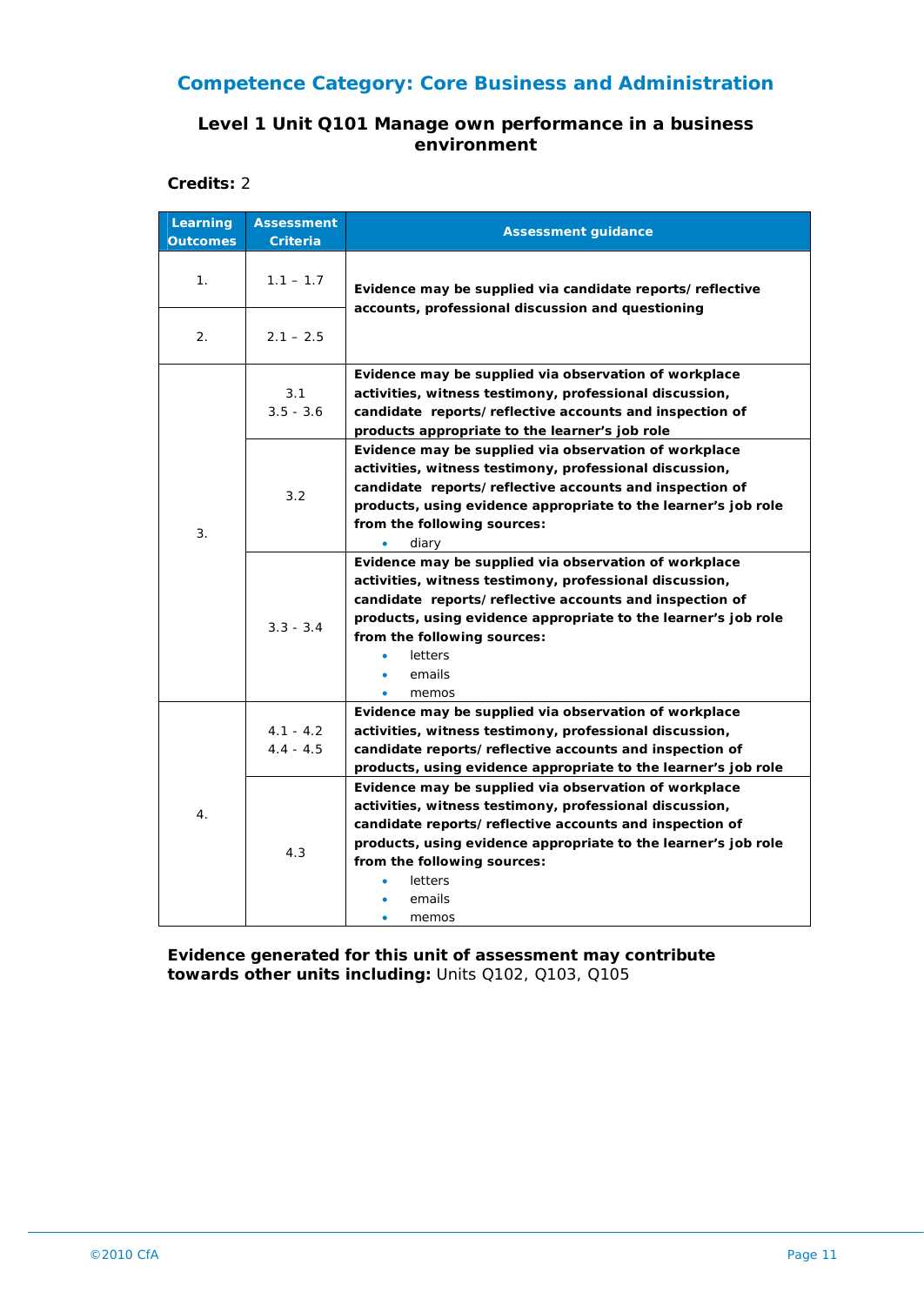#### **Level 1 Unit Q102 Improve own performance in a business environment**

**Credits:** 1

| Learning<br><b>Outcomes</b> | <b>Assessment</b><br><b>Criteria</b> | <b>Assessment guidance</b>                                                                                                                                                                                                                                                                                                                                                                                                                                                                                                                                                                     |
|-----------------------------|--------------------------------------|------------------------------------------------------------------------------------------------------------------------------------------------------------------------------------------------------------------------------------------------------------------------------------------------------------------------------------------------------------------------------------------------------------------------------------------------------------------------------------------------------------------------------------------------------------------------------------------------|
| 1 <sub>1</sub>              | $1.1 - 1.5$                          | Evidence may be supplied via candidate reports/reflective                                                                                                                                                                                                                                                                                                                                                                                                                                                                                                                                      |
| 2.                          | $2.1 - 2.3$                          | accounts, professional discussion and questioning                                                                                                                                                                                                                                                                                                                                                                                                                                                                                                                                              |
| 3.                          | $3.1 - 3.3$                          | Evidence may be supplied via observation of workplace<br>activities, professional discussion, witness testimony,<br>professional discussion, candidate reports/reflective accounts<br>and inspection of products, using evidence appropriate to the<br>learner's job role                                                                                                                                                                                                                                                                                                                      |
| 4.                          | $4.1 - 4.3$<br>4.4                   | Evidence may be supplied via observation of workplace<br>activities, professional discussion, witness testimony,<br>professional discussion, candidate reports/reflective accounts<br>and inspection of products, using evidence appropriate to the<br>learner's job role from the following sources:<br>learning plan<br>٠<br>Evidence may be supplied via observation of workplace<br>professional<br>discussion,<br>activities,<br>witness<br>testimony,<br>professional discussion, candidate reports/reflective accounts<br>and inspection of products, using evidence appropriate to the |

**Evidence generated for this unit of assessment may contribute towards other units including:** Units Q101, Q103, Q105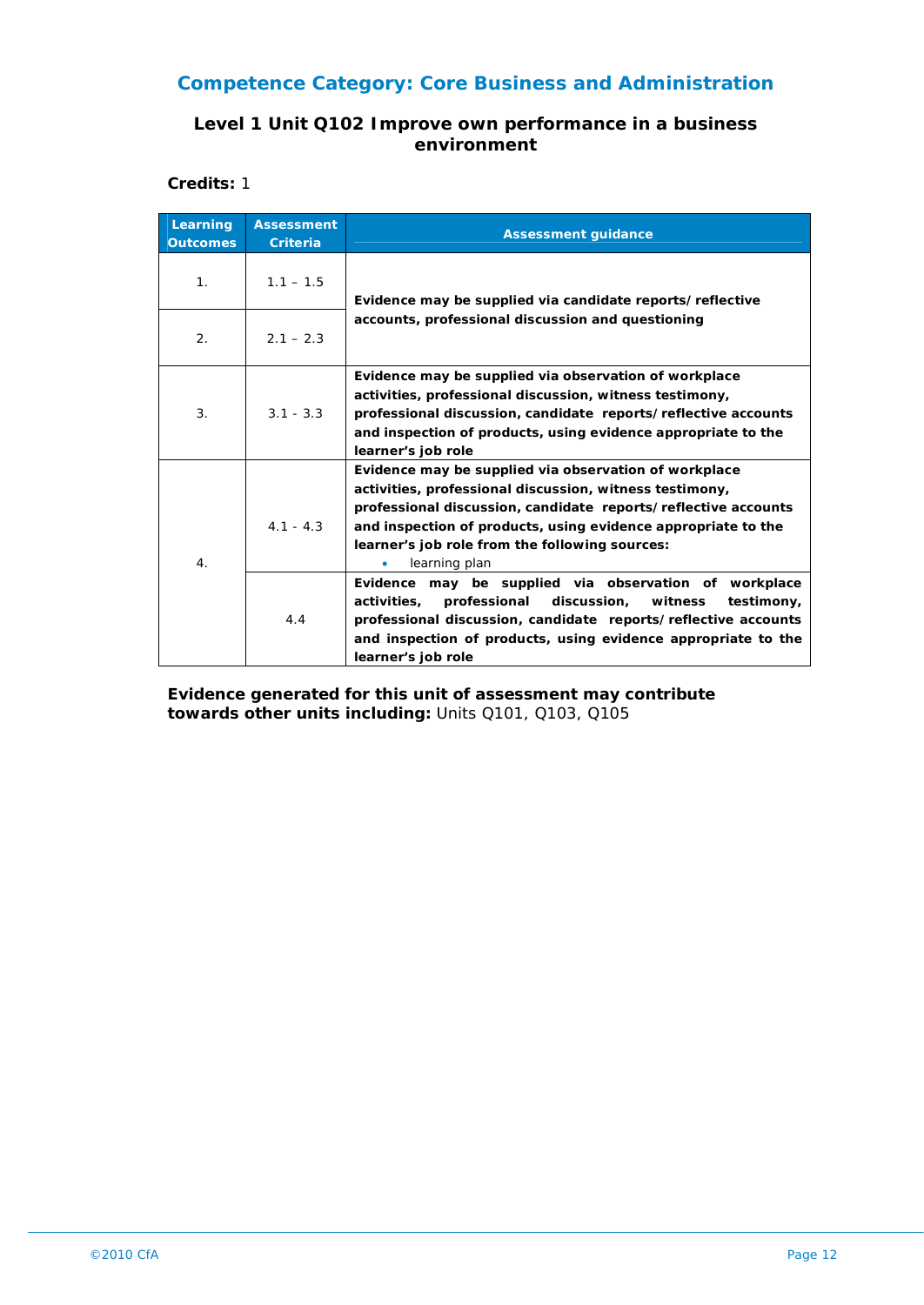#### **Level 1 Unit Q103 Work in a business environment**

#### **Credits:** 3

| Learning<br><b>Outcomes</b> | <b>Assessment</b><br><b>Criteria</b> | <b>Assessment guidance</b>                                                                                                                                                                                                                    |
|-----------------------------|--------------------------------------|-----------------------------------------------------------------------------------------------------------------------------------------------------------------------------------------------------------------------------------------------|
| 1 <sub>1</sub>              | $1.1 - 1.3$                          | Evidence may be supplied via candidate reports/reflective<br>accounts, professional discussion and questioning                                                                                                                                |
| 2.                          | $2.1 - 2.3$                          |                                                                                                                                                                                                                                               |
| 3.                          | $3.1 - 3.3$                          |                                                                                                                                                                                                                                               |
| 4.                          | $4.1 - 4.2$                          |                                                                                                                                                                                                                                               |
| 5.                          | $5.1 - 5.3$                          | Evidence may be supplied via observation of workplace<br>activities, witness testimony, professional discussion,<br>candidate reports/reflective accounts and inspection of<br>products, using evidence appropriate to the learner's job role |
| 6.                          | $6.1 - 6.2$                          |                                                                                                                                                                                                                                               |
| 7 <sub>1</sub>              | $7.1 - 7.2$                          |                                                                                                                                                                                                                                               |

**Evidence generated for this unit of assessment may contribute towards other units including:** Units Q101, Q102, Q105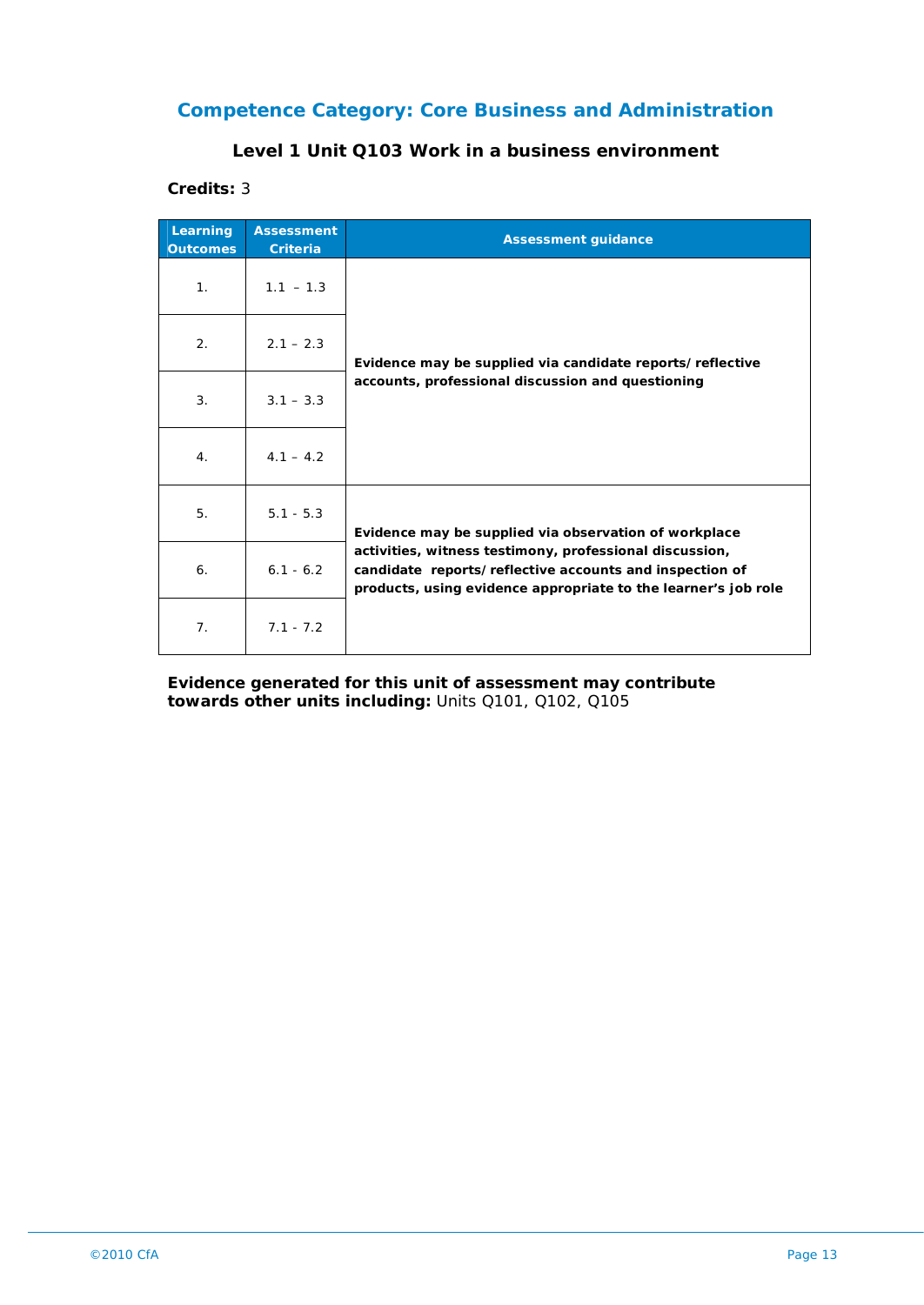## **Level 1 Unit Q104 Solve business problems**

#### **Credits:** 3

| Learning<br><b>Outcomes</b> | <b>Assessment</b><br><b>Criteria</b> | <b>Assessment guidance</b>                                                                                                                                                                                                                                                                                             |
|-----------------------------|--------------------------------------|------------------------------------------------------------------------------------------------------------------------------------------------------------------------------------------------------------------------------------------------------------------------------------------------------------------------|
| 1.                          | 1.1                                  | Evidence may be supplied via candidate reports/reflective                                                                                                                                                                                                                                                              |
| 2.                          | $2.1 - 2.2$                          | accounts, professional discussion and questioning                                                                                                                                                                                                                                                                      |
|                             | 3.1                                  | Evidence may be supplied via candidate reports/reflective<br>accounts                                                                                                                                                                                                                                                  |
| 3.                          | 3.2                                  | Evidence may be supplied via observation of workplace<br>activities, witness testimony, professional discussion,<br>candidate reports/reflective accounts and inspection of<br>products, using evidence appropriate to the learner's job role<br>from the following sources:<br>minutes of meetings<br>memos<br>emails |
| 4.                          | $4.1 - 4.2$                          | Evidence may be supplied via observation of workplace<br>activities, witness testimony, professional discussion,<br>candidate reports/reflective accounts and inspection of<br>products, using evidence appropriate to the learner's job role                                                                          |
|                             | 4.3                                  | Evidence may be supplied via observation of workplace<br>activities, witness testimony, professional discussion,<br>candidate reports/reflective accounts and inspection of<br>products, using evidence appropriate to the learner's job role<br>from the following sources:<br>minutes of meetings<br>memos<br>emails |

**Evidence generated for this unit of assessment may contribute towards other units including:** Units Q101, Q102, Q103, Q105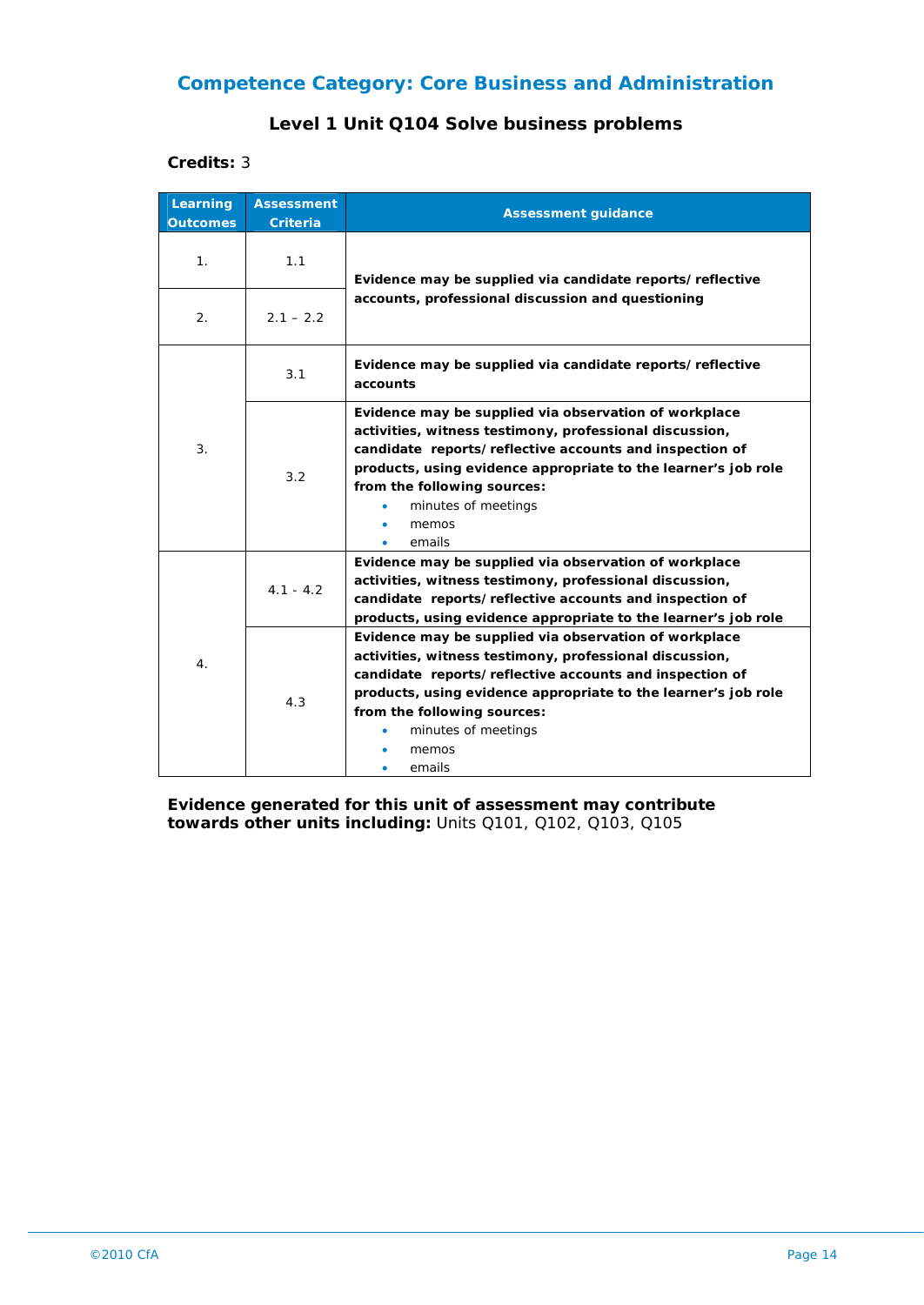#### **Level 1 Unit Q105 Work with other people in a business environment**

**Credits:** 2

| Learning<br><b>Outcomes</b>                                                     | <b>Assessment</b><br><b>Criteria</b>                                                                                                                                                                                                                    | <b>Assessment guidance</b>                                                                                                                                                                                                                                                                                                                                                      |  |
|---------------------------------------------------------------------------------|---------------------------------------------------------------------------------------------------------------------------------------------------------------------------------------------------------------------------------------------------------|---------------------------------------------------------------------------------------------------------------------------------------------------------------------------------------------------------------------------------------------------------------------------------------------------------------------------------------------------------------------------------|--|
| 1.                                                                              | $1.1 - 1.7$                                                                                                                                                                                                                                             |                                                                                                                                                                                                                                                                                                                                                                                 |  |
| 2.                                                                              | $2.1 - 2.2$                                                                                                                                                                                                                                             | Evidence may be supplied via candidate reports/reflective                                                                                                                                                                                                                                                                                                                       |  |
| 3.                                                                              | 3.1                                                                                                                                                                                                                                                     | accounts, professional discussion and questioning                                                                                                                                                                                                                                                                                                                               |  |
| 4.                                                                              | 4.1                                                                                                                                                                                                                                                     |                                                                                                                                                                                                                                                                                                                                                                                 |  |
| 5.                                                                              | $5.1 - 5.9$                                                                                                                                                                                                                                             | Evidence may be supplied via observation of workplace<br>activities, witness testimony, professional discussion,                                                                                                                                                                                                                                                                |  |
| 6.1<br>6.<br>6.2<br>from the following sources:<br>minutes of meetings<br>memos |                                                                                                                                                                                                                                                         | candidate reports/reflective accounts and inspection of<br>products, using evidence appropriate to the learner's job role                                                                                                                                                                                                                                                       |  |
|                                                                                 | Evidence may be supplied via observation of workplace<br>activities, witness testimony, professional discussion,<br>candidate reports/reflective accounts and inspection of<br>products, using evidence appropriate to the learner's job role<br>emails |                                                                                                                                                                                                                                                                                                                                                                                 |  |
| 7.                                                                              | 7.1                                                                                                                                                                                                                                                     | Evidence may be supplied via observation of workplace<br>activities, witness testimony, professional discussion,<br>candidate reports/reflective accounts and inspection of<br>products, using evidence appropriate to the learner's job role<br>from the following sources:<br>minutes of meetings<br>memos<br>emails<br>Evidence may be supplied via observation of workplace |  |
|                                                                                 | 7.2                                                                                                                                                                                                                                                     | activities, witness testimony, professional discussion,<br>candidate reports/reflective accounts and inspection of<br>products, using evidence appropriate to the learner's job role                                                                                                                                                                                            |  |

**Evidence generated for this unit of assessment may contribute towards other units including:** Units Q101, Q102, Q103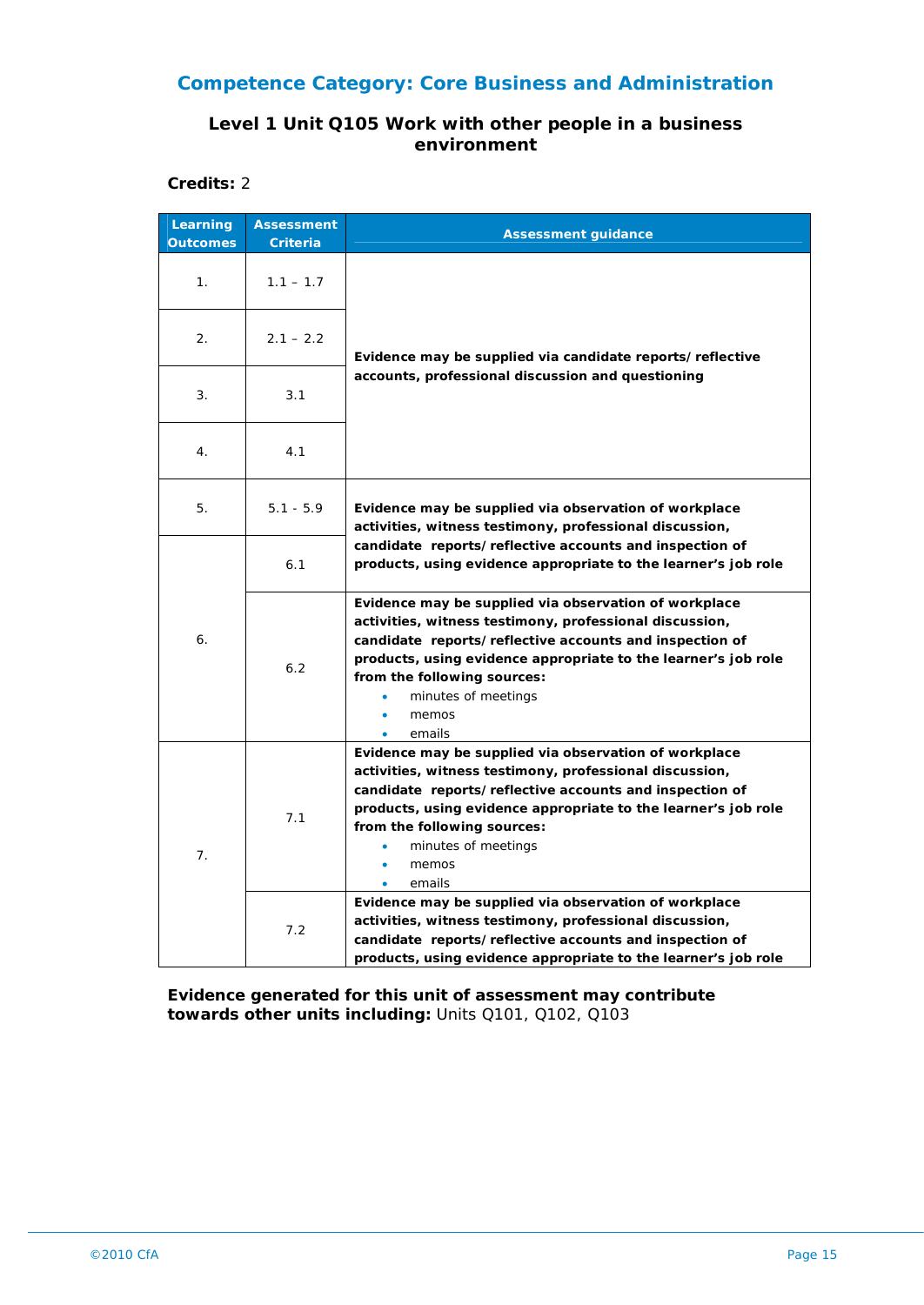#### **Level 2 Unit Q201 Manage own performance in a business environment**

**Credits:** 2

| Learning<br><b>Outcomes</b> | <b>Assessment</b><br>Criteria | <b>Assessment guidance</b>                                                                                                                                                                                                                                                                                                                                                    |
|-----------------------------|-------------------------------|-------------------------------------------------------------------------------------------------------------------------------------------------------------------------------------------------------------------------------------------------------------------------------------------------------------------------------------------------------------------------------|
| 1.                          | $1.1 - 1.10$                  | Evidence may be supplied via candidate reports/reflective                                                                                                                                                                                                                                                                                                                     |
| 2.                          | $2.1 - 2.7$                   | accounts, professional discussion and questioning                                                                                                                                                                                                                                                                                                                             |
|                             | $3.1 - 3.5$                   | Evidence may be supplied via observation of workplace<br>activities, witness testimony and inspection of products, using<br>evidence appropriate to the learner's job role from the<br>following sources:<br>appraisals<br>٠<br>performance reviews<br>۰<br>letters<br>emails<br>memos<br>messages<br>minutes of meetings<br>to do lists<br>work diaries<br>action plans<br>٠ |
| 3.                          | 3.6                           | Evidence may be supplied via witness testimony, professional<br>discussion and inspection of products, using evidence<br>appropriate to the learner's job role from the following sources:<br>appraisals<br>$\bullet$<br>performance reviews<br>letters<br>emails<br>memos<br>messages<br>to do lists<br>work diaries<br>action plans<br>۰                                    |
|                             | 3.7                           | Evidence may be supplied via witness testimony, professional<br>discussion and inspection of products, using evidence<br>appropriate to the learner's job role from the following sources:<br>appraisals<br>performance reviews<br>letters<br>emails<br>memos<br>messages<br>Evidence may be supplied via witness testimony, professional                                     |
|                             | 3.8                           | discussion and inspection of products, using evidence<br>appropriate to the learner's job role from the following sources:<br>appraisals<br>performance reviews                                                                                                                                                                                                               |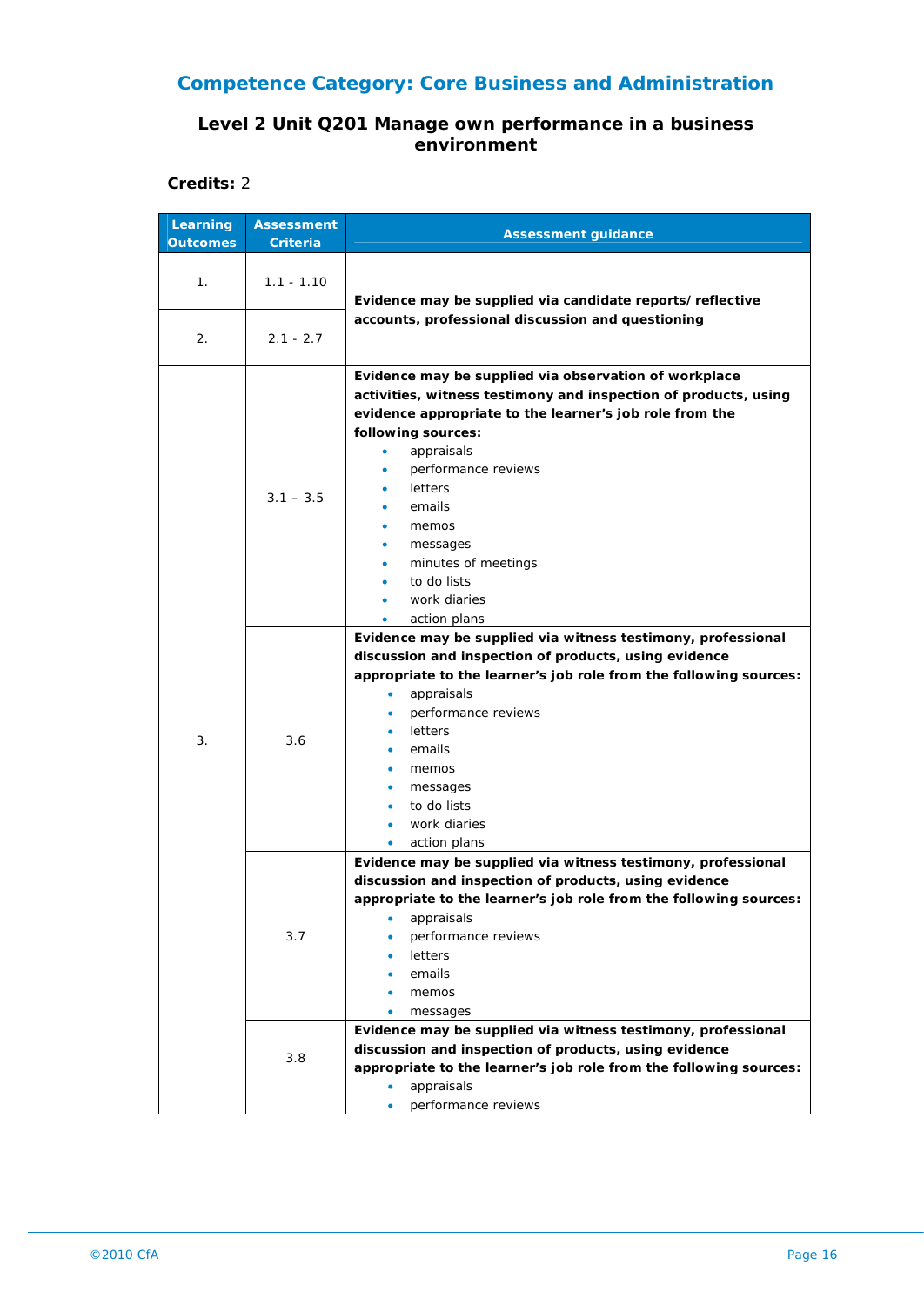#### **Level 2 Unit Q201 Manage own performance in a business environment**

**Credits:** 2

| Learning<br><b>Outcomes</b> | <b>Assessment</b><br><b>Criteria</b> | <b>Assessment guidance</b>                                                                                                                                                                                                                                                                                                                                                                |
|-----------------------------|--------------------------------------|-------------------------------------------------------------------------------------------------------------------------------------------------------------------------------------------------------------------------------------------------------------------------------------------------------------------------------------------------------------------------------------------|
|                             | 4.1<br>4.3                           | Evidence may be supplied via witness testimony, professional<br>discussion and inspection of products, using evidence<br>appropriate to the learner's job role from the following sources:<br>appraisals<br>٠<br>performance reviews                                                                                                                                                      |
| 4.                          | 4.2                                  | Evidence may be supplied via observation of workplace<br>activities, witness testimony, professional discussion and<br>inspection of products, using evidence appropriate to the<br>learner's job role from the following sources:<br>appraisals<br>$\bullet$<br>performance reviews<br>letters<br>emails<br>memos<br>messages<br>۰<br>minutes of meetings<br>to do lists<br>work diaries |
|                             | $4.4 - 4.5$                          | action plans<br>٠<br>Evidence may be supplied via observation of workplace<br>activities, witness testimony, professional discussion and<br>inspection of products, using evidence appropriate to the<br>learner's job role from the following sources:<br>letters<br>٠<br>emails<br>memos<br>messages<br>minutes of meetings                                                             |

**Evidence generated for this unit of assessment may contribute towards other units including:** Units Q202, Q203, Q204, Q205, Q227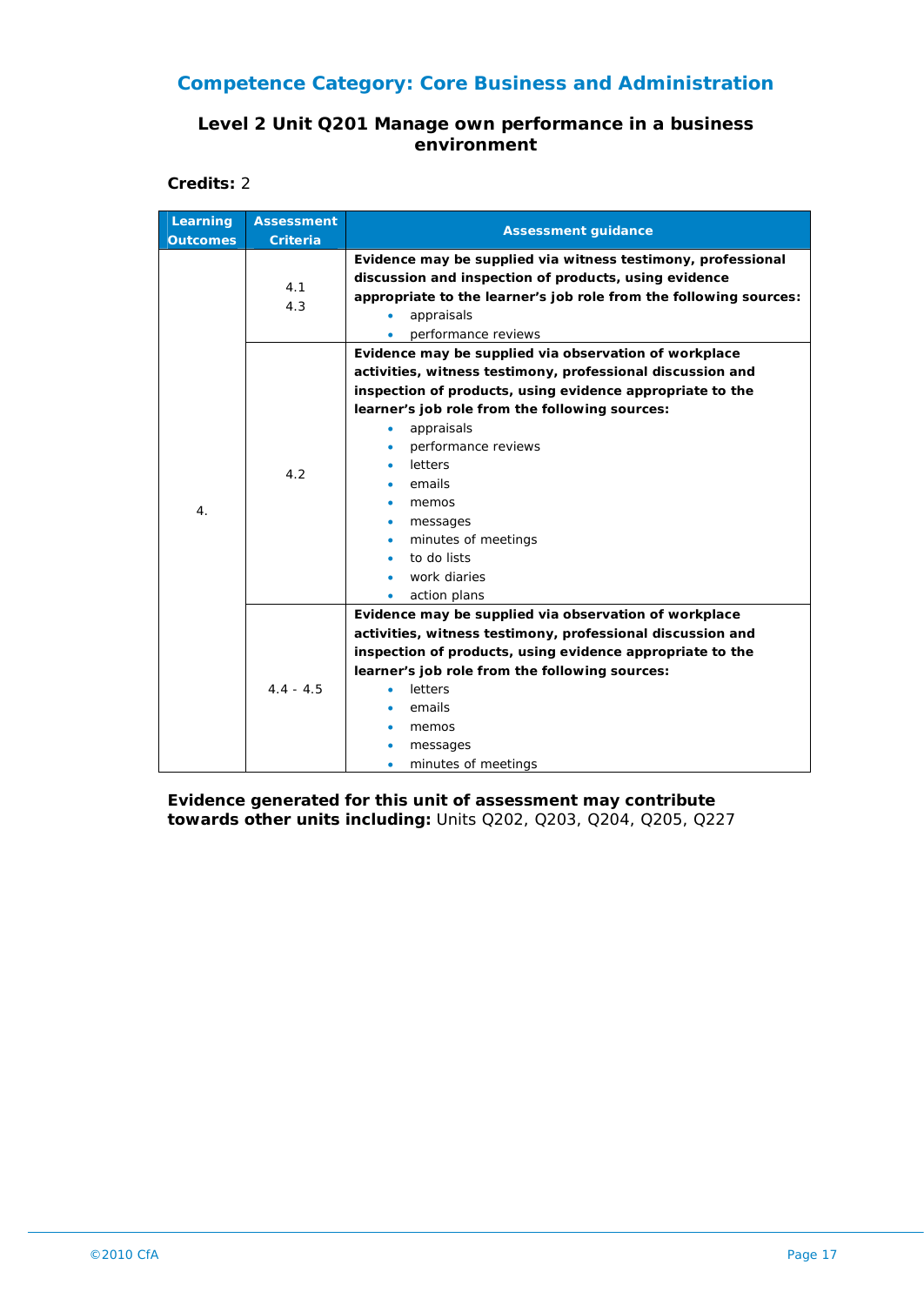### **Level 2 Unit Q202 Improve own performance in a business environment**

#### **Credits:** 2

| Learning<br><b>Outcomes</b> | <b>Assessment</b><br>Criteria | <b>Assessment guidance</b>                                                                                                                                                                                                                                                                                                                                      |
|-----------------------------|-------------------------------|-----------------------------------------------------------------------------------------------------------------------------------------------------------------------------------------------------------------------------------------------------------------------------------------------------------------------------------------------------------------|
| 1.                          | $1.1 - 1.5$                   | Evidence may be supplied via candidate reports/reflective<br>accounts, professional discussion and questioning                                                                                                                                                                                                                                                  |
|                             | 2.1                           | Evidence may be supplied via observation of workplace<br>activities, witness testimony candidate reports/reflective<br>accounts and inspection of products, using evidence<br>appropriate to the learner's job role                                                                                                                                             |
| 2.                          | 2.2                           | Evidence may be supplied via observation of workplace<br>activities, witness testimony, professional discussion,<br>candidate reports/reflective accounts and inspection of<br>products, using evidence appropriate to the learner's job role<br>from the following sources:<br>letters<br>emails<br>memos                                                      |
|                             | 2.3                           | Evidence may be supplied via observation of workplace<br>activities, witness testimony, professional discussion,<br>candidate reports/reflective accounts and inspection of<br>products, using evidence appropriate to the learner's job role<br>from the following sources:<br>tasks completed<br>۰                                                            |
|                             | 3.1                           | Evidence may be supplied via observation of workplace<br>activities, witness testimony, professional discussion,<br>candidate reports/reflective accounts and inspection of<br>products, using evidence appropriate to the learner's job role<br>from the following sources:<br>letters<br>emails<br>memos<br>٠                                                 |
| 3.                          | 3.2<br>3.4                    | Evidence may be supplied via observation of workplace<br>activities, witness testimony, professional discussion,<br>candidate reports/reflective accounts and inspection of<br>products, using evidence appropriate to the learner's job role<br>from the following sources:<br>letters<br>emails<br>memos<br>learning plan<br>appraisal<br>performance reviews |
|                             | 3.3                           | Evidence may be supplied via observation of workplace<br>activities, witness testimony, professional discussion,<br>candidate reports/reflective accounts and inspection of<br>products, using evidence appropriate to the learner's job role<br>from the following sources:<br>learning plan<br>۰                                                              |

**Evidence generated for this unit of assessment may contribute towards other units including:** Units Q201, Q203, Q205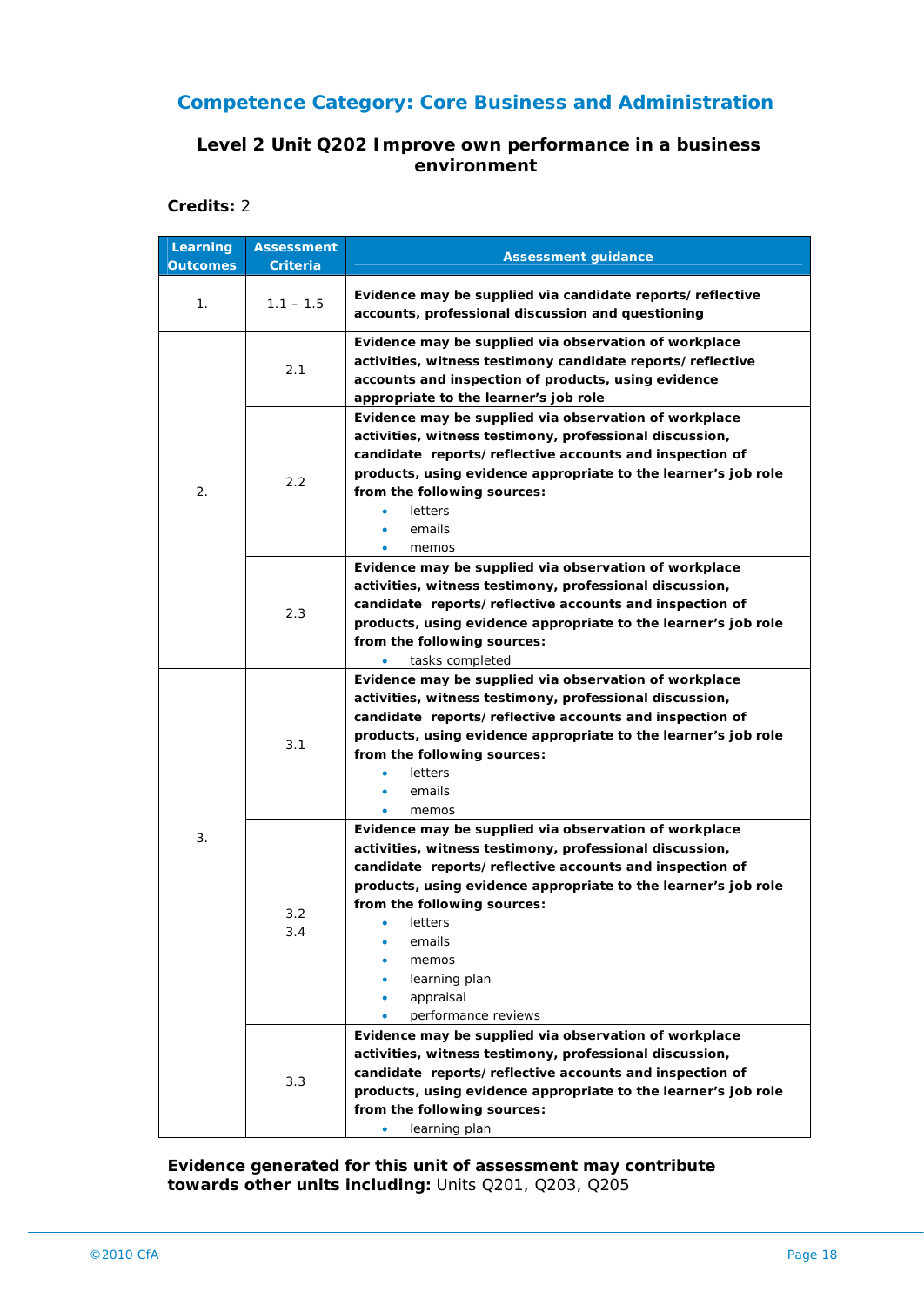#### **Level 2 Unit Q203 Work in a business environment**

#### **Credits:** 2

| Learning<br><b>Outcomes</b> | <b>Assessment</b><br><b>Criteria</b> | <b>Assessment guidance</b>                                                                                                                                                                                                                                                                                                                                            |
|-----------------------------|--------------------------------------|-----------------------------------------------------------------------------------------------------------------------------------------------------------------------------------------------------------------------------------------------------------------------------------------------------------------------------------------------------------------------|
| 1.                          | $1.1 - 1.4$                          |                                                                                                                                                                                                                                                                                                                                                                       |
| 2.                          | $2.1 - 2.4$                          |                                                                                                                                                                                                                                                                                                                                                                       |
| 3.                          | $3.1 - 3.6$                          | Evidence may be supplied via candidate reports/reflective<br>accounts, professional discussion and questioning                                                                                                                                                                                                                                                        |
| 4.                          | $4.1 - 4.2$                          |                                                                                                                                                                                                                                                                                                                                                                       |
| 5.                          | $5.1 - 5.2$                          |                                                                                                                                                                                                                                                                                                                                                                       |
| 6.                          | $6.1 - 6.2$<br>6.4                   | Evidence may be supplied via observation of workplace<br>activities, witness testimony, professional discussion,<br>candidate reports/reflective accounts and inspection of<br>products, using evidence appropriate to the learner's job role                                                                                                                         |
|                             | 6.3                                  | Evidence may be supplied via observation of workplace<br>activities, witness testimony, professional discussion,<br>candidate reports/reflective accounts and inspection of<br>products, using evidence appropriate to the learner's job role<br>from the following sources:<br>minutes of meetings<br>memos<br>emails<br>appraisals<br>۰<br>performance reviews<br>٠ |
| 7.                          | $7.1 - 7.3$                          | Evidence may be supplied via observation of workplace<br>activities, witness testimony, professional discussion,                                                                                                                                                                                                                                                      |
| 8.                          | $8.1 - 8.4$                          | candidate reports/reflective accounts and inspection of<br>products, using evidence appropriate to the learner's job role                                                                                                                                                                                                                                             |

**Evidence generated for this unit of assessment may contribute towards other units including:** Units Q201, Q202, Q205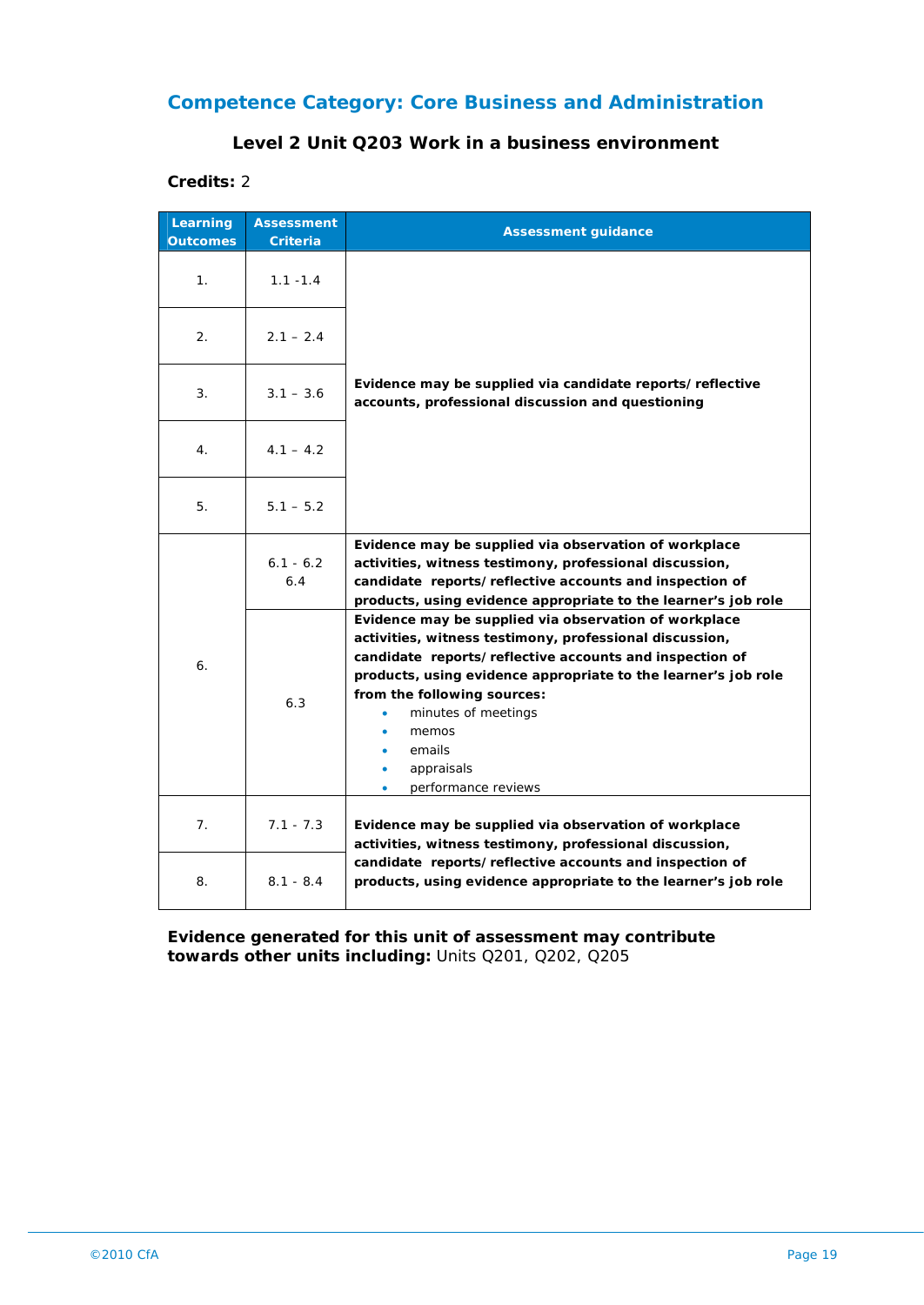#### **Level 2 Unit Q204 Solve business problems**

#### **Credits:** 4

| Learning<br><b>Outcomes</b> | <b>Assessment</b><br><b>Criteria</b> | <b>Assessment guidance</b>                                                                                                                                                                                                                                                                                             |
|-----------------------------|--------------------------------------|------------------------------------------------------------------------------------------------------------------------------------------------------------------------------------------------------------------------------------------------------------------------------------------------------------------------|
| 1.                          | $1.1 - 1.2$                          |                                                                                                                                                                                                                                                                                                                        |
| 2.                          | $2.1 - 2.5$                          | Evidence may be supplied via candidate reports/reflective<br>accounts, professional discussion and questioning                                                                                                                                                                                                         |
| 3.                          | $3.1 - 3.2$                          |                                                                                                                                                                                                                                                                                                                        |
| 4.                          | $4.1 - 4.2$                          | Evidence may be supplied via candidate reports/reflective<br>accounts                                                                                                                                                                                                                                                  |
|                             | 4.3                                  | Evidence may be supplied via observation of workplace<br>activities, witness testimony, professional discussion,<br>candidate reports/reflective accounts and inspection of<br>products, using evidence appropriate to the learner's job role<br>from the following sources:<br>minutes of meetings<br>memos<br>emails |
| 5.                          | $5.1 - 5.3$                          | Evidence may be supplied via witness testimony, professional<br>discussion, candidate reports/reflective accounts                                                                                                                                                                                                      |
|                             | $5.4 - 5.9$                          | Evidence may be supplied via observation of workplace<br>activities, witness testimony, professional discussion,<br>candidate reports/reflective accounts and inspection of<br>products, using evidence appropriate to the learner's job role<br>from the following sources:<br>minutes of meetings<br>memos<br>emails |
| 6.                          | $6.1 - 6.3$                          | Evidence may be supplied via witness testimony, professional<br>discussion, candidate reports/reflective accounts                                                                                                                                                                                                      |

**Evidence generated for this unit of assessment may contribute towards other units including:** Units Q201, Q202, Q203, Q205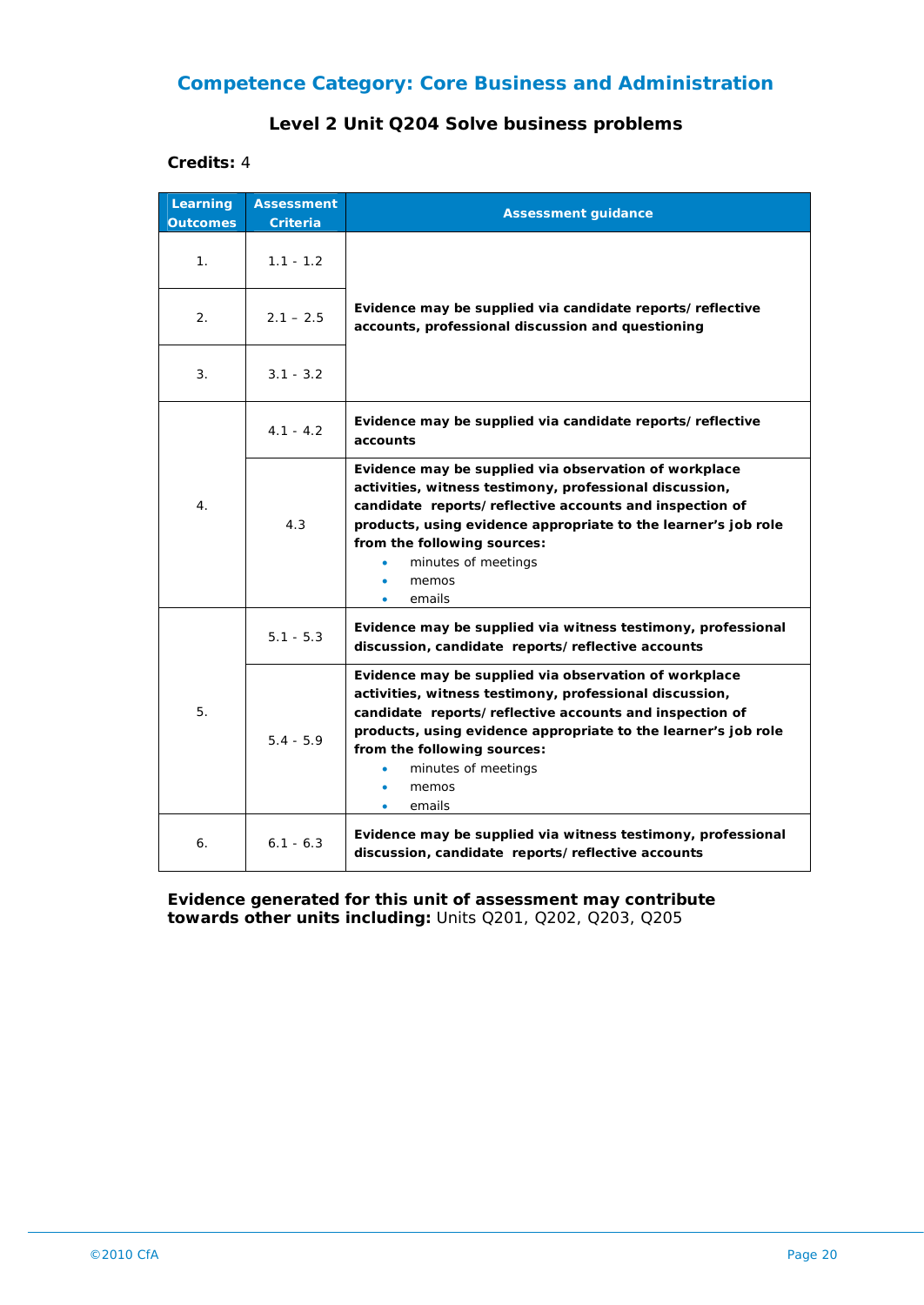#### **Level 2 Unit Q205 Work with other people in a business environment**

**Credits:** 3

| Learning<br><b>Outcomes</b> | <b>Assessment</b><br>Criteria | <b>Assessment guidance</b>                                                                                                                                                                                                                    |
|-----------------------------|-------------------------------|-----------------------------------------------------------------------------------------------------------------------------------------------------------------------------------------------------------------------------------------------|
| 1 <sub>1</sub>              | $1.1 - 1.8$                   |                                                                                                                                                                                                                                               |
| 2.                          | $2.1 - 2.6$                   |                                                                                                                                                                                                                                               |
| 3.                          | $3.1 - 3.2$                   | Evidence may be supplied via candidate reports/reflective                                                                                                                                                                                     |
| 4.                          | $4.1 - 4.3$                   | accounts, professional discussion and questioning                                                                                                                                                                                             |
| 5.                          | $5.1 - 5.2$                   |                                                                                                                                                                                                                                               |
| 6.                          | $6.1 - 6.2$                   |                                                                                                                                                                                                                                               |
| 7.                          | $7.1 - 7.2$                   | Evidence may be supplied via observation of workplace<br>activities, witness testimony, professional discussion,<br>candidate reports/reflective accounts and inspection of<br>products, using evidence appropriate to the learner's job role |
|                             | $7.3 - 7.4$                   | Evidence may be supplied via observation of workplace<br>activities, witness testimony, professional discussion,<br>candidate reports/reflective accounts and inspection of                                                                   |
| 8.                          | $8.1 - 8.4$                   | products, using evidence appropriate to the learner's job role<br>from the following sources:<br>minutes of meetings<br>$\bullet$<br>memos<br>٠<br>letters<br>٠<br>emails<br>٠                                                                |
|                             | $8.5 - 8.6$                   | Evidence may be supplied via observation of workplace<br>activities, witness testimony, professional discussion,<br>candidate reports/reflective accounts and inspection of<br>products, using evidence appropriate to the learner's job role |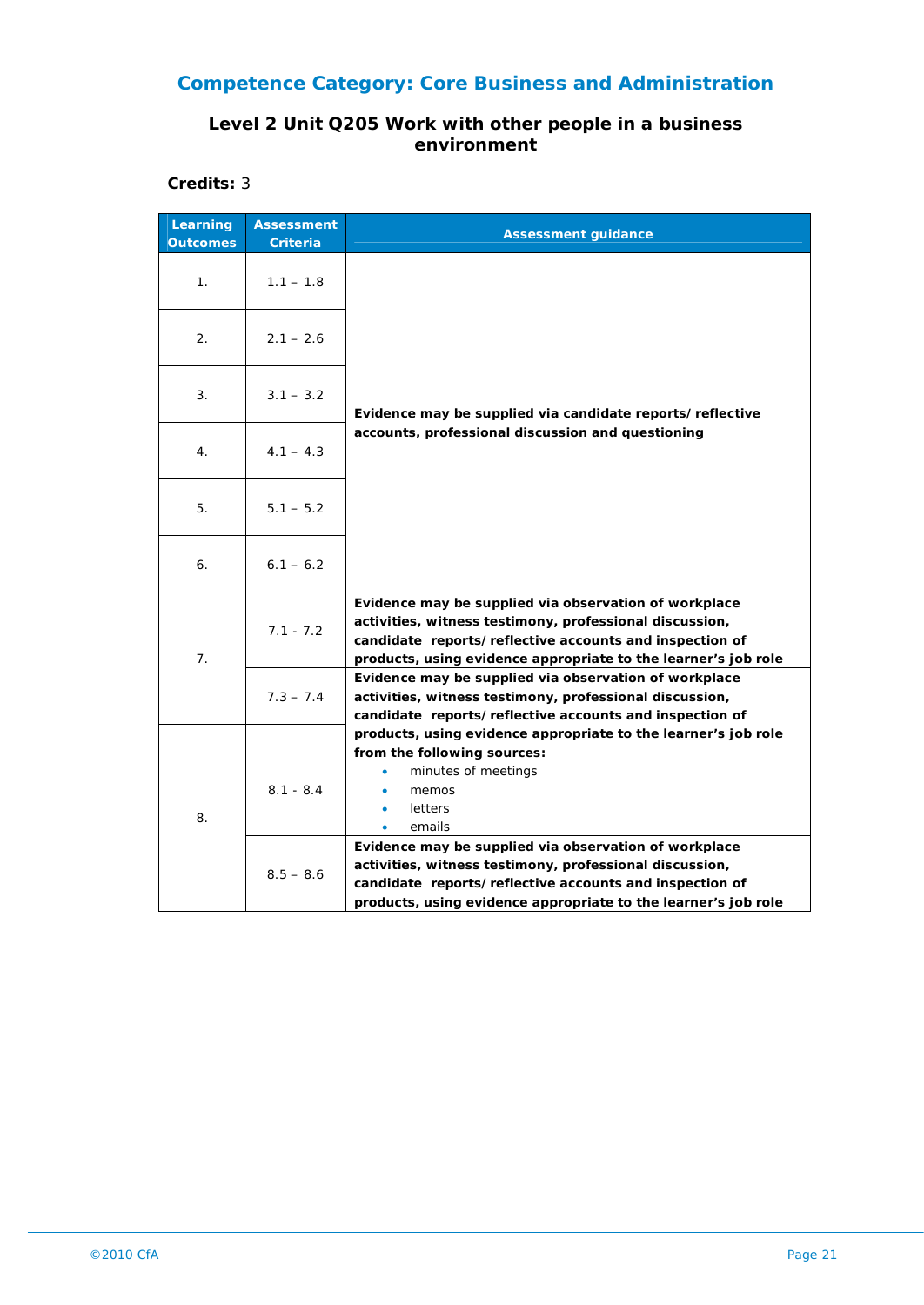### **Level 2 Unit Q205 Work with other people in a business environment**

**Credits:** 3

| Learning        | Assessment    | <b>Assessment guidance</b>                                     |
|-----------------|---------------|----------------------------------------------------------------|
| <b>Outcomes</b> | Criteria      |                                                                |
|                 |               | Evidence may be supplied via observation of workplace          |
| 9.              | $9.1 - 9.3$   | activities, witness testimony, professional discussion,        |
|                 |               | candidate reports/reflective accounts and inspection of        |
|                 |               | products, using evidence appropriate to the learner's job role |
|                 |               | from the following sources:                                    |
|                 | 10.1          | minutes of meetings                                            |
|                 |               | memos                                                          |
|                 |               | emails                                                         |
|                 | $10.2 - 10.3$ | Evidence may be supplied via observation of workplace          |
|                 |               | activities, witness testimony, professional discussion,        |
| 10.             |               | candidate reports/reflective accounts and inspection of        |
|                 |               | products, using evidence appropriate to the learner's job role |
|                 |               | from the following sources:                                    |
|                 |               | minutes of meetings                                            |
|                 |               | memos                                                          |
|                 |               | emails                                                         |
|                 |               | appraisals                                                     |
|                 |               | performance reviews                                            |

**Evidence generated for this unit of assessment may contribute towards other units including:** Units Q201, Q202, Q203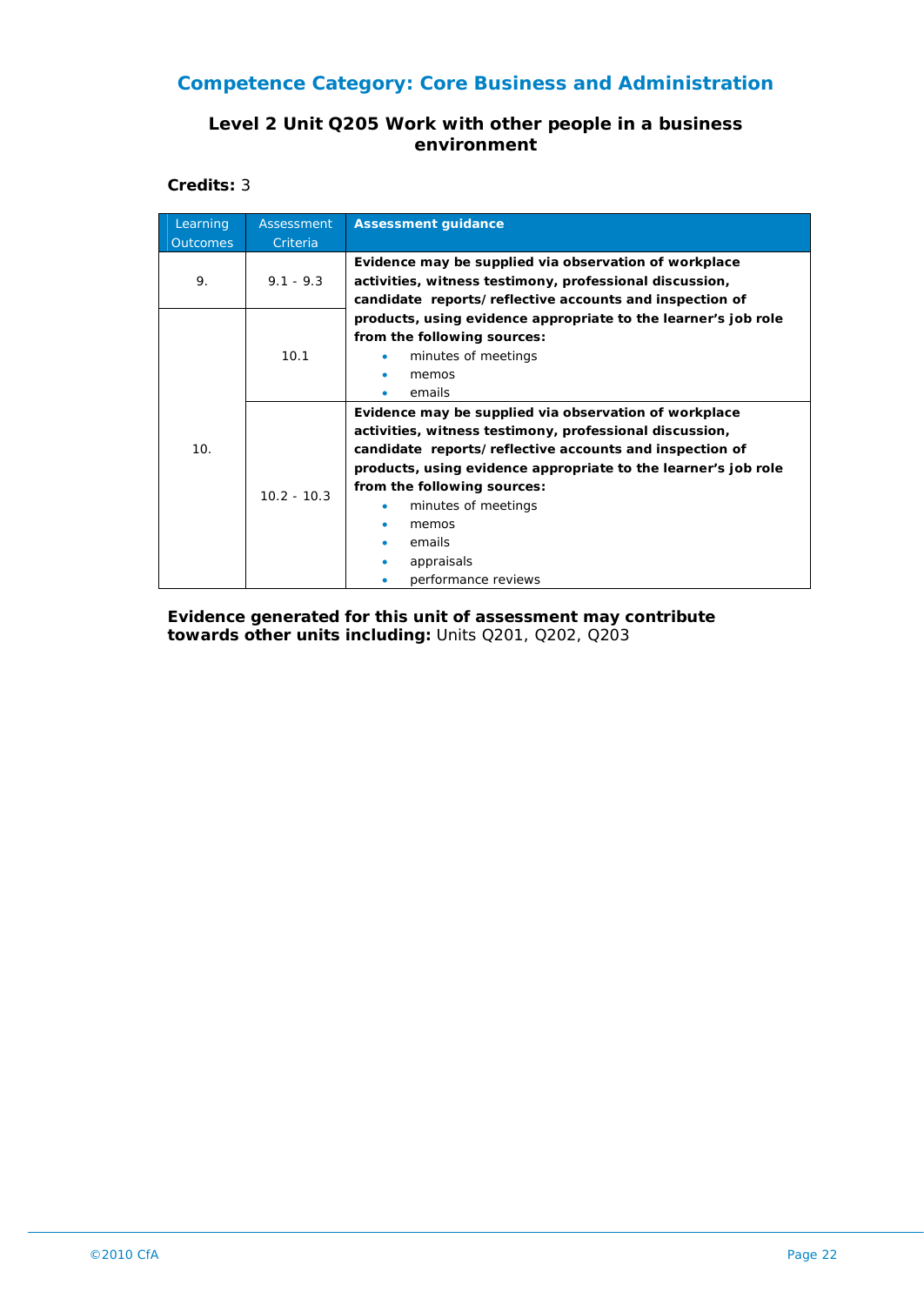#### **Level 3 Unit Q301 Manage own performance in a business environment**

**Credits:** 3

| Learning<br><b>Outcomes</b> | <b>Assessment</b><br><b>Criteria</b> | <b>Assessment guidance</b>                                                                                                                                                                                                                                                                                                                                                                |
|-----------------------------|--------------------------------------|-------------------------------------------------------------------------------------------------------------------------------------------------------------------------------------------------------------------------------------------------------------------------------------------------------------------------------------------------------------------------------------------|
| 1.                          | $1.1 - 1.8$                          | Evidence may be supplied via candidate reports/reflective<br>accounts, professional discussion and questioning                                                                                                                                                                                                                                                                            |
| 2.                          | $2.1 - 2.10$                         |                                                                                                                                                                                                                                                                                                                                                                                           |
| 3.                          | $3.1 - 3.2$<br>$3.4 - 3.6$           | Evidence may be supplied via observation of workplace<br>activities, witness testimony, professional discussion,<br>candidate reports/reflective accounts and inspection of<br>products, using evidence appropriate to the learner's job role<br>from the following sources:<br>letters<br>emails<br>memos<br>appraisals<br>performance reviews                                           |
|                             | 3.3                                  | Evidence may be supplied via observation of workplace<br>activities, witness testimony, professional discussion,<br>candidate reports/reflective accounts and inspection of<br>products, using evidence appropriate to the learner's job role<br>from the following sources:<br>letters<br>emails<br>memos<br>appraisals<br>performance reviews<br>plans<br>$\bullet$<br>to do lists<br>۰ |
|                             | $3.7 - 3.9$                          | Evidence may be supplied via observation of workplace<br>activities, witness testimony, professional discussion,                                                                                                                                                                                                                                                                          |
| 4 <sup>1</sup>              | $4.1 - 4.7$                          | candidate reports/reflective accounts and inspection of<br>products, using evidence appropriate to the learner's job role                                                                                                                                                                                                                                                                 |

**Evidence generated for this unit of assessment may contribute towards other units including:** Units Q302, Q303, Q305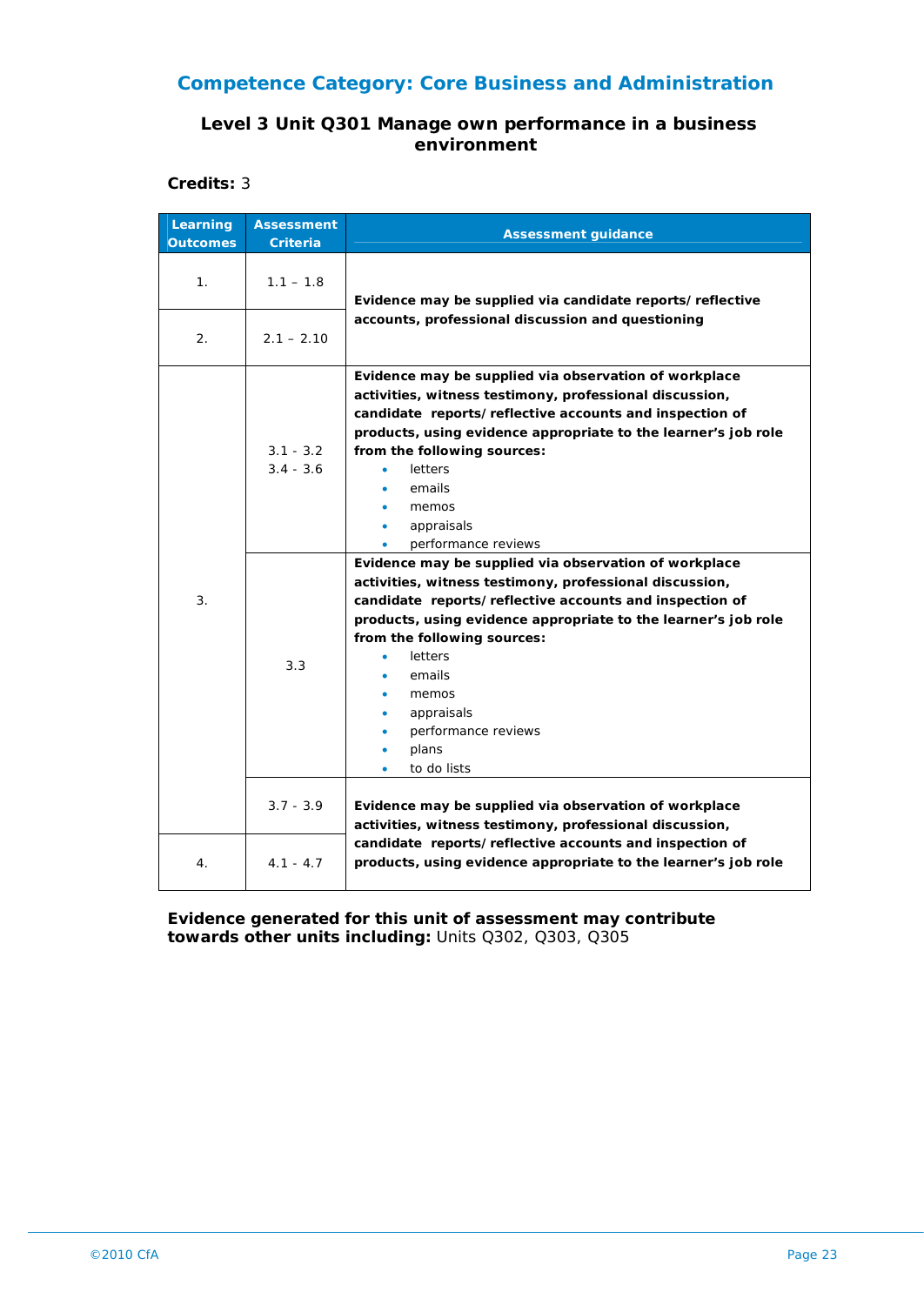#### **Level 3 Unit Q302 Evaluate and improve own performance in a business environment**

**Credits:** 3

| Learning<br><b>Outcomes</b> | <b>Assessment</b><br>Criteria | <b>Assessment guidance</b>                                                                                                                                                                                                                                                                                                                  |
|-----------------------------|-------------------------------|---------------------------------------------------------------------------------------------------------------------------------------------------------------------------------------------------------------------------------------------------------------------------------------------------------------------------------------------|
| 1.                          | $1.1 - 1.8$                   | Evidence may be supplied via candidate reports/reflective<br>accounts, professional discussion and questioning                                                                                                                                                                                                                              |
| $\overline{2}$ .            | 2.1                           | Evidence may be supplied via observation of workplace<br>activities, witness testimony, professional discussion,<br>candidate reports/reflective accounts and inspection of<br>products, using evidence appropriate to the learner's job role<br>from the following sources:<br>appraisals<br>$\bullet$<br>performance reviews<br>$\bullet$ |
|                             | 2.2<br>2.4                    | Evidence may be supplied via witness testimony, professional<br>discussion, candidate reports/reflective accounts and<br>inspection of products, using evidence appropriate to the<br>learner's job role from the following sources:<br>appraisals<br>$\bullet$<br>performance reviews<br>$\bullet$<br>self evaluation                      |
|                             | 2.3<br>2.5                    | Evidence may be supplied via candidate reports/reflective<br>accounts, professional discussion and inspection of products,<br>using evidence appropriate to the learner's job role from the<br>following sources:<br>appraisals<br>۰<br>performance reviews                                                                                 |
| 3.                          | 3.1                           | Evidence may be supplied via candidate reports/reflective<br>accounts, professional discussion and questioning                                                                                                                                                                                                                              |
|                             | 3.2                           | Evidence may be supplied via witness testimony, professional<br>discussion, candidate reports/reflective accounts and<br>inspection of products, using evidence appropriate to the<br>learner's job role from the following sources:<br>appraisals<br>$\bullet$<br>performance reviews<br>$\bullet$<br>learning plan                        |
|                             | $3.3 - 3.4$                   | Evidence may be supplied via candidate reports/reflective<br>accounts and inspection of products, using evidence<br>appropriate to the learner's job role from the following sources:<br>appraisals<br>performance reviews<br>learning plans                                                                                                |

**Evidence generated for this unit of assessment may contribute towards other units including:** Units Q301, Q303, Q305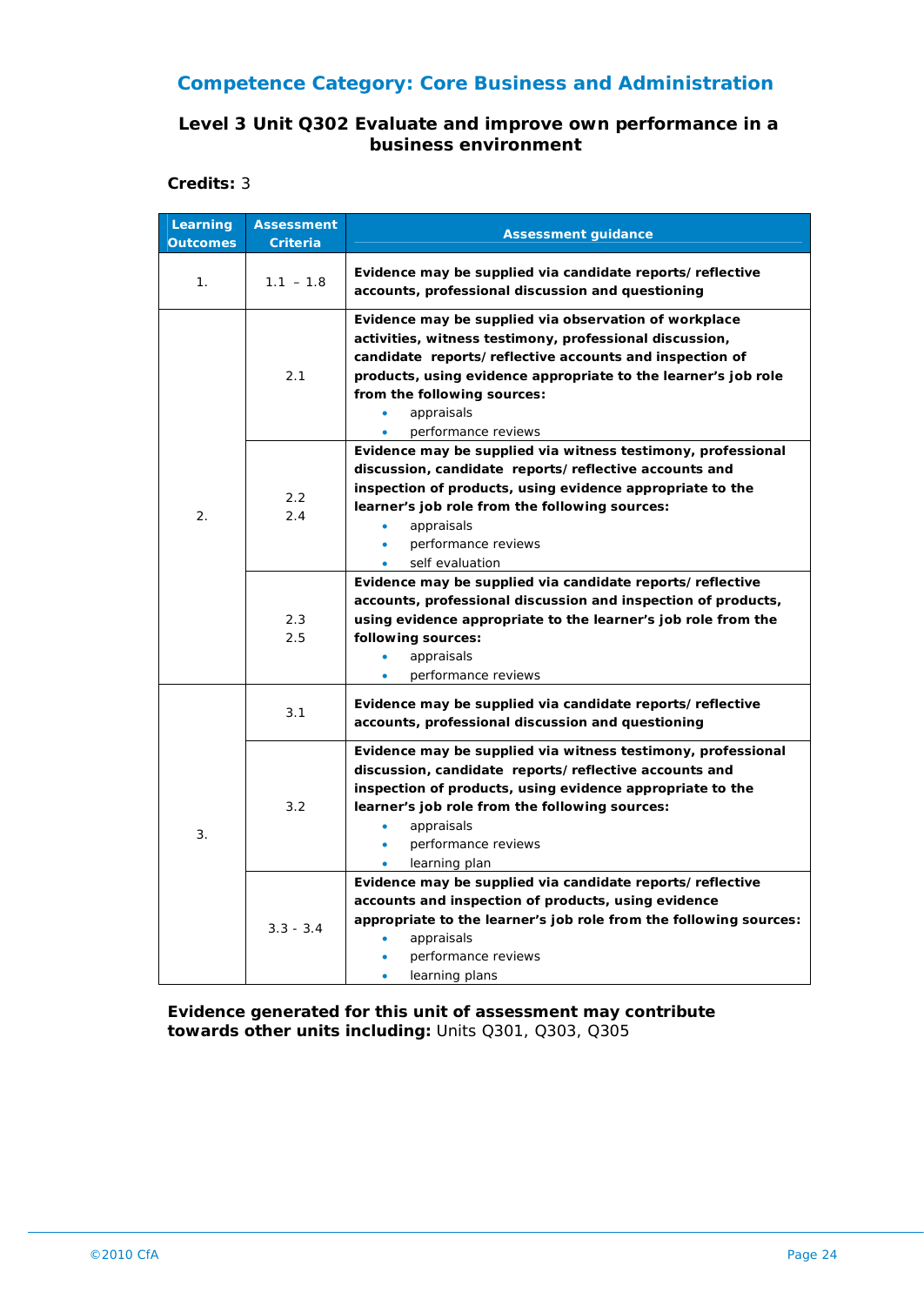## **Level 3 Unit Q303 Work in a business environment**

**Credits:** 4

| Learning<br><b>Outcomes</b> | <b>Assessment</b><br>Criteria | <b>Assessment guidance</b>                                                                                                                                                                                                                                                                                                              |
|-----------------------------|-------------------------------|-----------------------------------------------------------------------------------------------------------------------------------------------------------------------------------------------------------------------------------------------------------------------------------------------------------------------------------------|
| 1.                          | $1.1 - 1.7$                   |                                                                                                                                                                                                                                                                                                                                         |
| 2.                          | $2.1 - 2.4$                   |                                                                                                                                                                                                                                                                                                                                         |
| 3.                          | $3.1 - 3.3$                   | Evidence may be supplied via candidate reports/reflective                                                                                                                                                                                                                                                                               |
| 4.                          | $4.1 - 4.6$                   | accounts, professional discussion and questioning                                                                                                                                                                                                                                                                                       |
| 5.                          | $5.1 - 5.2$                   |                                                                                                                                                                                                                                                                                                                                         |
| 6.                          | $6.1 - 6.3$                   |                                                                                                                                                                                                                                                                                                                                         |
| 7.                          | $7.1 - 7.2$<br>7.4            | Evidence may be supplied via observation of workplace<br>activities, witness testimony, professional discussion,<br>candidate reports/reflective accounts and inspection of<br>products, using evidence appropriate to the learner's job role                                                                                           |
|                             | 7.3                           | Evidence may be supplied via witness testimony, professional<br>discussion, candidate reports/reflective accounts and<br>inspection of products, using evidence appropriate to the<br>learner's job role from the following sources:<br>appraisals<br>performance reviews                                                               |
| 8.                          | $8.1 - 8.2$                   | Evidence may be supplied via observation of workplace<br>activities, witness testimony, professional discussion,<br>candidate reports/reflective accounts and inspection of<br>products, using evidence appropriate to the learner's job role                                                                                           |
|                             | 8.3                           | Evidence may be supplied via observation of workplace<br>activities, witness testimony, professional discussion,<br>candidate reports/reflective accounts, case study and<br>inspection of products, using evidence appropriate to the<br>learner's job role from the following sources:<br><b>letters</b><br>memos<br>۰<br>emails<br>۰ |
| 9.                          | $9.1 - 9.5$                   | Evidence may be supplied via witness testimony and candidate<br>reports/reflective accounts                                                                                                                                                                                                                                             |
|                             | 9.6                           | Evidence may be supplied via witness testimony, professional<br>discussion, candidate reports/reflective accounts and<br>inspection of products, using evidence appropriate to the<br>learner's job role from the following sources:<br><b>letters</b><br>emails<br>٠<br>memos<br>۰                                                     |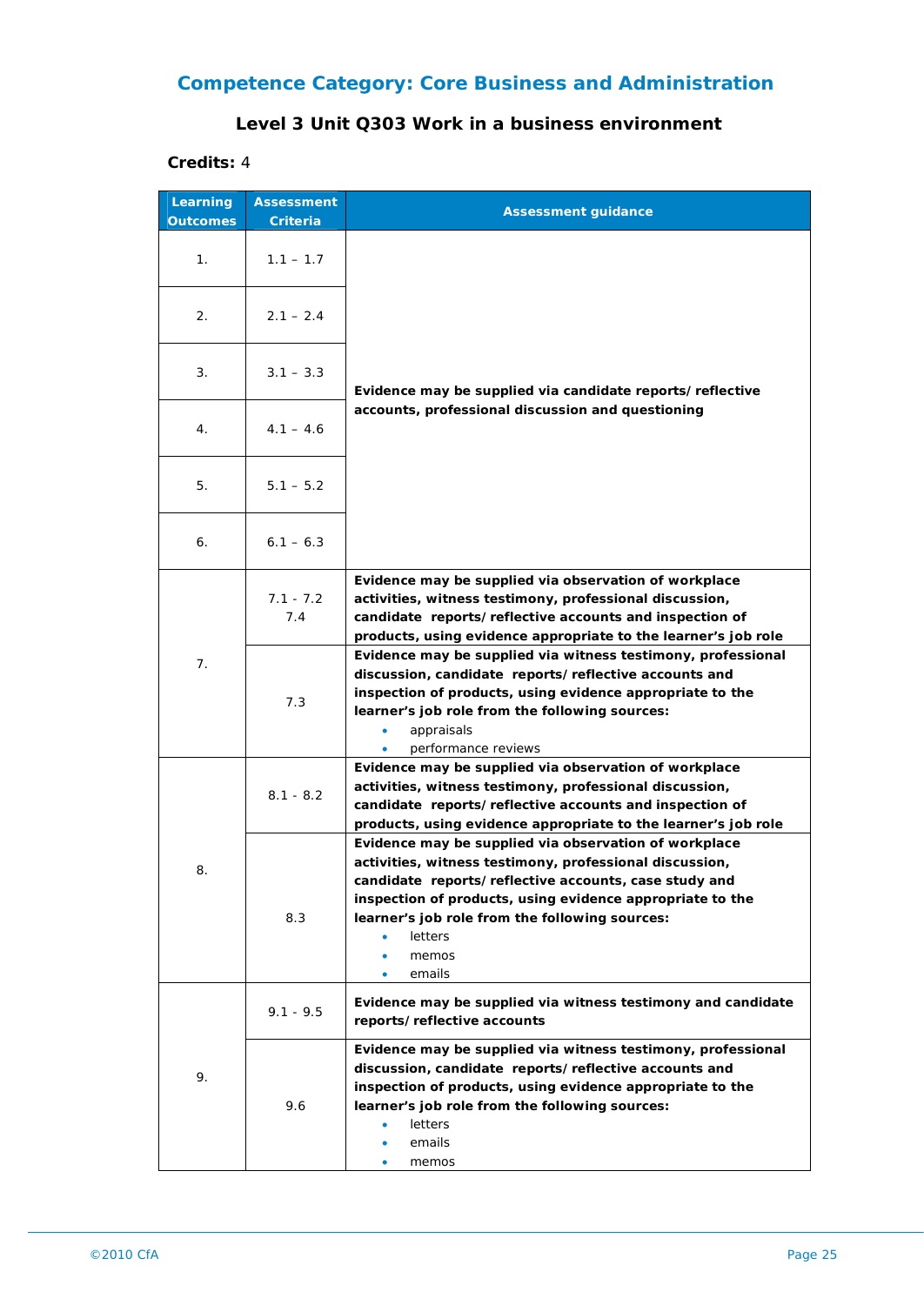#### **Level 3 Unit Q303 Work in a business environment**

**Credits:** 4

| Learning<br><b>Outcomes</b> | <b>Assessment</b><br><b>Criteria</b> | <b>Assessment quidance</b>                                                                                                                                                                                                                    |
|-----------------------------|--------------------------------------|-----------------------------------------------------------------------------------------------------------------------------------------------------------------------------------------------------------------------------------------------|
| 10.                         | $10.1 - 10.2$                        | Evidence may be supplied via observation of workplace<br>activities, witness testimony, professional discussion,<br>candidate reports/reflective accounts and inspection of<br>products, using evidence appropriate to the learner's job role |
| 11.                         | 11.1                                 |                                                                                                                                                                                                                                               |
| 12.                         | 12.1<br>$12.3 - 12.4$                | Evidence may be supplied via observation of workplace<br>activities, witness testimony, professional discussion,<br>candidate reports/reflective accounts and inspection of<br>products, using evidence appropriate to the learner's job role |
|                             | 12.2                                 | Evidence may be supplied via witness testimony and candidate<br>reports/reflective accounts                                                                                                                                                   |

**Evidence generated for this unit of assessment may contribute towards other units including:** Units Q301, Q305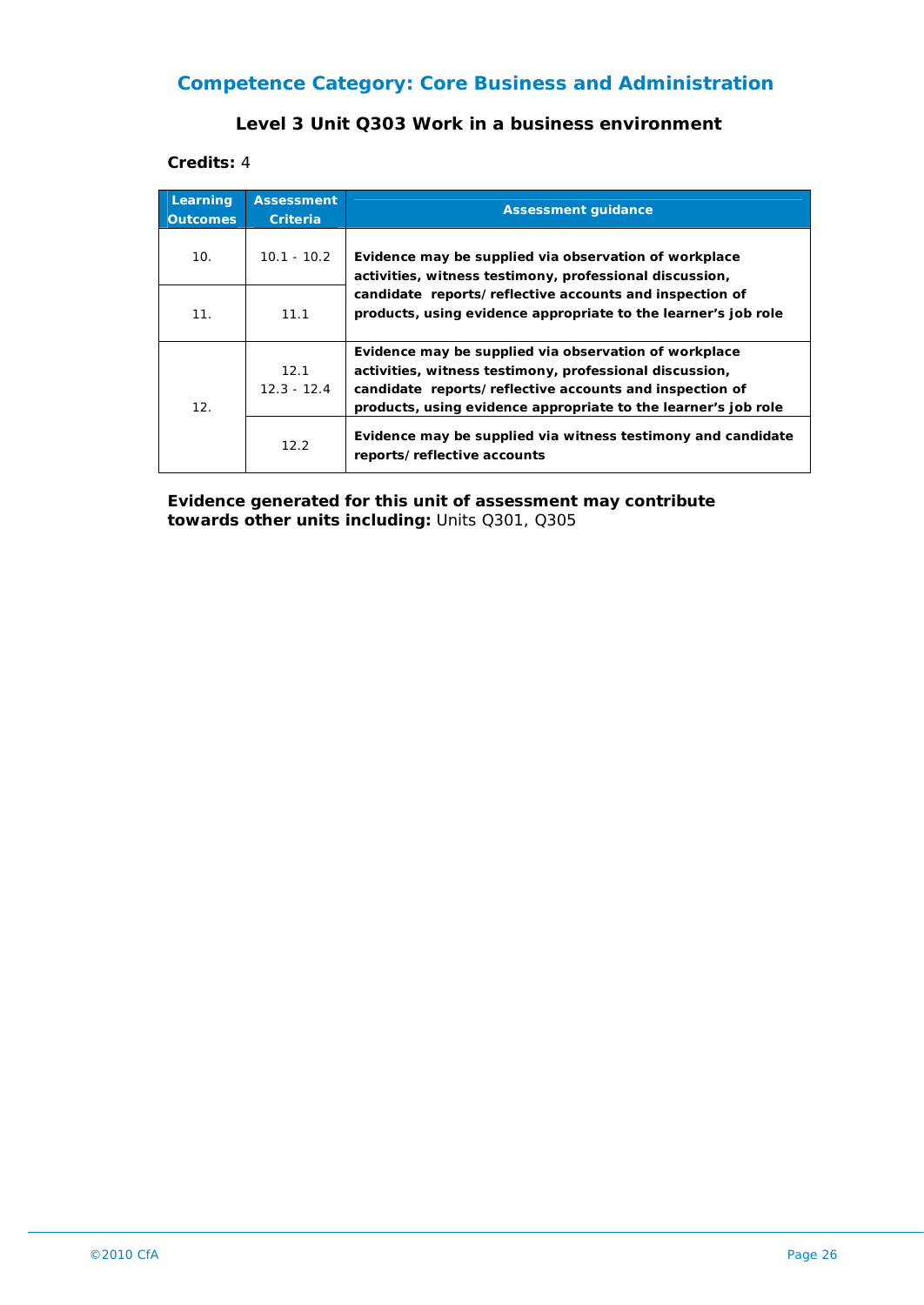#### **Level 3 Unit Q304 Solve business problems**

#### **Credits:** 4

| Learning        | <b>Assessment</b>                 | <b>Assessment guidance</b>                                                                                                                                                                                                                                                                                           |
|-----------------|-----------------------------------|----------------------------------------------------------------------------------------------------------------------------------------------------------------------------------------------------------------------------------------------------------------------------------------------------------------------|
| <b>Outcomes</b> | Criteria                          |                                                                                                                                                                                                                                                                                                                      |
| 1.              | $1.1 - 1.3$                       | Evidence may be supplied via candidate reports/reflective<br>accounts, professional discussion and questioning                                                                                                                                                                                                       |
| 2.              | $2.1 - 2.5$                       |                                                                                                                                                                                                                                                                                                                      |
| 3.              | $3.1 - 3.2$                       |                                                                                                                                                                                                                                                                                                                      |
| 4.              | $4.1 - 4.2$                       |                                                                                                                                                                                                                                                                                                                      |
|                 | $5.1 - 5.3$                       | Evidence may be supplied via candidate reports/reflective<br>accounts                                                                                                                                                                                                                                                |
| 5.              | 5.4                               | Evidence may be supplied via witness testimony, professional<br>discussion, candidate reports/reflective accounts and<br>inspection of products, using evidence appropriate to the<br>learner's job role from the following sources:<br>letters<br>٠<br>emails<br>٠<br>memos                                         |
|                 | 5.5                               | Evidence may be supplied via observation of workplace<br>activities, witness testimony, professional discussion,<br>candidate reports/reflective accounts and inspection of<br>products, using evidence appropriate to the learner's job role<br>from the following sources:<br>letters<br>emails<br>٠<br>memos<br>۰ |
| 6.              | 6.1                               | Evidence may be supplied via witness testimony and candidate<br>reports/reflective accounts                                                                                                                                                                                                                          |
|                 | 6.2<br>$6.4 - 6.6$<br>$6.8 - 6.9$ | Evidence may be supplied via observation of workplace<br>activities, witness testimony, professional discussion,<br>candidate reports/reflective accounts and inspection of<br>products, using evidence appropriate to the learner's job role<br>from the following sources:<br>letters<br>emails<br>memos           |
|                 | 6.3<br>6.7                        | Evidence may be supplied via candidate reports/reflective<br>accounts                                                                                                                                                                                                                                                |
| 7.              | 7.1 - 7.3                         |                                                                                                                                                                                                                                                                                                                      |

**Evidence generated for this unit of assessment may contribute towards other units including:** Units Q301, Q302, Q303, Q305, Q306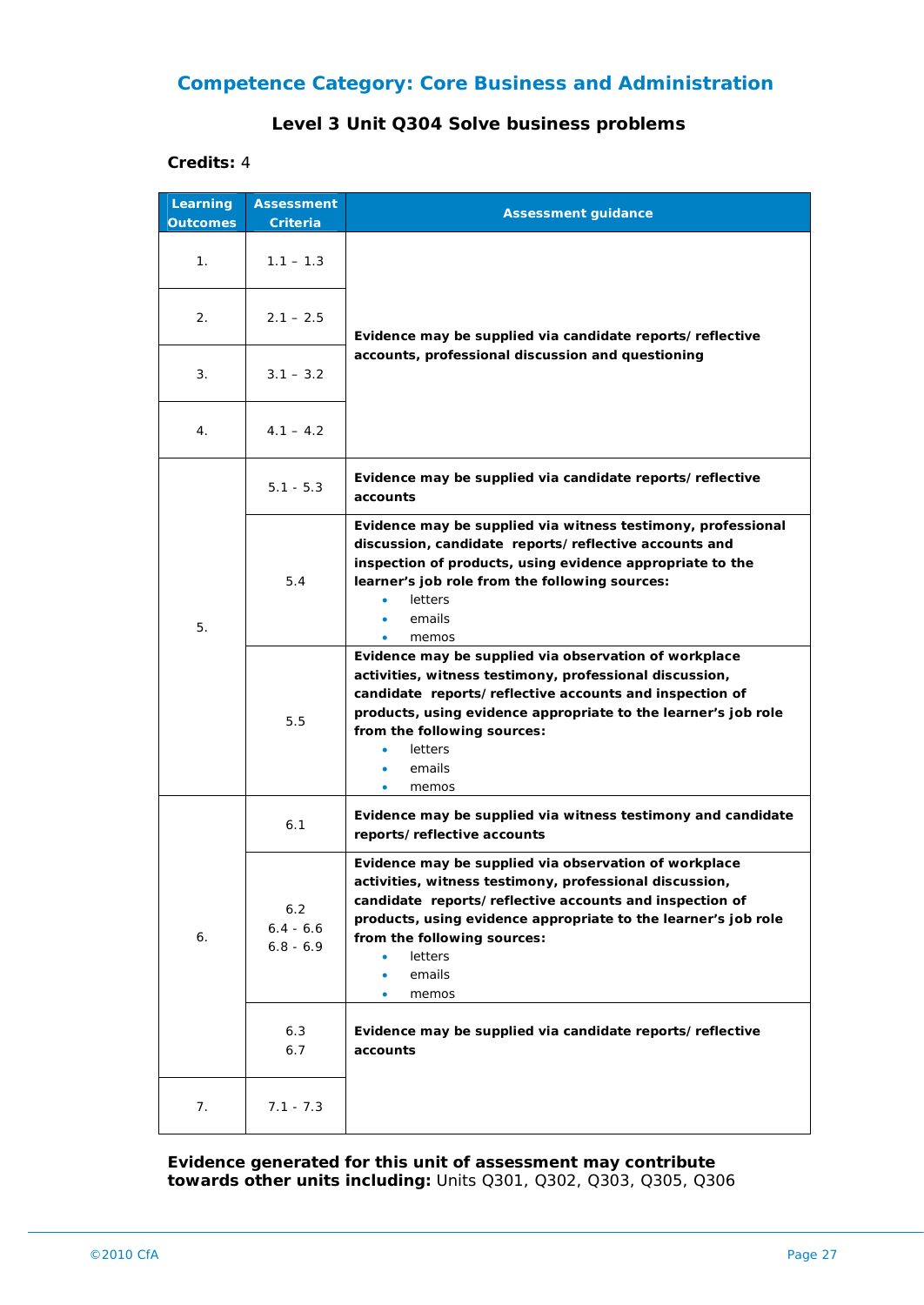#### **Level 3 Unit Q305 Work with other people in a business environment**

**Credits:** 4

| Learning<br><b>Outcomes</b> | <b>Assessment</b><br>Criteria | <b>Assessment guidance</b>                                                                                                                                                                                                                                                                                           |
|-----------------------------|-------------------------------|----------------------------------------------------------------------------------------------------------------------------------------------------------------------------------------------------------------------------------------------------------------------------------------------------------------------|
| 1 <sub>1</sub>              | $1.1 - 1.6$                   |                                                                                                                                                                                                                                                                                                                      |
| 2.                          | $2.1 - 2.6$                   |                                                                                                                                                                                                                                                                                                                      |
| 3.                          | $3.1 - 3.3$                   | Evidence may be supplied via candidate reports/reflective                                                                                                                                                                                                                                                            |
| 4.                          | $4.1 - 4.2$                   | accounts, professional discussion and questioning                                                                                                                                                                                                                                                                    |
| 5.                          | $5.1 - 5.2$                   |                                                                                                                                                                                                                                                                                                                      |
| 6.                          | $6.1 - 6.2$                   |                                                                                                                                                                                                                                                                                                                      |
| 7.                          | $7.1 - 7.4$                   | Evidence may be supplied via observation of workplace<br>activities, witness testimony, professional discussion,<br>candidate reports/reflective accounts and inspection of<br>products, using evidence appropriate to the learner's job role                                                                        |
|                             | $7.5 - 7.8$<br>$7.10 - 7.12$  | Evidence may be supplied via observation of workplace<br>activities, witness testimony, professional discussion,<br>candidate reports/reflective accounts and inspection of<br>products, using evidence appropriate to the learner's job role<br>from the following sources:<br>letters<br>emails<br>۰<br>memos<br>۰ |
|                             | 7.9                           | Evidence may be supplied via witness testimony and candidate                                                                                                                                                                                                                                                         |
|                             | 8.1                           | reports/reflective accounts                                                                                                                                                                                                                                                                                          |
| 8                           | 8.2                           | Evidence may be supplied via witness testimony, professional<br>discussion, candidate reports/reflective accounts and<br>inspection of products, using evidence appropriate to the<br>learner's job role from the following sources:<br>letters<br>٠<br>emails<br>٠<br>memos<br>۰                                    |
| 9.                          | $9.1 - 9.3$                   | Evidence may be supplied via observation of workplace<br>activities, witness testimony, professional discussion,<br>candidate reports/reflective accounts and inspection of<br>products, using evidence appropriate to the learner's job role<br>from the following sources:<br>appraisals<br>performance reviews    |

**Evidence generated for this unit of assessment may contribute towards other units including:** Units Q301, Q302, Q303, Q308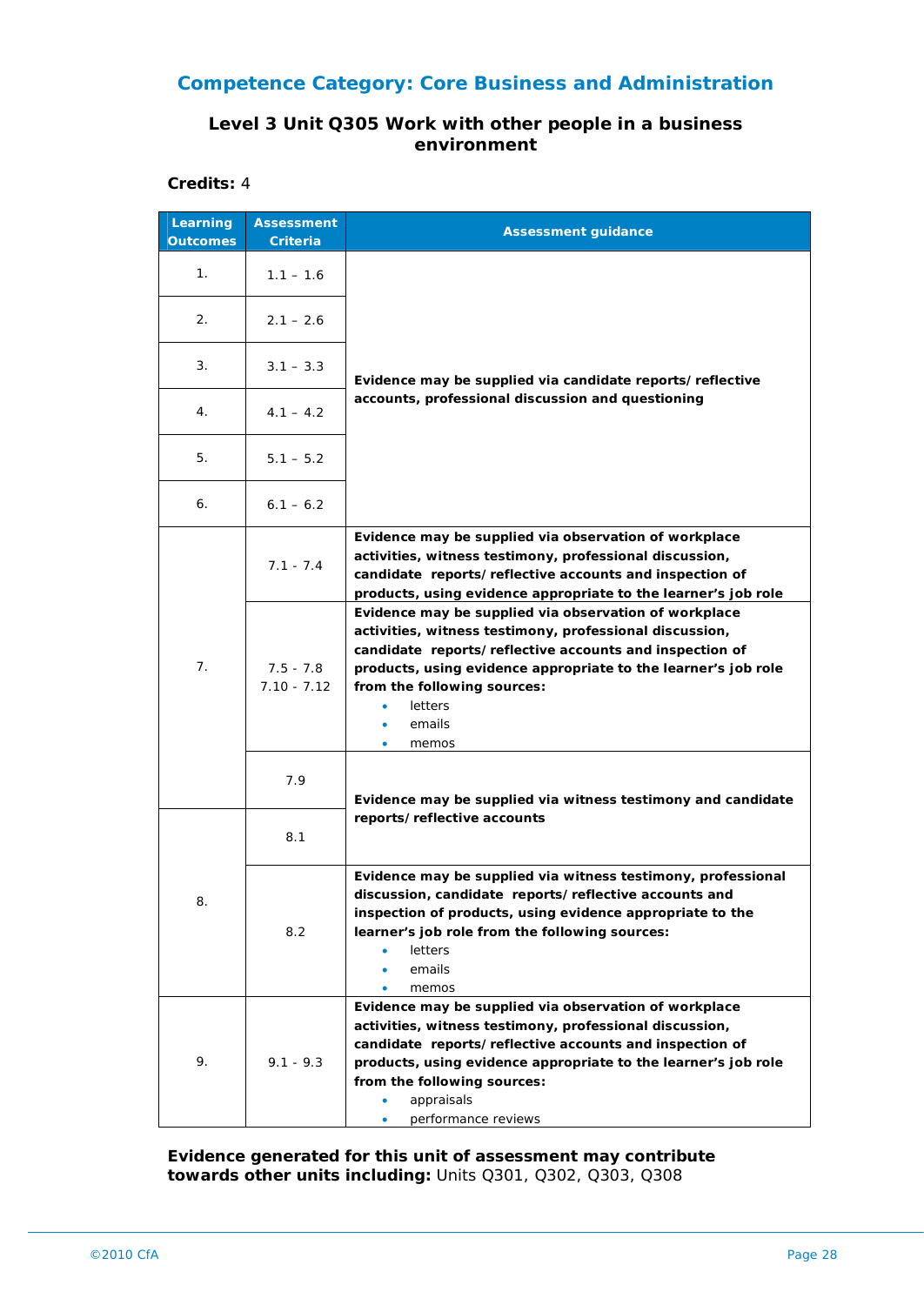### **Level 3 Unit Q306 Contribute to decision-making in a business environment**

**Credits:** 3

| Learning<br><b>Outcomes</b> | <b>Assessment</b><br><b>Criteria</b> | <b>Assessment guidance</b>                                                                                                                                                                                                                                                                                                                                                                                              |
|-----------------------------|--------------------------------------|-------------------------------------------------------------------------------------------------------------------------------------------------------------------------------------------------------------------------------------------------------------------------------------------------------------------------------------------------------------------------------------------------------------------------|
| 1.                          | $1.1 - 1.2$                          |                                                                                                                                                                                                                                                                                                                                                                                                                         |
| 2.                          | $2.1 - 2.5$                          | Evidence may be supplied via candidate reports/reflective<br>accounts, professional discussion and questioning                                                                                                                                                                                                                                                                                                          |
| 3.                          | $3.1 - 3.6$                          |                                                                                                                                                                                                                                                                                                                                                                                                                         |
| 4.                          | 4.1                                  | Evidence may be supplied via candidate reports/reflective<br>accounts                                                                                                                                                                                                                                                                                                                                                   |
|                             | 4.2                                  | Evidence may be supplied via candidate reports/reflective<br>accounts and inspection of products, using evidence<br>appropriate to the learner's job role from the following sources:<br>information collected<br>research carried out                                                                                                                                                                                  |
|                             | 5.1<br>5.3<br>5.8                    | Evidence may be supplied via observation of workplace<br>activities, witness testimony, professional discussion,<br>candidate reports/reflective accounts and inspection of<br>products, using evidence appropriate to the learner's job role<br>from the following sources:<br>information presented<br>letters<br>emails<br>٠<br>memos<br>$\bullet$                                                                   |
| 5.                          | 5.2                                  | Evidence may be supplied via observation of workplace<br>activities, witness testimony, professional discussion,<br>candidate reports/reflective accounts and inspection of<br>products, using evidence appropriate to the learner's job role<br>from the following sources:<br>minutes of meetings<br>Evidence may be supplied via observation of workplace<br>activities, witness testimony, professional discussion, |
|                             | $5.4 - 5.7$                          | candidate reports/reflective accounts and inspection of<br>products, using evidence appropriate to the learner's job role                                                                                                                                                                                                                                                                                               |

**Evidence generated for this unit of assessment may contribute towards other units including:** Units Q301, Q302, Q303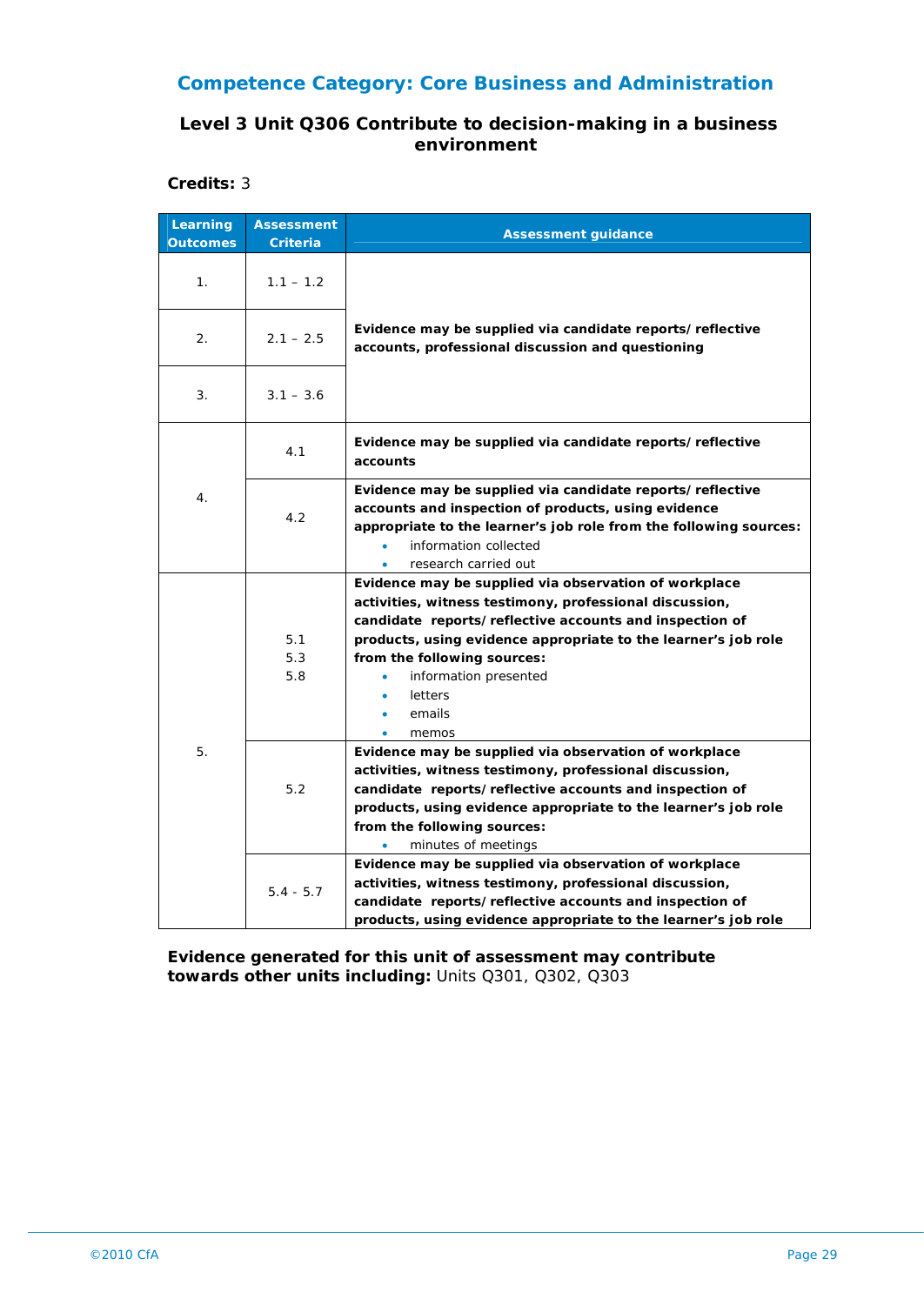#### **Level 3 Unit Q307 Negotiate in a business environment**

#### **Credits:** 5

| Learning<br><b>Outcomes</b> | <b>Assessment</b><br><b>Criteria</b> | <b>Assessment guidance</b>                                                                                                                                                                                                                                                                                                                                                                                                              |
|-----------------------------|--------------------------------------|-----------------------------------------------------------------------------------------------------------------------------------------------------------------------------------------------------------------------------------------------------------------------------------------------------------------------------------------------------------------------------------------------------------------------------------------|
| 1 <sub>1</sub>              | $1.1 - 1.6$                          | Evidence may be supplied via candidate reports/reflective<br>accounts, professional discussion and questioning                                                                                                                                                                                                                                                                                                                          |
| 2.                          | $2.1 - 2.7$                          |                                                                                                                                                                                                                                                                                                                                                                                                                                         |
| 3.                          | $3.1 - 3.2$                          |                                                                                                                                                                                                                                                                                                                                                                                                                                         |
| 4.                          | $4.1 - 4.2$                          | Evidence may be supplied via candidate reports/reflective<br>accounts                                                                                                                                                                                                                                                                                                                                                                   |
| 5.                          | $5.1 - 5.7$                          | Evidence may be supplied via observation of workplace<br>activities, witness testimony, professional discussion,<br>candidate reports/reflective accounts and inspection of                                                                                                                                                                                                                                                             |
| 6.                          | 6.1                                  | products, using evidence appropriate to the learner's job role<br>from the following sources:<br><b>letters</b><br>memos<br>emails<br>٠<br>minutes of meetings                                                                                                                                                                                                                                                                          |
|                             | 6.2                                  | Evidence may be supplied via observation of workplace<br>activities, witness testimony, professional discussion,<br>candidate reports/reflective accounts and inspection of<br>products, using evidence appropriate to the learner's job role<br>from the following sources:<br>records<br>minutes of meetings<br>٠<br>Evidence may be supplied via observation of workplace<br>activities, witness testimony, professional discussion, |
|                             | 6.3                                  | candidate reports/reflective accounts and inspection of<br>products, using evidence appropriate to the learner's job role                                                                                                                                                                                                                                                                                                               |

**Evidence generated for this unit of assessment may contribute towards other units including:** Units Q301, Q303, Q304, Q305, Q306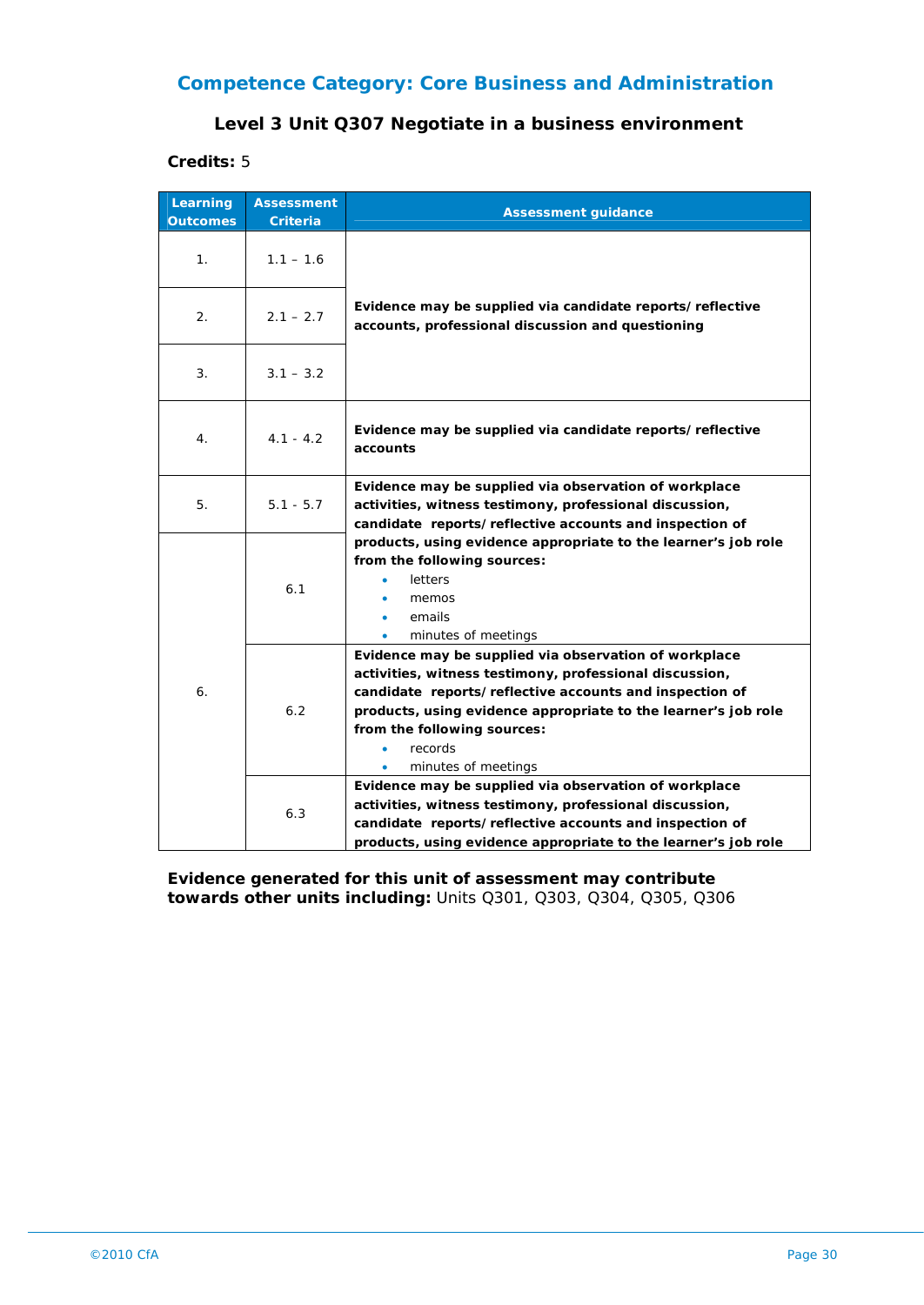#### **Level 3 Unit Q308 Supervise a team in a business environment**

#### **Credits:** 6

| Learning<br><b>Outcomes</b> | <b>Assessment</b><br><b>Criteria</b> | <b>Assessment guidance</b>                                                                                                                                                                                                                                                                                                                                                                                |
|-----------------------------|--------------------------------------|-----------------------------------------------------------------------------------------------------------------------------------------------------------------------------------------------------------------------------------------------------------------------------------------------------------------------------------------------------------------------------------------------------------|
| 1.                          | $1.1 - 1.2$                          |                                                                                                                                                                                                                                                                                                                                                                                                           |
| 2.                          | $2.1 - 2.2$                          |                                                                                                                                                                                                                                                                                                                                                                                                           |
| 3.                          | $3.1 - 3.3$                          | Evidence may be supplied via candidate reports/reflective<br>accounts, professional discussion and questioning                                                                                                                                                                                                                                                                                            |
| 4.                          | $4.1 - 4.6$                          |                                                                                                                                                                                                                                                                                                                                                                                                           |
| 5.                          | $5.1 - 5.5$                          |                                                                                                                                                                                                                                                                                                                                                                                                           |
| 6                           | $6.1 - 6.10$                         | Evidence may be supplied via observation of workplace<br>activities, witness testimony, professional discussion,<br>candidate reports/reflective accounts and inspection of<br>products, using evidence appropriate to the learner's job role<br>from the following sources:<br>letters<br>emails<br>memos<br>minutes of meetings<br>diaries<br>appraisals<br>performance reviews                         |
| 7 <sub>1</sub>              | 7.1<br>$7.4 - 7.5$<br>$7.2 - 7.3$    | Evidence may be supplied via observation of workplace<br>activities, witness testimony, professional discussion,<br>candidate reports/reflective accounts and inspection of<br>products, using evidence appropriate to the learner's job role<br>from the following sources:<br>letters<br>emails<br>memos<br>Evidence may be supplied via witness testimony and candidate<br>reports/reflective accounts |

**Evidence generated for this unit of assessment may contribute towards other units including:** Units Q301, Q302, Q303, Q304, Q305, Q306, Q307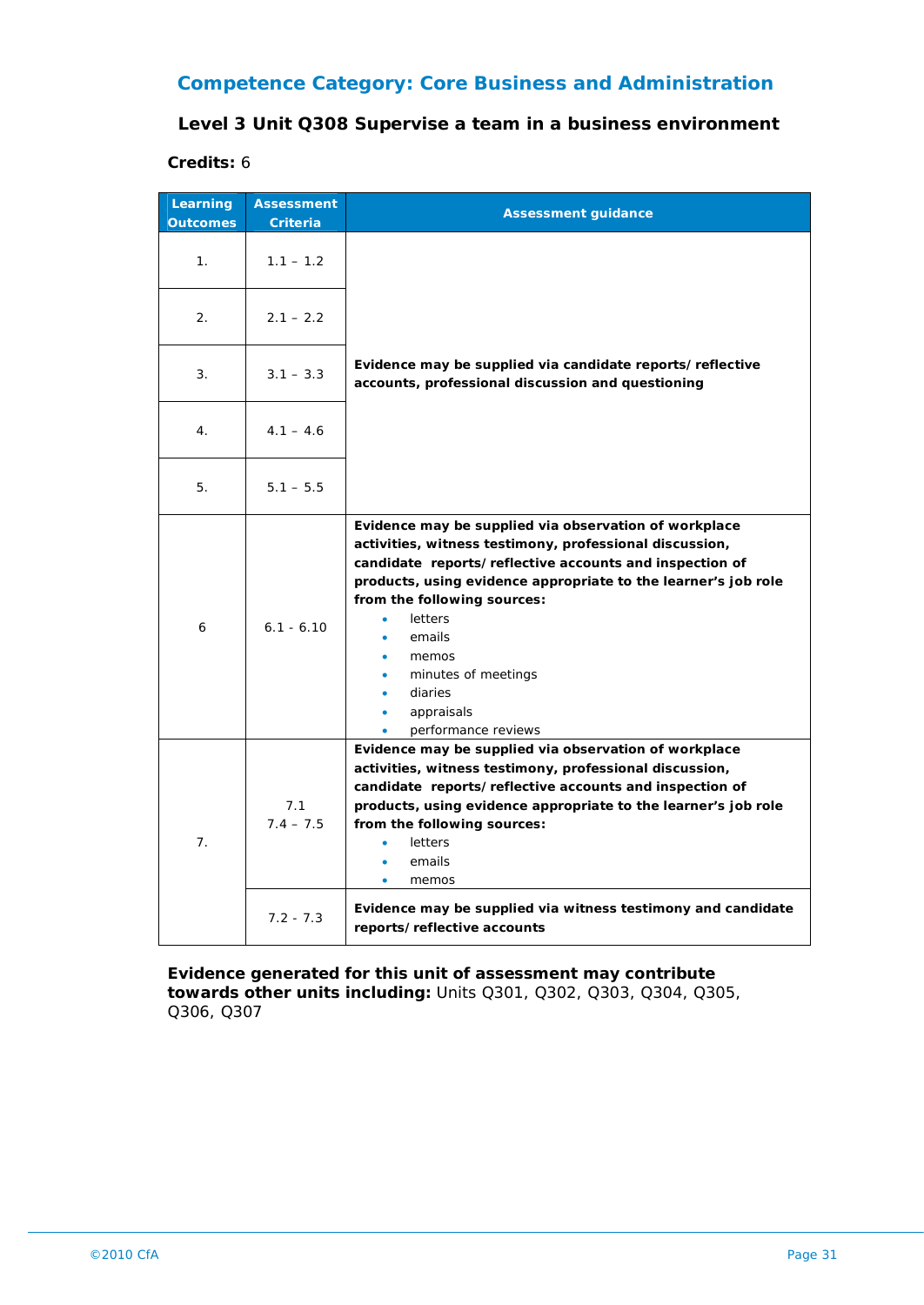#### **Level 4 Unit Q401 Manage and be accountable for own performance in a business environment**

#### **Credits:** 3

| Learning<br><b>Outcomes</b> | <b>Assessment</b><br>Criteria | <b>Assessment guidance</b>                                                                                                                                                                                                                                                                                                                                                          |
|-----------------------------|-------------------------------|-------------------------------------------------------------------------------------------------------------------------------------------------------------------------------------------------------------------------------------------------------------------------------------------------------------------------------------------------------------------------------------|
| 1.                          | $1.1 - 1.4$                   | Evidence may be supplied via candidate reports/reflective<br>accounts, professional discussion and questioning                                                                                                                                                                                                                                                                      |
| 2.                          | $2.1 - 2.15$                  |                                                                                                                                                                                                                                                                                                                                                                                     |
| 3.                          | $3.1 - 3.2$<br>3.5            | Evidence may be supplied via observation of workplace<br>activities, witness testimony, professional discussion,<br>candidate reports/reflective accounts and inspection of<br>products, using evidence appropriate to the learner's job role<br>from the following sources:<br>letters<br>emails<br>memos<br>reports<br>$\bullet$                                                  |
|                             | 3.3<br>$3.6 - 3.7$            | Evidence may be supplied via witness testimony and candidate<br>reports/reflective accounts.                                                                                                                                                                                                                                                                                        |
|                             | 3.4                           | Evidence may be supplied via witness testimony, professional<br>discussion, candidate reports/reflective accounts and<br>inspection of products, using evidence appropriate to the<br>learner's job role from the following sources:<br><b>letters</b><br>$\bullet$<br>emails<br>٠<br>memos<br>٠<br>reports<br>۰                                                                    |
|                             | 3.8                           | Evidence may be supplied via observation of workplace<br>activities, witness testimony, professional discussion,<br>candidate reports/reflective accounts and inspection of<br>products, using evidence appropriate to the learner's job role                                                                                                                                       |
| 4.                          | $4.1 - 4.3$<br>$4.5 - 4.8$    | Evidence may be supplied via witness testimony, professional<br>discussion and candidate reports/reflective accounts                                                                                                                                                                                                                                                                |
|                             | 4.4                           | Evidence may be supplied via Evidence may be supplied via<br>witness testimony, professional discussion, candidate<br>reports/reflective accounts, case studies and inspection of<br>products, using evidence appropriate to the learner's job role<br>from the following sources:<br>letters<br>emails<br>memos<br>reports<br>appraisals<br>performance reviews<br>self evaluation |

**Evidence generated for this unit of assessment may contribute towards other units including:** Unit Q402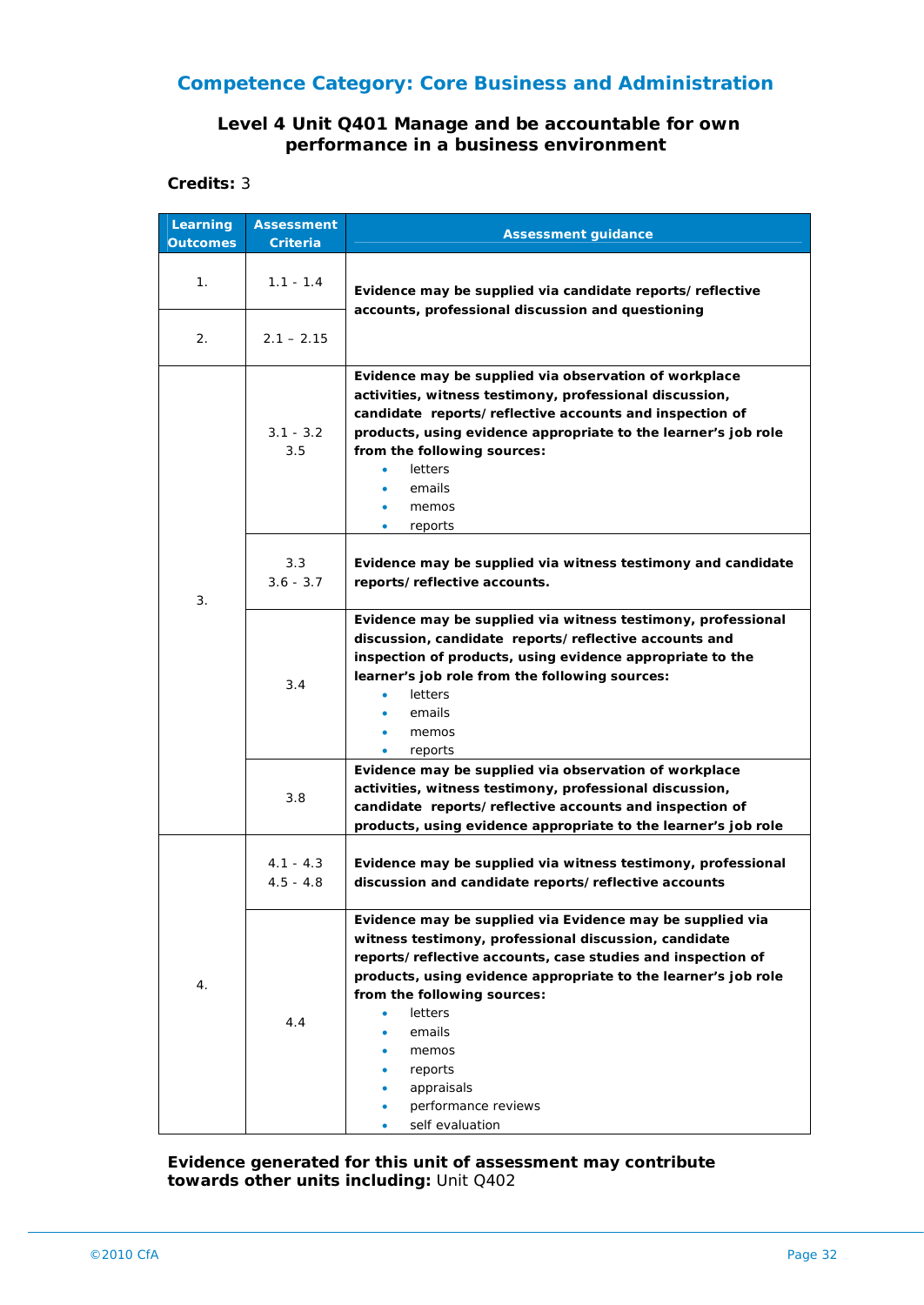#### **Level 4 Unit Q402 Evaluate and improve own performance in a business environment**

**Credits:** 4

| Learning<br><b>Outcomes</b> | <b>Assessment</b><br><b>Criteria</b> | <b>Assessment guidance</b>                                                                                                                                                                                                                                                                                                                                           |
|-----------------------------|--------------------------------------|----------------------------------------------------------------------------------------------------------------------------------------------------------------------------------------------------------------------------------------------------------------------------------------------------------------------------------------------------------------------|
| 1 <sub>1</sub>              | $1.1 - 1.8$                          | Evidence may be supplied via candidate reports/reflective<br>accounts, professional discussion and questioning                                                                                                                                                                                                                                                       |
| $\overline{2}$ .            | 2.1                                  | Evidence may be supplied via observation of workplace<br>activities, witness testimony, professional discussion,<br>candidate reports/reflective accounts and inspection of<br>products, using evidence appropriate to the learner's job role<br>from the following sources:<br>appraisals<br>۰<br>performance reviews<br>$\bullet$                                  |
|                             | 2.2                                  | Evidence may be supplied via observation of workplace<br>activities, witness testimony, professional discussion,<br>candidate reports/reflective accounts and inspection of<br>products, using evidence appropriate to the learner's job role<br>from the following sources:<br>appraisals<br>۰<br>performance reviews<br>letters<br>memos<br>emails<br>reports<br>٠ |
|                             | 2.3                                  | Evidence may be supplied via observation of workplace<br>activities, witness testimony, professional discussion,<br>candidate reports/reflective accounts and inspection of<br>products, using evidence appropriate to the learner's job role<br>from the following sources:<br>completed tasks<br>۰                                                                 |
|                             | 2.4                                  | Evidence may be supplied via witness testimony, professional<br>discussion, candidate reports/reflective accounts and<br>inspection of products, using evidence appropriate to the<br>learner's job role from the following sources:<br>completed tasks<br>٠                                                                                                         |
|                             | 2.5                                  | Evidence may be supplied via candidate reports/reflective<br>accounts                                                                                                                                                                                                                                                                                                |
| 3.                          | 3.1                                  | Evidence may be supplied via candidate reports/reflective<br>accounts and inspection of products, using evidence<br>appropriate to the learner's job role from the following sources:<br>appraisals<br>performance reviews                                                                                                                                           |
|                             | $3.2 - 3.4$                          | Evidence may be supplied via candidate reports/reflective<br>accounts and inspection of products, using evidence<br>appropriate to the learner's job role from the following sources:<br>learning plans                                                                                                                                                              |

**Evidence generated for this unit of assessment may contribute towards other units including:** Unit Q401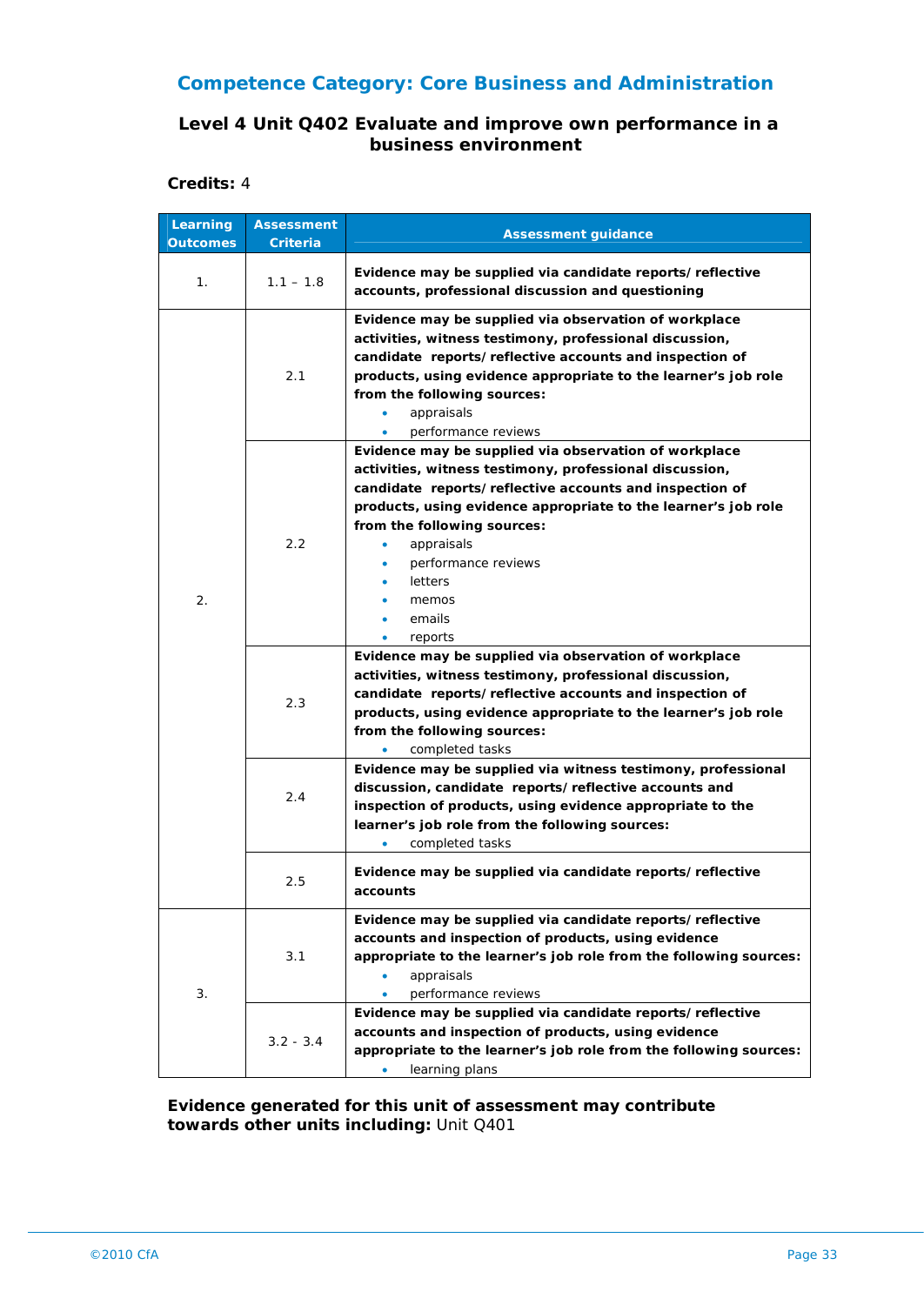#### **Level 4 Unit Q403 Support the purpose and value of an organisation**

**Credits:** 3

| Learning<br><b>Outcomes</b> | <b>Assessment</b><br>Criteria | <b>Assessment guidance</b>                                                                                                                                                                                                                                                                              |
|-----------------------------|-------------------------------|---------------------------------------------------------------------------------------------------------------------------------------------------------------------------------------------------------------------------------------------------------------------------------------------------------|
| 1.                          | $1.1 - 1.4$                   | Evidence may be supplied via candidate reports/reflective<br>accounts, professional discussion and questioning                                                                                                                                                                                          |
| 2.                          | $2.1 - 2.8$                   |                                                                                                                                                                                                                                                                                                         |
| 3.                          | $3.1 - 3.11$                  |                                                                                                                                                                                                                                                                                                         |
| 4.                          | $4.1 - 4.4$                   |                                                                                                                                                                                                                                                                                                         |
|                             | $5.1 - 5.4$                   | Evidence may be supplied via witness testimony and candidate<br>reports/reflective accounts                                                                                                                                                                                                             |
| 5.                          | 5.5                           | Evidence may be supplied via witness testimony, professional<br>discussion, candidate reports/reflective accounts and<br>inspection of products, using evidence appropriate to the<br>learner's job role from the following sources:<br>letters<br>emails<br>memos<br>۰<br>reports<br>۰                 |
| 6.                          | $6.1 - 6.3$<br>6.5            | Evidence may be supplied via witness testimony, case studies<br>and candidate reports/reflective accounts                                                                                                                                                                                               |
|                             | 6.4                           | Evidence may be supplied via witness testimony, professional<br>discussion, case studies, candidate reports/reflective accounts<br>and inspection of products, using evidence appropriate to the<br>learner's job role from the following sources:<br><b>letters</b><br>۰<br>emails<br>memos<br>reports |
| 7.                          | $7.1 - 7.2$                   | Evidence may be supplied via witness testimony and candidate<br>reports/reflective accounts                                                                                                                                                                                                             |
|                             | 7.3                           | Evidence may be supplied via witness testimony, professional<br>discussion, candidate reports/reflective accounts and<br>inspection of products, using evidence appropriate to the<br>learner's job role from the following sources:<br><b>letters</b><br>٠<br>emails<br>memos<br>reports               |

**Evidence generated for this unit of assessment may contribute towards other units including:** Units Q401, Q402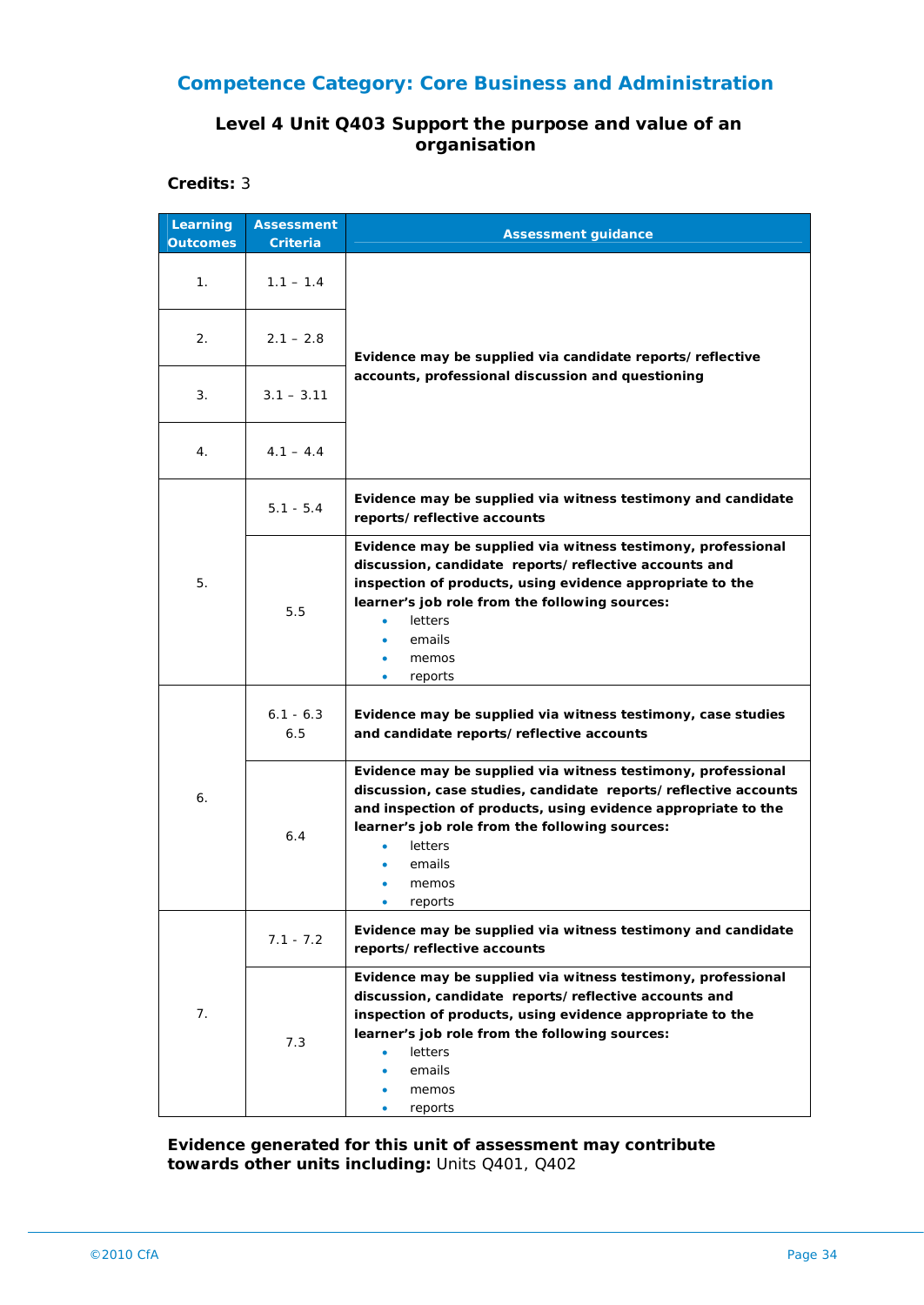#### **Level 4 Unit Q404 Support sustainability in a business environment**

#### **Credits:** 3

| Learning<br><b>Outcomes</b> | <b>Assessment</b><br>Criteria | <b>Assessment guidance</b>                                                                                                                                                                                                                                                                                                                                           |
|-----------------------------|-------------------------------|----------------------------------------------------------------------------------------------------------------------------------------------------------------------------------------------------------------------------------------------------------------------------------------------------------------------------------------------------------------------|
| 1.                          | $1.1 - 1.8$                   |                                                                                                                                                                                                                                                                                                                                                                      |
| 2.                          | $2.1 - 2.2$                   | Evidence may be supplied via candidate reports/reflective<br>accounts, professional discussion and questioning                                                                                                                                                                                                                                                       |
| 3.                          | $3.1 - 3.4$                   |                                                                                                                                                                                                                                                                                                                                                                      |
| 4.                          | $4.1 - 4.3$                   | Evidence may be supplied via observation of workplace<br>activities, witness testimony, professional discussion, case<br>studies, candidate reports/reflective accounts and inspection<br>of products, using evidence appropriate to the learner's job role<br>from the following sources:<br>procedures<br>$\bullet$                                                |
| 5.                          | $5.1 - 5.2$                   | Evidence may be supplied via witness testimony, professional<br>discussion, candidate reports/reflective accounts and<br>inspection of products, using evidence appropriate to the<br>learner's job role from the following sources:<br>letters<br>emails<br>memos<br>reports<br>$\bullet$                                                                           |
| 6.                          | 6.1<br>$6.2 - 6.3$            | Evidence may be supplied via witness testimony, professional<br>discussion, candidate reports/reflective accounts and<br>inspection of products, using evidence appropriate to the<br>learner's job role from the following sources:<br>letters<br>emails<br>memos<br>۰<br>reports<br>۰<br>Evidence may be supplied via witness testimony and candidate              |
|                             | 6.5<br>6.4                    | reports/reflective accounts<br>Evidence may be supplied via witness testimony, professional<br>discussion, candidate reports/reflective accounts and<br>inspection of products, using evidence appropriate to the<br>learner's job role from the following sources:<br><b>letters</b><br>emails<br>۰<br>memos<br>reports<br>orders<br>tenders<br>quotes<br>estimates |

**Evidence generated for this unit of assessment may contribute towards other units including:** Units Q401, Q402, Q403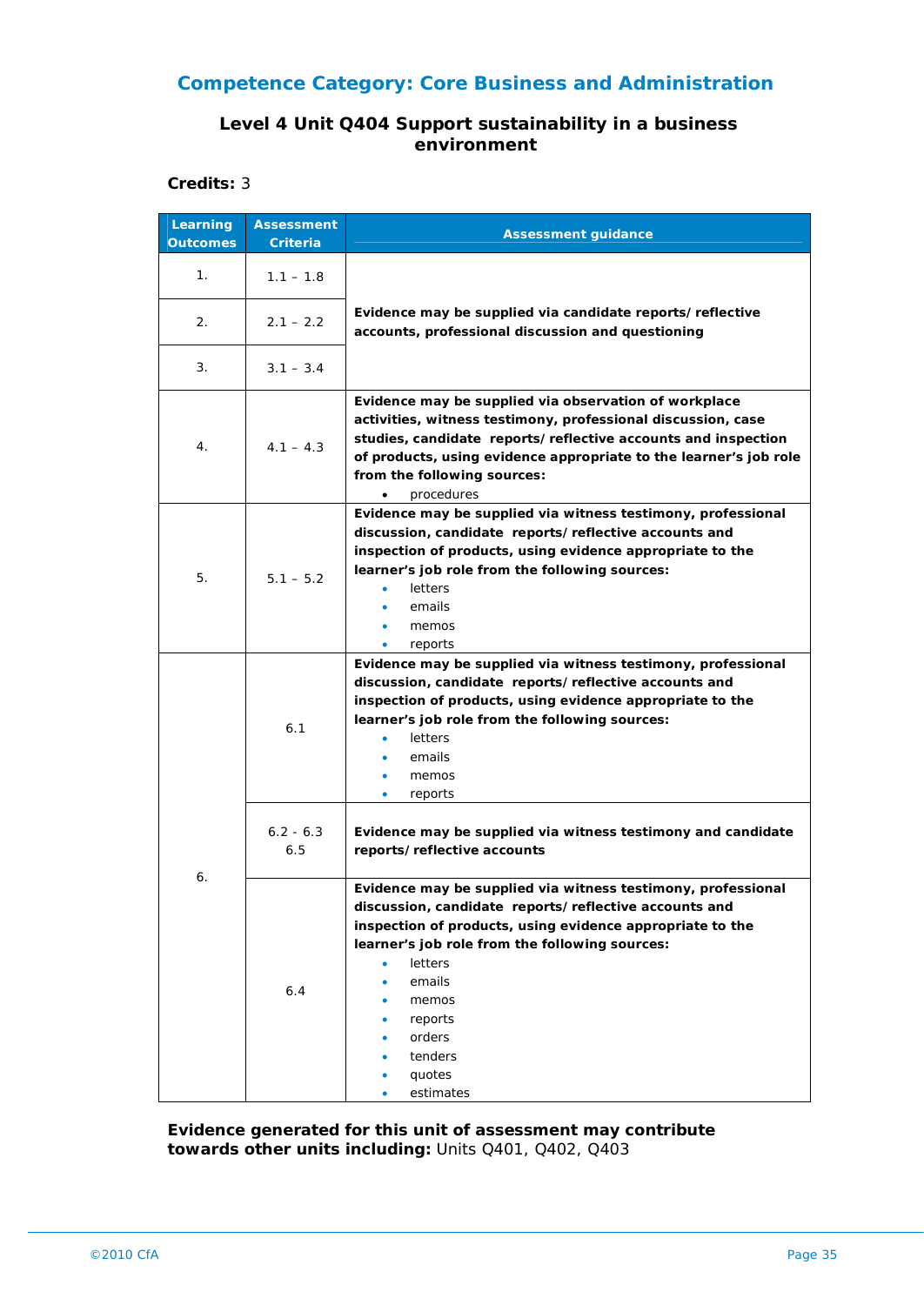#### **Level 4 Unit Q405 Assess, manage and monitor risk in a business environment**

**Credits:** 4

| Learning<br><b>Outcomes</b> | <b>Assessment</b><br><b>Criteria</b> | <b>Assessment guidance</b>                                                                                                                                                                                                                                                    |
|-----------------------------|--------------------------------------|-------------------------------------------------------------------------------------------------------------------------------------------------------------------------------------------------------------------------------------------------------------------------------|
| 1.                          | $1.1 - 1.5$                          | Evidence may be supplied via candidate reports/reflective<br>accounts, professional discussion and questioning                                                                                                                                                                |
| 2.                          | $2.1 - 2.4$                          | Evidence may be supplied via candidate reports/reflective<br>accounts and inspection of products, using evidence<br>appropriate to the learner's job role from the following sources:<br>risk assessments                                                                     |
|                             | $2.5 - 2.6$                          | Evidence may be supplied via witness testimony, professional<br>discussion, candidate reports/reflective accounts and<br>inspection of products, using evidence appropriate to the<br>learner's job role from the following sources:<br>procedures                            |
|                             | 2.7                                  | Evidence may be supplied via witness testimony, professional<br>discussion, candidate reports/reflective accounts and<br>inspection of products, using evidence appropriate to the<br>learner's job role from the following sources:<br>letters<br>emails<br>memos<br>reports |

**Evidence generated for this unit of assessment may contribute towards other units including:** Units S401, S403, S404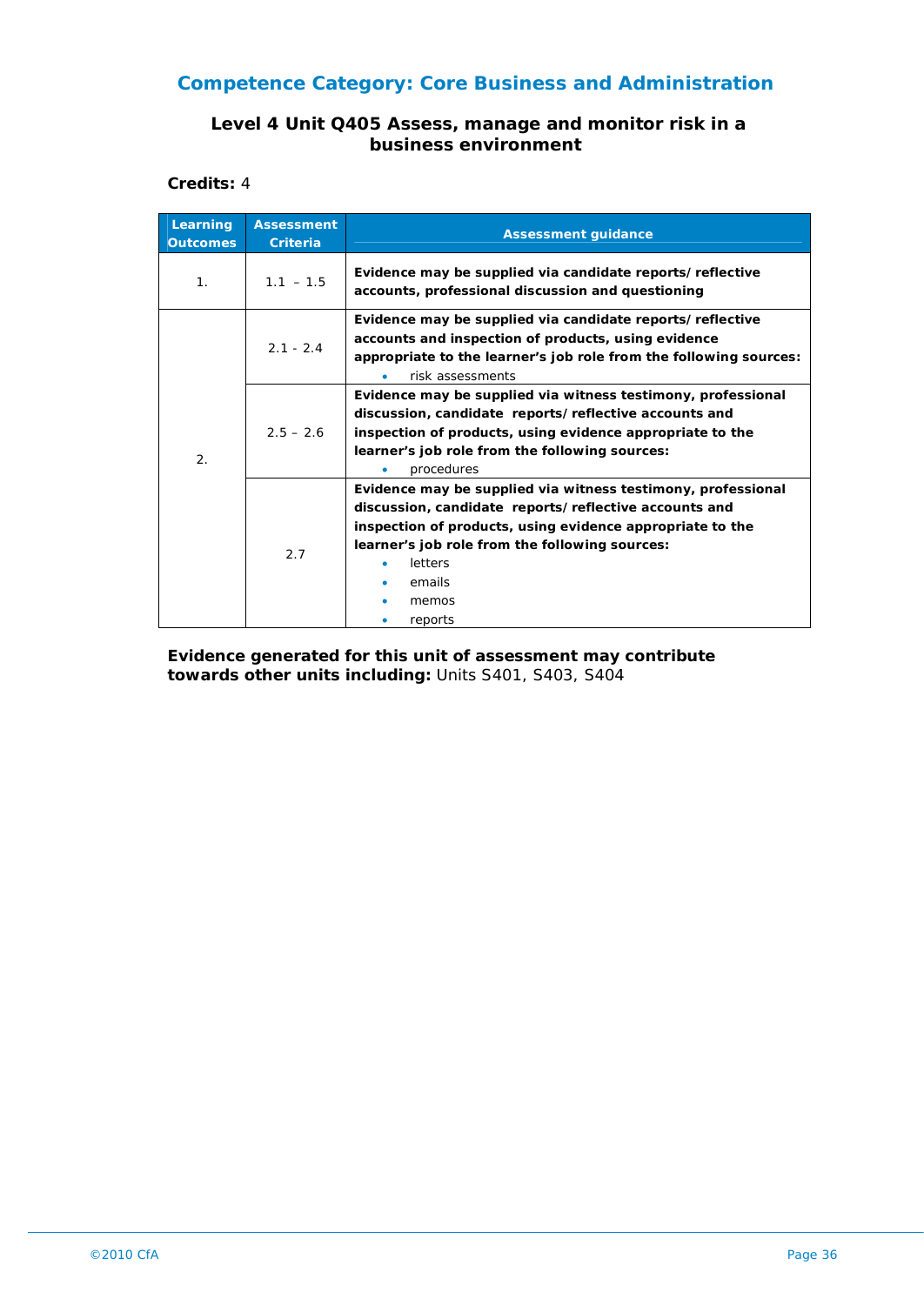# **Competence Category: Core Business and Administration**

#### **Level 4 Unit Q406 Evaluate and solve business problems**

#### **Credits:** 6

| Learning<br><b>Outcomes</b> | <b>Assessment</b><br><b>Criteria</b> | <b>Assessment guidance</b>                                                                                                                                                                                                                                 |
|-----------------------------|--------------------------------------|------------------------------------------------------------------------------------------------------------------------------------------------------------------------------------------------------------------------------------------------------------|
| 1.                          | $1.1 - 1.4$                          | Evidence may be supplied via candidate reports/reflective                                                                                                                                                                                                  |
| 2.                          | $2.1 - 2.6$                          |                                                                                                                                                                                                                                                            |
| 3.                          | $3.1 - 3.2$                          | accounts, professional discussion and questioning                                                                                                                                                                                                          |
| 4.                          | $4.1 - 4.3$                          |                                                                                                                                                                                                                                                            |
| 5.                          | $5.1 - 5.6$                          | Evidence may be supplied via observation of workplace<br>activities, witness testimony, professional discussion,<br>candidate reports/reflective accounts and inspection of<br>products, using evidence appropriate to the learner's job role              |
| 6.                          | 6.1<br>6.3<br>6.6<br>6.8             | Evidence may be supplied via candidate reports/reflective<br>accounts                                                                                                                                                                                      |
|                             | 6.2                                  | Evidence may be supplied via candidate reports/reflective<br>accounts and inspection of products, using evidence<br>appropriate to the learner's job role from the following sources:<br>plans                                                             |
|                             | 6.4                                  | Evidence may be supplied via witness testimony, professional<br>discussion, candidate reports/reflective accounts and<br>inspection of products, using evidence appropriate to the<br>learner's job role from the following sources:<br>plans<br>$\bullet$ |
|                             | 6.5<br>6.7<br>6.10                   | Evidence may be supplied via witness testimony and candidate<br>reports/reflective accounts                                                                                                                                                                |
|                             | 6.9                                  | Evidence may be supplied via candidate reports/reflective<br>accounts and inspection of products, using evidence<br>appropriate to the learner's job role from the following sources:<br>feedback<br>٠<br>reviews                                          |
| 7.                          | $7.1 - 7.3$                          | Evidence may be supplied via candidate reports/reflective<br>accounts                                                                                                                                                                                      |

**Evidence generated for this unit of assessment may contribute towards other units including:** Units Q401, Q402, Q407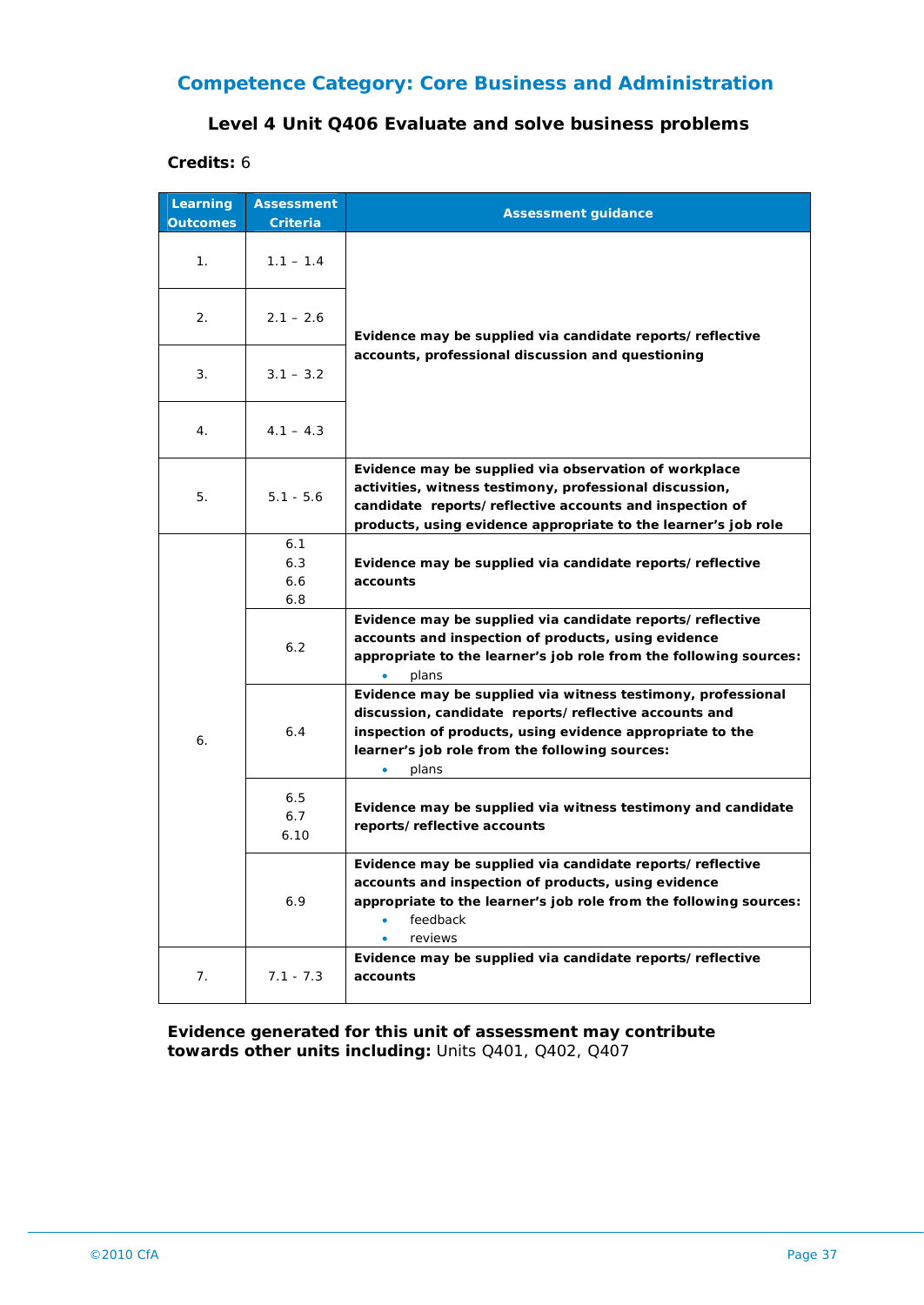## **Competence Category: Core Business and Administration**

#### **Level 4 Unit Q407 Make decisions in a business environment**

#### **Credits:** 4

| Learning<br><b>Outcomes</b> | <b>Assessment</b><br><b>Criteria</b> | <b>Assessment guidance</b>                                                                                                                                                                                                                                                                                                                                                                                                                                 |
|-----------------------------|--------------------------------------|------------------------------------------------------------------------------------------------------------------------------------------------------------------------------------------------------------------------------------------------------------------------------------------------------------------------------------------------------------------------------------------------------------------------------------------------------------|
| $\mathbf{1}$ .              | $1.1 - 1.2$                          | Evidence may be supplied via candidate reports/reflective                                                                                                                                                                                                                                                                                                                                                                                                  |
| 2.                          | $2.1 - 2.4$                          |                                                                                                                                                                                                                                                                                                                                                                                                                                                            |
| 3.                          | $3.1 - 3.6$                          | accounts, professional discussion and questioning                                                                                                                                                                                                                                                                                                                                                                                                          |
| 4.                          | $4.1 - 4.2$                          |                                                                                                                                                                                                                                                                                                                                                                                                                                                            |
| 5.                          | 5.1                                  | Evidence may be supplied via candidate reports/reflective<br>accounts and inspection of products, using evidence<br>appropriate to the learner's job role from the following sources:<br>information collected<br>$\bullet$<br>research carried out<br>$\bullet$                                                                                                                                                                                           |
|                             | 5.2                                  | Evidence may be supplied via candidate reports/reflective                                                                                                                                                                                                                                                                                                                                                                                                  |
| 6.                          | $6.1 - 6.3$                          | accounts                                                                                                                                                                                                                                                                                                                                                                                                                                                   |
|                             | $6.4 - 6.6$<br>$6.8 - 6.10$          | Evidence may be supplied via observation of workplace<br>activities, witness testimony, professional discussion,<br>candidate reports/reflective accounts and inspection of<br>products, using evidence appropriate to the learner's job role<br>from the following sources:<br>letters<br>emails<br>memos<br>reports<br>presentations<br>Evidence may be supplied via observation of workplace<br>activities, witness testimony, professional discussion, |
|                             | 6.7                                  | candidate reports/reflective accounts and inspection of<br>products, using evidence appropriate to the learner's job role                                                                                                                                                                                                                                                                                                                                  |
| 7.                          | $7.1 - 7.2$                          | Evidence may be supplied via candidate reports/reflective<br>accounts                                                                                                                                                                                                                                                                                                                                                                                      |

**Evidence generated for this unit of assessment may contribute towards other units including:** Units Q401, Q402, Q403, Q406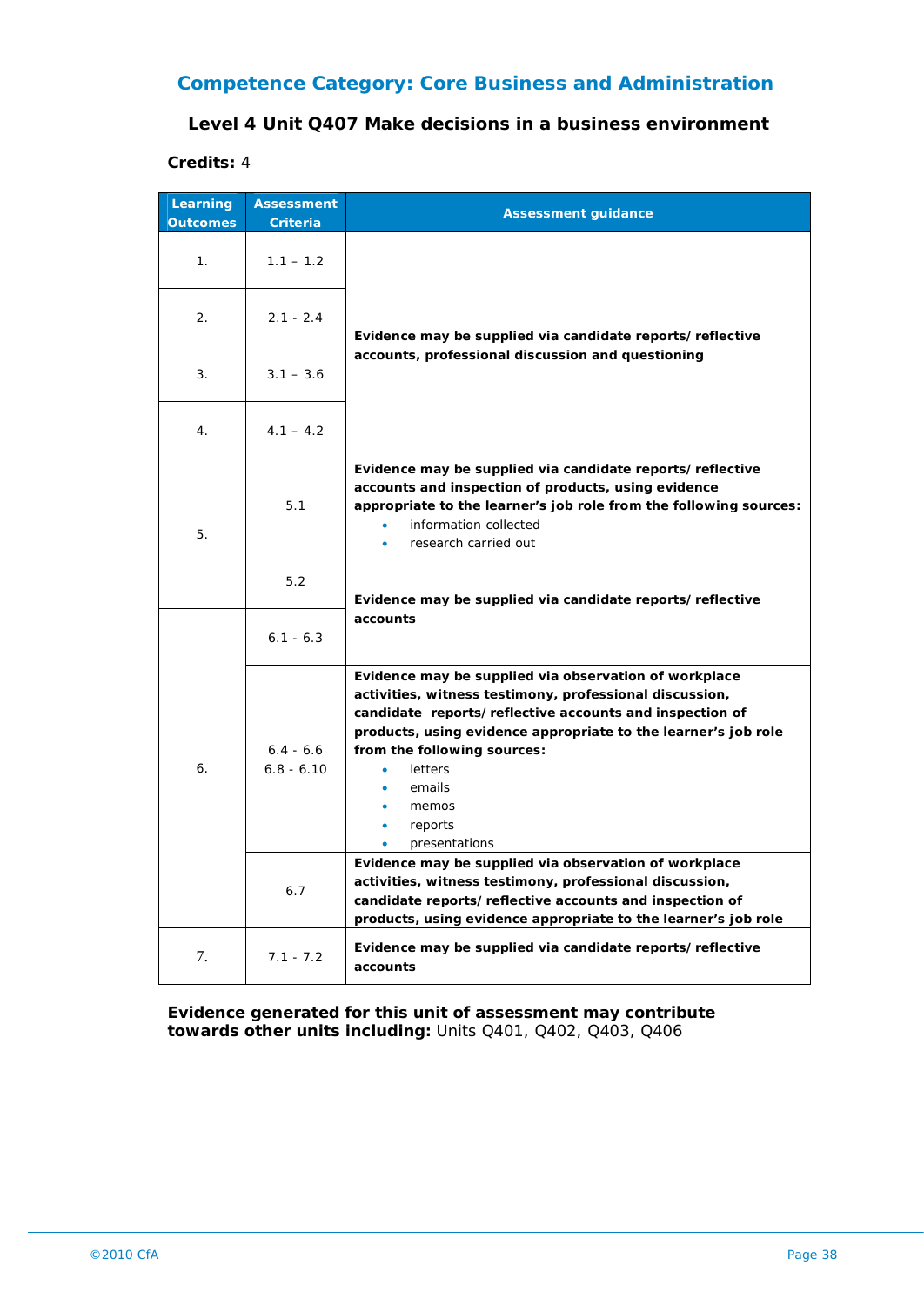## **Competence Category: Core Business and Administration**

#### **Level 4 Unit Q408 Negotiate in a business environment**

**Credits:** 7

| Learning<br><b>Outcomes</b> | <b>Assessment</b><br><b>Criteria</b> | <b>Assessment guidance</b>                                                                                                                                                                                                                                                                    |
|-----------------------------|--------------------------------------|-----------------------------------------------------------------------------------------------------------------------------------------------------------------------------------------------------------------------------------------------------------------------------------------------|
| 1.                          | $1.1 - 1.11$                         | Evidence may be supplied via candidate reports/reflective<br>accounts, professional discussion and questioning                                                                                                                                                                                |
| 2.                          | $2.1 - 2.5$                          |                                                                                                                                                                                                                                                                                               |
| 3.                          | $3.1 - 3.3$                          |                                                                                                                                                                                                                                                                                               |
|                             | 4.1                                  | Evidence may be supplied via candidate reports/reflective<br>accounts and inspection of products, using evidence<br>appropriate to the learner's job role from the following sources:<br>negotiating brief<br>۰                                                                               |
|                             | $4.2 - 4.3$<br>4.5                   | Evidence may be supplied via candidate reports/reflective<br>accounts                                                                                                                                                                                                                         |
| 4.                          | 4.4                                  | Evidence may be supplied via candidate reports/reflective<br>accounts and inspection of products, using evidence<br>appropriate to the learner's job role from the following sources:<br>research carried out<br>۰                                                                            |
|                             | 4.6                                  | Evidence may be supplied via witness testimony, professional<br>discussion, candidate reports/reflective accounts and<br>inspection of products, using evidence appropriate to the<br>learner's job role from the following sources:<br>letters<br>emails<br>memos<br>presentation<br>reports |
| 5.                          | $5.1 - 5.4$                          | Evidence may be supplied via observation of workplace<br>activities, witness testimony, professional discussion,<br>candidate reports/reflective accounts and inspection of<br>products, using evidence appropriate to the learner's job role<br>from the following sources:<br>proposals     |
|                             | $5.5 - 5.8$                          | Evidence may be supplied via observation of workplace<br>activities, witness testimony, professional discussion,<br>candidate reports/reflective accounts and inspection of                                                                                                                   |
| 6.                          | $6.1 - 6.2$<br>6.4                   | products, using evidence appropriate to the learner's job role<br>from the following sources:<br><b>letters</b><br>٠<br>emails<br>٠<br>memos<br>٠<br>reports<br>$\bullet$                                                                                                                     |
|                             | 6.3                                  | Evidence may be supplied via candidate reports/reflective<br>accounts                                                                                                                                                                                                                         |

**Evidence generated for this unit of assessment may contribute towards other units including:** Units Q401, Q402, Q403, Q406, Q407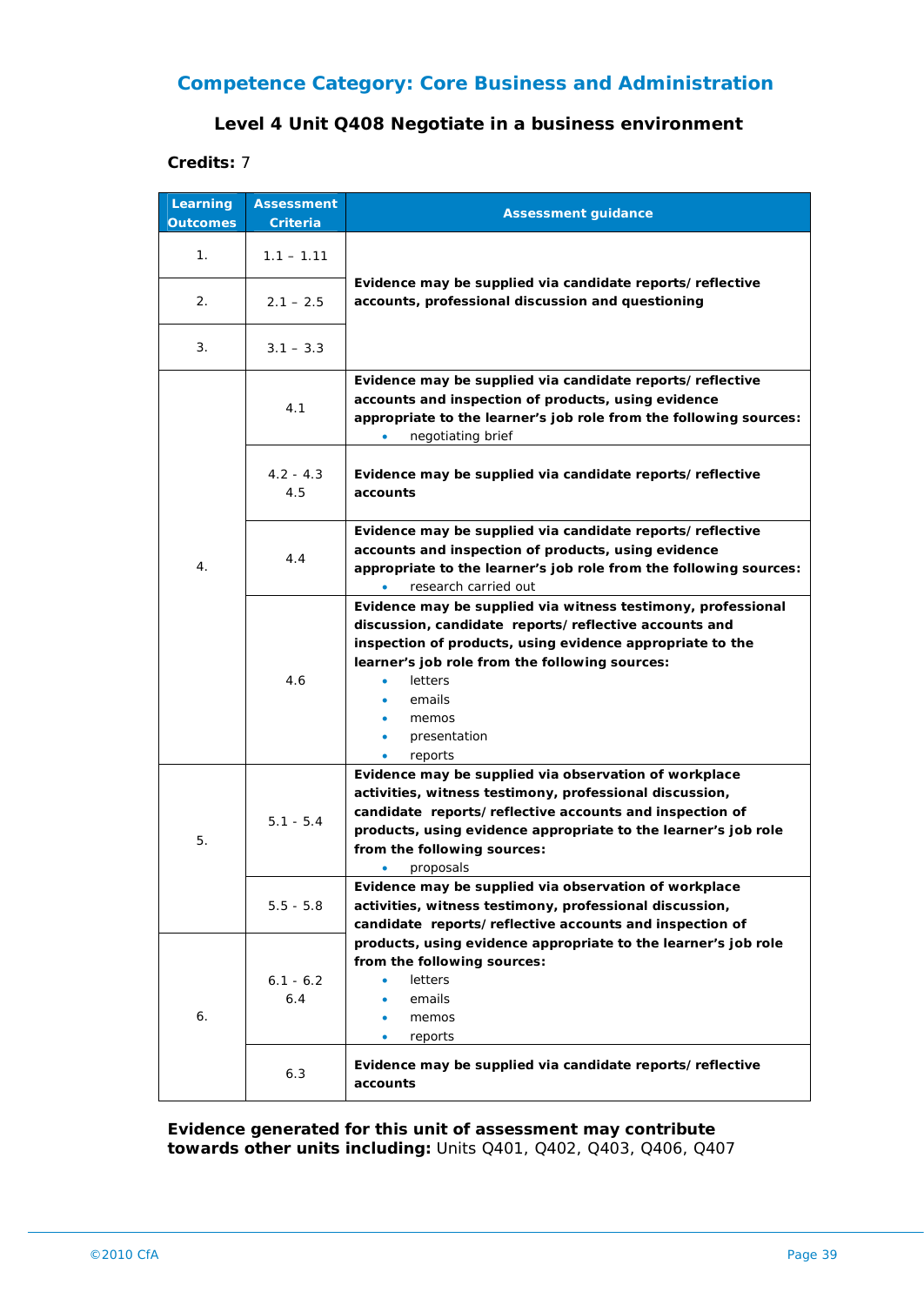### **Level 2 Unit Q221 Use office equipment**

**Credits:** 4

| Learning<br><b>Outcomes</b> | <b>Assessment</b><br><b>Criteria</b> | <b>Assessment guidance</b>                                                                                                                                                                                                                                                                                 |
|-----------------------------|--------------------------------------|------------------------------------------------------------------------------------------------------------------------------------------------------------------------------------------------------------------------------------------------------------------------------------------------------------|
| 1.                          | $1.1 - 1.3$                          |                                                                                                                                                                                                                                                                                                            |
| 2.                          | $2.1 - 2.5$                          |                                                                                                                                                                                                                                                                                                            |
| 3.                          | $3.1 - 3.3$                          | Evidence may be supplied via candidate reports/reflective<br>accounts, professional discussion and questioning                                                                                                                                                                                             |
| 4.                          | $4.1 - 4.3$                          |                                                                                                                                                                                                                                                                                                            |
| 5.                          | 5.1                                  |                                                                                                                                                                                                                                                                                                            |
| 6.                          | 6.1                                  |                                                                                                                                                                                                                                                                                                            |
| 7 <sub>1</sub>              | $7.1 - 7.9$                          | Evidence may be supplied via observation of workplace<br>activities, witness testimony, professional discussion,<br>candidate reports/reflective accounts and inspection of<br>products, using evidence appropriate to the learner's job role<br>from the following sources:<br>letters<br>emails<br>memos |

**Evidence generated for this unit of assessment may contribute towards other units including:** Units Q201, Q202, Q203, Q205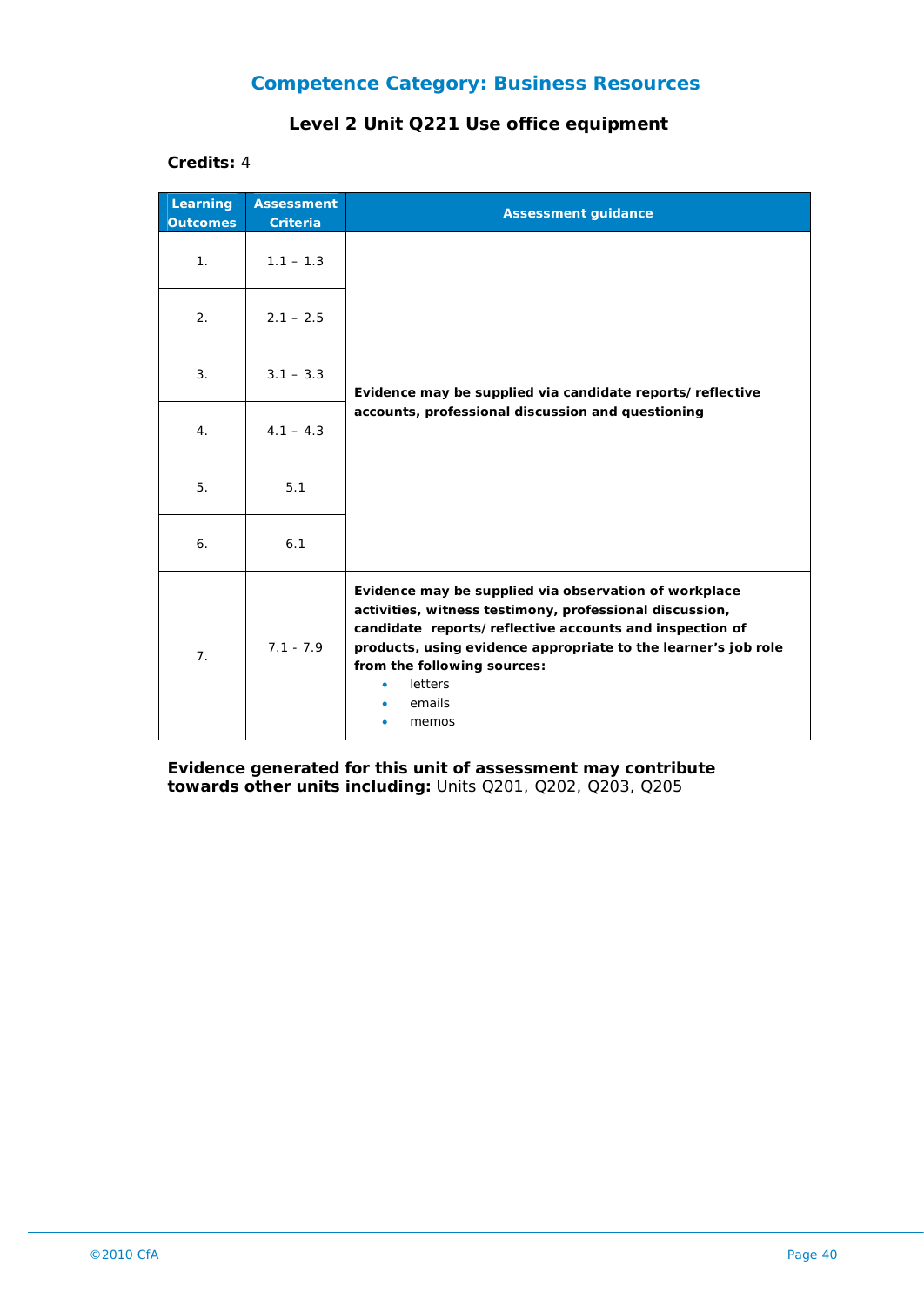## **Level 2 Unit Q222 Maintain and issue stationery stock items**

| Learning<br><b>Outcomes</b> | <b>Assessment</b><br>Criteria | <b>Assessment guidance</b>                                                                                                                                                                                                                                                                                                       |
|-----------------------------|-------------------------------|----------------------------------------------------------------------------------------------------------------------------------------------------------------------------------------------------------------------------------------------------------------------------------------------------------------------------------|
|                             |                               |                                                                                                                                                                                                                                                                                                                                  |
| 1 <sub>1</sub>              | $1.1 - 1.8$                   |                                                                                                                                                                                                                                                                                                                                  |
| 2.                          | $2.1 - 2.2$                   | Evidence may be supplied via candidate reports/reflective                                                                                                                                                                                                                                                                        |
| 3.                          | $3.1 - 3.2$                   | accounts, professional discussion and questioning                                                                                                                                                                                                                                                                                |
| 4.                          | 4.1                           |                                                                                                                                                                                                                                                                                                                                  |
|                             | 5.1                           | Evidence may be supplied via witness testimony and candidate<br>reports/reflective accounts                                                                                                                                                                                                                                      |
| 5.                          | $5.2 - 5.3$<br>5.7            | Evidence may be supplied via observation of workplace<br>activities, witness testimony, professional discussion,<br>candidate reports/reflective accounts and inspection of<br>products, using evidence appropriate to the learner's job role<br>from the following sources:<br>letters<br>٠<br>emails<br>memos<br>stock records |
|                             | 5.4                           | Evidence may be supplied via observation of workplace<br>activities, witness testimony, professional discussion,<br>candidate reports/reflective accounts and inspection of<br>products, using evidence appropriate to the learner's job role<br>from the following sources:<br>purchase orders                                  |
|                             | 5.5                           | Evidence may be supplied via observation of workplace<br>activities, witness testimony, professional discussion,<br>candidate reports/reflective accounts and inspection of<br>products, using evidence appropriate to the learner's job role<br>from the following sources:<br>letters<br>emails<br>memos                       |
|                             | 5.6                           | Evidence may be supplied via observation of workplace<br>activities, witness testimony, professional discussion,<br>candidate reports/reflective accounts and inspection of<br>products, using evidence appropriate to the learner's job role<br>from the following sources:<br>letters<br>emails<br>memos<br>delivery notes     |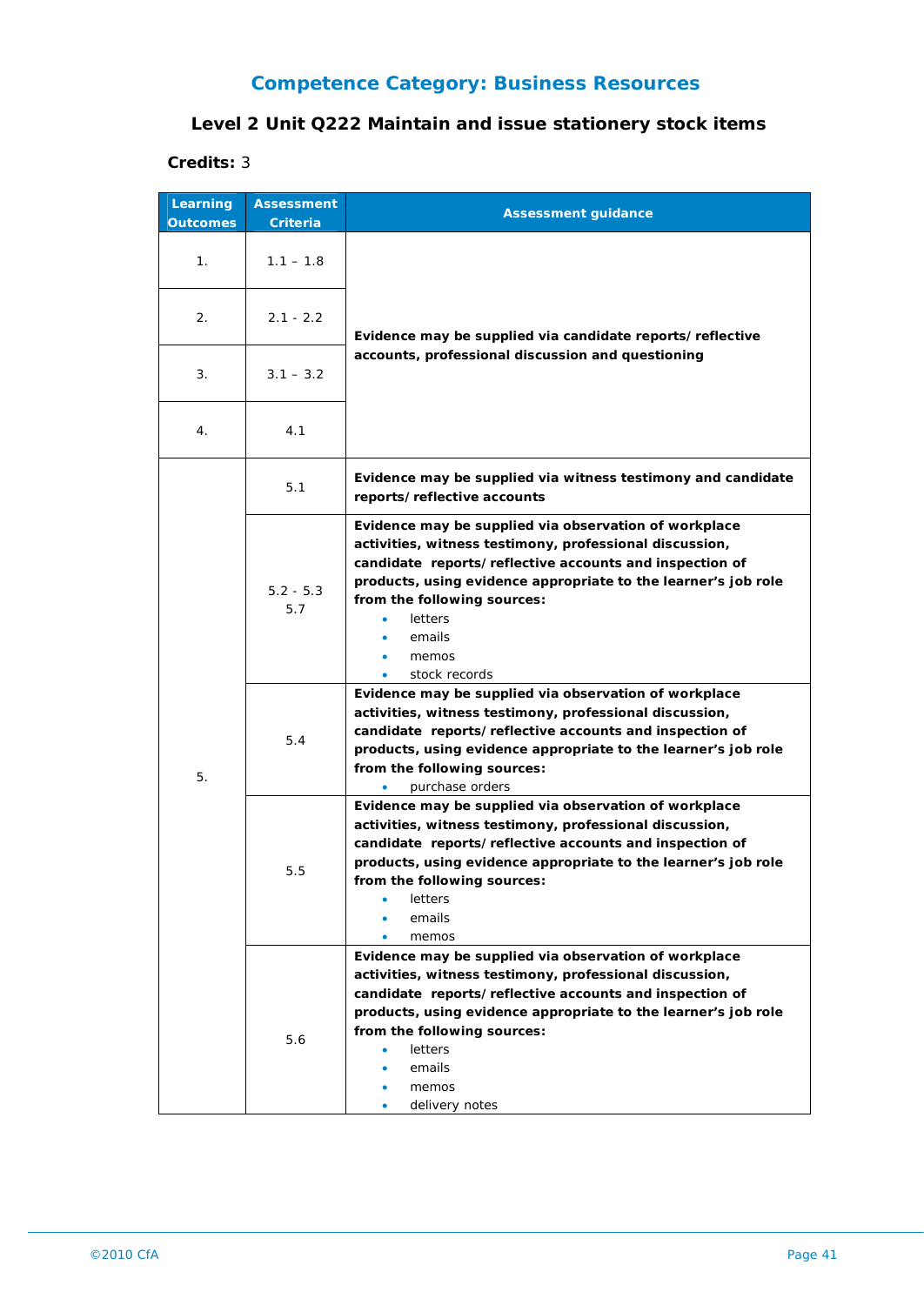## **Level 2 Unit Q222 Maintain and issue stationery stock items**

**Credits:** 3

| Learning<br><b>Outcomes</b> | <b>Assessment</b><br><b>Criteria</b> | <b>Assessment guidance</b>                                     |
|-----------------------------|--------------------------------------|----------------------------------------------------------------|
|                             |                                      | Evidence may be supplied via observation of workplace          |
|                             |                                      | activities, witness testimony, professional discussion,        |
|                             |                                      | candidate reports/reflective accounts and inspection of        |
|                             | $6.1 - 6.2$                          | products, using evidence appropriate to the learner's job role |
| 6.                          |                                      | from the following sources:                                    |
|                             |                                      | stock records                                                  |
|                             |                                      | emails                                                         |
|                             |                                      | memos                                                          |
|                             |                                      | Evidence may be supplied via observation of workplace          |
| 7 <sub>1</sub>              | 7.1                                  | activities, witness testimony, professional discussion and     |
|                             |                                      | candidate reports/reflective accounts                          |
|                             |                                      | Evidence may be supplied via witness testimony, professional   |
|                             | 8.1                                  | discussion, candidate reports/reflective accounts and          |
| 8.                          |                                      | inspection of products, using evidence appropriate to the      |
|                             |                                      | learner's job role from the following sources:                 |
|                             |                                      | emails                                                         |
|                             |                                      | memos                                                          |
|                             |                                      | appraisals                                                     |

**Evidence generated for this unit of assessment may contribute towards other units including:** Units Q201, Q202, Q203, Q205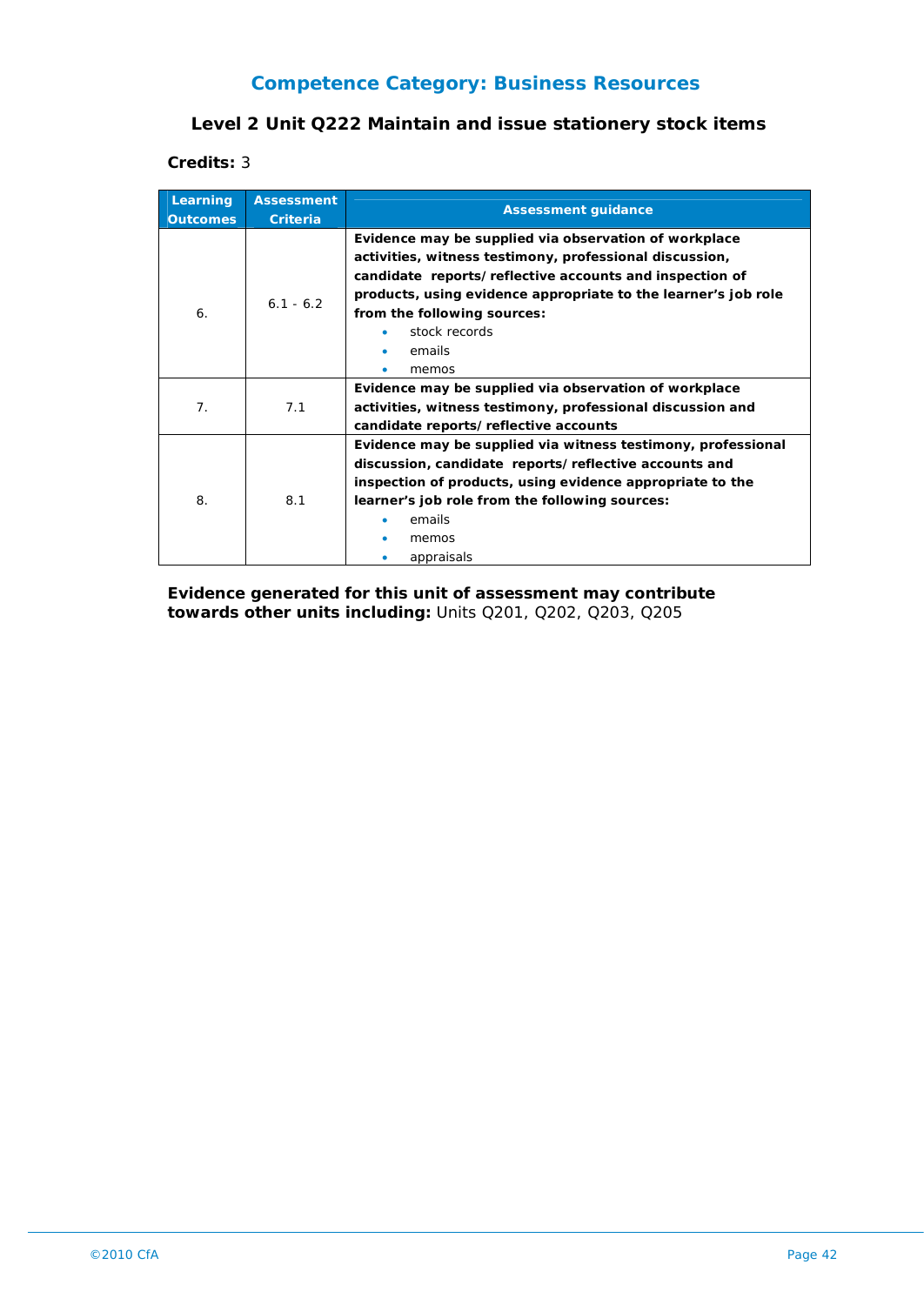## **Level 3 Unit Q319 Order products and services**

| Learning<br><b>Outcomes</b> | <b>Assessment</b><br><b>Criteria</b> | <b>Assessment guidance</b>                                                                                                                                                                                                                                              |
|-----------------------------|--------------------------------------|-------------------------------------------------------------------------------------------------------------------------------------------------------------------------------------------------------------------------------------------------------------------------|
| 1.                          | $1.1 - 1.8$                          |                                                                                                                                                                                                                                                                         |
| 2.                          | $2.1 - 2.3$                          | Evidence may be supplied via candidate reports/reflective<br>accounts, professional discussion and questioning                                                                                                                                                          |
| 3.                          | $3.1 - 3.3$                          |                                                                                                                                                                                                                                                                         |
| 4.                          | 4.1<br>$4.3 - 4.4$                   | Evidence may be supplied via candidate reports/reflective<br>accounts and inspection of products, using evidence<br>appropriate to the learner's job role from the following sources:<br>information used                                                               |
|                             | 4.2                                  | Evidence may be supplied via witness testimony, professional<br>discussion, candidate reports/reflective accounts and<br>inspection of products, using evidence appropriate to the<br>learner's job role from the following sources:<br>budgets                         |
|                             | 4.5                                  | Evidence may be supplied via candidate reports/reflective<br>accounts and inspection of products, using evidence<br>appropriate to the learner's job role from the following sources:<br>orders<br>delivery notes                                                       |
|                             | 4.6                                  | Evidence may be supplied via candidate reports/reflective<br>accounts and inspection of products, using evidence<br>appropriate to the learner's job role from the following sources:<br>letters<br>emails<br>memos                                                     |
|                             | 4.7                                  | Evidence may be supplied via candidate reports/reflective<br>accounts and inspection of products, using evidence<br>appropriate to the learner's job role from the following sources:<br>contract                                                                       |
|                             | 5.1                                  | Evidence may be supplied via candidate reports/reflective<br>accounts and professional discussion                                                                                                                                                                       |
| 5.                          | 5.2                                  | Evidence may be supplied via candidate reports/reflective<br>accounts, professional discussion and inspection of products,<br>using evidence appropriate to the learner's job role from the<br>following sources:<br>records of monitoring<br>$\bullet$                 |
|                             | 5.3                                  | Evidence may be supplied via witness testimony, professional<br>discussion, candidate reports/reflective accounts and<br>inspection of products, using evidence appropriate to the<br>learner's job role from the following sources:<br>letters<br>٠<br>emails<br>memos |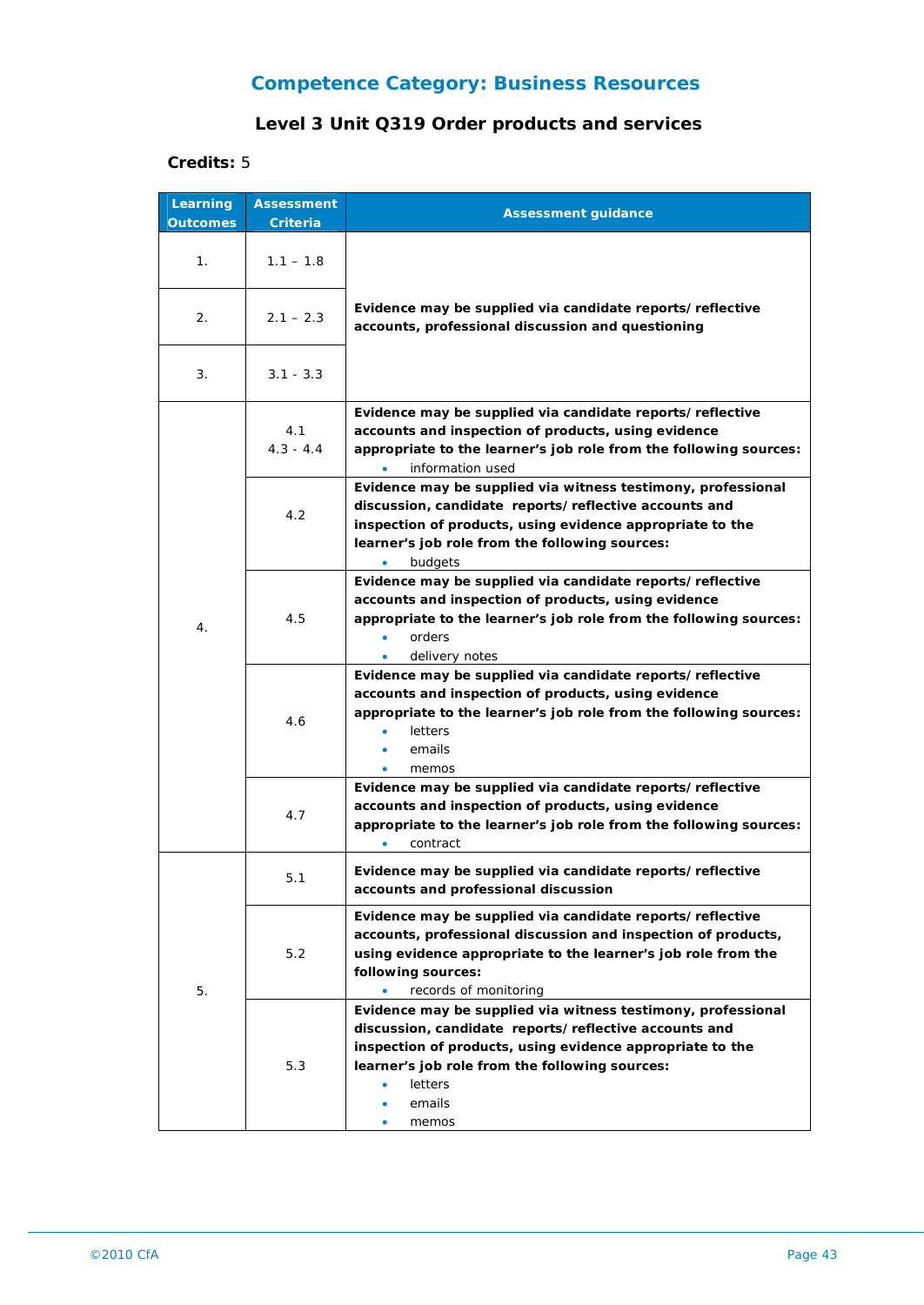## **Level 3 Unit Q319 Order products and services**

**Credits:** 5

| Learning<br><b>Outcomes</b> | <b>Assessment</b><br><b>Criteria</b> | <b>Assessment guidance</b>                                                                                                                                                                                                                                                                             |
|-----------------------------|--------------------------------------|--------------------------------------------------------------------------------------------------------------------------------------------------------------------------------------------------------------------------------------------------------------------------------------------------------|
|                             | 6.1                                  | Evidence may be supplied via candidate reports/reflective<br>accounts and inspection of products, using evidence<br>appropriate to the learner's job role from the following sources:<br>records of monitoring                                                                                         |
|                             | 6.2                                  | Evidence may be supplied via candidate reports/reflective<br>accounts and professional discussion                                                                                                                                                                                                      |
| 6.                          | 6.3                                  | Evidence may be supplied via witness testimony, professional<br>discussion, candidate reports/reflective accounts and<br>inspection of products, using evidence appropriate to the<br>learner's job role from the following sources:<br>letters<br>emails<br>memos<br>appraisals<br>performance review |

**Evidence generated for this unit of assessment may contribute towards other units including:** Units Q301, Q302, Q303, Q305, Q306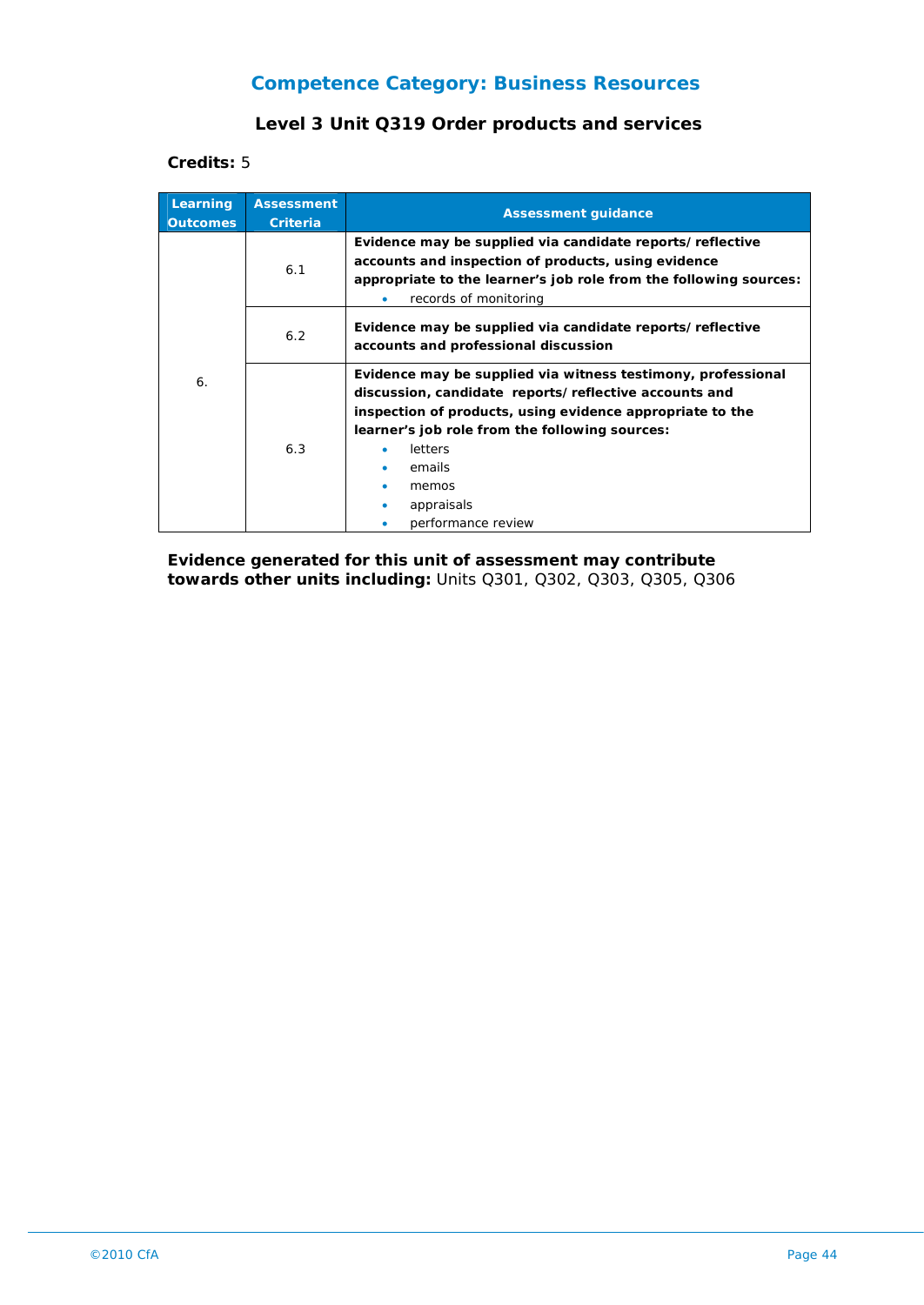## **Level 3 Unit Q330 Agree a budget**

#### **Credits:** 4

| Learning<br><b>Outcomes</b> | <b>Assessment</b><br><b>Criteria</b> | <b>Assessment guidance</b>                                                                                                                                                                                                                     |
|-----------------------------|--------------------------------------|------------------------------------------------------------------------------------------------------------------------------------------------------------------------------------------------------------------------------------------------|
| 1 <sub>1</sub>              | $1.1 - 1.6$                          | Evidence may be supplied via candidate reports/reflective<br>accounts, professional discussion and questioning                                                                                                                                 |
| 2.                          | $2.1 - 2.2$                          | Evidence may be supplied via candidate reports/reflective<br>accounts                                                                                                                                                                          |
|                             | 2.3                                  | Evidence may be supplied via candidate reports/reflective<br>accounts, professional discussion and inspection of products,<br>using evidence appropriate to the learner's job role from the<br>following sources:<br>draft budget              |
|                             | 2.4                                  | Evidence may be supplied via witness testimony, professional<br>discussion, candidate reports/reflective accounts and<br>inspection of products, using evidence appropriate to the<br>learner's job role from the following sources:<br>budget |

**Evidence generated for this unit of assessment may contribute towards other units including:** Units Q301, Q302, Q303, Q304, Q305, Q306, Q307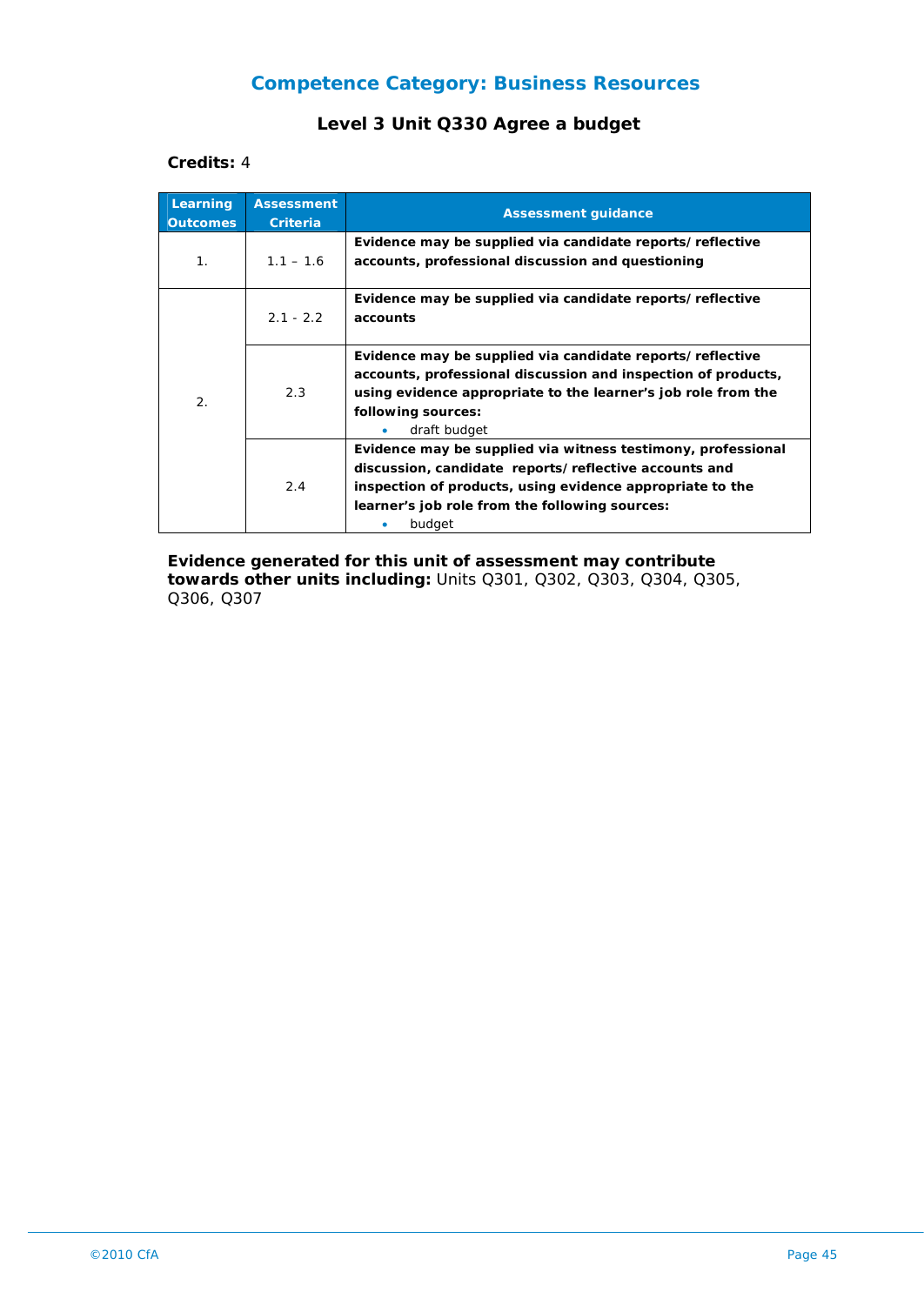#### **Level 4 Unit Q412 Prepare specifications for contracts**

**Credits:** 5

| Learning<br><b>Outcomes</b> | <b>Assessment</b><br><b>Criteria</b> | <b>Assessment guidance</b>                                                                                                                                                                                                                                                                             |
|-----------------------------|--------------------------------------|--------------------------------------------------------------------------------------------------------------------------------------------------------------------------------------------------------------------------------------------------------------------------------------------------------|
| 1.                          | $1.1 - 1.6$                          | Evidence may be supplied via candidate reports/reflective<br>accounts, professional discussion and questioning                                                                                                                                                                                         |
| 2.                          | $2.1 - 2.2$                          |                                                                                                                                                                                                                                                                                                        |
| 3.                          | $3.1 - 3.2$                          | Evidence may be supplied via witness testimony, professional<br>discussion, candidate reports/reflective accounts and<br>inspection of products, using evidence appropriate to the<br>learner's job role from the following sources:<br>letters<br>٠<br>emails<br>memos<br>reports                     |
| 4.                          | 4.1                                  | Evidence may be supplied via candidate reports/reflective<br>accounts, professional discussion and inspection of products,<br>using evidence appropriate to the learner's job role from the<br>following sources:<br>list of criteria                                                                  |
|                             | 4.2                                  | Evidence may be supplied via witness testimony, professional<br>discussion, candidate reports/reflective accounts and<br>inspection of products, using evidence appropriate to the<br>learner's job role from the following sources:<br>list of criteria<br>٠<br>letters<br>emails<br>memos<br>reports |

**Evidence generated for this unit of assessment may contribute towards other units including:** Units Q401, Q402, Q403, Q406, Q407, Q408, Q421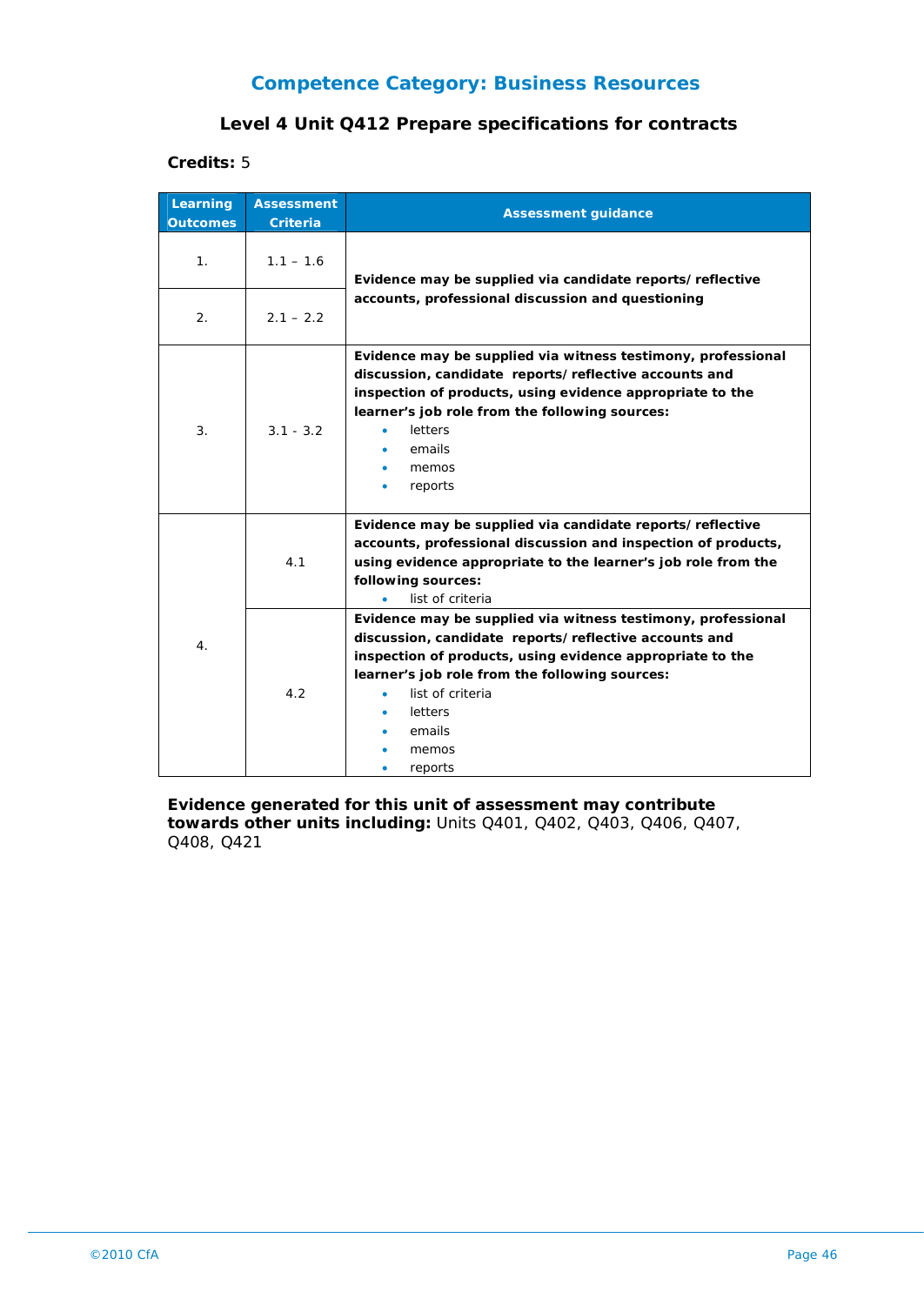#### **Level 4 Unit Q421 Manage budgets**

#### **Credits:** 5

| Learning<br><b>Outcomes</b> | <b>Assessment</b><br>Criteria | <b>Assessment guidance</b>                                                                                                                                                                                                                                                                                    |
|-----------------------------|-------------------------------|---------------------------------------------------------------------------------------------------------------------------------------------------------------------------------------------------------------------------------------------------------------------------------------------------------------|
| 1.                          | $1.1 - 1.3$                   |                                                                                                                                                                                                                                                                                                               |
| 2.                          | $2.1 - 2.4$                   | Evidence may be supplied via candidate reports/reflective<br>accounts, professional discussion and questioning                                                                                                                                                                                                |
| 3.                          | $3.1 - 3.3$                   |                                                                                                                                                                                                                                                                                                               |
| 4.                          | 4.1                           | Evidence may be supplied via witness testimony, professional<br>discussion, candidate reports/reflective accounts and<br>inspection of products, using evidence appropriate to the<br>learner's job role from the following sources:<br>budgets<br>$\bullet$<br>financial records<br>$\bullet$                |
|                             | $4.2 - 4.4$                   | Evidence may be supplied via witness testimony, professional<br>discussion, candidate reports/reflective accounts and<br>inspection of products, using evidence appropriate to the<br>learner's job role from the following sources:<br>letters<br>emails<br>memos<br>reports<br>budgets<br>financial records |
| 5.                          | 5.1                           | Evidence may be supplied via candidate reports/reflective<br>accounts and inspection of products, using evidence<br>appropriate to the learner's job role from the following sources:<br>records<br>budgets                                                                                                   |
|                             | 5.2                           | Evidence may be supplied via witness testimony, professional<br>discussion, candidate reports/reflective accounts and<br>inspection of products, using evidence appropriate to the<br>learner's job role from the following sources:<br>information produced<br>budgets<br>۰                                  |
|                             | 5.3                           | Evidence may be supplied via candidate reports/reflective<br>accounts and inspection of products, using evidence<br>appropriate to the learner's job role from the following sources:<br>calculations<br>budgets                                                                                              |
|                             | 5.4                           | Evidence may be supplied via candidate reports/reflective<br>accounts and inspection of products, using evidence<br>appropriate to the learner's job role from the following sources:<br>information produced<br>budgets                                                                                      |

**Evidence generated for this unit of assessment may contribute towards other units including:** Units Q401, Q402, Q403, Q406, Q407, Q408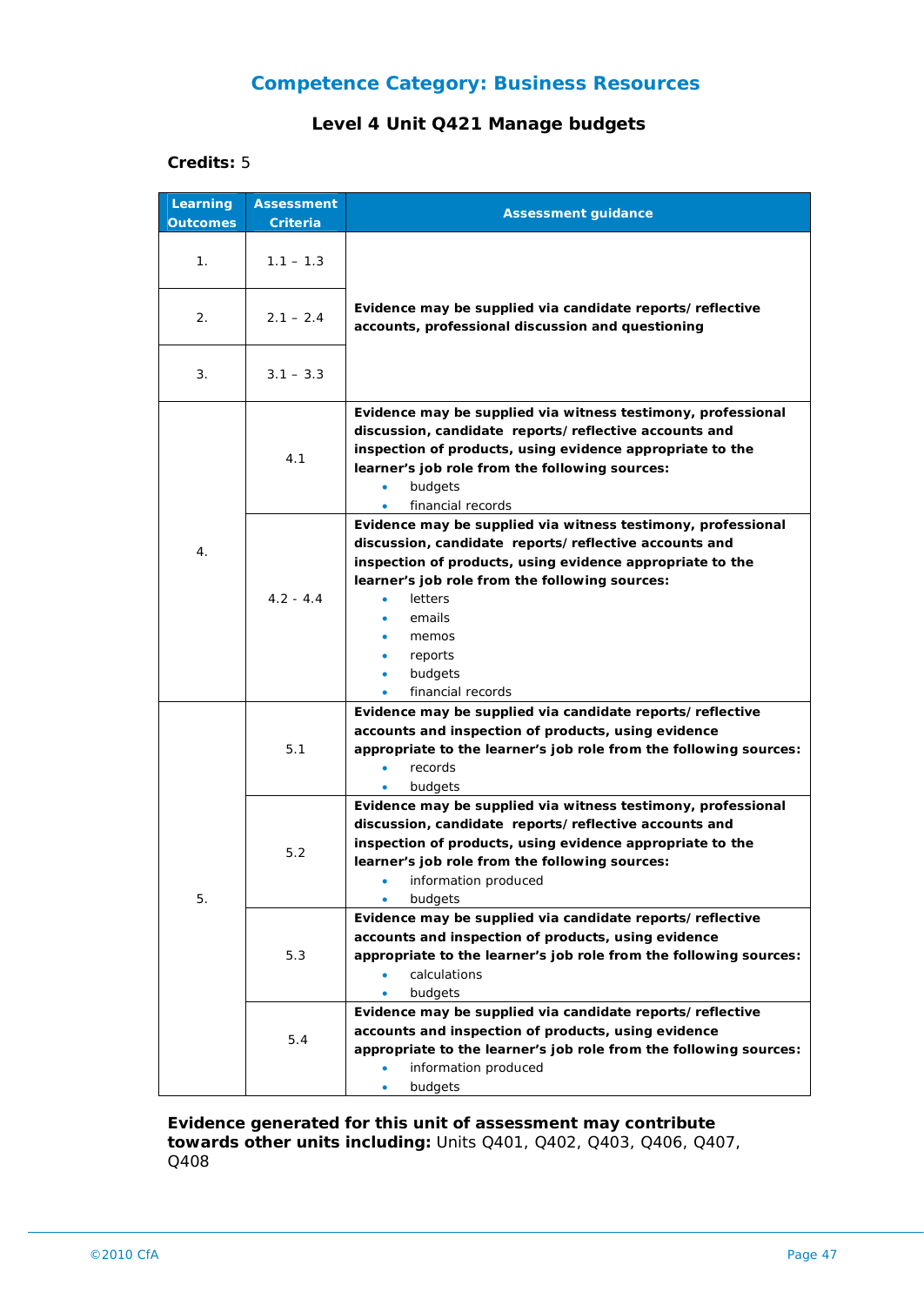## **Level 5 Unit Q501 Invite tenders and select contracts**

| Learning<br><b>Outcomes</b> | <b>Assessment</b><br><b>Criteria</b> | <b>Assessment guidance</b>                                                                                                                                                                                                                                |
|-----------------------------|--------------------------------------|-----------------------------------------------------------------------------------------------------------------------------------------------------------------------------------------------------------------------------------------------------------|
| 1.                          | $1.1 - 1.2$                          |                                                                                                                                                                                                                                                           |
| 2.                          | $2.1 - 2.3$                          | Evidence may be supplied via candidate reports/reflective<br>accounts, professional discussion and questioning                                                                                                                                            |
| 3.                          | 3.1                                  |                                                                                                                                                                                                                                                           |
|                             | 4.1                                  | Evidence may be supplied via witness testimony, professional<br>discussion, candidate reports/reflective accounts and<br>inspection of products, using evidence appropriate to the<br>learner's job role from the following sources:<br>information given |
|                             | 4.2                                  | Evidence may be supplied via candidate reports/reflective<br>accounts, professional discussion and inspection of products,<br>using evidence appropriate to the learner's job role from the<br>following sources:<br>invitation to tender                 |
| 4.                          | 4.3                                  | Evidence may be supplied via candidate reports/reflective<br>accounts and inspection of products, using evidence<br>appropriate to the learner's job role from the following sources:<br>letters<br>emails<br>memos<br>reports                            |
|                             | 4.4                                  | Evidence may be supplied via witness testimony and candidate<br>reports/reflective accounts                                                                                                                                                               |
|                             | 5.1                                  | Evidence may be supplied via candidate reports/reflective<br>accounts and inspection of products, using evidence<br>appropriate to the learner's job role from the following sources:<br>evaluations                                                      |
| 5.                          | $5.2 - 5.3$                          | Evidence may be supplied via candidate reports/reflective<br>accounts                                                                                                                                                                                     |
|                             | $5.4 - 5.5$                          | Evidence may be supplied via witness testimony, professional<br>discussion, candidate reports/reflective accounts and<br>inspection of products, using evidence appropriate to the                                                                        |
| 6.                          | $6.1 - 6.2$                          | learner's job role from the following sources:<br><b>letters</b><br>emails<br>memos<br>reports                                                                                                                                                            |
|                             | 6.3                                  | Evidence may be supplied via candidate reports/reflective<br>accounts                                                                                                                                                                                     |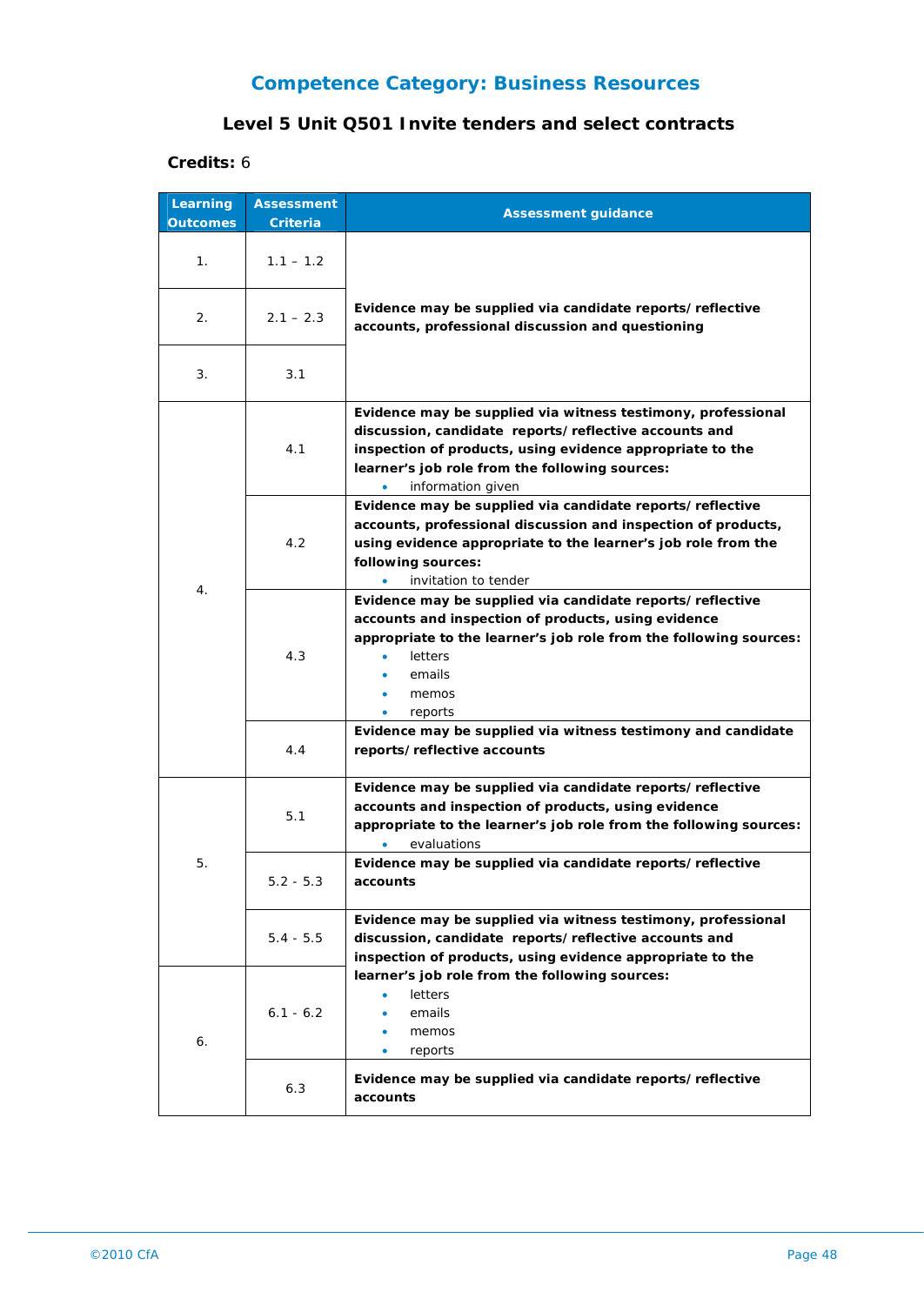## **Level 5 Unit Q502 Monitor and evaluate contracts**

| Learning<br><b>Outcomes</b> | <b>Assessment</b><br>Criteria     | <b>Assessment guidance</b>                                                                                                                                                                                                                                                                                                                                                                                                                                                                                                                                                                                                |
|-----------------------------|-----------------------------------|---------------------------------------------------------------------------------------------------------------------------------------------------------------------------------------------------------------------------------------------------------------------------------------------------------------------------------------------------------------------------------------------------------------------------------------------------------------------------------------------------------------------------------------------------------------------------------------------------------------------------|
| 1.                          | $1.1 - 1.8$                       | Evidence may be supplied via candidate reports/reflective<br>accounts, professional discussion and questioning                                                                                                                                                                                                                                                                                                                                                                                                                                                                                                            |
| 2.                          | $2.1 - 2.2$                       |                                                                                                                                                                                                                                                                                                                                                                                                                                                                                                                                                                                                                           |
| 3.                          | $3.1 - 3.3$<br>$3.6 - 3.7$<br>3.4 | Evidence may be supplied via observation of workplace<br>activities, witness testimony, professional discussion, case<br>studies, candidate reports/reflective accounts and inspection<br>of products, using evidence appropriate to the learner's job role<br>from the following sources:<br>letters<br>emails<br>memos<br>reports<br>$\bullet$<br>Evidence may be supplied via candidate reports/reflective<br>accounts and inspection of products, using evidence<br>appropriate to the learner's job role from the following sources:<br>contracts<br>$\bullet$<br>legal and organisational requirements<br>$\bullet$ |
|                             | 3.5<br>$4.1 - 4.2$                | Evidence may be supplied via witness testimony, professional<br>discussion, candidate reports/reflective accounts                                                                                                                                                                                                                                                                                                                                                                                                                                                                                                         |
| 4.                          | 4.3                               | Evidence may be supplied via candidate reports/reflective<br>accounts and inspection of products, using evidence<br>appropriate to the learner's job role from the following sources:<br>$\bullet$<br>information gathered                                                                                                                                                                                                                                                                                                                                                                                                |
|                             | $4.4 - 4.5$                       | Evidence may be supplied via witness testimony, professional<br>discussion, candidate reports/reflective accounts and<br>inspection of products, using evidence appropriate to the<br>learner's job role from the following sources:<br>$\bullet$<br>reports                                                                                                                                                                                                                                                                                                                                                              |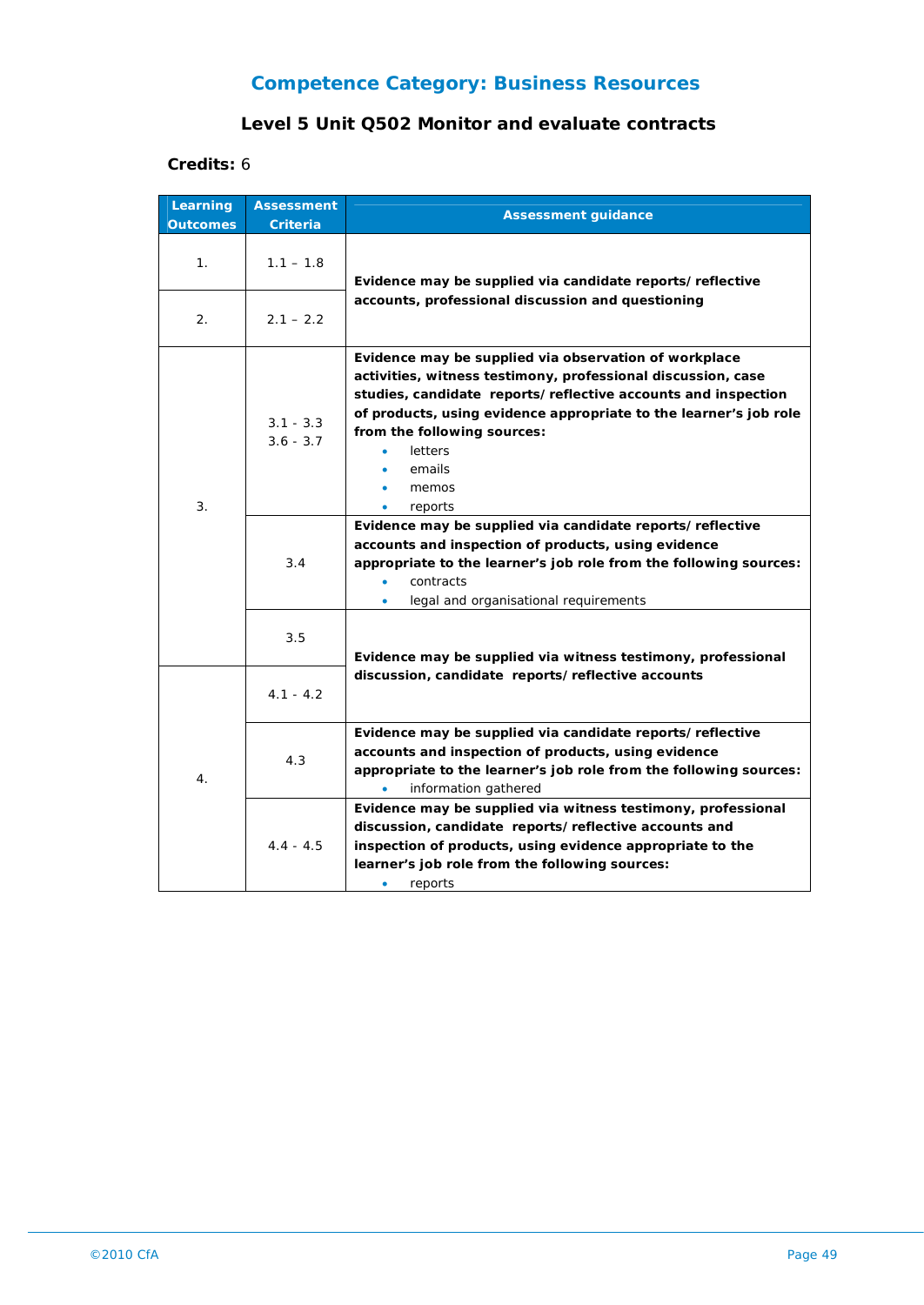## **Level 3 Unit Q325 Supervise an office facility**

| Learning        | <b>Assessment</b> |                                                                                                                                                                                                                                                                                                                                                                                                                                                                                                                                                     |
|-----------------|-------------------|-----------------------------------------------------------------------------------------------------------------------------------------------------------------------------------------------------------------------------------------------------------------------------------------------------------------------------------------------------------------------------------------------------------------------------------------------------------------------------------------------------------------------------------------------------|
| <b>Outcomes</b> | Criteria          | <b>Assessment guidance</b>                                                                                                                                                                                                                                                                                                                                                                                                                                                                                                                          |
| 1.              | $1.1 - 1.8$       |                                                                                                                                                                                                                                                                                                                                                                                                                                                                                                                                                     |
| 2.              | $2.1 - 2.3$       | Evidence may be supplied via candidate reports/reflective<br>accounts, professional discussion and questioning                                                                                                                                                                                                                                                                                                                                                                                                                                      |
| 3.              | $3.1 - 3.3$       |                                                                                                                                                                                                                                                                                                                                                                                                                                                                                                                                                     |
| 4.              | 4.1               | Evidence may be supplied via witness testimony, professional<br>discussion, candidate reports/reflective accounts and<br>inspection of products, using evidence appropriate to the<br>learner's job role from the following sources:<br>office facilities guides produced for users<br>office system reports<br>٠<br>purchase orders<br>٠<br>receipts<br>$\bullet$<br>records of communications and meetings<br>$\bullet$<br>requisition forms<br>۰                                                                                                 |
|                 | 4.2               | Evidence may be supplied via observation of workplace<br>activities, witness testimony and inspection of products, using<br>evidence appropriate to the learner's job role from the<br>following sources:<br>office system reports<br>٠<br>purchase orders<br>٠<br>receipts<br>$\bullet$<br>records of communications and meetings<br>$\bullet$<br>requisition forms                                                                                                                                                                                |
|                 | 4.3               | Evidence may be supplied via observation of workplace<br>activities, witness testimony and inspection of products, using<br>evidence appropriate to the learner's job role from the<br>following sources:<br>equipment usage logs<br>office facilities guides produced for users<br>office issues / problems logs<br>٠<br>office monitoring records<br>$\bullet$<br>office system reports<br>$\bullet$<br>records of communications and meetings<br>$\bullet$<br>staff training programmes<br>Evidence may be supplied via observation of workplace |
|                 | 4.4<br>4.9        | activities, witness testimony and inspection of products, using<br>evidence appropriate to the learner's job role from the<br>following sources:<br>office facilities guides produced for users<br>$\bullet$<br>office issues / problems logs<br>٠<br>office monitoring records<br>۰<br>office systems reports<br>$\bullet$<br>records of communications and meetings<br>٠                                                                                                                                                                          |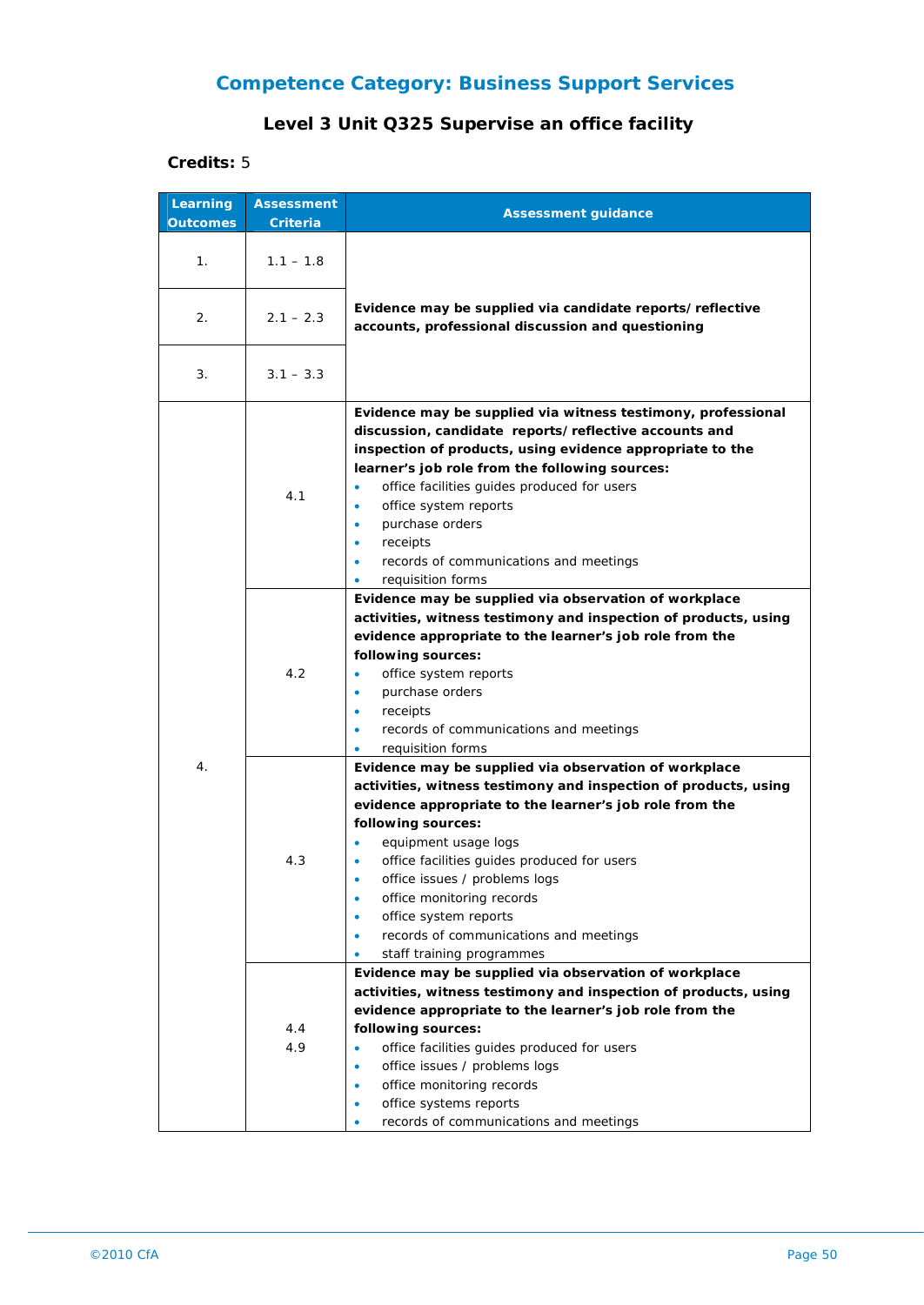## **Level 3 Unit Q325 Supervise an office facility**

| Learning<br><b>Outcomes</b> | <b>Assessment</b><br>Criteria | <b>Assessment guidance</b>                                                                                                                                                                                                                                                                                                                                                                                                                                                              |
|-----------------------------|-------------------------------|-----------------------------------------------------------------------------------------------------------------------------------------------------------------------------------------------------------------------------------------------------------------------------------------------------------------------------------------------------------------------------------------------------------------------------------------------------------------------------------------|
| 4.                          | 4.5                           | Evidence may be supplied via observation of workplace<br>activities, witness testimony, professional discussion,<br>candidate reports/reflective accounts and inspection of<br>products, using evidence appropriate to the learner's job role<br>from the following sources:<br>office monitoring records<br>۰<br>office system reports<br>۰<br>records of communications and meetings                                                                                                  |
|                             | 4.6                           | Evidence may be supplied via observation of workplace<br>activities, witness testimony, professional discussion,<br>candidate reports / reflective accounts and inspection of<br>products, using evidence appropriate to the learner's job role<br>from the following sources:<br>equipment repair logs<br>office issues / problems logs<br>٠<br>office monitoring records<br>٠<br>purchase orders<br>receipts<br>٠<br>records of communications and meetings<br>٠<br>requisition forms |
|                             | 4.7                           | Evidence may be supplied via observation of workplace<br>activities, witness testimony and inspection of products, using<br>evidence appropriate to the learner's job role from the<br>following sources:<br>continuous professional development records<br>$\bullet$<br>office issues/problem logs<br>۰<br>personal development plans<br>$\bullet$<br>records of communications and meetings                                                                                           |
|                             | 4.8                           | Evidence may be supplied via observation of workplace<br>activities, witness testimony and inspection of products, using<br>evidence appropriate to the learner's job role from the<br>following sources:<br>office facilities quides produced for users<br>۰<br>office system reports<br>۰<br>records of communications and meetings<br>$\bullet$<br>risk assessment records                                                                                                           |
|                             | 4.10                          | Evidence may be supplied via observation of workplace<br>activities, witness testimony and inspection of products, using<br>evidence appropriate to the learner's job role from the<br>following sources:<br>office facilities guides produced for users<br>records of communications and meetings                                                                                                                                                                                      |
|                             | 4.11                          | Evidence may be supplied via observation of workplace<br>activities, witness testimony, professional discussion,<br>candidate reports / reflective accounts and inspection of<br>products, using evidence appropriate to the learner's job role<br>from the following sources:<br>office issues / problems logs<br>$\bullet$<br>office systems reports<br>۰<br>records of communications and meetings                                                                                   |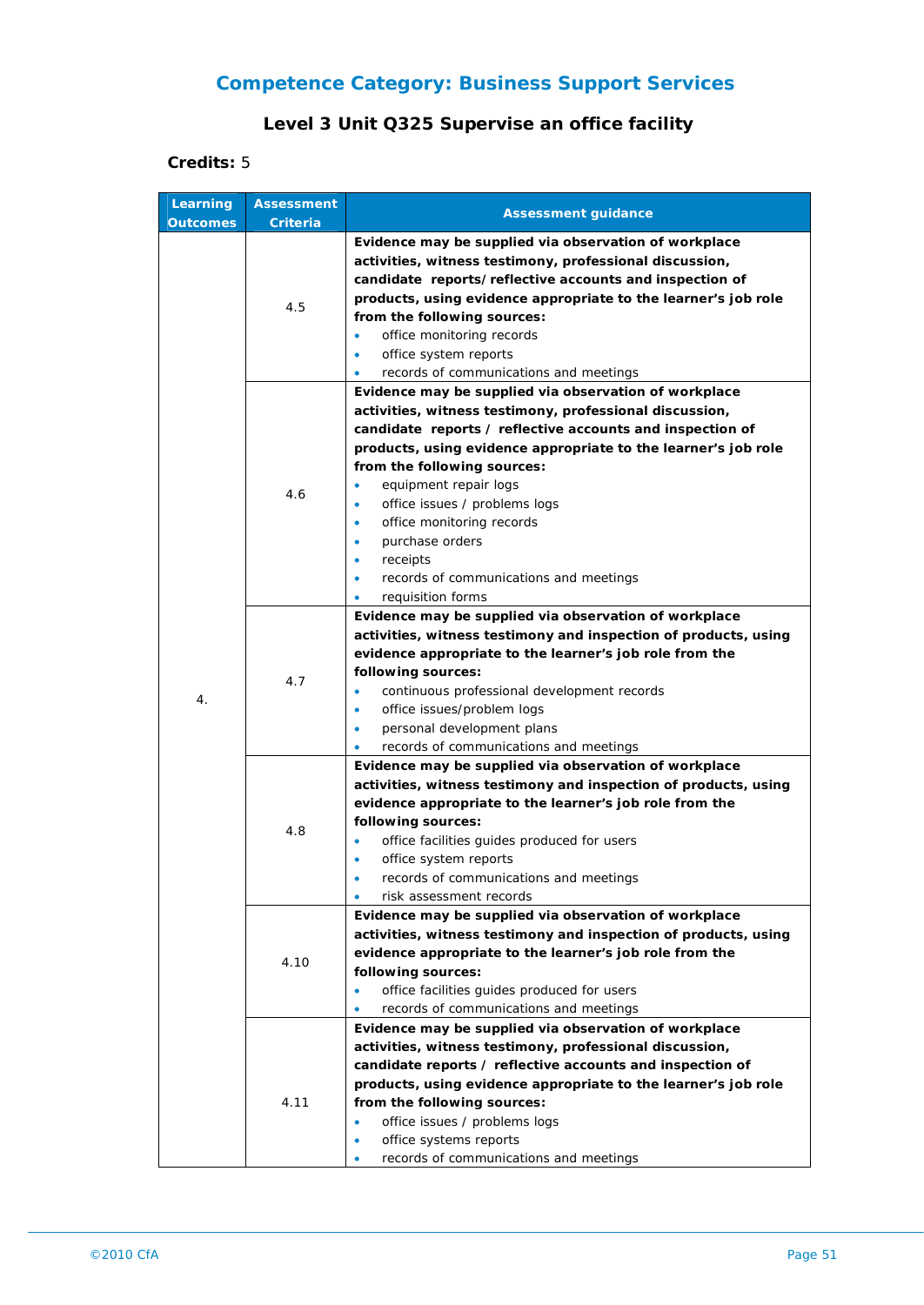#### **Level 3 Unit Q325 Supervise an office facility**

**Credits:** 5

| Learning<br><b>Outcomes</b> | <b>Assessment</b><br>Criteria | <b>Assessment guidance</b>                                        |
|-----------------------------|-------------------------------|-------------------------------------------------------------------|
|                             |                               | Evidence may be supplied via witness testimony and inspection     |
|                             |                               | of products, using evidence appropriate to the learner's job role |
| $\overline{4}$ .            | 4.12                          | from the following sources:                                       |
|                             |                               | continuous professional development records                       |
|                             |                               | equipment usage logs                                              |
|                             |                               | office issues / problems logs                                     |
|                             |                               | office monitoring records                                         |
|                             |                               | personal development plans                                        |
|                             |                               | records of communications and meetings                            |

**Evidence generated for this unit of assessment may contribute towards other units including:** Units Q301, Q303, Q304, Q305, Q308, Q328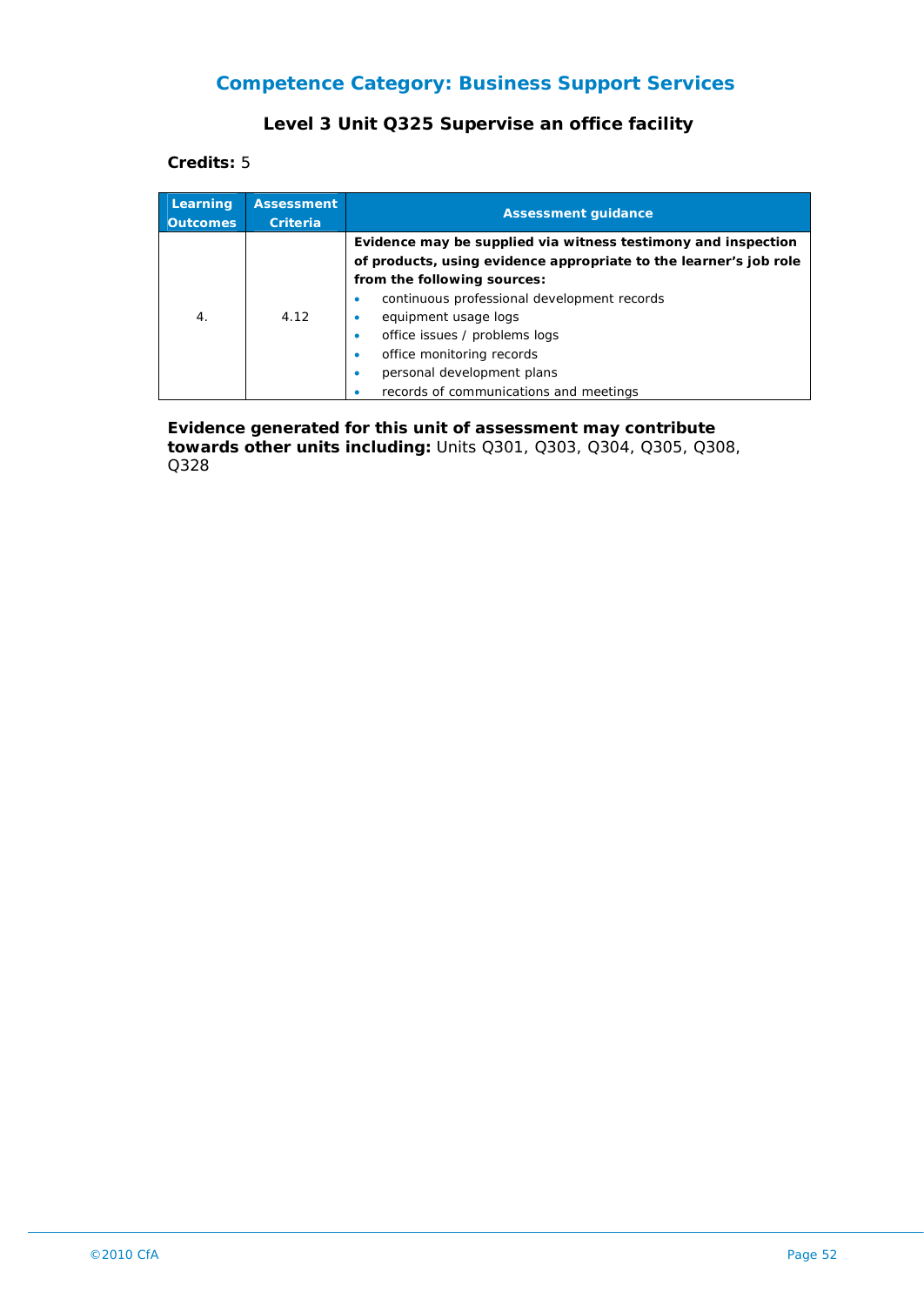# **Level 4 Unit Q414 Manage an office facility**

| Learning<br><b>Outcomes</b> | <b>Assessment</b><br>Criteria | <b>Assessment guidance</b>                                                                                                                                                                                                                                                                                                                                              |
|-----------------------------|-------------------------------|-------------------------------------------------------------------------------------------------------------------------------------------------------------------------------------------------------------------------------------------------------------------------------------------------------------------------------------------------------------------------|
| 1.                          | $1.1 - 1.10$                  |                                                                                                                                                                                                                                                                                                                                                                         |
| 2.                          | $2.1 - 2.4$                   | Evidence may be supplied via candidate reports/reflective<br>accounts, professional discussion and questioning                                                                                                                                                                                                                                                          |
| 3.                          | $3.1 - 3.3$                   |                                                                                                                                                                                                                                                                                                                                                                         |
| 4.                          | 4.1                           | Evidence may be supplied via witness testimony, professional<br>discussion, candidate reports/reflective accounts and<br>inspection of products, using evidence appropriate to the<br>learner's job role from the following sources:<br>$\bullet$<br>budgets<br>financial records and reports<br>$\bullet$                                                              |
|                             | 4.2                           | Evidence may be supplied via witness testimony, professional<br>discussion, candidate reports/reflective accounts and<br>inspection of products, using evidence appropriate to the<br>learner's job role from the following sources:<br>equipment logs                                                                                                                  |
|                             | 4.3<br>$4.7 - 4.8$<br>4.14    | Evidence may be supplied via candidate reports/reflective<br>accounts and inspection of products, using evidence<br>appropriate to the learner's job role from the following sources:<br>reports<br>$\bullet$<br>records<br>$\bullet$                                                                                                                                   |
|                             | $4.4 - 4.5$<br>$4.10 - 4.13$  | logs<br>Evidence may be supplied via observation of workplace<br>activities, witness testimony, professional discussion,<br>candidate reports/reflective accounts and inspection of<br>products, using evidence appropriate to the learner's job role<br>from the following sources:<br>letters<br>emails<br>memos<br>minutes of meetings<br>reports<br>records<br>logs |
|                             | 4.6                           | Evidence may be supplied via witness testimony and candidate<br>reports/reflective accounts                                                                                                                                                                                                                                                                             |
|                             | 4.9                           | Evidence may be supplied via witness testimony, professional<br>discussion, candidate reports/reflective accounts and<br>inspection of products, using evidence appropriate to the<br>learner's job role from the following sources:<br><b>letters</b><br>emails<br>memos                                                                                               |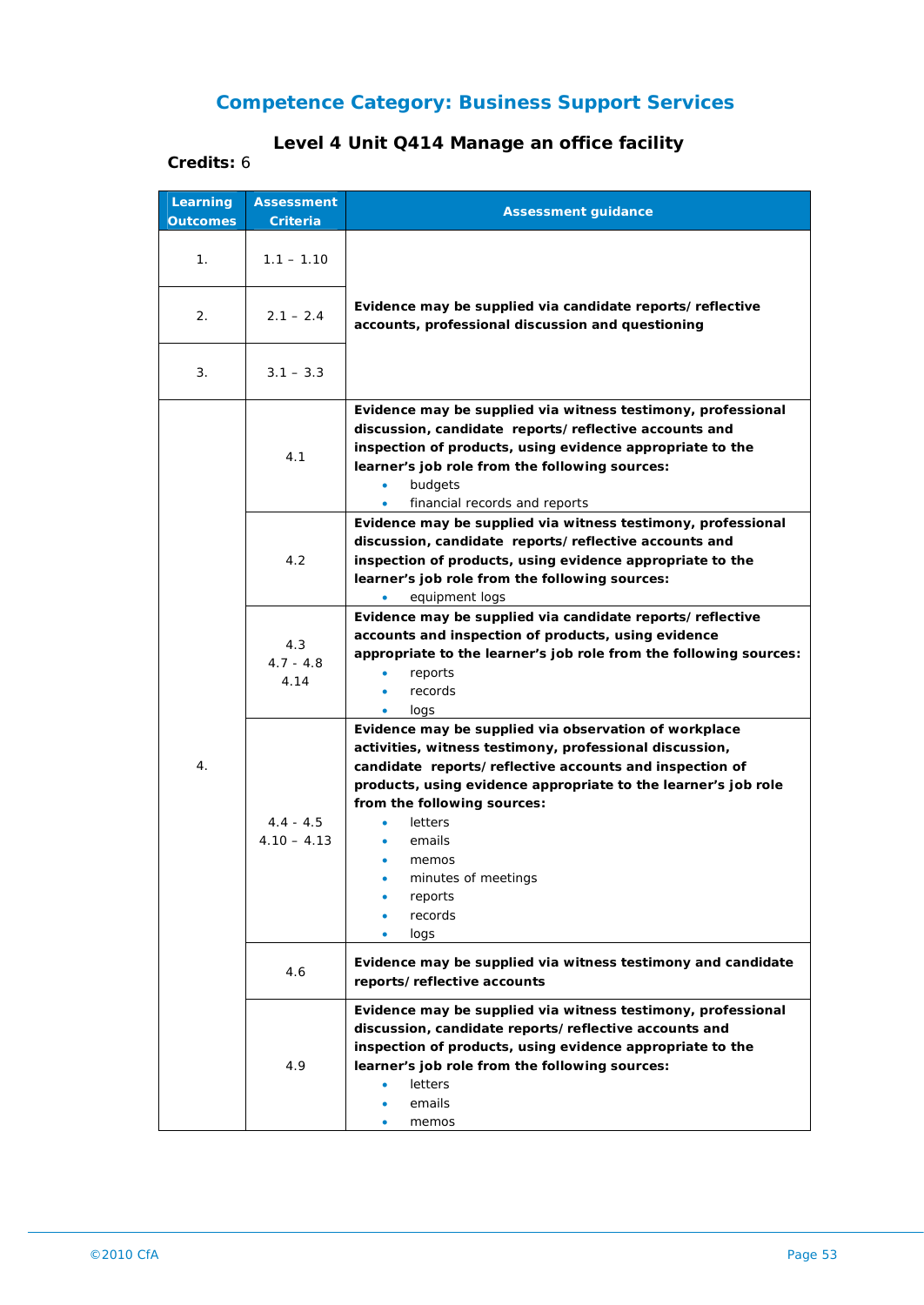## **Level 4 Unit 415 Propose and design administrative services**

| Learning        | <b>Assessment</b>  | <b>Assessment guidance</b>                                                                                                                                                                                                                                                                                                                                                                                     |
|-----------------|--------------------|----------------------------------------------------------------------------------------------------------------------------------------------------------------------------------------------------------------------------------------------------------------------------------------------------------------------------------------------------------------------------------------------------------------|
| <b>Outcomes</b> | Criteria           |                                                                                                                                                                                                                                                                                                                                                                                                                |
| 1.              | $1.1 - 1.4$        |                                                                                                                                                                                                                                                                                                                                                                                                                |
| 2.              | $2.1 - 2.7$        | Evidence may be supplied via candidate reports/reflective                                                                                                                                                                                                                                                                                                                                                      |
| 3.              | $3.1 - 3.9$        | accounts, professional discussion and questioning                                                                                                                                                                                                                                                                                                                                                              |
| 4.              | $4.1 - 4.3$        |                                                                                                                                                                                                                                                                                                                                                                                                                |
|                 | 5.1<br>$5.3 - 5.4$ | Evidence may be supplied via observation of workplace<br>activities, witness testimony, professional discussion,<br>candidate reports/reflective accounts and inspection of<br>products, using evidence appropriate to the learner's job role<br>from the following sources:<br>letters<br>emails<br>memos<br>minutes of meetings<br>۰<br>questionnaires<br>$\bullet$<br>Service Level Agreements<br>$\bullet$ |
| 5.              | 5.2                | Evidence may be supplied via candidate reports/reflective<br>accounts                                                                                                                                                                                                                                                                                                                                          |
|                 | 5.5<br>5.7         | Evidence may be supplied via candidate reports/reflective<br>accounts and inspection of products, using evidence<br>appropriate to the learner's job role from the following sources:<br>specifications                                                                                                                                                                                                        |
|                 | 5.6                | Evidence may be supplied via observation of workplace<br>activities, witness testimony, professional discussion,<br>candidate reports/reflective accounts and inspection of<br>products, using evidence appropriate to the learner's job role<br>from the following sources:<br>specifications<br>budgets                                                                                                      |
| 6.              | 6.1                | Evidence may be supplied via candidate reports/reflective<br>accounts and inspection of products, using evidence<br>appropriate to the learner's job role from the following sources:<br>specifications<br>budgets<br>designs<br>consultation documents<br>minutes of meetings                                                                                                                                 |
|                 | 6.2                | Evidence may be supplied via observation of workplace<br>activities, witness testimony, professional discussion,<br>candidate reports/reflective accounts and inspection of<br>products, using evidence appropriate to the learner's job role                                                                                                                                                                  |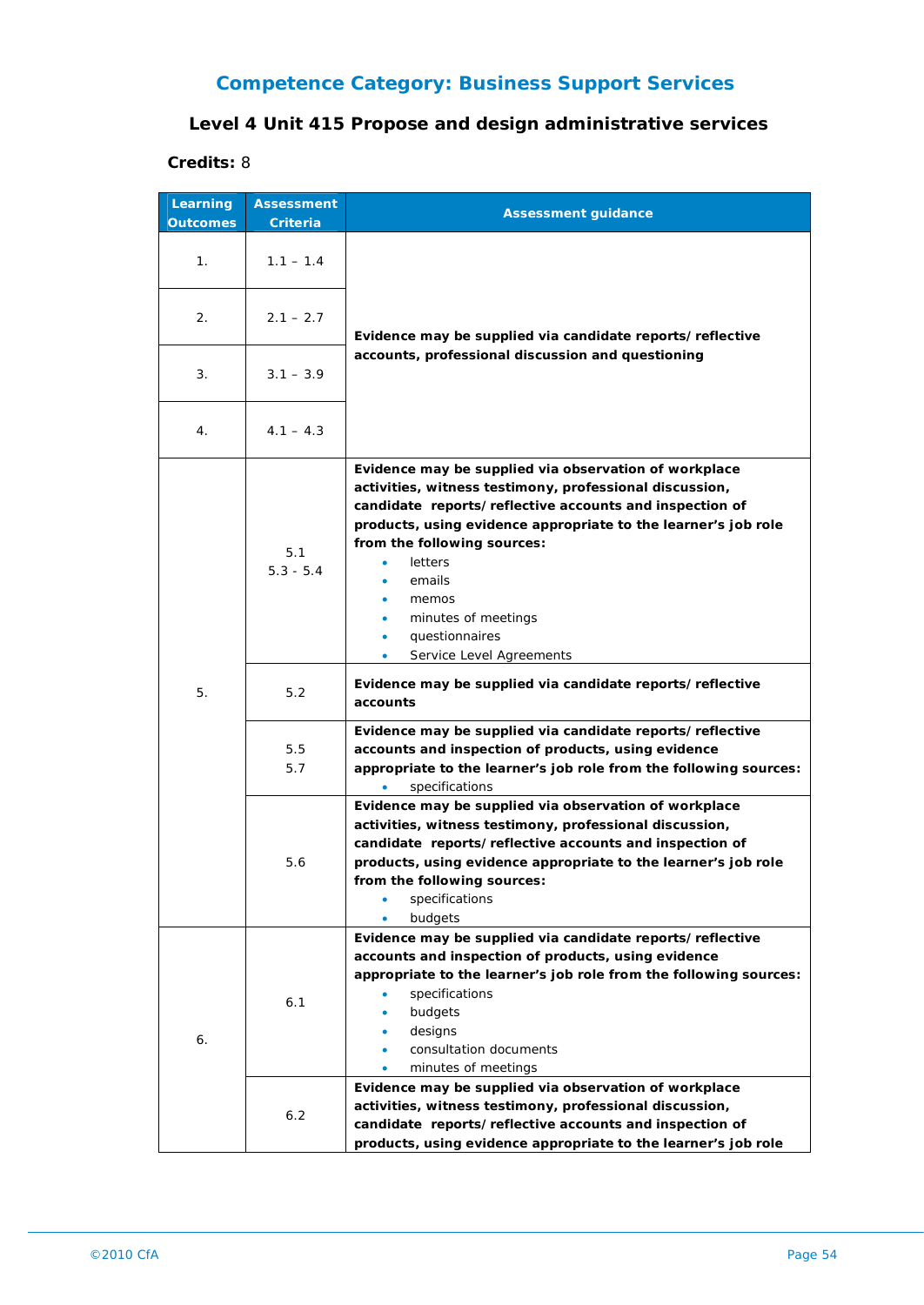### **Level 4 Unit Q415 Propose and design administrative services**

#### **Credits:** 8

| Learning<br><b>Outcomes</b> | <b>Assessment</b><br><b>Criteria</b> | <b>Assessment guidance</b>                                                                                                                                                                                                                                                                                                                                                      |
|-----------------------------|--------------------------------------|---------------------------------------------------------------------------------------------------------------------------------------------------------------------------------------------------------------------------------------------------------------------------------------------------------------------------------------------------------------------------------|
| 6.                          | $6.3 - 6.4$                          | Evidence may be supplied via candidate reports/reflective<br>accounts and inspection of products, using evidence<br>appropriate to the learner's job role from the following sources:<br>designs<br>۰                                                                                                                                                                           |
| 7 <sub>1</sub>              | 7.1<br>7.3                           | Evidence may be supplied via observation of workplace<br>activities, witness testimony, professional discussion,<br>candidate reports/reflective accounts and inspection of<br>products, using evidence appropriate to the learner's job role<br>from the following sources:<br><b>letters</b><br>memos<br>emails<br>minutes of meetings<br>designs<br>presentations<br>reports |
|                             | 7.2                                  | Evidence may be supplied via candidate reports/reflective<br>accounts                                                                                                                                                                                                                                                                                                           |
|                             | 7.4                                  | Evidence may be supplied via candidate reports/reflective<br>accounts and inspection of products, using evidence<br>appropriate to the learner's job role from the following sources:<br>design<br>specification                                                                                                                                                                |

#### **Evidence generated for this unit of assessment may contribute towards other units including:** Unit Q417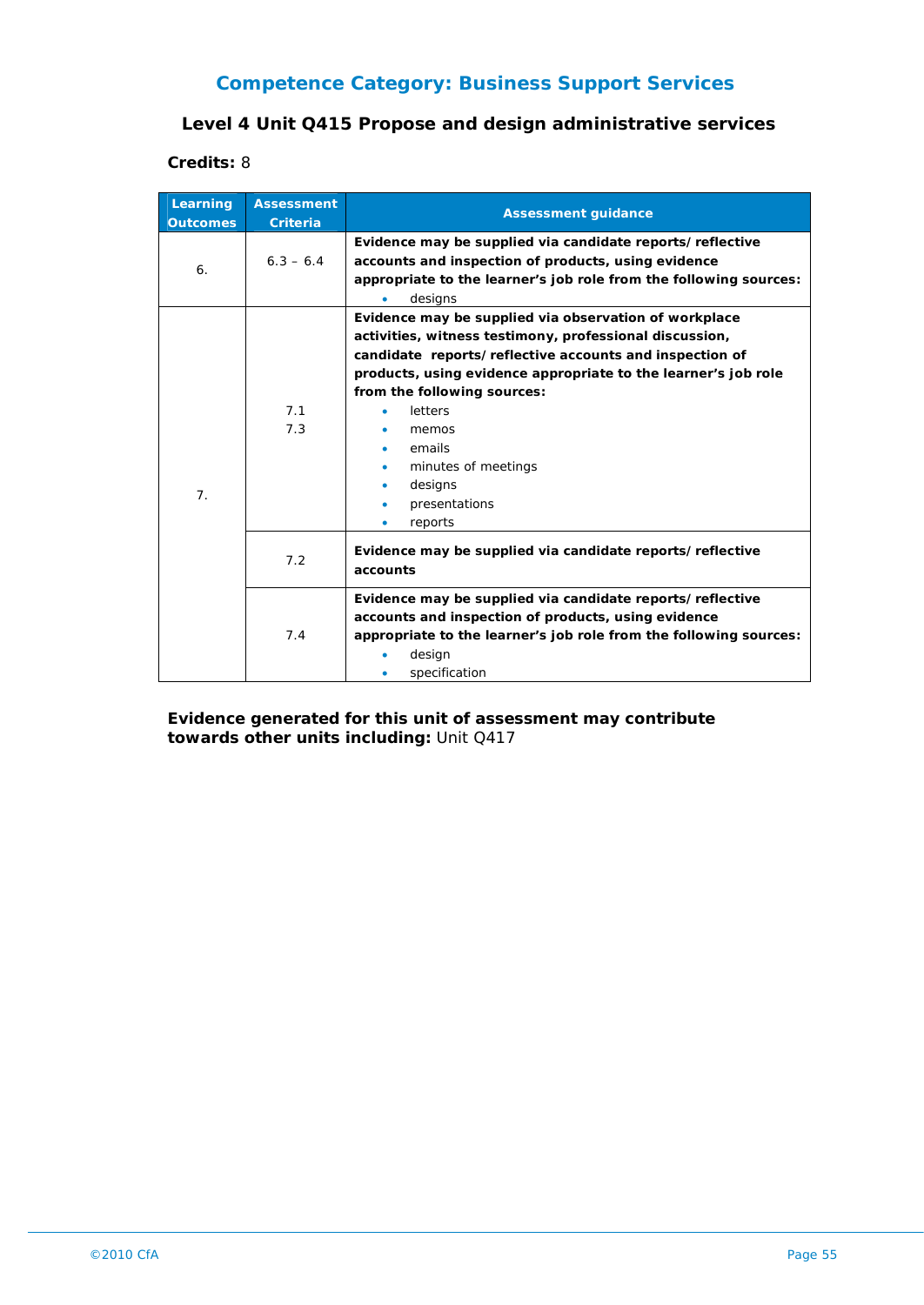#### **Level 4 Unit Q416 Prepare, co-ordinate and monitor operational plans**

| Learning<br><b>Outcomes</b> | <b>Assessment</b><br><b>Criteria</b> | <b>Assessment guidance</b>                                                                                                                                                                                                                                                                                                                 |
|-----------------------------|--------------------------------------|--------------------------------------------------------------------------------------------------------------------------------------------------------------------------------------------------------------------------------------------------------------------------------------------------------------------------------------------|
| 1 <sub>1</sub>              | $1.1 - 1.10$                         | Evidence may be supplied via candidate reports/reflective<br>accounts, professional discussion and questioning                                                                                                                                                                                                                             |
| 2.                          | $2.1 - 2.8$                          |                                                                                                                                                                                                                                                                                                                                            |
| 3.                          | 3.1<br>3.3<br>$3.5 - 3.6$            | Evidence may be supplied via candidate reports/reflective<br>accounts and inspection of products, using evidence<br>appropriate to the learner's job role from the following sources:<br>plans<br>$\bullet$                                                                                                                                |
|                             | 3.2<br>3.4                           | Evidence may be supplied via witness testimony, professional<br>discussion, candidate reports/reflective accounts and<br>inspection of products, using evidence appropriate to the<br>learner's job role from the following sources:<br>letters<br>$\bullet$<br>emails<br>memos<br>reports                                                 |
| 4.                          | 4.1<br>4.4                           | Evidence may be supplied via candidate reports/reflective<br>accounts and inspection of products, using evidence<br>appropriate to the learner's job role from the following sources:<br>plans                                                                                                                                             |
|                             | $4.2 - 4.3$<br>$4.5 - 4.11$          | Evidence may be supplied via witness testimony, professional<br>discussion, candidate reports/reflective accounts and<br>inspection of products, using evidence appropriate to the<br>learner's job role from the following sources:<br>letters<br>$\bullet$<br>emails<br>memos<br>٠<br>reports<br>$\bullet$<br>presentations<br>$\bullet$ |
|                             | 4.12                                 | Evidence may be supplied via candidate reports/reflective<br>accounts                                                                                                                                                                                                                                                                      |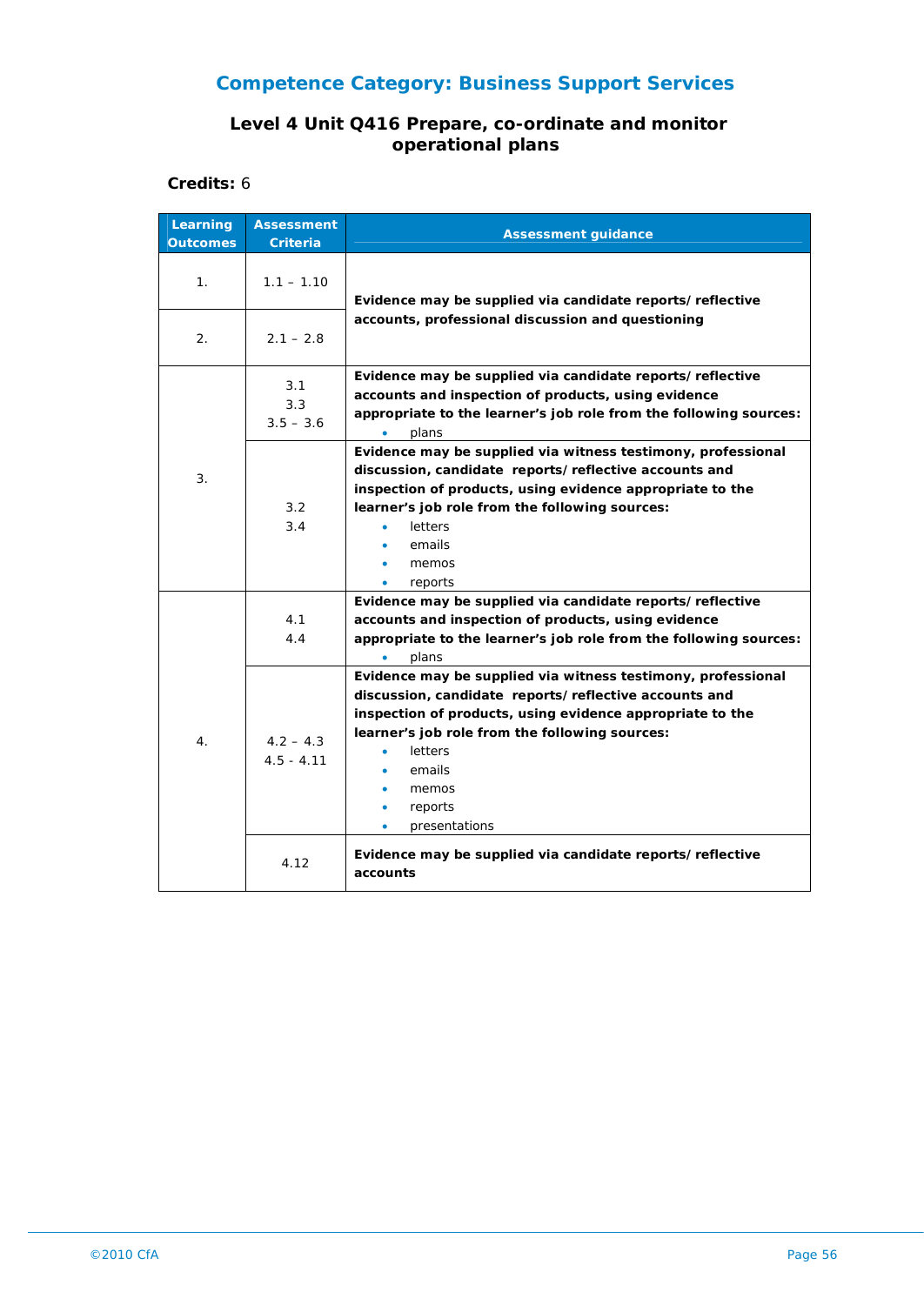#### **Level 4 Unit Q417 Implement, monitor and maintain administrative services**

| Learning<br><b>Outcomes</b> | <b>Assessment</b><br><b>Criteria</b> | <b>Assessment guidance</b>                                                                                                                                                                                                                                                                                                                                                                  |
|-----------------------------|--------------------------------------|---------------------------------------------------------------------------------------------------------------------------------------------------------------------------------------------------------------------------------------------------------------------------------------------------------------------------------------------------------------------------------------------|
| 1 <sub>1</sub>              | $1.1 - 1.13$                         |                                                                                                                                                                                                                                                                                                                                                                                             |
| 2.                          | $2.1 - 2.4$                          | Evidence may be supplied via candidate reports/reflective<br>accounts, professional discussion and questioning                                                                                                                                                                                                                                                                              |
| 3.                          | $3.1 - 3.6$                          |                                                                                                                                                                                                                                                                                                                                                                                             |
| 4.                          | $4.1 - 4.2$<br>4.5<br>$4.7 - 4.9$    | Evidence may be supplied via observation of workplace<br>activities, witness testimony, professional discussion,<br>candidate reports/reflective accounts and inspection of<br>products, using evidence appropriate to the learner's job role<br>from the following sources:<br>letters<br>$\bullet$<br>emails<br>memos<br>reports<br>minutes of meetings<br>$\bullet$<br>plan<br>$\bullet$ |
|                             | $4.3 - 4.4$                          | Evidence may be supplied via witness testimony, professional<br>discussion, candidate reports/reflective accounts and<br>inspection of products, using evidence appropriate to the<br>learner's job role from the following sources:<br>letters<br>$\bullet$<br>emails<br>memos<br>reports<br>minutes of meetings<br>$\bullet$<br>presentation<br>$\bullet$                                 |
|                             | 4.6                                  | Evidence may be supplied via candidate reports/reflective<br>accounts and inspection of products, using evidence<br>appropriate to the learner's job role from the following sources:<br>plans                                                                                                                                                                                              |
| 5.                          | 5.1                                  | Evidence may be supplied via witness testimony, professional<br>discussion, candidate reports/reflective accounts and<br>inspection of products, using evidence appropriate to the<br>learner's job role from the following sources:<br>monitoring records                                                                                                                                  |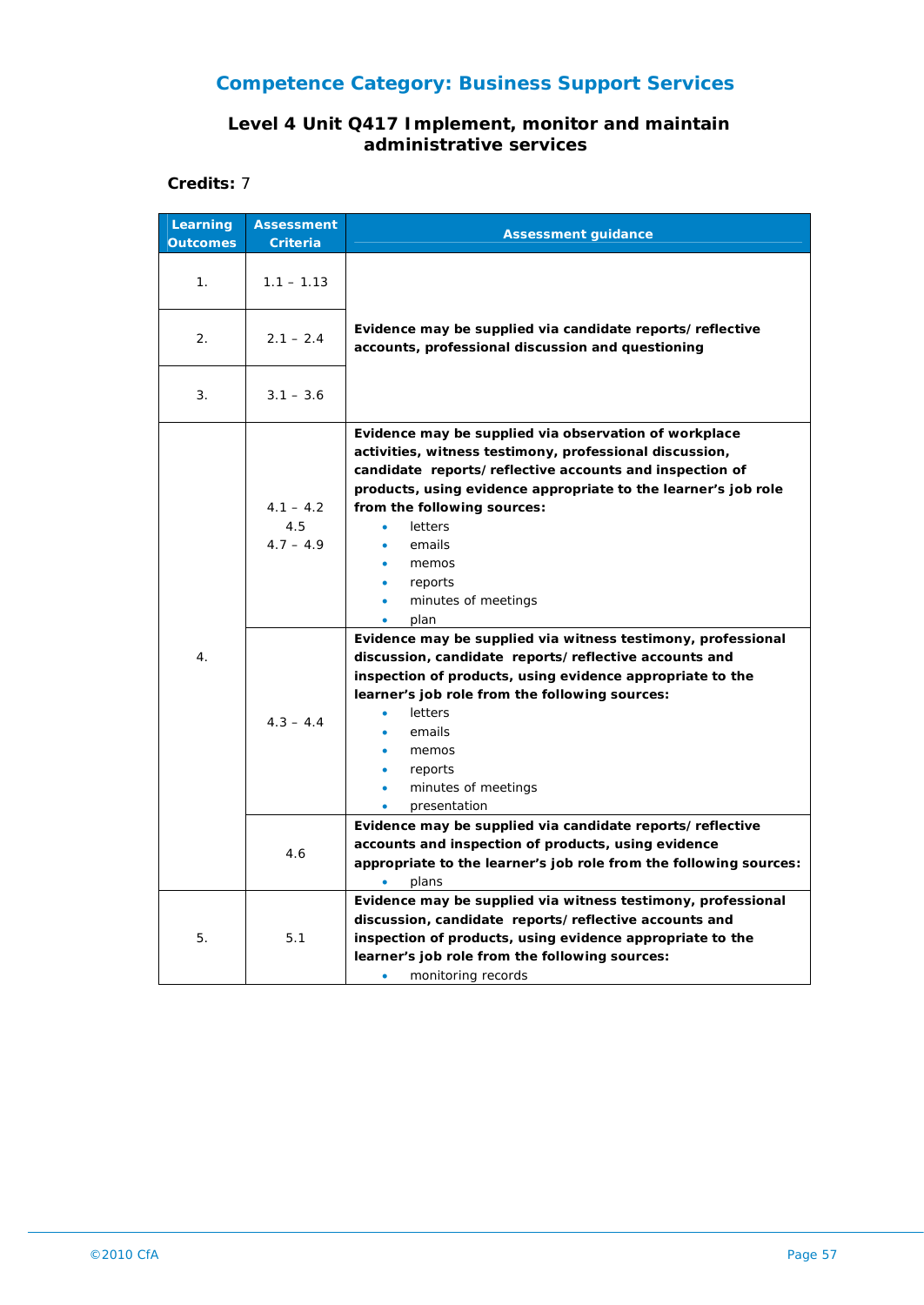#### **Level 4 Unit Q417 Implement, monitor and maintain administrative services**

**Credits:** 7

| Learning<br><b>Outcomes</b> | <b>Assessment</b><br><b>Criteria</b> | <b>Assessment guidance</b>                                        |
|-----------------------------|--------------------------------------|-------------------------------------------------------------------|
|                             |                                      | Evidence may be supplied via observation of workplace             |
|                             |                                      | activities, witness testimony, professional discussion,           |
|                             |                                      | candidate reports/reflective accounts and inspection of           |
|                             |                                      | products, using evidence appropriate to the learner's job role    |
|                             |                                      | from the following sources:                                       |
| 5.                          | 5.2                                  | letters                                                           |
|                             |                                      | emails                                                            |
|                             |                                      | memos                                                             |
|                             |                                      | reports                                                           |
|                             |                                      | minutes of meetings                                               |
|                             |                                      | questionnaires                                                    |
|                             |                                      | consultation documents                                            |
|                             |                                      | Evidence may be supplied via observation of workplace             |
|                             |                                      | activities, witness testimony, professional discussion,           |
|                             |                                      | candidate reports/reflective accounts and inspection of           |
|                             |                                      | products, using evidence appropriate to the learner's job role    |
|                             | 6.1                                  | from the following sources:                                       |
|                             | $6.6 - 6.7$                          | letters                                                           |
|                             |                                      | emails                                                            |
|                             |                                      | memos                                                             |
| 6.                          |                                      | reports                                                           |
|                             |                                      | minutes of meetings                                               |
|                             |                                      | Evidence may be supplied via candidate reports/reflective         |
|                             |                                      | accounts and inspection of products, using evidence               |
|                             | $6.2 - 6.3$                          | appropriate to the learner's job role from the following sources: |
|                             |                                      | information collected                                             |
|                             |                                      | feedback received                                                 |
|                             | $6.4 - 6.5$                          | Evidence may be supplied via candidate reports/reflective         |
|                             |                                      | accounts                                                          |

#### **Evidence generated for this unit of assessment may contribute towards other units including:** Unit Q415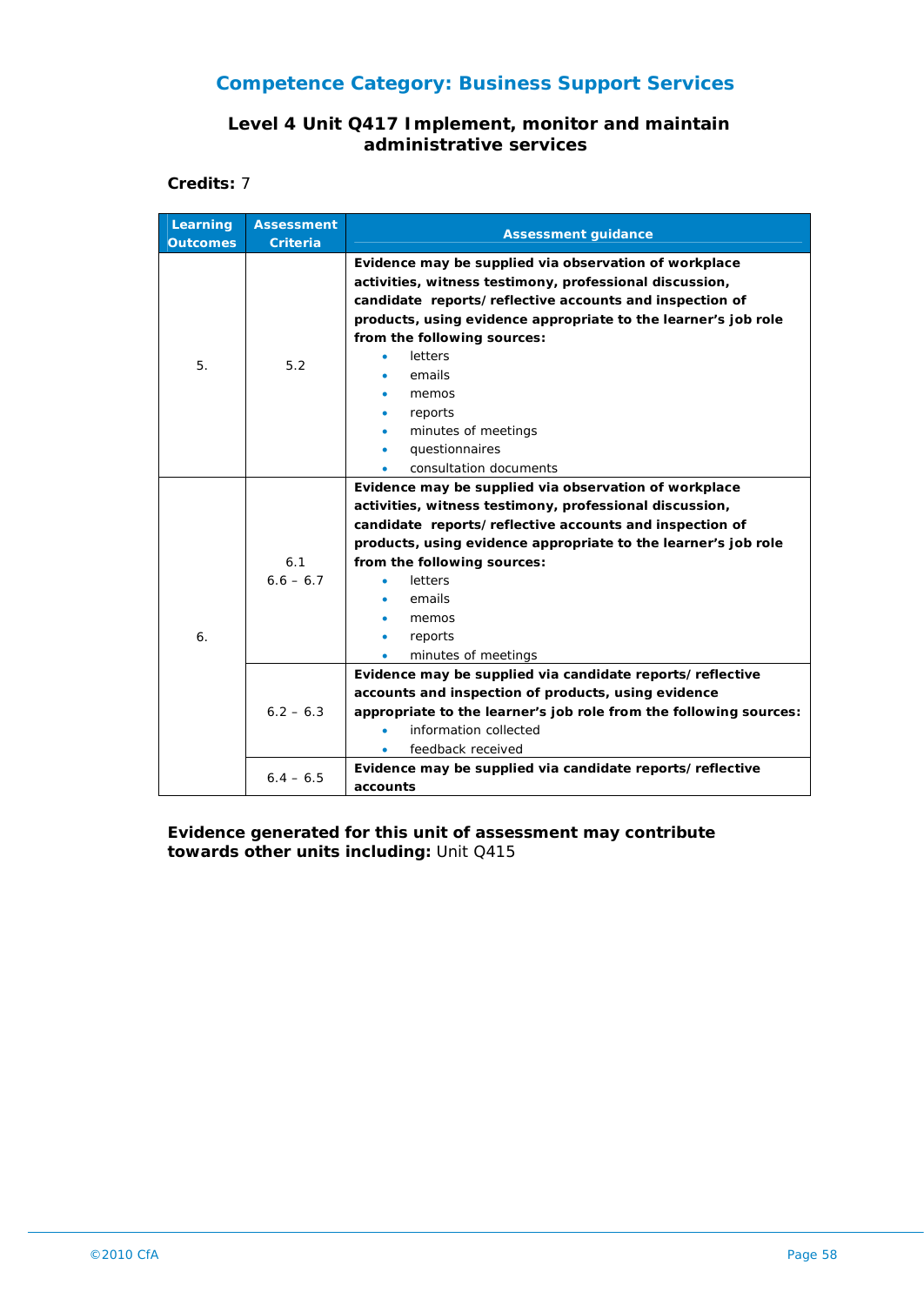#### **Level 1 Unit Q106 Communicate in a business environment**

#### **Credits:** 4

| Learning<br><b>Outcomes</b> | <b>Assessment</b><br>Criteria | <b>Assessment guidance</b>                                                                                                                                                                                                                                                                                                          |
|-----------------------------|-------------------------------|-------------------------------------------------------------------------------------------------------------------------------------------------------------------------------------------------------------------------------------------------------------------------------------------------------------------------------------|
| 1.                          | $1.1 - 1.2$                   |                                                                                                                                                                                                                                                                                                                                     |
| 2.                          | $2.1 - 2.7$                   |                                                                                                                                                                                                                                                                                                                                     |
| 3.                          | $3.1 - 3.3$                   | Evidence may be supplied via candidate reports/reflective<br>accounts, professional discussion and questioning                                                                                                                                                                                                                      |
| 4.                          | $4.1 - 4.2$                   |                                                                                                                                                                                                                                                                                                                                     |
| 5.                          | $5.1 - 5.3$                   |                                                                                                                                                                                                                                                                                                                                     |
| 6.                          | $6.1 - 6.7$                   | Evidence may be supplied via observation of workplace<br>activities, witness testimony, professional discussion,<br>candidate reports/reflective accounts and inspection of<br>products, using evidence appropriate to the learner's job role<br>from the following sources:<br>letters<br>emails<br>memos<br>information formatted |
| 7.                          | 7.1                           | Evidence may be supplied via observation of workplace<br>activities, witness testimony, professional discussion,<br>candidate reports/reflective accounts and inspection of<br>products, using evidence appropriate to the learner's job role<br>from the following sources:<br>presentation                                        |
|                             | 7.2<br>7.4                    | Evidence may be supplied via observation of workplace<br>activities, witness testimony, professional discussion,<br>candidate reports/reflective accounts and inspection of<br>products, using evidence appropriate to the learner's job role<br>from the following sources:<br>minutes of meetings<br>٠                            |
|                             | 7.3                           | Evidence may be supplied via observation of workplace<br>activities, witness testimony, professional discussion,<br>candidate reports/reflective accounts and inspection of<br>products, using evidence appropriate to the learner's job role                                                                                       |
| 8.                          | 8.1                           | Evidence may be supplied via witness testimony, professional<br>discussion, candidate reports/reflective accounts and<br>inspection of products, using evidence appropriate to the<br>learner's job role from the following sources:<br>feedback received                                                                           |
|                             | 8.2                           | Evidence may be supplied via candidate reports/reflective<br>accounts, professional discussion and questioning                                                                                                                                                                                                                      |

**Evidence generated for this unit of assessment may contribute towards other units including:** Units Q101, Q102, Q103, Q105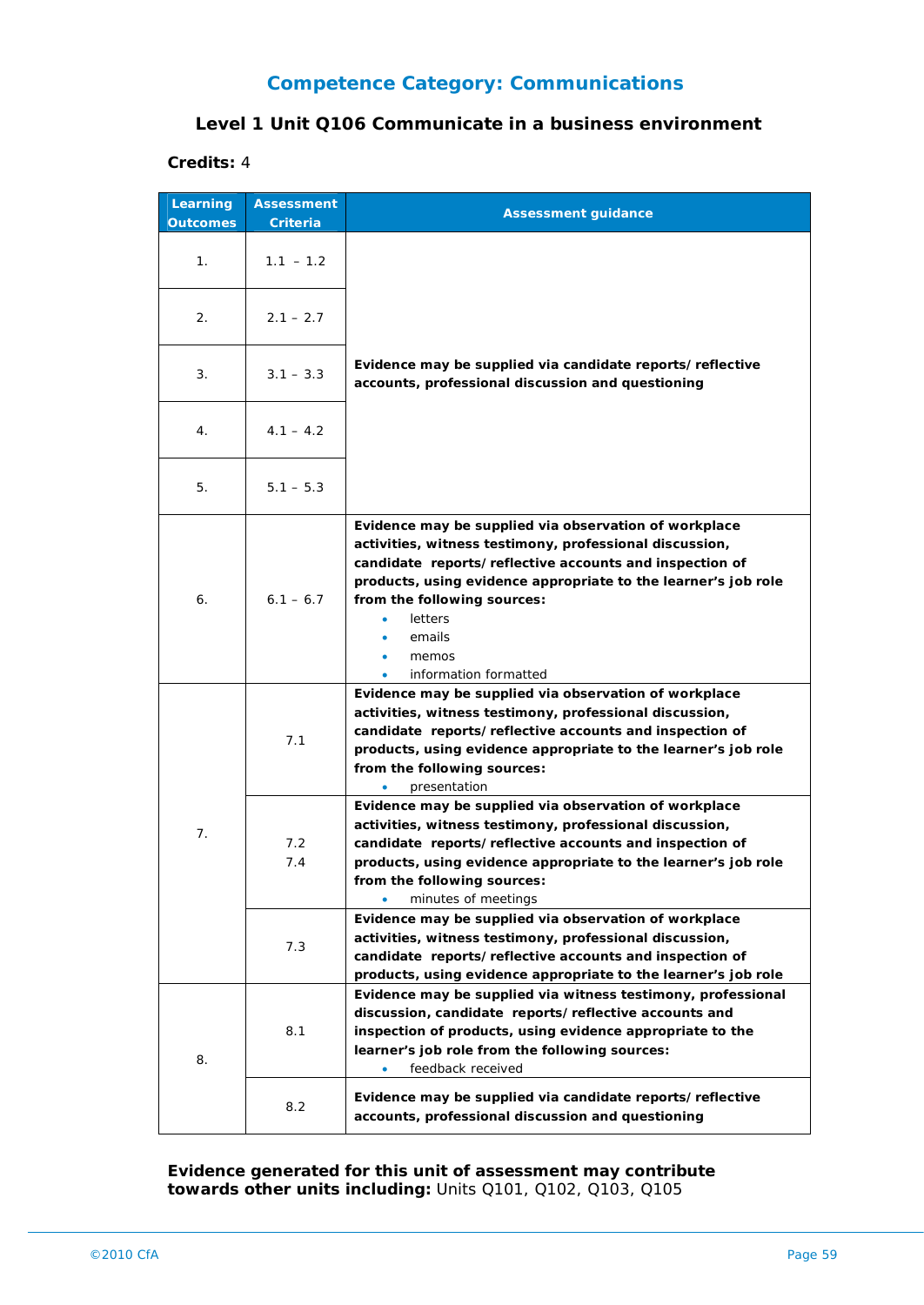#### **Level 1 Unit Q107 Make and receive telephone calls**

#### **Credits:** 3

| Learning<br><b>Outcomes</b> | <b>Assessment</b><br>Criteria | <b>Assessment guidance</b>                                                                                                                                                                                                                                                                                                           |
|-----------------------------|-------------------------------|--------------------------------------------------------------------------------------------------------------------------------------------------------------------------------------------------------------------------------------------------------------------------------------------------------------------------------------|
| 1.                          | $1.1 - 1.10$                  | Evidence may be supplied via candidate reports/reflective<br>accounts, professional discussion and questioning                                                                                                                                                                                                                       |
| 2.                          | $2.1 - 2.9$                   |                                                                                                                                                                                                                                                                                                                                      |
| 3.                          | $3.1 - 3.6$                   | Evidence may be supplied via observation of workplace<br>activities, witness testimony, professional discussion,<br>candidate reports/reflective accounts and inspection of<br>products, using evidence appropriate to the learner's job role<br>from the following sources:<br>telephone logs                                       |
|                             | 3.7                           | Evidence may be supplied via observation of workplace<br>activities, witness testimony, professional discussion, case<br>studies, candidate reports/reflective accounts and inspection<br>of products, using evidence appropriate to the learner's job role<br>from the following sources:<br>memos<br>emails<br>telephone logs      |
| 4.                          | $4.1 - 4.7$                   | Evidence may be supplied via observation of workplace<br>activities, witness testimony, professional discussion,<br>candidate reports/reflective accounts and inspection of<br>products, using evidence appropriate to the learner's job role<br>from the following sources:<br>telephone logs<br>messages                           |
|                             | 4.8                           | Evidence may be supplied via observation of workplace<br>activities, witness testimony, professional discussion, case<br>studies, candidate reports/reflective accounts and inspection<br>of products, using evidence appropriate to the learner's job role<br>from the following sources:<br>memos<br>emails<br>telephone logs<br>٠ |

**Evidence generated for this unit of assessment may contribute towards other units including:** Units Q101, Q102, Q103, Q105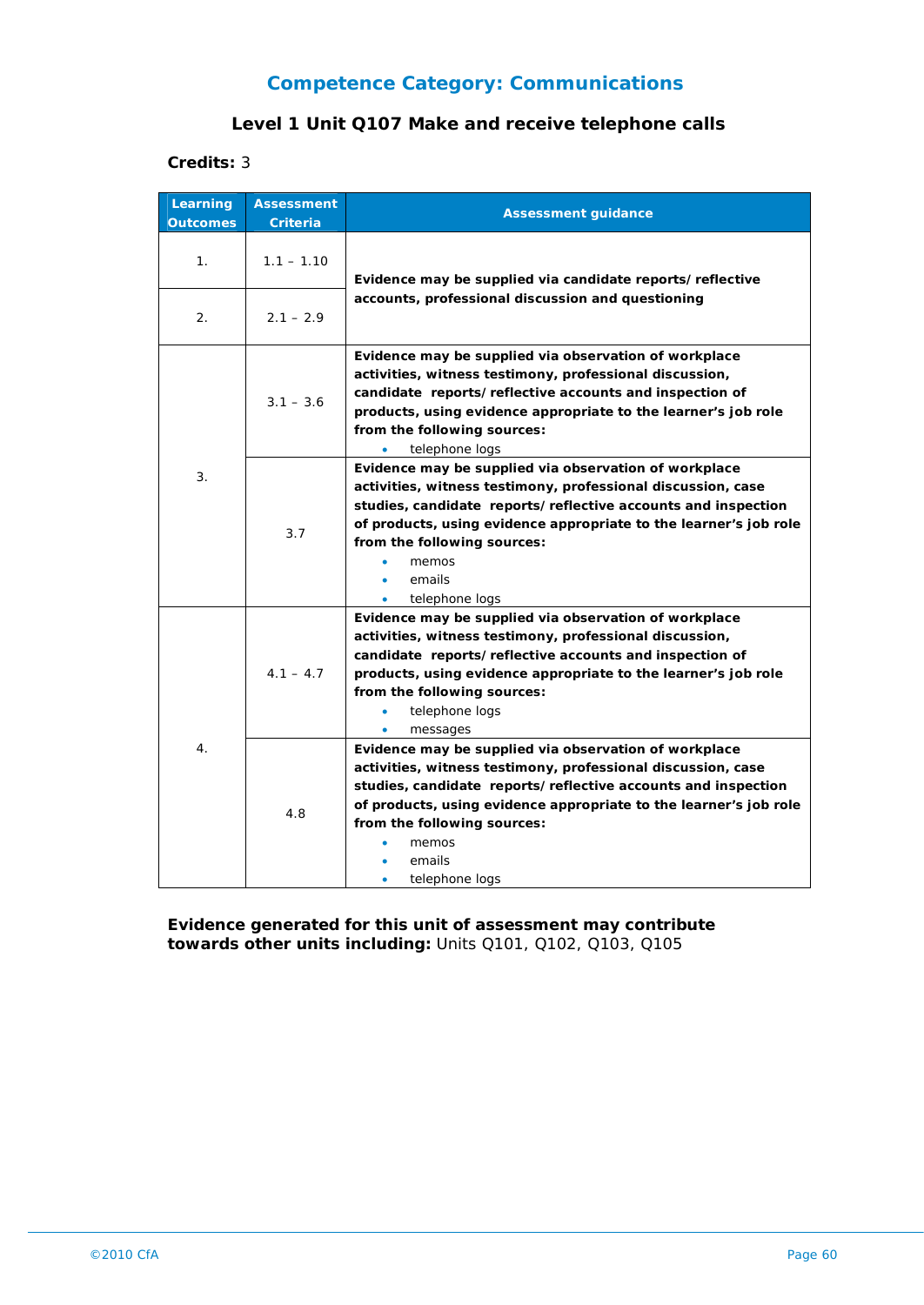## **Level 2 Unit Q206 Communicate in a business environment**

| Learning<br><b>Outcomes</b> | <b>Assessment</b><br>Criteria | <b>Assessment guidance</b>                                                                                                                                                                                                                                                                                                               |
|-----------------------------|-------------------------------|------------------------------------------------------------------------------------------------------------------------------------------------------------------------------------------------------------------------------------------------------------------------------------------------------------------------------------------|
| 1.                          | $1.1 - 1.4$                   |                                                                                                                                                                                                                                                                                                                                          |
| 2.                          | $2.1 - 2.10$                  |                                                                                                                                                                                                                                                                                                                                          |
| 3.                          | $3.1 - 3.4$                   | Evidence may be supplied via candidate reports/reflective<br>accounts, professional discussion and questioning                                                                                                                                                                                                                           |
| 4.                          | $4.1 - 4.2$                   |                                                                                                                                                                                                                                                                                                                                          |
| 5.                          | $5.1 - 5.3$                   |                                                                                                                                                                                                                                                                                                                                          |
| 6.                          | 6.1                           | Evidence may be supplied via witness testimony, professional<br>discussion, candidate reports/reflective accounts and<br>inspection of products, using evidence appropriate to the<br>learner's job role from the following sources:<br>information selected                                                                             |
|                             | $6.2 - 6.5$<br>$6.7 - 6.8$    | Evidence may be supplied via observation of workplace<br>activities, witness testimony, professional discussion,<br>candidate reports/reflective accounts and inspection of<br>products, using evidence appropriate to the learner's job role<br>from the following sources:<br>letters<br>emails<br>memos<br>information formatted<br>۰ |
|                             | 6.6                           | Evidence may be supplied via candidate reports/reflective<br>accounts, professional discussion and questioning                                                                                                                                                                                                                           |
| 7.                          | 1.1                           | Evidence may be supplied via observation of workplace<br>activities, witness testimony, professional discussion,<br>candidate reports/reflective accounts and inspection of<br>products, using evidence appropriate to the learner's job role<br>from the following sources:<br>presentation                                             |
|                             | 7.2<br>$7.4 - 7.5$            | Evidence may be supplied via observation of workplace<br>activities, witness testimony, professional discussion,<br>candidate reports/reflective accounts and inspection of<br>products, using evidence appropriate to the learner's job role<br>from the following sources:<br>minutes of meetings                                      |
|                             | 7.3                           | Evidence may be supplied via observation of workplace<br>activities, witness testimony, professional discussion,<br>candidate reports/reflective accounts and inspection of<br>products, using evidence appropriate to the learner's job role                                                                                            |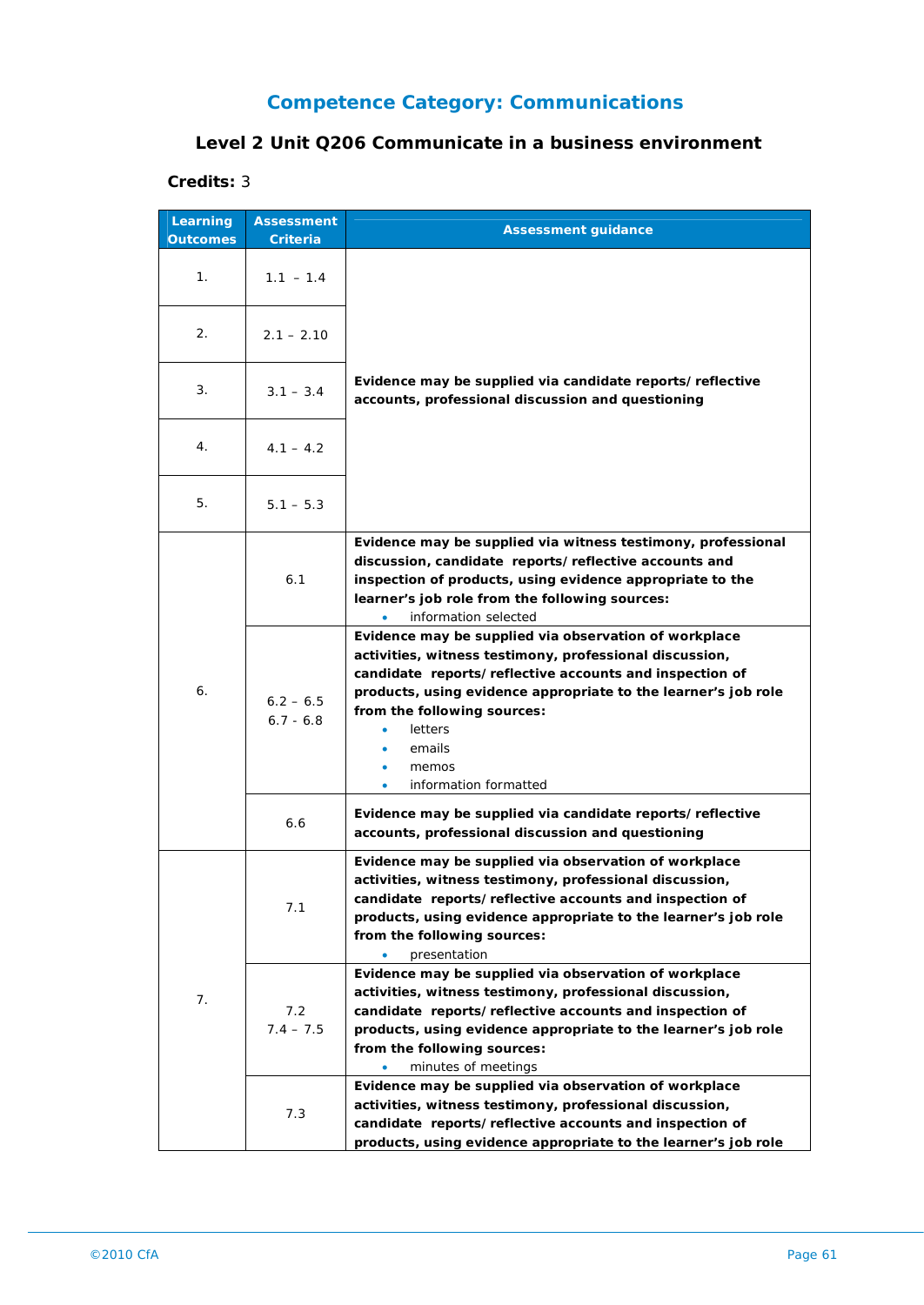#### **Level 2 Unit Q206 Communicate in a business environment**

**Credits:** 3

| Learning<br><b>Outcomes</b> | <b>Assessment</b><br><b>Criteria</b> | <b>Assessment guidance</b>                                                                                                                                                                                                                                |
|-----------------------------|--------------------------------------|-----------------------------------------------------------------------------------------------------------------------------------------------------------------------------------------------------------------------------------------------------------|
| 8.                          | 8.1                                  | Evidence may be supplied via witness testimony, professional<br>discussion, candidate reports/reflective accounts and<br>inspection of products, using evidence appropriate to the<br>learner's job role from the following sources:<br>feedback received |
|                             | 8.2                                  | Evidence may be supplied via candidate reports/reflective<br>accounts                                                                                                                                                                                     |

**Evidence generated for this unit of assessment may contribute towards other units including:** Units Q201, Q202, Q203, Q205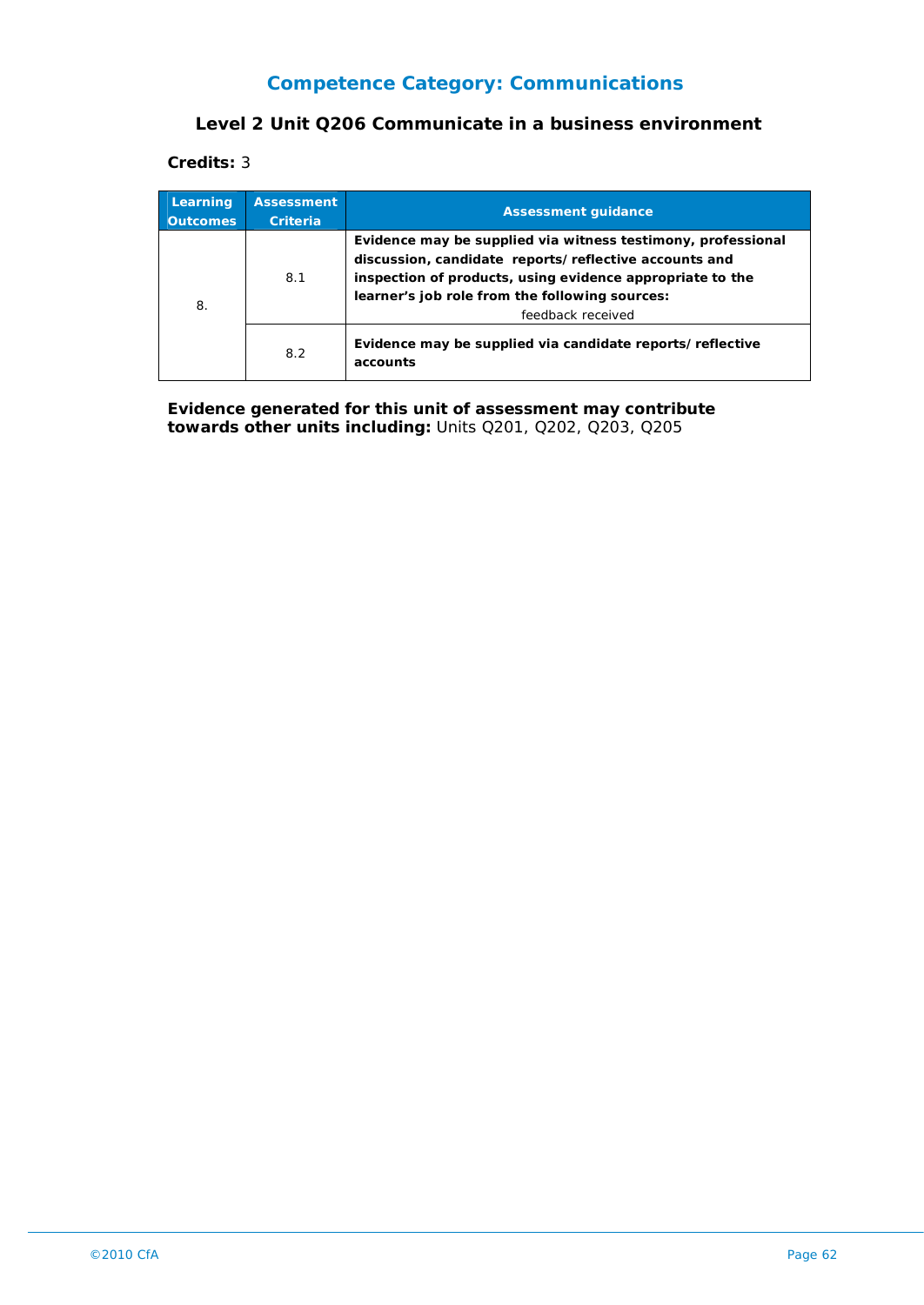#### **Level 2 Unit Q207 Use electronic message systems**

**Credits:** 1

| Learning<br><b>Outcomes</b> | <b>Assessment</b><br>Criteria | <b>Assessment quidance</b>                                                                                                                                                                                                                                                               |
|-----------------------------|-------------------------------|------------------------------------------------------------------------------------------------------------------------------------------------------------------------------------------------------------------------------------------------------------------------------------------|
| $\mathbf{1}$ .              | $1.1 - 1.5$                   | Evidence may be supplied via candidate reports/reflective<br>accounts, professional discussion and questioning                                                                                                                                                                           |
| 2.                          | $2.1 - 2.4$                   | Evidence may be supplied via observation of workplace<br>activities, witness testimony, professional discussion,<br>candidate reports/reflective accounts and inspection of<br>products, using evidence appropriate to the learner's job role                                            |
|                             | $2.5 - 2.6$                   | Evidence may be supplied via observation of workplace<br>activities, witness testimony, professional discussion,<br>candidate reports/reflective accounts and inspection of<br>products, using evidence appropriate to the learner's job role<br>from the following sources:<br>messages |

**Evidence generated for this unit of assessment may contribute towards other units including:** Units Q201, Q202, Q203, Q205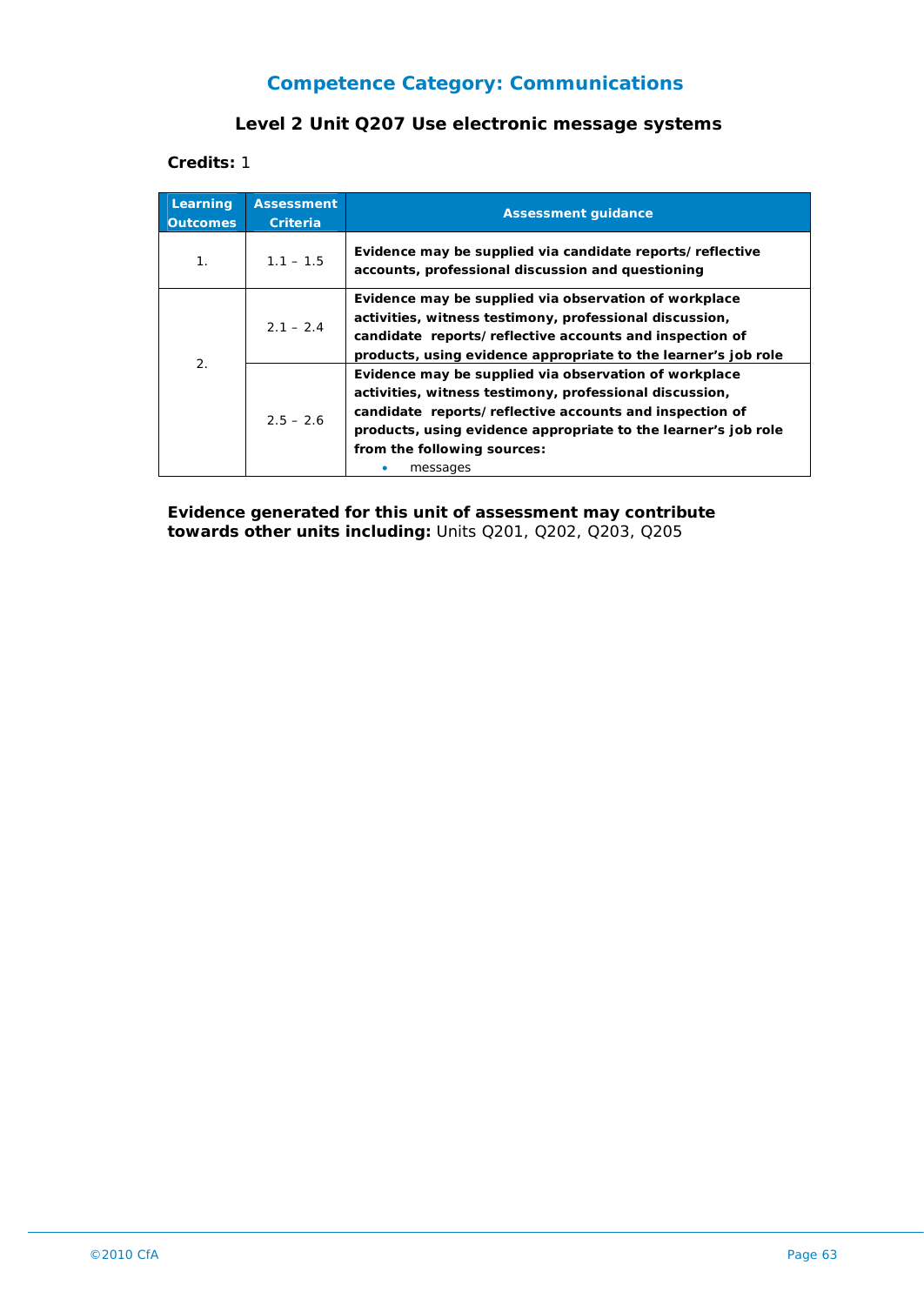## **Level 2 Unit Q208 Use a diary system**

#### **Credits:** 3

| Learning<br><b>Outcomes</b> | <b>Assessment</b><br><b>Criteria</b> | <b>Assessment guidance</b>                                                                                                                                                                                                                                                                                                          |
|-----------------------------|--------------------------------------|-------------------------------------------------------------------------------------------------------------------------------------------------------------------------------------------------------------------------------------------------------------------------------------------------------------------------------------|
| 1 <sub>1</sub>              | $1.1 - 1.3$                          | Evidence may be supplied via candidate reports/reflective                                                                                                                                                                                                                                                                           |
| 2.                          | $2.1 - 2.8$                          | accounts, professional discussion and questioning                                                                                                                                                                                                                                                                                   |
| 3.                          | 3.1                                  | Evidence may be supplied via observation of workplace<br>activities, witness testimony, professional discussion,<br>candidate reports/reflective accounts, professional discussion<br>and inspection of products, using evidence appropriate to the<br>learner's job role from the following sources:<br>letters<br>emails<br>memos |
|                             | 3.2<br>$3.4 - 3.7$                   | Evidence may be supplied via observation of workplace<br>activities, witness testimony and inspection of products, using<br>evidence appropriate to the learner's job role from the<br>following sources:<br>diary<br>letters<br>emails<br>memos                                                                                    |
|                             | 3.3                                  | Evidence may be supplied via observation of workplace<br>activities, witness testimony, professional discussion,<br>candidate reports/reflective accounts and inspection of<br>products, using evidence appropriate to the learner's job role<br>from the following sources:<br>diary                                               |

**Evidence generated for this unit of assessment may contribute towards other units including:** Units Q201, Q203, Q204, Q205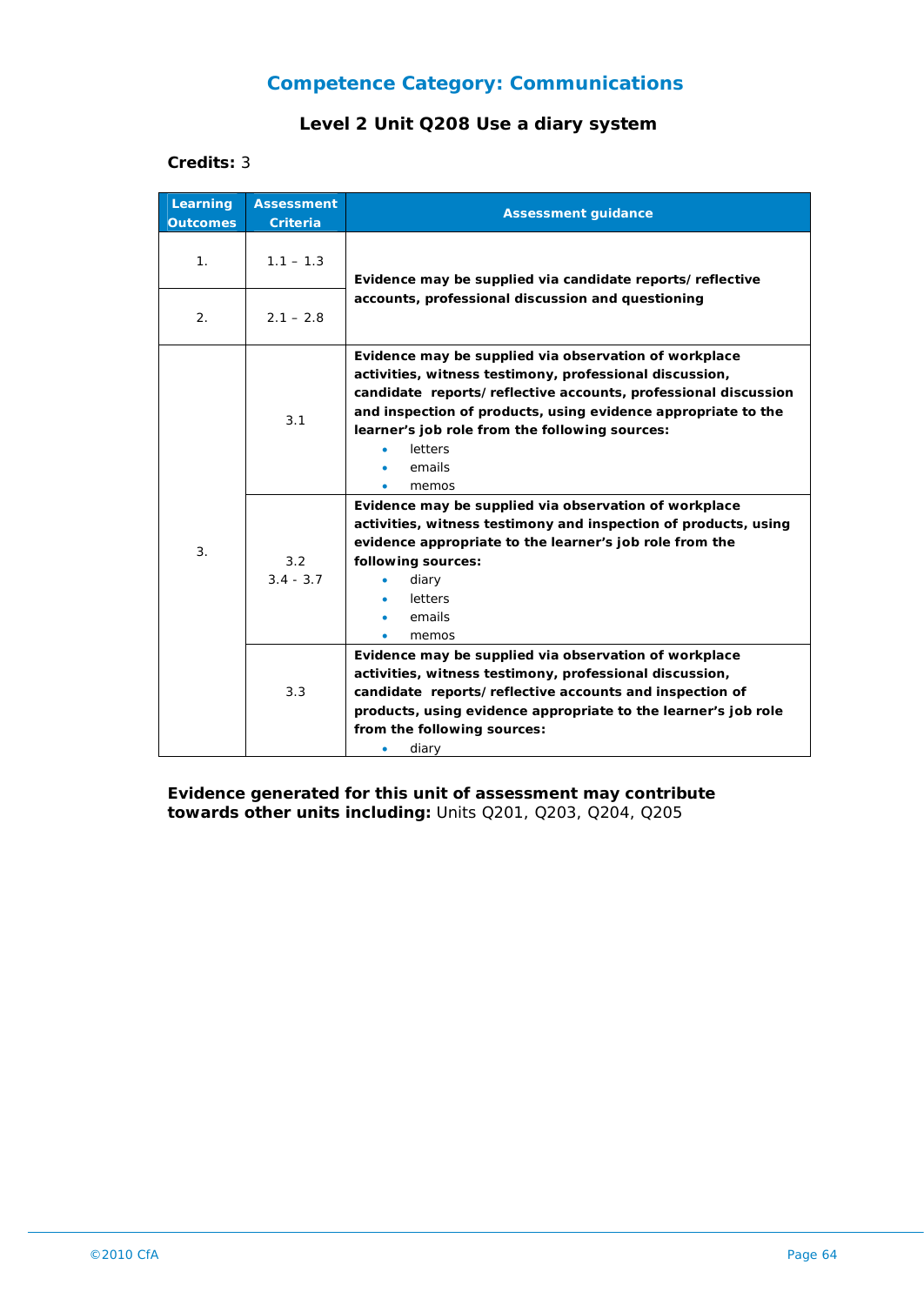#### **Level 2 Unit Q209 Take minutes**

| Credits: 4 |  |
|------------|--|
|            |  |

| Learning<br><b>Outcomes</b> | <b>Assessment</b><br>Criteria | <b>Assessment guidance</b>                                                                                                                                                                                                                                                                                                               |
|-----------------------------|-------------------------------|------------------------------------------------------------------------------------------------------------------------------------------------------------------------------------------------------------------------------------------------------------------------------------------------------------------------------------------|
| 1.                          | $1.1 - 1.4$                   |                                                                                                                                                                                                                                                                                                                                          |
| 2.                          | $2.1 - 2.2$                   | Evidence may be supplied via candidate reports/reflective                                                                                                                                                                                                                                                                                |
| 3.                          | $3.1 - 3.9$                   | accounts, professional discussion and questioning                                                                                                                                                                                                                                                                                        |
|                             | 4.1                           |                                                                                                                                                                                                                                                                                                                                          |
| 4.                          | 4.2                           | Evidence may be supplied via observation of workplace<br>activities, witness testimony, professional discussion,<br>candidate reports/reflective accounts and inspection of<br>products, using evidence appropriate to the learner's job role<br>from the following sources:<br>letters<br>emails<br>memos<br>۰                          |
|                             | 4.3                           | Evidence may be supplied via witness testimony, professional<br>discussion, candidate reports/reflective accounts and<br>inspection of products, using evidence appropriate to the<br>learner's job role from the following sources:<br>agenda<br>$\bullet$                                                                              |
| 5.                          | $5.1 - 5.3$                   | Evidence may be supplied via observation of workplace<br>activities, witness testimony, professional discussion,<br>candidate reports/reflective accounts and inspection of<br>products, using evidence appropriate to the learner's job role<br>from the following sources:<br>notes of meeting<br>۰<br>minutes of meeting<br>$\bullet$ |
|                             | $5.4 - 5.7$                   | Evidence may be supplied via witness testimony, professional<br>discussion, candidate reports/reflective accounts and<br>inspection of products, using evidence appropriate to the<br>learner's job role from the following sources:<br>minutes of meetings                                                                              |
|                             | 5.8<br>5.10                   | Evidence may be supplied via witness testimony, professional<br>discussion, candidate reports/reflective accounts and<br>inspection of products, using evidence appropriate to the<br>learner's job role from the following sources:<br><b>letters</b><br>emails<br>memos<br>minutes                                                     |
|                             | 5.9                           | Evidence may be supplied via witness testimony and candidate<br>reports/reflective accounts                                                                                                                                                                                                                                              |

**Evidence generated for this unit of assessment may contribute towards other units including:** Units Q201, Q203, Q204, Q205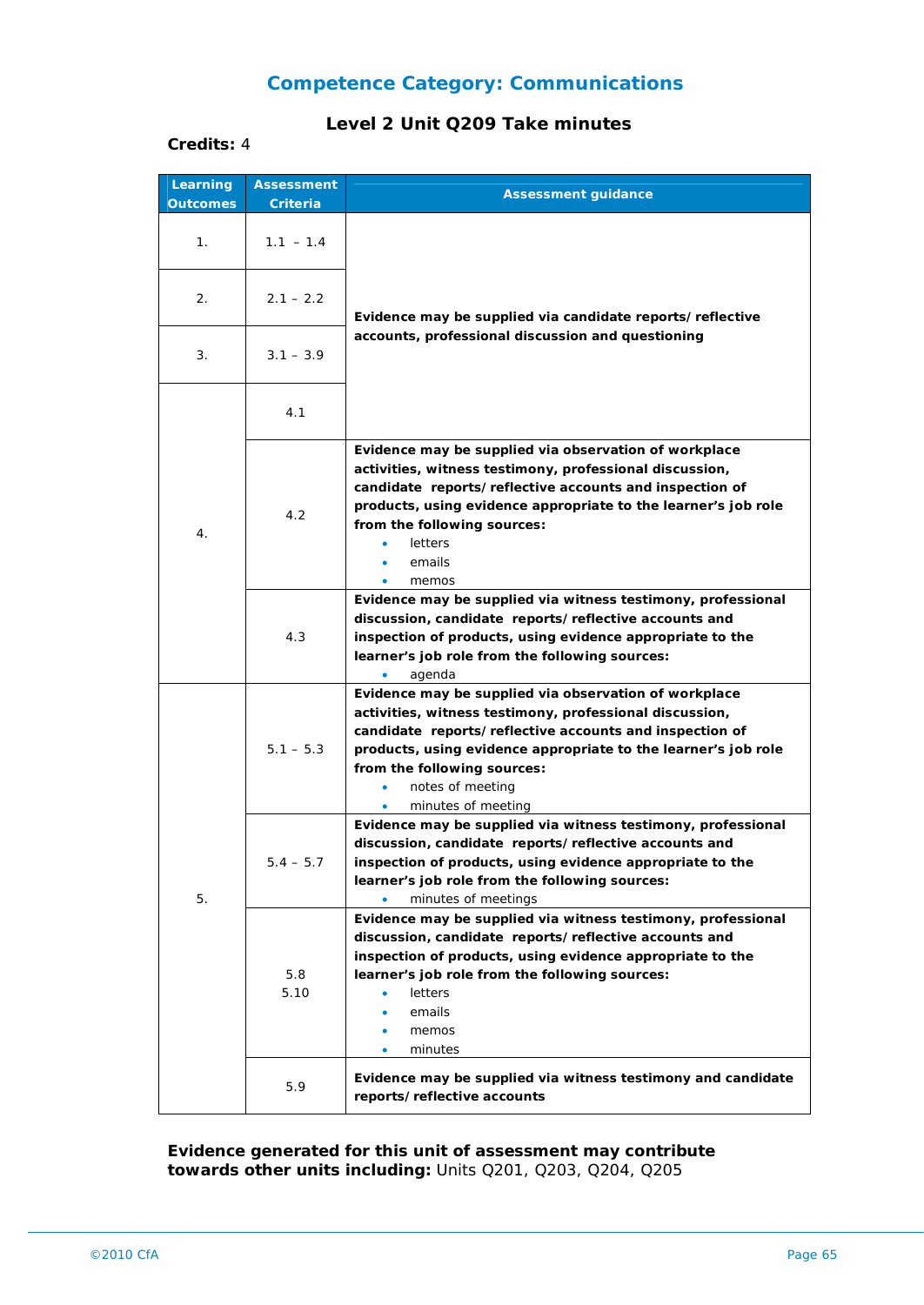## **Level 3 Unit Q309 Communicate in a business environment**

| Learning<br><b>Outcomes</b> | <b>Assessment</b><br>Criteria | <b>Assessment guidance</b>                                                                                                                                                                                                                                                                                                          |
|-----------------------------|-------------------------------|-------------------------------------------------------------------------------------------------------------------------------------------------------------------------------------------------------------------------------------------------------------------------------------------------------------------------------------|
| 1.                          | $1.1 - 1.4$                   |                                                                                                                                                                                                                                                                                                                                     |
| 2.                          | $2.1 - 2.11$                  |                                                                                                                                                                                                                                                                                                                                     |
| 3.                          | $3.1 - 3.8$                   | Evidence may be supplied via candidate reports/reflective<br>accounts, professional discussion and questioning                                                                                                                                                                                                                      |
| 4.                          | $4.1 - 4.2$                   |                                                                                                                                                                                                                                                                                                                                     |
| 5.                          | $5.1 - 5.3$                   |                                                                                                                                                                                                                                                                                                                                     |
| 6.                          | 6.1                           | Evidence may be supplied via witness testimony, professional<br>discussion, candidate reports/reflective accounts and<br>inspection of products, using evidence appropriate to the<br>learner's job role from the following sources:<br>information selected                                                                        |
|                             | $6.2 - 6.6$<br>$6.8 - 6.9$    | Evidence may be supplied via observation of workplace<br>activities, witness testimony, professional discussion,<br>candidate reports/reflective accounts and inspection of<br>products, using evidence appropriate to the learner's job role<br>from the following sources:<br>letters<br>emails<br>memos<br>information formatted |
|                             | 6.7                           | Evidence may be supplied via candidate reports/reflective<br>accounts, professional discussion and questioning                                                                                                                                                                                                                      |
| 7.                          | 7.1<br>7.3                    | Evidence may be supplied via observation of workplace<br>activities, witness testimony, professional discussion,<br>candidate reports/reflective accounts and inspection of<br>products, using evidence appropriate to the learner's job role<br>from the following sources:<br>presentation                                        |
|                             | 7.2<br>$7.5 - 7.6$            | Evidence may be supplied via observation of workplace<br>activities, witness testimony, professional discussion,<br>candidate reports/reflective accounts and inspection of<br>products, using evidence appropriate to the learner's job role<br>from the following sources:<br>minutes of meetings                                 |
|                             | 7.4                           | Evidence may be supplied via observation of workplace<br>activities, witness testimony, professional discussion,<br>candidate reports/reflective accounts and inspection of<br>products, using evidence appropriate to the learner's job role                                                                                       |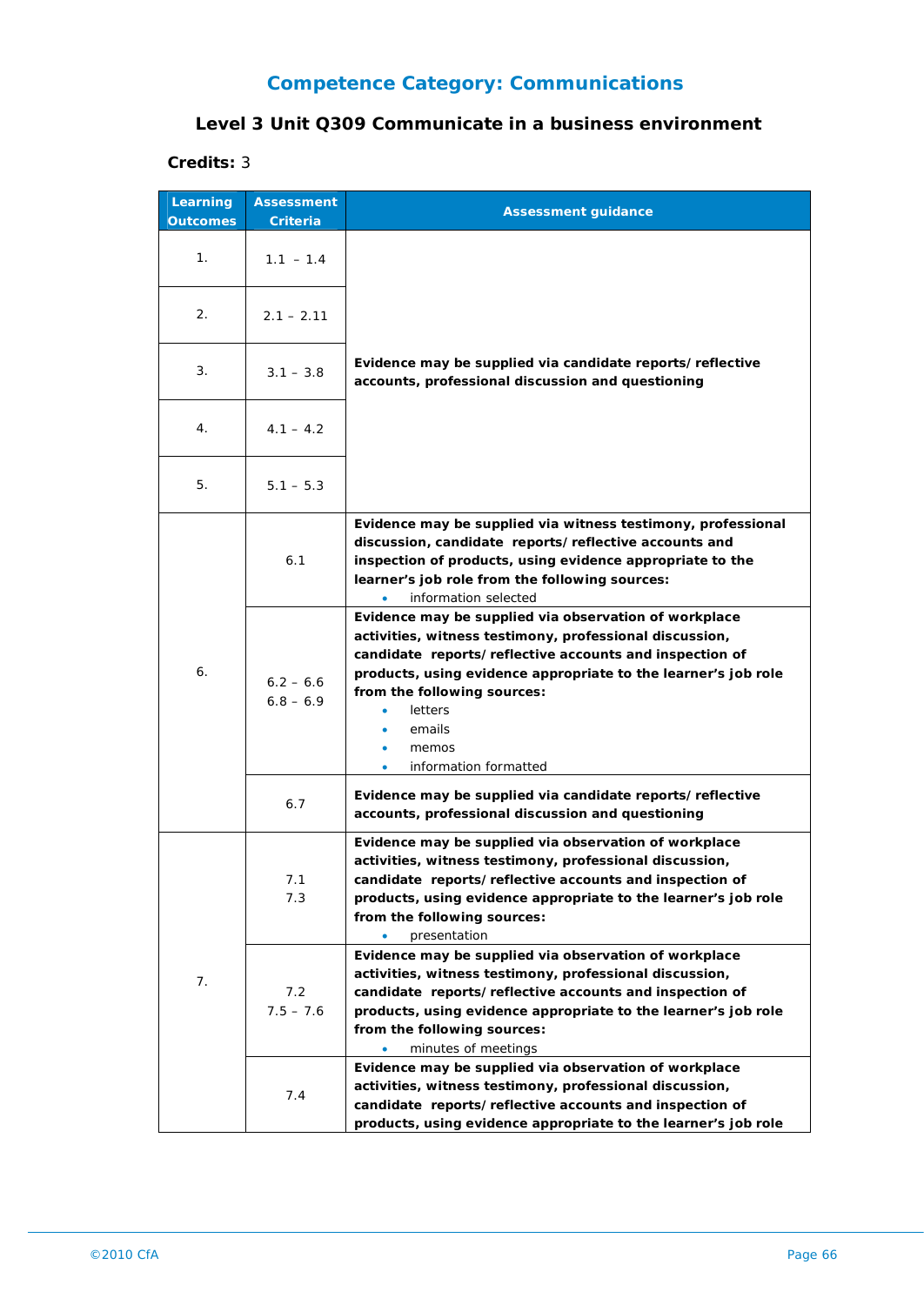#### **Level 3 Unit Q309 Communicate in a business environment**

**Credits:** 3

| Learning<br><b>Outcomes</b> | <b>Assessment</b><br><b>Criteria</b> | <b>Assessment quidance</b>                                                                                                                                                                                                                                |
|-----------------------------|--------------------------------------|-----------------------------------------------------------------------------------------------------------------------------------------------------------------------------------------------------------------------------------------------------------|
| 8.                          | 8.1                                  | Evidence may be supplied via witness testimony, professional<br>discussion, candidate reports/reflective accounts and<br>inspection of products, using evidence appropriate to the<br>learner's job role from the following sources:<br>feedback received |
|                             | 8.2                                  | Evidence may be supplied via candidate reports/reflective<br>accounts                                                                                                                                                                                     |

**Evidence generated for this unit of assessment may contribute towards other units including:** Units Q301, Q302, Q303, Q305, Q310, Q311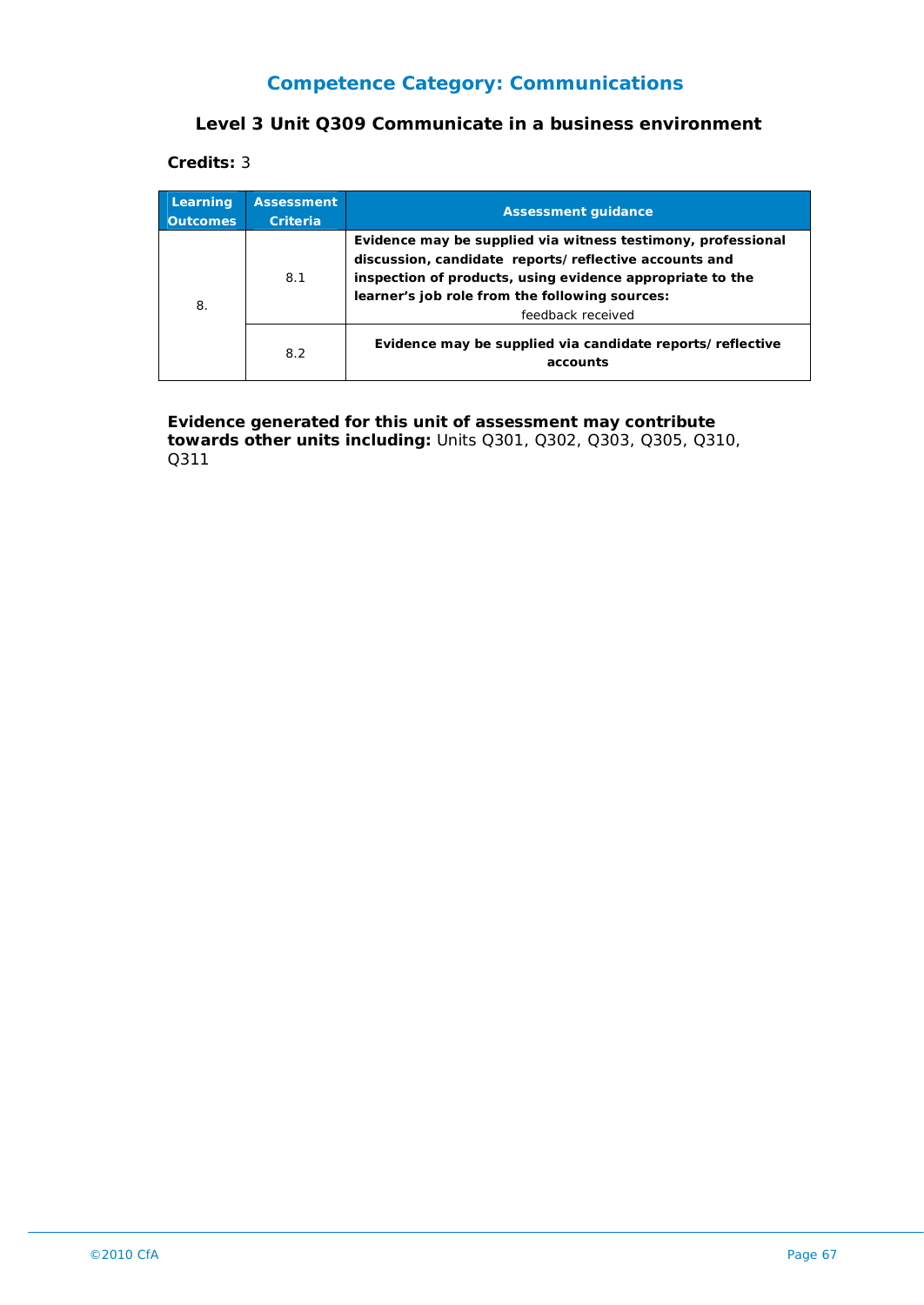### **Level 3 Unit Q310 Develop a presentation**

#### **Credits:** 3

| Learning<br><b>Outcomes</b> | <b>Assessment</b><br>Criteria | <b>Assessment guidance</b>                                                                                                                                                                                                                                         |
|-----------------------------|-------------------------------|--------------------------------------------------------------------------------------------------------------------------------------------------------------------------------------------------------------------------------------------------------------------|
| 1 <sub>1</sub>              | $1.1 - 1.5$                   | Evidence may be supplied via candidate reports/reflective<br>accounts, professional discussion and questioning                                                                                                                                                     |
| 2.                          | 2.1                           | Evidence may be supplied via witness testimony, professional<br>discussion, candidate reports/reflective accounts and<br>inspection of products, using evidence appropriate to the<br>learner's job role from the following sources:<br>letters<br>emails<br>memos |
|                             | 2.2                           | Evidence may be supplied via candidate reports/reflective<br>accounts and inspection of products, using evidence<br>appropriate to the learner's job role from the following sources:<br>plans                                                                     |
|                             | $2.3 - 2.4$<br>$2.8 - 2.9$    | Evidence may be supplied via candidate reports/reflective<br>accounts                                                                                                                                                                                              |
|                             | 2.5<br>2.7                    | Evidence may be supplied via witness testimony, professional<br>discussion, candidate reports/reflective accounts and<br>inspection of products, using evidence appropriate to the<br>learner's job role from the following sources:<br>feedback received          |
|                             | 2.6                           | Evidence may be supplied via candidate reports/reflective<br>accounts and inspection of products, using evidence<br>appropriate to the learner's job role from the following sources:<br>handouts<br>٠                                                             |

**Evidence generated for this unit of assessment may contribute towards other units including:** Units Q301, Q302, Q303, Q305, Q309, Q311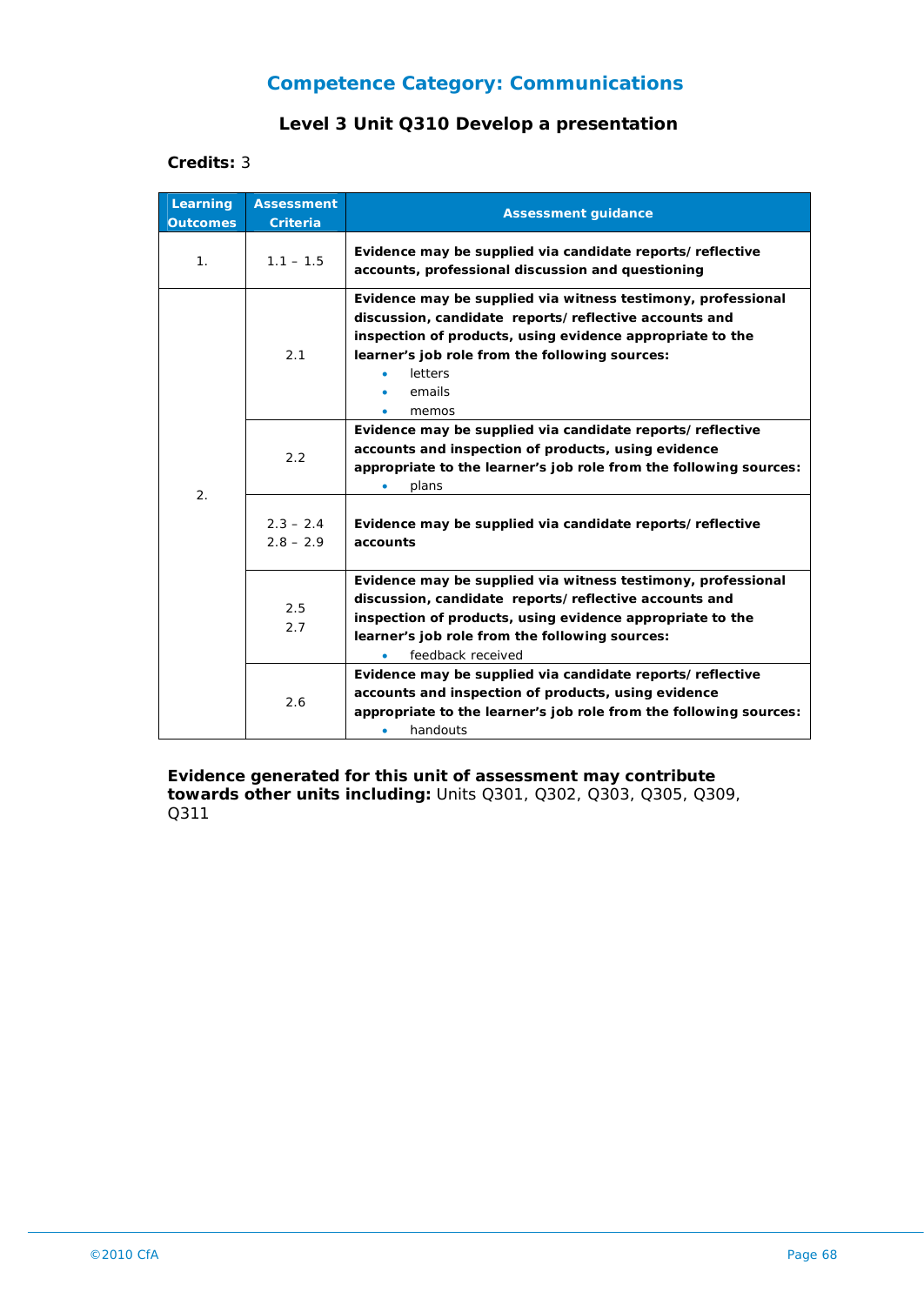## **Level 3 Unit Q311 Deliver a presentation**

#### **Credits:** 3

| Learning<br><b>Outcomes</b> | <b>Assessment</b><br><b>Criteria</b> | <b>Assessment guidance</b>                                                                                                                                                                                                                                                                                                    |
|-----------------------------|--------------------------------------|-------------------------------------------------------------------------------------------------------------------------------------------------------------------------------------------------------------------------------------------------------------------------------------------------------------------------------|
| 1.                          | $1.1 - 1.8$                          | Evidence may be supplied via candidate reports/reflective<br>accounts, professional discussion and questioning                                                                                                                                                                                                                |
| 2.                          | $2.1 - 2.5$                          |                                                                                                                                                                                                                                                                                                                               |
| 3.                          | $3.1 - 3.3$                          |                                                                                                                                                                                                                                                                                                                               |
|                             | 3.4                                  | Evidence may be supplied via witness testimony, professional<br>discussion, candidate reports/reflective accounts and<br>inspection of products, using evidence appropriate to the<br>learner's job role from the following sources:<br>letters<br>emails<br>memos<br>٠                                                       |
| 4.                          | 4.1                                  | Evidence may be supplied via candidate reports/reflective<br>accounts                                                                                                                                                                                                                                                         |
|                             | 4.2                                  | Evidence may be supplied via witness testimony, professional<br>discussion, candidate reports/reflective accounts and<br>inspection of products, using evidence appropriate to the<br>learner's job role from the following sources:<br>presentation materials                                                                |
|                             | $4.3 - 4.11$                         | Evidence may be supplied via observation of workplace<br>activities, witness testimony, professional discussion,<br>candidate reports/reflective accounts and inspection of<br>products, using evidence appropriate to the learner's job role<br>from the following sources:<br>presentation notes<br>٠<br>handouts<br>slides |
| 5.                          | 5.1                                  | Evidence may be supplied via candidate reports/reflective<br>accounts and inspection of products, using evidence<br>appropriate to the learner's job role from the following sources:<br>feedback<br>evaluation sheets                                                                                                        |
|                             | $5.2 - 5.3$                          | Evidence may be supplied via candidate reports/reflective<br>accounts                                                                                                                                                                                                                                                         |

#### **Evidence generated for this unit of assessment may contribute towards other units including:** Units Q301, Q302, Q303, Q305, Q309, Q310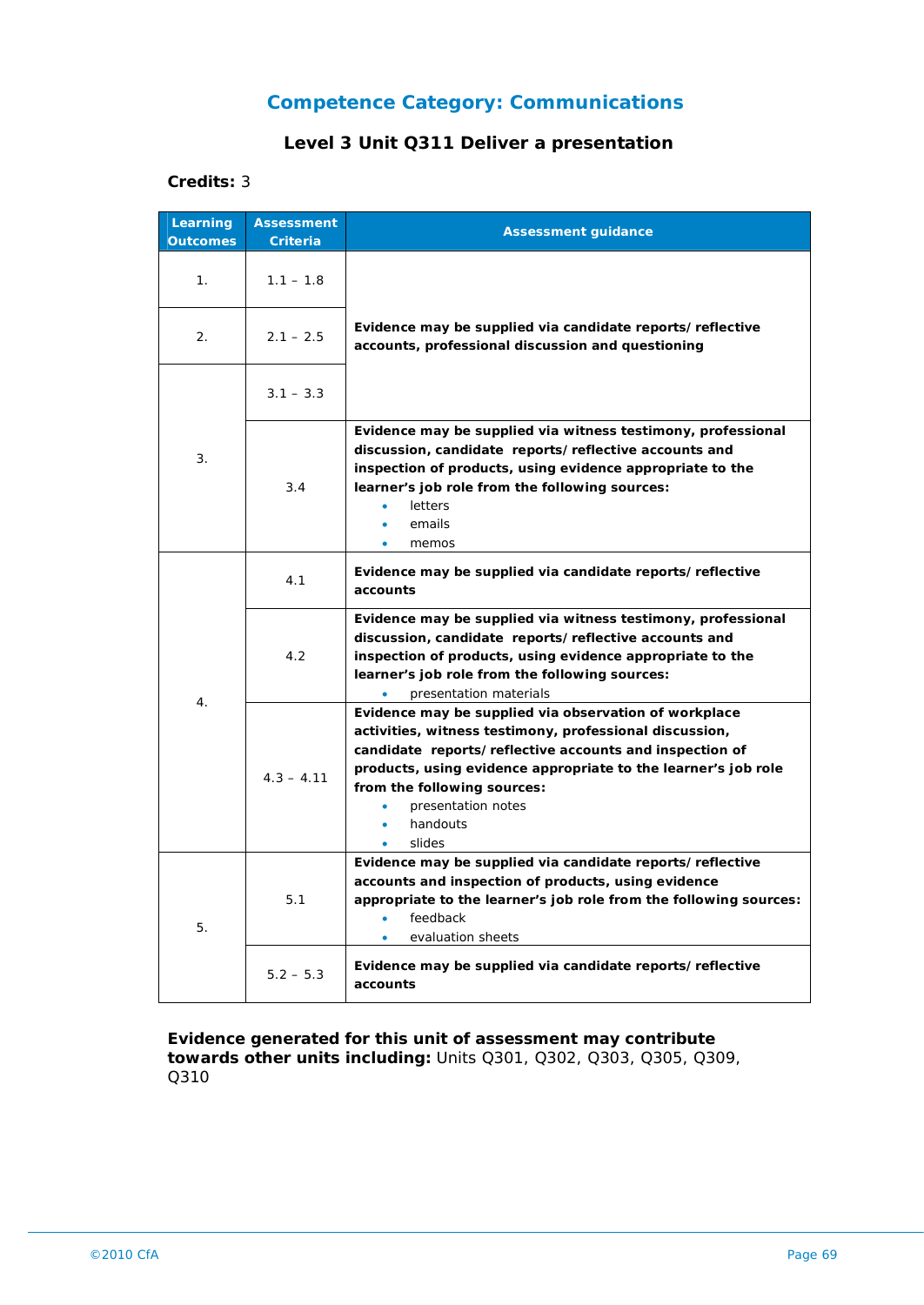## **Level 4 Unit Q409 Communicate in a business environment**

| Learning<br><b>Outcomes</b> | <b>Assessment</b><br>Criteria | <b>Assessment guidance</b>                                                                                                                                                                                                                                                                                                                            |
|-----------------------------|-------------------------------|-------------------------------------------------------------------------------------------------------------------------------------------------------------------------------------------------------------------------------------------------------------------------------------------------------------------------------------------------------|
| 1 <sub>1</sub>              | $1.1 - 1.3$                   |                                                                                                                                                                                                                                                                                                                                                       |
| 2.                          | $2.1 - 2.13$                  |                                                                                                                                                                                                                                                                                                                                                       |
| 3.                          | $3.1 - 3.10$                  | Evidence may be supplied via candidate reports/reflective<br>accounts, professional discussion and questioning                                                                                                                                                                                                                                        |
| 4.                          | $4.1 - 4.2$                   |                                                                                                                                                                                                                                                                                                                                                       |
| 5.                          | $5.1 - 5.3$                   |                                                                                                                                                                                                                                                                                                                                                       |
| 6.                          | $6.1 - 6.3$                   | Evidence may be supplied via witness testimony, professional<br>discussion, candidate reports/reflective accounts and<br>inspection of products, using evidence appropriate to the<br>learner's job role from the following sources:<br>information selected                                                                                          |
|                             | $6.4 - 6.8$<br>$6.10 - 6.11$  | Evidence may be supplied via observation of workplace<br>activities, witness testimony, professional discussion,<br>candidate reports/reflective accounts and inspection of<br>products, using evidence appropriate to the learner's job role<br>from the following sources:<br><b>letters</b><br>emails<br>memos<br>reports<br>information formatted |
|                             | 6.9                           | Evidence may be supplied via candidate reports/reflective<br>accounts, professional discussion and questioning                                                                                                                                                                                                                                        |
| 7.                          | 7.1<br>$7.3 - 7.4$            | Evidence may be supplied via observation of workplace<br>activities, witness testimony, professional discussion,<br>candidate reports/reflective accounts and inspection of<br>products, using evidence appropriate to the learner's job role<br>from the following sources:<br>٠<br>presentation                                                     |
|                             | 7.2<br>$7.5 - 7.10$           | Evidence may be supplied via observation of workplace<br>activities, witness testimony, professional discussion,<br>candidate reports/reflective accounts and inspection of<br>products, using evidence appropriate to the learner's job role<br>from the following sources:<br>minutes of meetings                                                   |
| 8.                          | 8.1                           | Evidence may be supplied via witness testimony, professional<br>discussion, candidate reports/reflective accounts and<br>inspection of products, using evidence appropriate to the<br>learner's job role from the following sources:<br>feedback received<br>۰                                                                                        |
|                             | 8.2                           | Evidence may be supplied via candidate reports/reflective<br>accounts                                                                                                                                                                                                                                                                                 |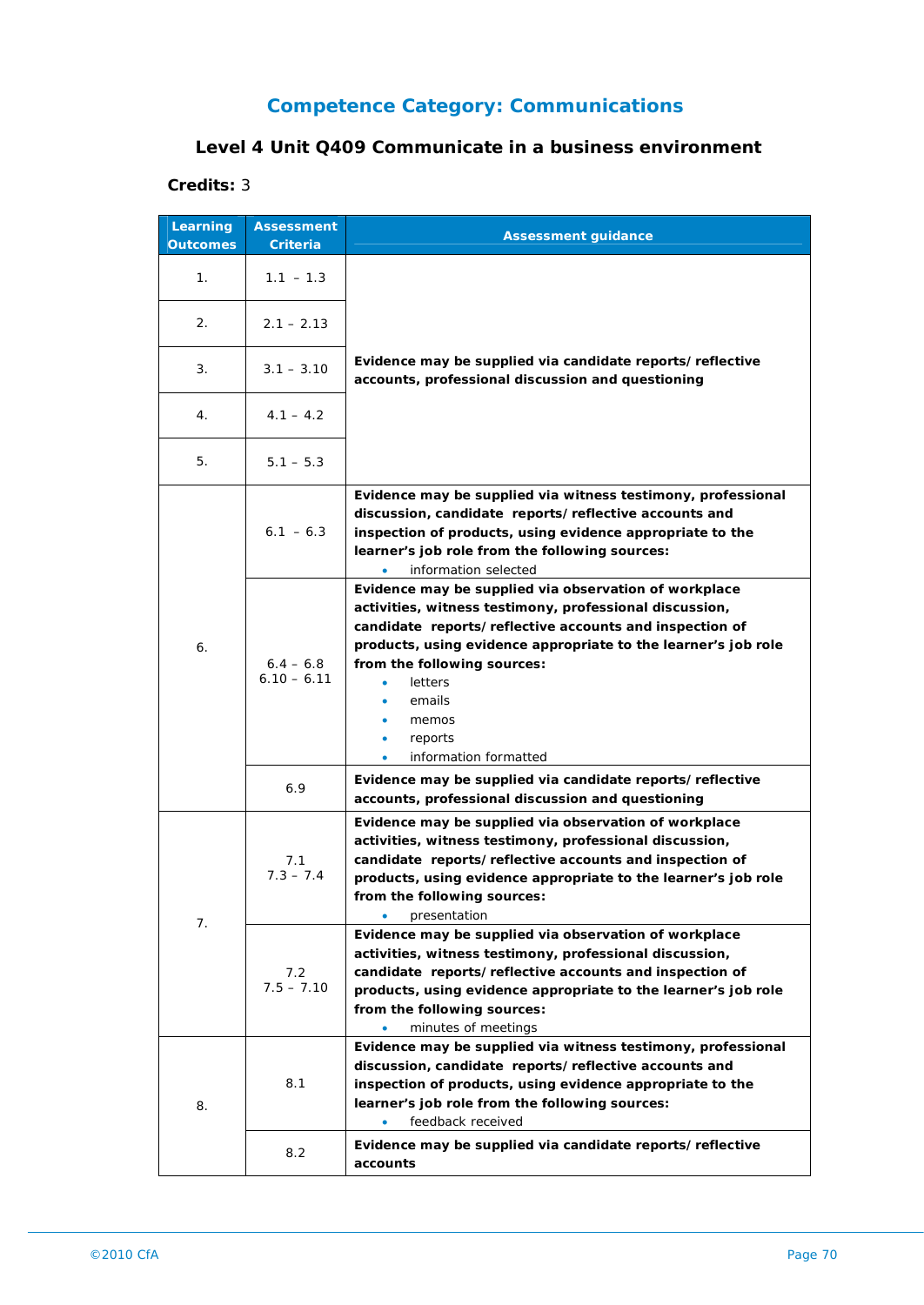#### **Level 4 Unit Q409 Communicate in a business environment**

**Credits:** 3

**Evidence generated for this unit of assessment may contribute towards other units including:** Units Q401, Q402, Q403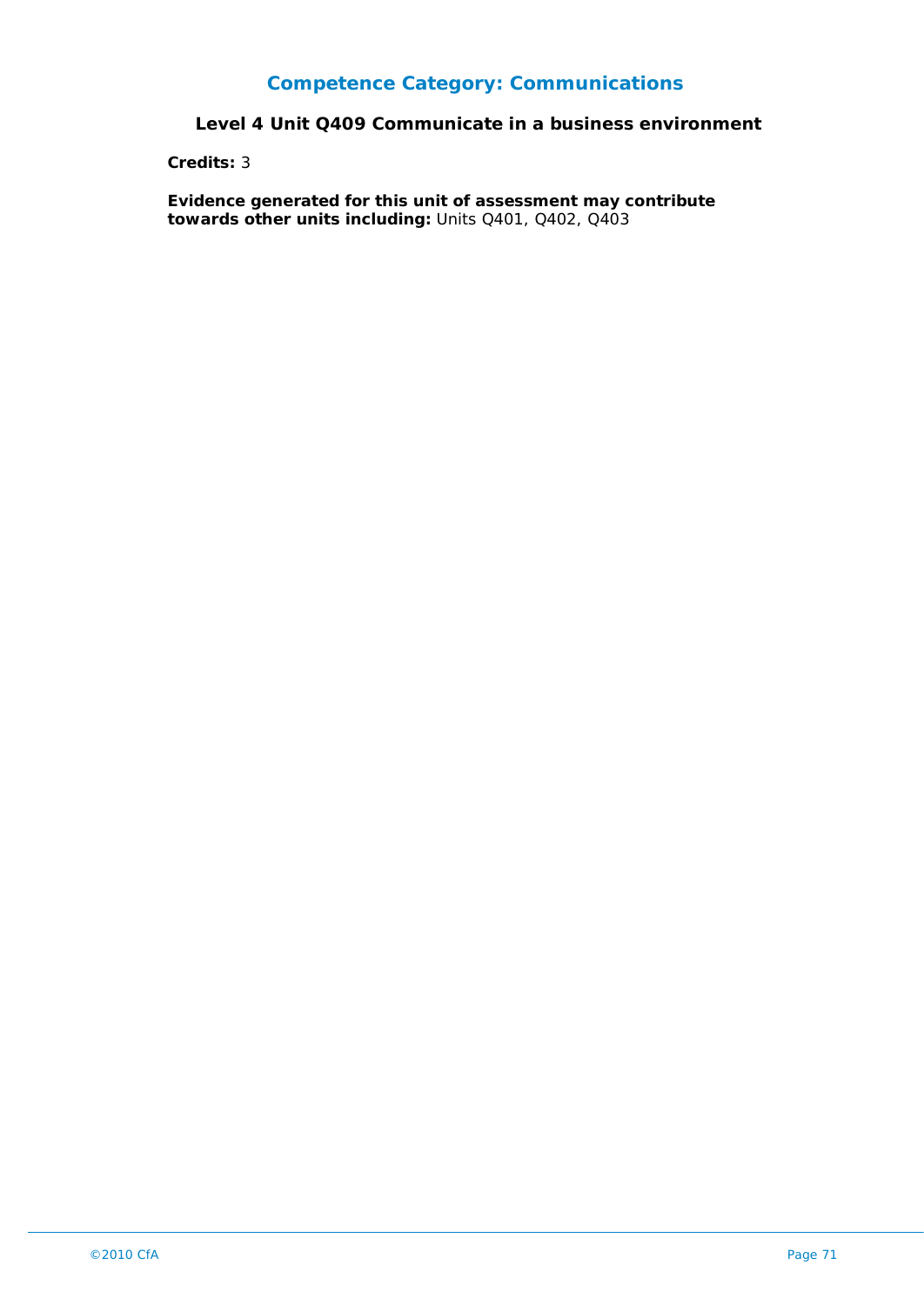# **Competence Category: Corporate Decision-making**

## **Level 6 Unit Q601 Support corporate decision-making**

| Learning<br><b>Outcomes</b> | <b>Assessment</b><br><b>Criteria</b> | <b>Assessment guidance</b>                                                                                                                                                                                                                                                      |
|-----------------------------|--------------------------------------|---------------------------------------------------------------------------------------------------------------------------------------------------------------------------------------------------------------------------------------------------------------------------------|
| 1 <sub>1</sub>              | 1.1                                  |                                                                                                                                                                                                                                                                                 |
| 2.                          | 2.1                                  |                                                                                                                                                                                                                                                                                 |
| 3.                          | $3.1 - 3.5$                          | Evidence may be supplied via candidate reports/reflective<br>accounts, professional discussion and questioning                                                                                                                                                                  |
| 4.                          | $4.1 - 4.4$                          |                                                                                                                                                                                                                                                                                 |
| 5.                          | $5.1 - 5.3$                          |                                                                                                                                                                                                                                                                                 |
|                             | 6.1<br>6.5                           | Evidence may be supplied via candidate reports/reflective<br>accounts                                                                                                                                                                                                           |
| 6.                          | $6.2 - 6.4$                          | Evidence may be supplied via candidate reports/reflective<br>accounts and inspection of products, using evidence<br>appropriate to the learner's job role from the following sources:<br>letters<br>emails<br>memos<br>reports<br>$\bullet$<br>minutes of meetings<br>$\bullet$ |
| 7.                          | 7.1                                  | Evidence may be supplied via candidate reports/reflective<br>accounts                                                                                                                                                                                                           |
|                             | $7.2 - 7.3$                          | Evidence may be supplied via candidate reports/reflective<br>accounts and inspection of products, using evidence<br>appropriate to the learner's job role from the following sources:<br>letters<br>٠<br>emails<br>memos<br>reports<br>minutes of meeting                       |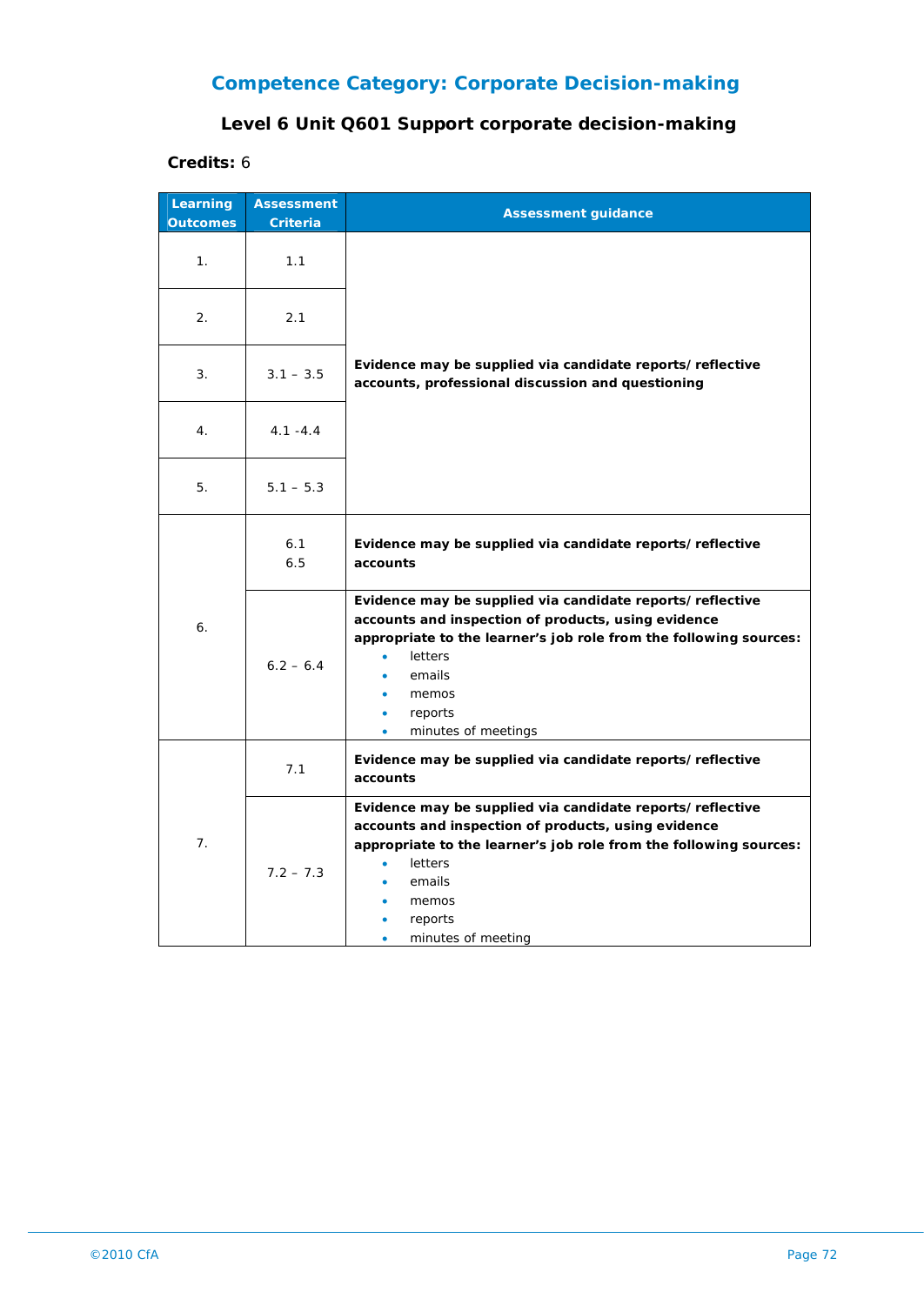# **Competence Category: Corporate Decision-making**

### **Level 7 Unit Q701 Inform and facilitate corporate decisionmaking**

**Credits:** 6

| Learning<br><b>Outcomes</b> | <b>Assessment</b><br><b>Criteria</b> | <b>Assessment guidance</b>                                                                                                                                                                                                                                                                   |
|-----------------------------|--------------------------------------|----------------------------------------------------------------------------------------------------------------------------------------------------------------------------------------------------------------------------------------------------------------------------------------------|
| 1.                          | $1.1 - 1.2$                          |                                                                                                                                                                                                                                                                                              |
| 2.                          | $2.1 - 2.2$                          |                                                                                                                                                                                                                                                                                              |
| 3.                          | $3.1 - 3.4$                          | Evidence may be supplied via candidate reports/reflective<br>accounts, professional discussion and questioning                                                                                                                                                                               |
| 4.                          | $4.1 - 4.4$                          |                                                                                                                                                                                                                                                                                              |
| 5.                          | $5.1 - 5.3$                          |                                                                                                                                                                                                                                                                                              |
| 6.                          | 6.1<br>6.5                           | Evidence may be supplied via candidate reports/reflective<br>accounts                                                                                                                                                                                                                        |
|                             | $6.2 - 6.4$                          | Evidence may be supplied via candidate reports/reflective<br>accounts and inspection of products, using evidence<br>appropriate to the learner's job role from the following sources:<br>letters<br>$\bullet$<br>emails<br>memos<br>reports<br>$\bullet$<br>minutes of meetings<br>$\bullet$ |
| 7.                          | 7.1                                  | Evidence may be supplied via candidate reports/reflective<br>accounts                                                                                                                                                                                                                        |
|                             | $7.2 - 7.4$                          | Evidence may be supplied via candidate reports/reflective<br>accounts and inspection of products, using evidence<br>appropriate to the learner's job role from the following sources:<br>letters<br>emails<br>memos<br>reports<br>minutes of meeting                                         |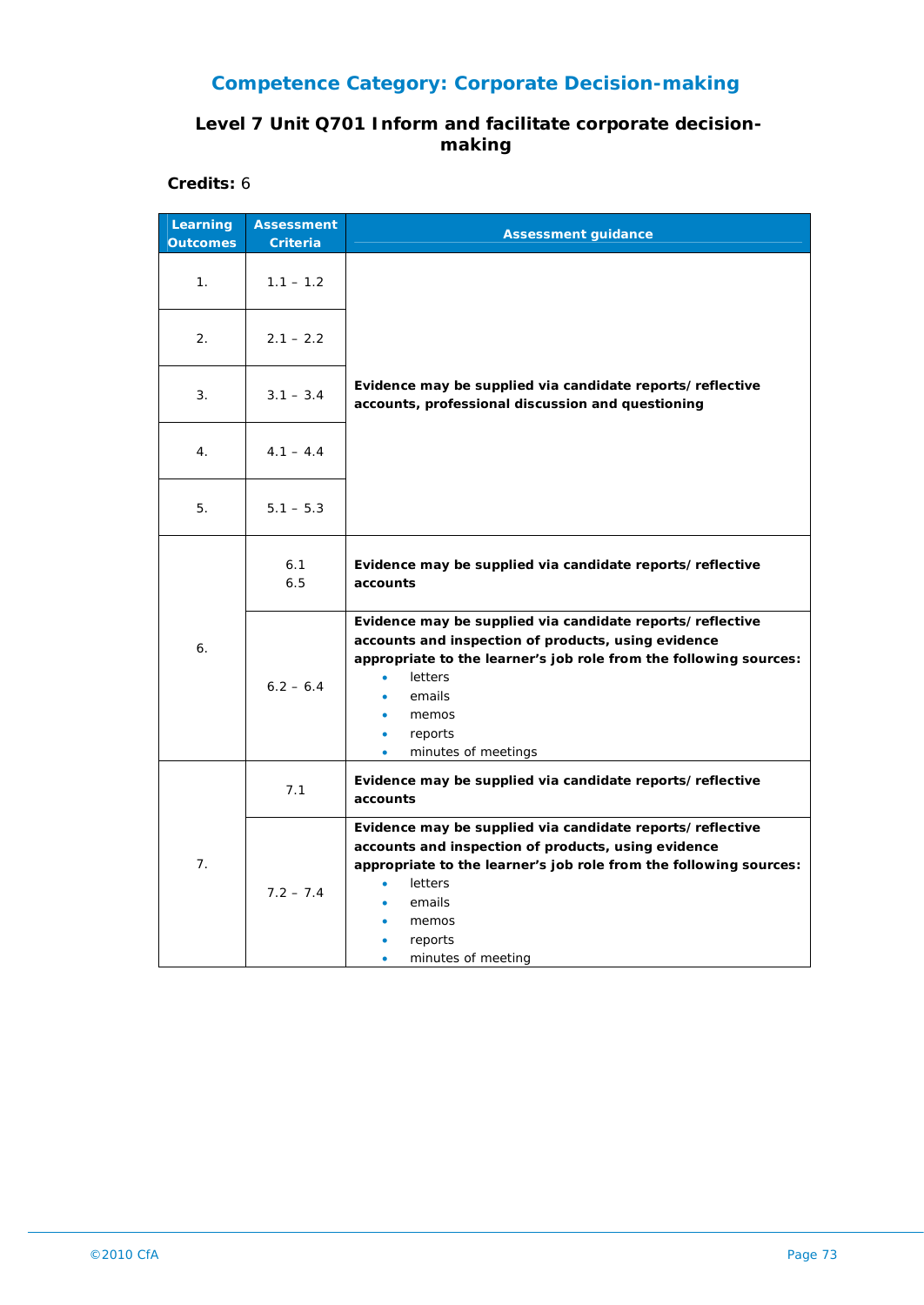### **Level 1 Unit Q108 Assist in handling mail**

#### **Credits:** 2

| Learning<br><b>Outcomes</b> | <b>Assessment</b><br><b>Criteria</b> | <b>Assessment guidance</b>                                                                                                                                                                                                                                                                                                    |
|-----------------------------|--------------------------------------|-------------------------------------------------------------------------------------------------------------------------------------------------------------------------------------------------------------------------------------------------------------------------------------------------------------------------------|
| $\mathbf{1}$ .              | $1.1 - 1.3$                          | Evidence may be supplied via candidate reports/reflective<br>accounts, professional discussion and questioning                                                                                                                                                                                                                |
| 2.                          | $2.1 - 2.2$                          |                                                                                                                                                                                                                                                                                                                               |
| 3.                          | 3.1                                  | Evidence may be supplied via observation of workplace<br>activities, witness testimony, professional discussion,<br>candidate reports/reflective accounts and inspection of<br>products, using evidence appropriate to the learner's job role<br>from the following sources:<br>mail records<br>log book – special deliveries |
|                             | 3.2                                  | Evidence may be supplied via RPL/RPA observation of<br>workplace activities, witness testimony, professional<br>discussion, candidate reports/reflective accounts, questioning<br>and simulation/role play                                                                                                                    |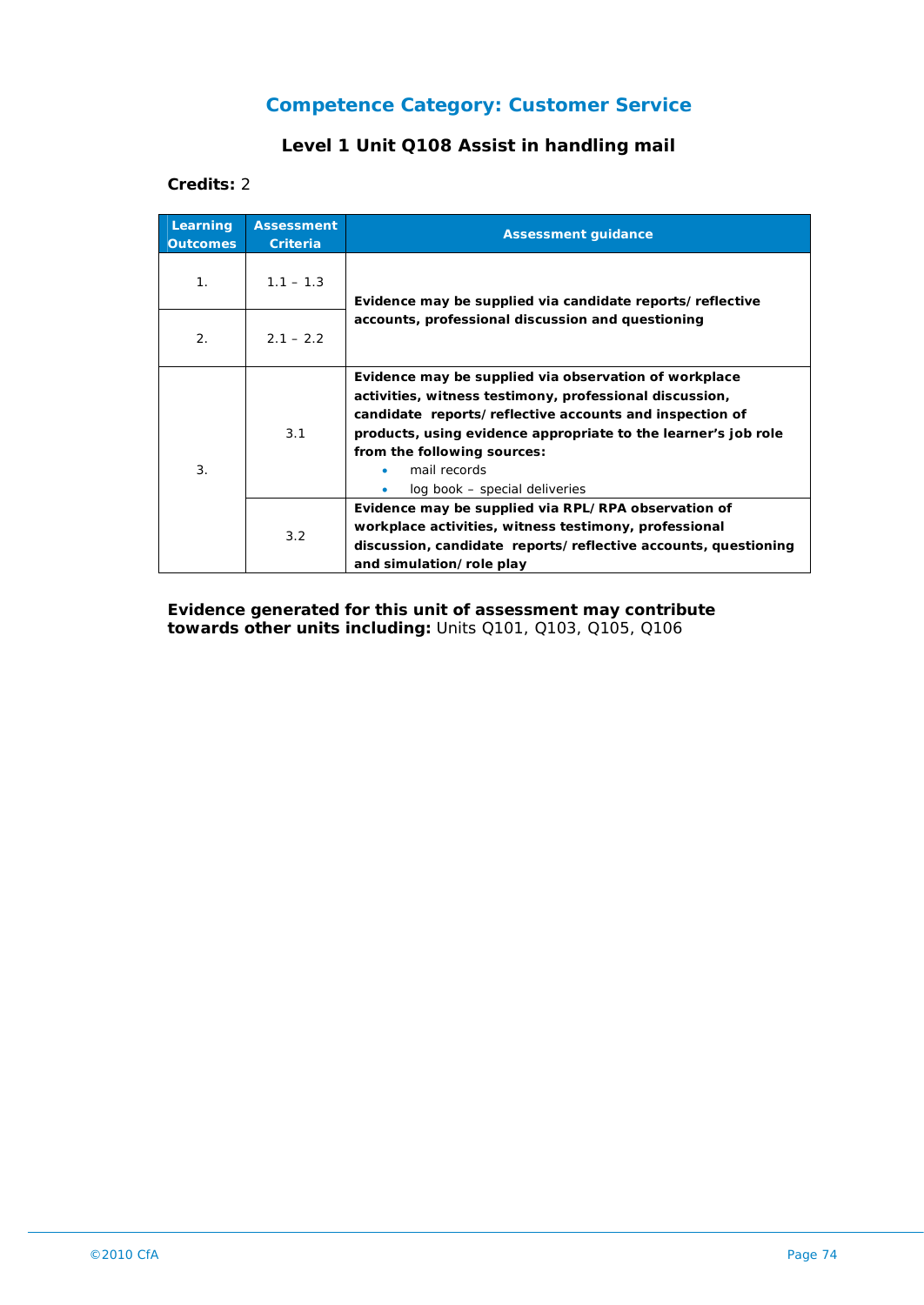#### **Level 2 Unit Q210 Handle mail**

#### **Credits:** 3

| Learning<br><b>Outcomes</b> | <b>Assessment</b><br>Criteria | <b>Assessment guidance</b>                                                                                                                                                                                                                                                                                                                 |
|-----------------------------|-------------------------------|--------------------------------------------------------------------------------------------------------------------------------------------------------------------------------------------------------------------------------------------------------------------------------------------------------------------------------------------|
| 1.                          | $1.1 - 1.2$                   | Evidence may be supplied via candidate reports/reflective<br>accounts, professional discussion and questioning                                                                                                                                                                                                                             |
| 2.                          | $2.1 - 2.6$                   |                                                                                                                                                                                                                                                                                                                                            |
| 3.                          | $3.1 - 3.3$<br>3.5            | Evidence may be supplied via observation of workplace<br>activities, witness testimony, professional discussion,<br>candidate reports/reflective accounts and inspection of<br>products, using evidence appropriate to the learner's job role<br>from the following sources:<br>mail records<br>$\bullet$<br>log book - special deliveries |
|                             | 3.4                           | Evidence may be supplied via observation of workplace<br>activities, witness testimony, professional discussion,<br>candidate reports/reflective accounts and inspection of<br>products, using evidence appropriate to the learner's job role                                                                                              |
| 4.                          | $4.1 - 4.7$                   | Evidence may be supplied via observation of workplace<br>activities, witness testimony, professional discussion,<br>candidate reports/reflective accounts and inspection of<br>products, using evidence appropriate to the learner's job role<br>from the following sources:<br>mail records<br>$\bullet$<br>log book – special deliveries |
| 5.                          | 5.1                           | Evidence may be supplied via observation of workplace<br>activities, witness testimony, professional discussion,<br>candidate reports/reflective accounts and inspection of<br>products, using evidence appropriate to the learner's job role                                                                                              |
|                             | 5.2                           | Evidence may be supplied via observation of workplace<br>activities, witness testimony, professional discussion,<br>candidate reports/reflective accounts and inspection of<br>products, using evidence appropriate to the learner's job role<br>from the following sources:<br>mail records<br>log book - special deliveries<br>٠         |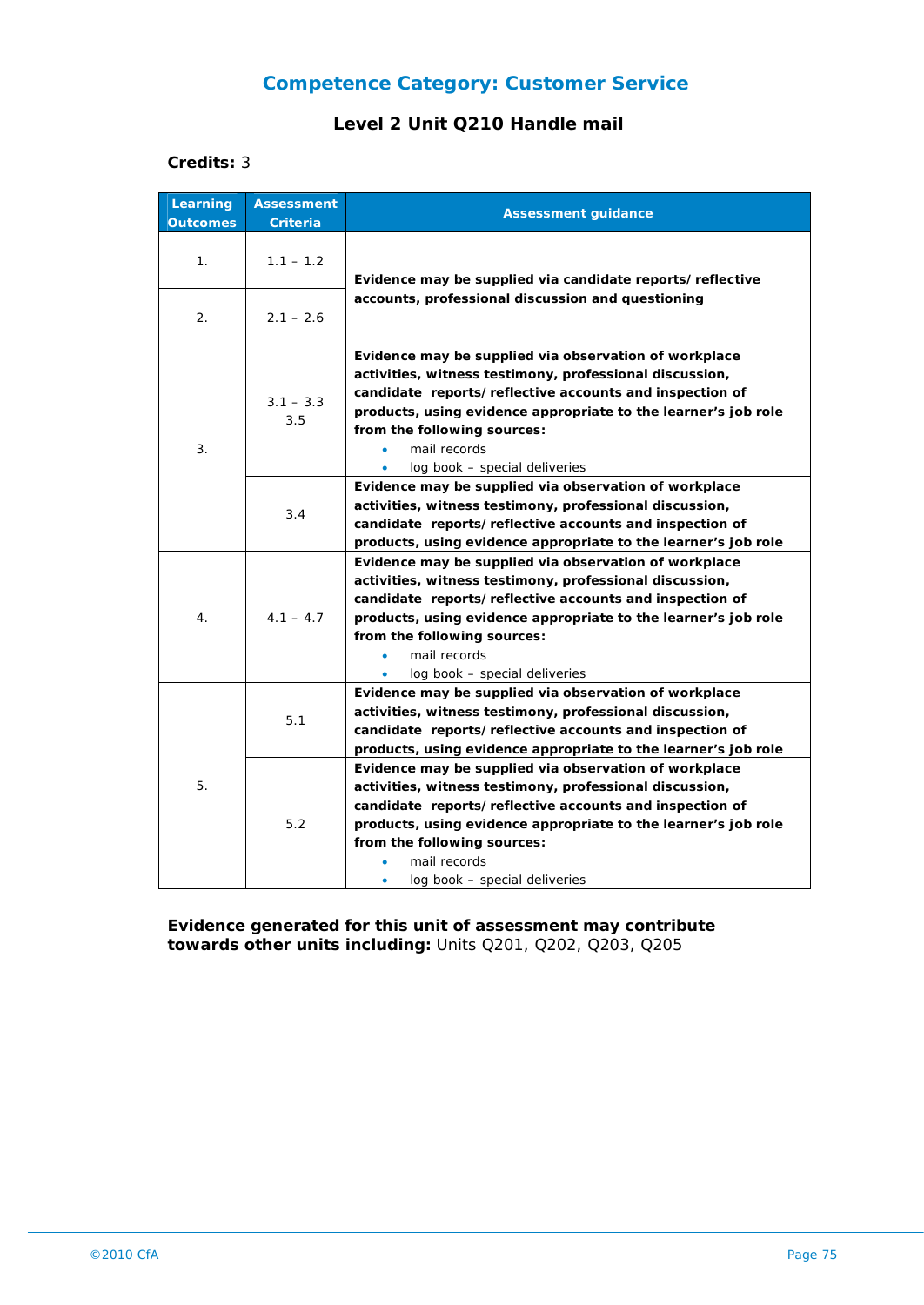### **Level 2 Unit Q211 Provide reception services**

#### **Credits:** 3

| Learning<br><b>Outcomes</b> | <b>Assessment</b><br><b>Criteria</b> | <b>Assessment guidance</b>                                                                                                                                                                                                                                                                                 |
|-----------------------------|--------------------------------------|------------------------------------------------------------------------------------------------------------------------------------------------------------------------------------------------------------------------------------------------------------------------------------------------------------|
| 1 <sub>1</sub>              | $1.1 - 1.3$                          |                                                                                                                                                                                                                                                                                                            |
| 2.                          | $2.1 - 2.9$                          | Evidence may be supplied via candidate reports/reflective<br>accounts, professional discussion and questioning                                                                                                                                                                                             |
| 3.                          | $3.1 - 3.2$                          |                                                                                                                                                                                                                                                                                                            |
| 4 <sub>1</sub>              | $4.1 - 4.5$<br>4.7<br>$4.9 - 4.10$   | Evidence may be supplied via observation of workplace<br>activities, witness testimony, professional discussion,<br>candidate reports/reflective accounts and inspection of<br>products, using evidence appropriate to the learner's job role                                                              |
|                             | 4.6<br>4.8                           | Evidence may be supplied via observation of workplace<br>activities, witness testimony, professional discussion,<br>candidate reports/reflective accounts and inspection of<br>products, using evidence appropriate to the learner's job role<br>from the following sources:<br>letters<br>emails<br>memos |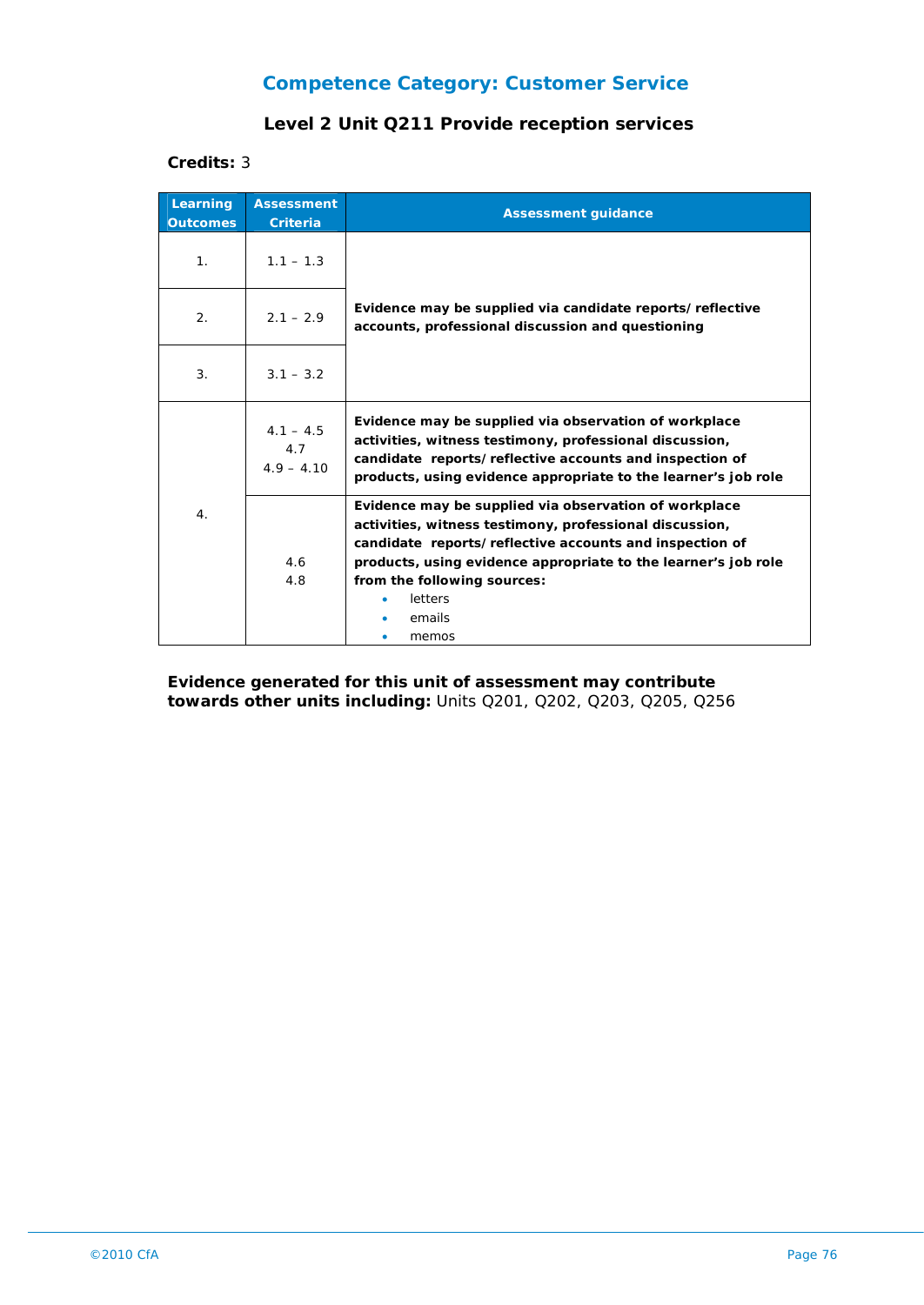### **Level 2 Unit Q256 Meet and welcome visitors**

#### **Credits:** 3

| Learning<br><b>Outcomes</b> | <b>Assessment</b><br>Criteria | <b>Assessment quidance</b>                                                                                                                                                                                                                                                   |
|-----------------------------|-------------------------------|------------------------------------------------------------------------------------------------------------------------------------------------------------------------------------------------------------------------------------------------------------------------------|
| 1.                          | $1.1 - 1.8$                   | Evidence may be supplied via candidate reports/reflective<br>accounts, professional discussion and questioning                                                                                                                                                               |
| 2.                          | $2.1 - 2.2$<br>$2.4 - 2.8$    | Evidence may be supplied via observation of workplace<br>activities, witness testimony, professional discussion,<br>candidate reports/reflective accounts and inspection of<br>products, using evidence appropriate to the learner's job role.                               |
|                             | 2.3<br>2.9                    | Evidence may be supplied via observation of workplace<br>activities, witness testimony, professional discussion,<br>candidate reports/reflective accounts and inspection of<br>products, using evidence appropriate to the learner's job role<br>from the following sources: |
|                             |                               | visitors book                                                                                                                                                                                                                                                                |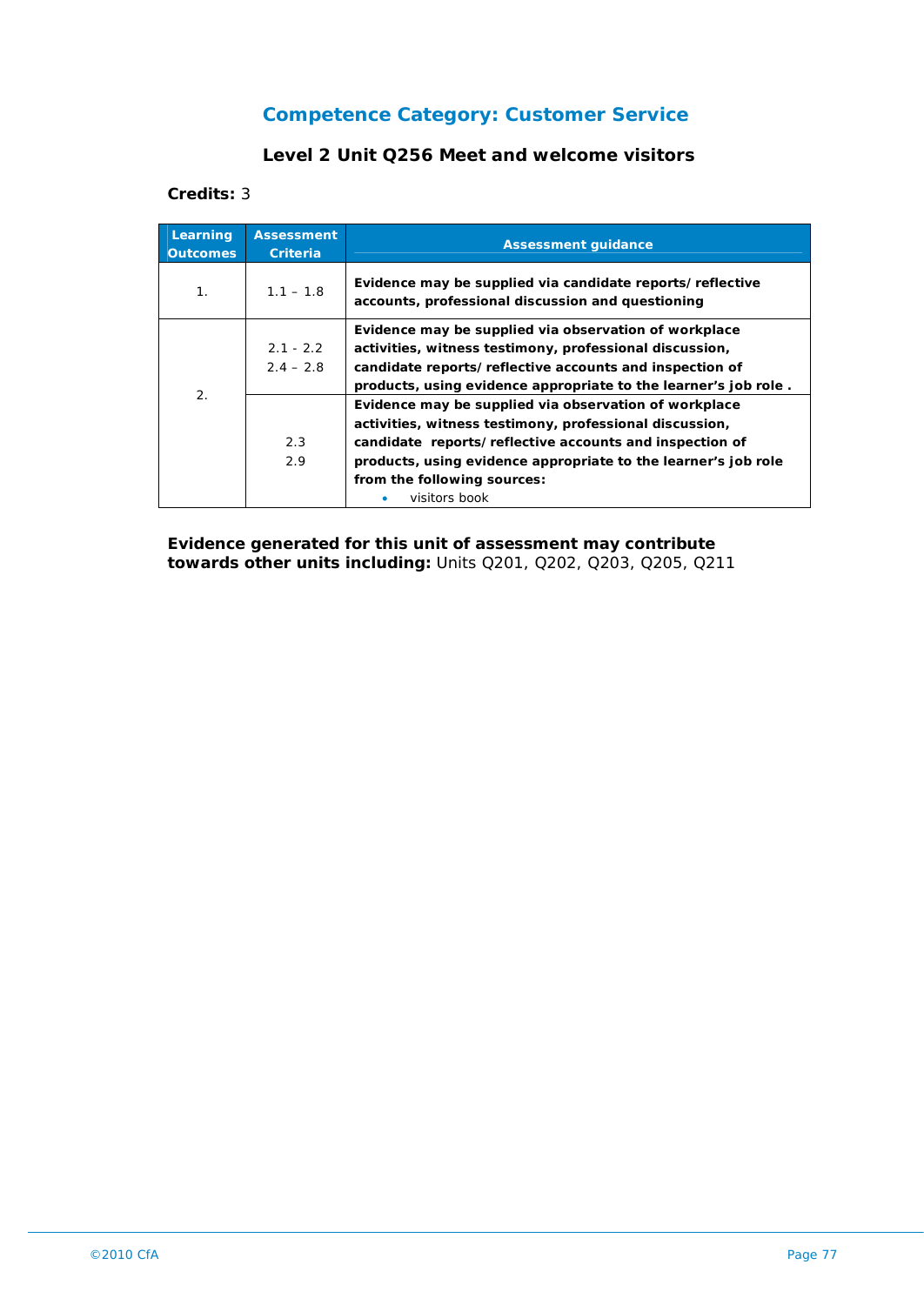### **Level 3 Unit Q328 Deliver, monitor and evaluate customer service to internal customers**

### **Credits:** 3

| Learning<br><b>Outcomes</b> | <b>Assessment</b><br>Criteria | <b>Assessment guidance</b>                                                                                                                                                                                                                                                              |
|-----------------------------|-------------------------------|-----------------------------------------------------------------------------------------------------------------------------------------------------------------------------------------------------------------------------------------------------------------------------------------|
| 1.                          | 1.1                           |                                                                                                                                                                                                                                                                                         |
| 2.                          | 2.1                           |                                                                                                                                                                                                                                                                                         |
| 3.                          | $3.1 - 3.4$                   | Evidence may be supplied via candidate reports/reflective                                                                                                                                                                                                                               |
| 4.                          | $4.1 - 4.3$                   | accounts, professional discussion and questioning                                                                                                                                                                                                                                       |
| 5.                          | $5.1 - 5.3$                   |                                                                                                                                                                                                                                                                                         |
| 6.                          | $6.1 - 6.3$                   |                                                                                                                                                                                                                                                                                         |
|                             | 7.1                           | Evidence may be supplied via observation of workplace<br>activities, witness testimony, candidate reports/reflective<br>accounts                                                                                                                                                        |
| 7.                          | $7.2 - 7.4$                   | Evidence may be supplied via observation of workplace<br>activities witness testimony, professional discussion, candidate<br>reports/reflective accounts and inspection of products, using                                                                                              |
| 8.                          | $8.1 - 8.3$                   | evidence appropriate to the learner's job role from the<br>following sources:<br>letters<br>emails<br>memos<br>$\bullet$                                                                                                                                                                |
| 9.                          | 9.1                           | Evidence may be supplied via witness testimony, professional<br>discussion, case studies, candidate reports/reflective accounts                                                                                                                                                         |
| 10.                         | $10.1 - 10.3$                 | Evidence may be supplied via witness testimony, professional<br>discussion, candidate reports/reflective accounts and<br>inspection of products, using evidence appropriate to the<br>learner's job role from the following sources:<br>letters<br>emails<br>memos<br>feedback received |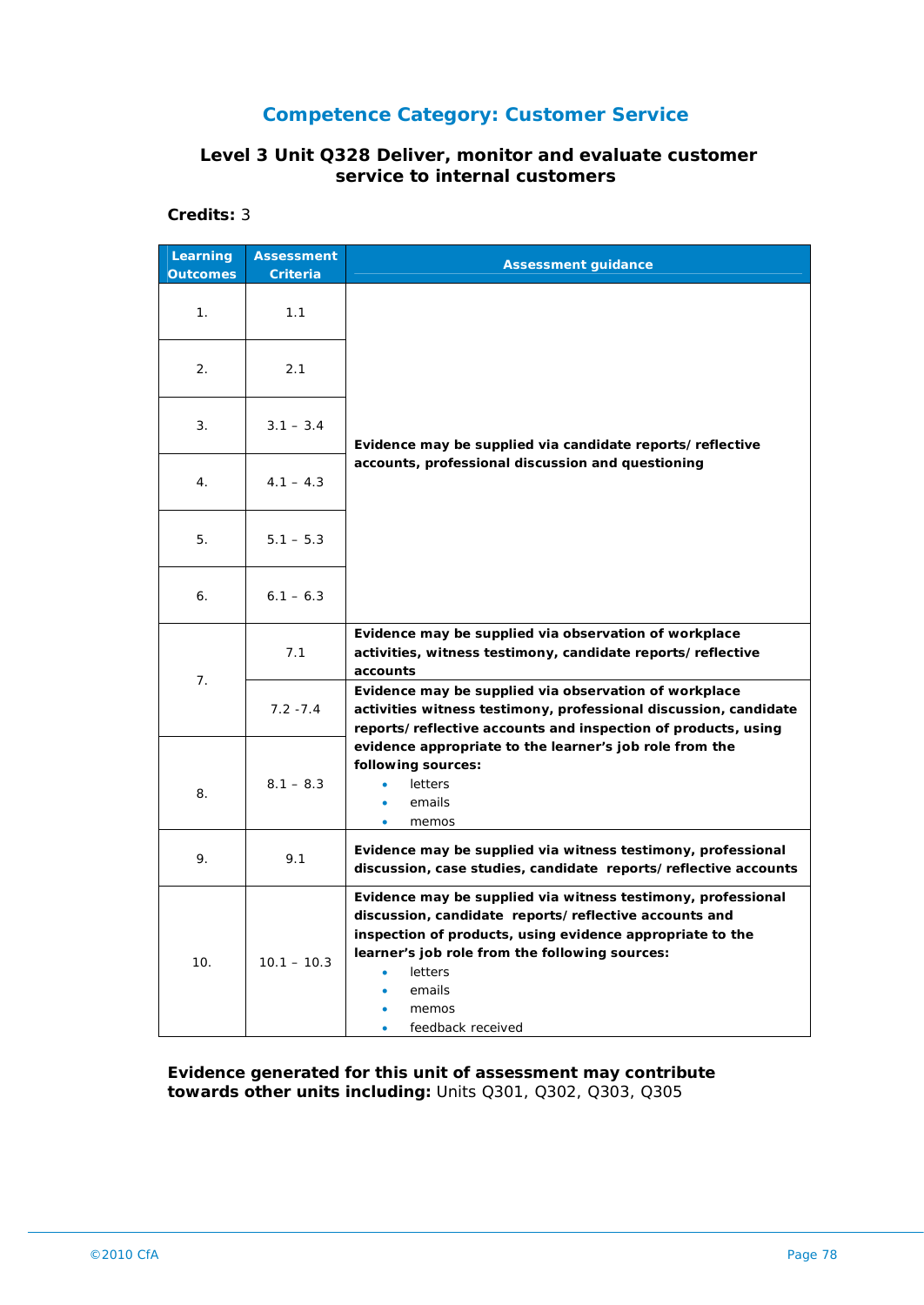### **Level 3 Unit Q 329 Deliver, monitor and evaluate customer service to external customers**

**Credits:** 3

| Learning<br><b>Outcomes</b> | <b>Assessment</b><br>Criteria | <b>Assessment guidance</b>                                                                                                                                                                                                                                                              |
|-----------------------------|-------------------------------|-----------------------------------------------------------------------------------------------------------------------------------------------------------------------------------------------------------------------------------------------------------------------------------------|
| 1.                          | 1.1                           |                                                                                                                                                                                                                                                                                         |
| 2.                          | 2.1                           |                                                                                                                                                                                                                                                                                         |
| 3.                          | $3.1 - 3.4$                   | Evidence may be supplied via candidate reports/reflective                                                                                                                                                                                                                               |
| 4.                          | $4.1 - 4.3$                   | accounts, professional discussion and questioning                                                                                                                                                                                                                                       |
| 5.                          | $5.1 - 5.4$                   |                                                                                                                                                                                                                                                                                         |
| 6.                          | $6.1 - 6.3$                   |                                                                                                                                                                                                                                                                                         |
| 7 <sub>1</sub>              | 7.1                           | Evidence may be supplied via observation of workplace<br>activities, witness testimony, candidate reports/reflective<br>accounts                                                                                                                                                        |
|                             | $7.2 - 7.4$                   | Evidence may be supplied via observation of workplace<br>activities witness testimony, professional discussion, candidate<br>reports/reflective accounts and inspection of products, using                                                                                              |
| 8.                          | $8.1 - 8.3$                   | evidence appropriate to the learner's job role from the<br>following sources:<br>letters<br>emails<br>memos                                                                                                                                                                             |
| 9.                          | 9.1                           | Evidence may be supplied via witness testimony, professional<br>discussion, case studies, candidate reports/reflective accounts                                                                                                                                                         |
| 10.                         | $10.1 - 10.3$                 | Evidence may be supplied via witness testimony, professional<br>discussion, candidate reports/reflective accounts and<br>inspection of products, using evidence appropriate to the<br>learner's job role from the following sources:<br>letters<br>emails<br>memos<br>feedback received |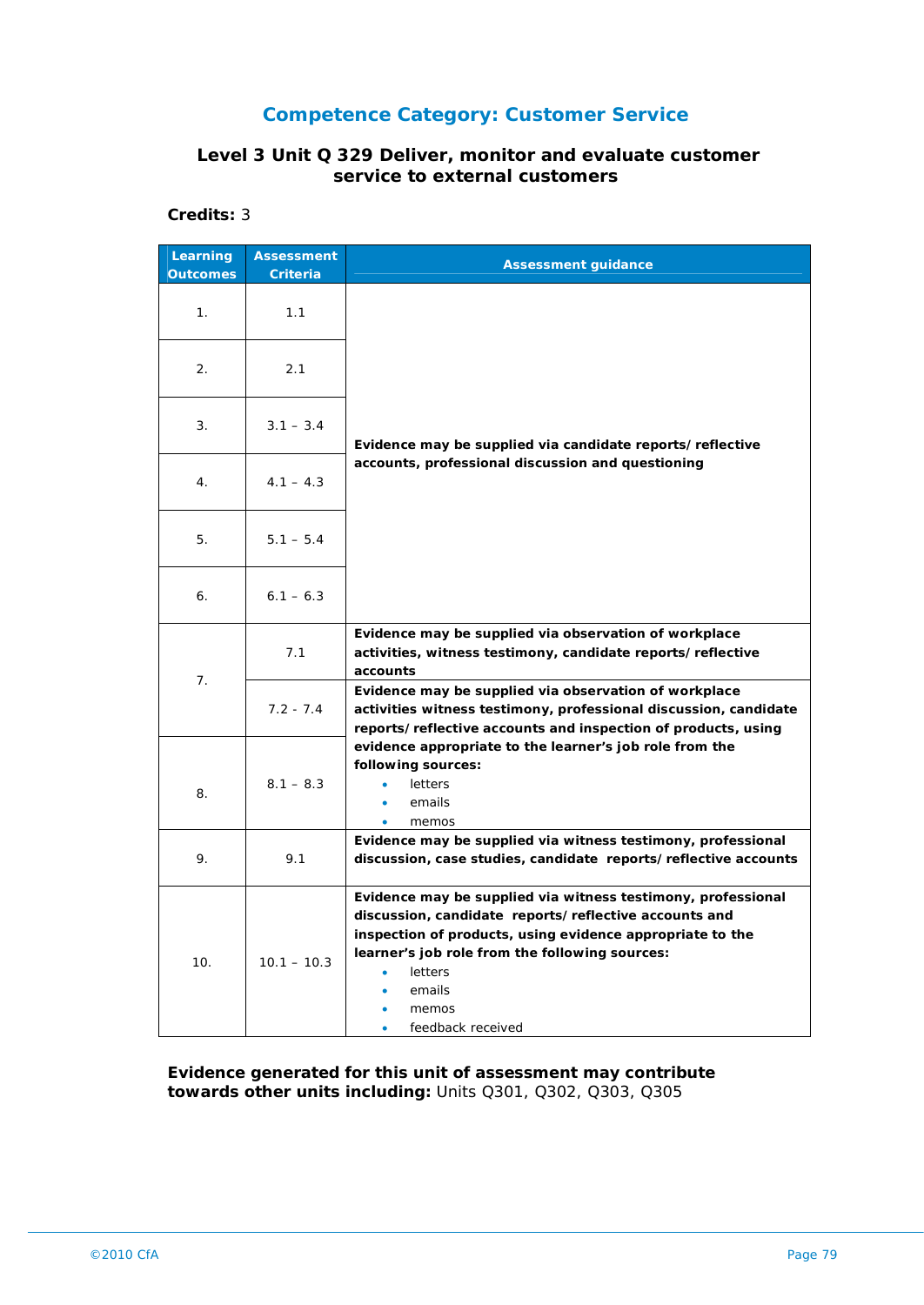### **Level 1 Unit Q110 Prepare text from notes using touch typing (20 wpm)**

**Credits:** 2

| Learning<br><b>Outcomes</b> | <b>Assessment</b><br><b>Criteria</b> | <b>Assessment guidance</b>                                                                                                                                                                                                                                                                                 |
|-----------------------------|--------------------------------------|------------------------------------------------------------------------------------------------------------------------------------------------------------------------------------------------------------------------------------------------------------------------------------------------------------|
| 1 <sub>1</sub>              | $1.1 - 1.3$                          | Evidence may be supplied via candidate reports/reflective                                                                                                                                                                                                                                                  |
| 2.                          | $2.1 - 2.6$                          | accounts, professional discussion and questioning                                                                                                                                                                                                                                                          |
| 3.                          | 3.1                                  | Evidence may be supplied via observation of workplace<br>activities, witness testimony, professional discussion,<br>candidate reports/reflective accounts and inspection of<br>products, using evidence appropriate to the learner's job role<br>from the following sources:<br>letters<br>emails<br>memos |
| 4.                          | $4.1 - 4.2$<br>$4.4 - 4.7$           | Evidence may be supplied via observation of workplace<br>activities, witness testimony, professional discussion,<br>candidate reports/reflective accounts and inspection of<br>products, using evidence appropriate to the learner's job role<br>from the following sources:<br>documents produced         |
|                             | 4.3                                  | Evidence may be supplied via observation of workplace<br>activities, witness testimony, professional discussion,<br>candidate reports/reflective accounts and inspection of<br>products, using evidence appropriate to the learner's job role<br>from the following sources:<br>letters<br>emails<br>memos |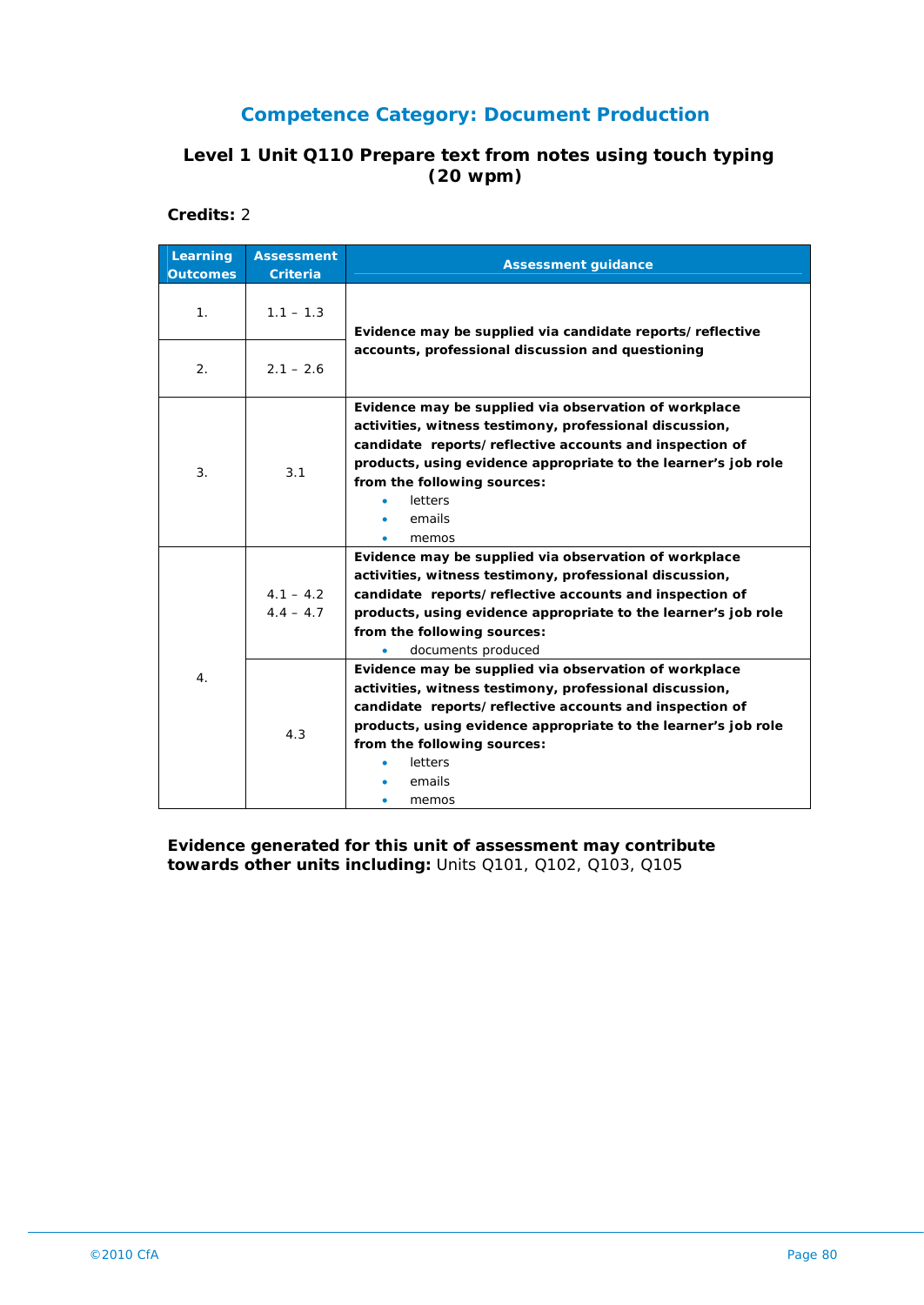#### **Level 2 Unit Q212 Produce documents in a business environment**

**Credits:** 4

| Learning<br><b>Outcomes</b> | <b>Assessment</b><br><b>Criteria</b> | <b>Assessment guidance</b>                                                                                                                                                                                                                                                                                 |
|-----------------------------|--------------------------------------|------------------------------------------------------------------------------------------------------------------------------------------------------------------------------------------------------------------------------------------------------------------------------------------------------------|
| 1.                          | $1.1 - 1.3$                          |                                                                                                                                                                                                                                                                                                            |
| 2.                          | $2.1 - 2.3$                          | Evidence may be supplied via candidate reports/reflective<br>accounts, professional discussion and questioning                                                                                                                                                                                             |
| 3.                          | $3.1 - 3.7$                          |                                                                                                                                                                                                                                                                                                            |
| 4.                          | 4.1                                  | Evidence may be supplied via observation of workplace<br>activities, witness testimony, professional discussion,<br>candidate reports/reflective accounts and inspection of<br>products, using evidence appropriate to the learner's job role<br>from the following sources:<br>letters<br>emails<br>memos |
| 5.                          | $5.1 - 5.3$<br>5.8                   | Evidence may be supplied via observation of workplace<br>activities, witness testimony, professional discussion,<br>candidate reports/reflective accounts and inspection of<br>products, using evidence appropriate to the learner's job role                                                              |
|                             | $5.4 - 5.7$<br>$5.9 - 5.10$          | Evidence may be supplied via observation of workplace<br>activities, witness testimony, professional discussion,<br>candidate reports/reflective accounts and inspection of<br>products, using evidence appropriate to the learner's job role<br>from the following sources:<br>documents produced         |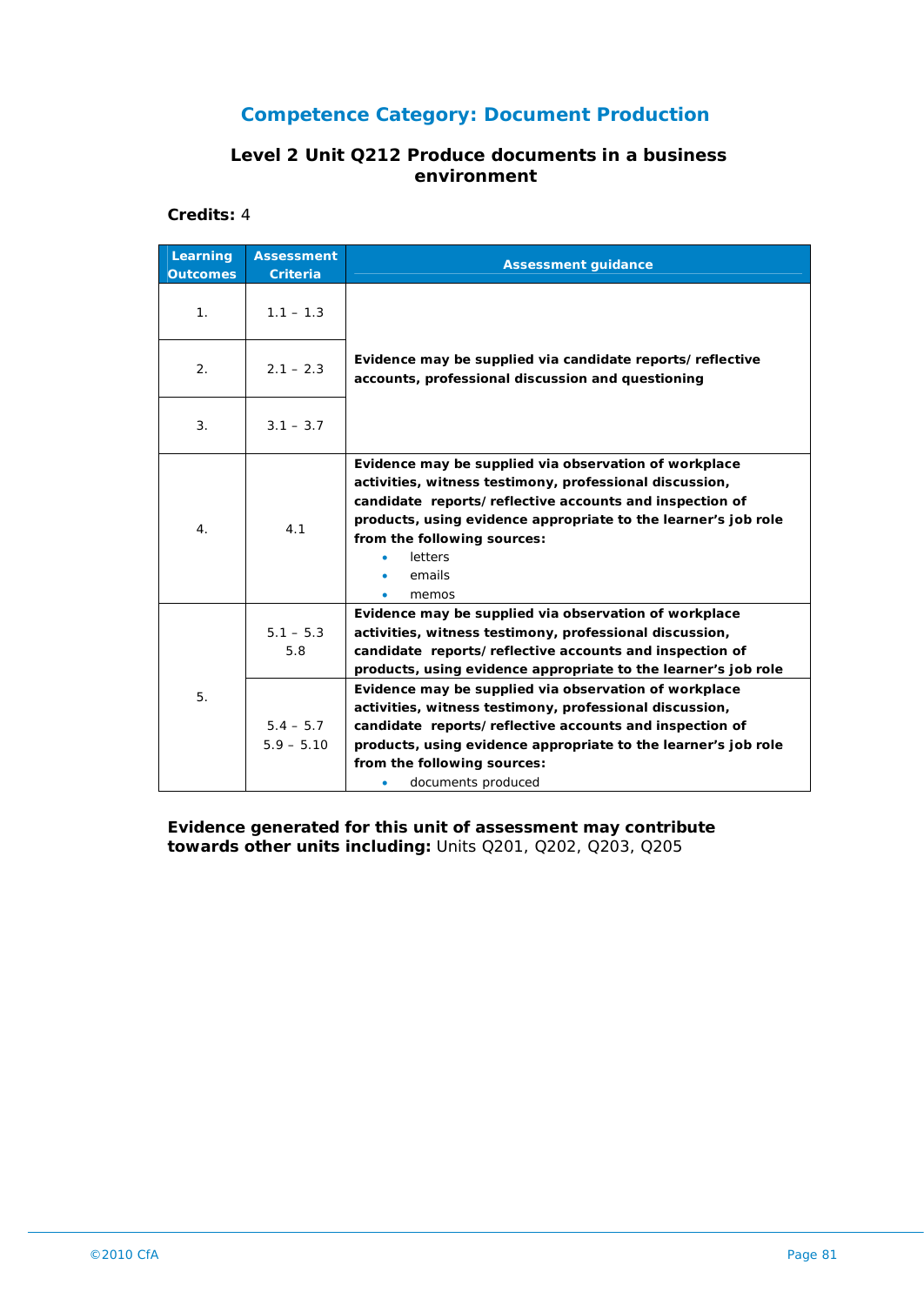### **Level 2 Unit Q 213 Prepare text from notes**

#### **Credits:** 3

| Learning<br><b>Outcomes</b> | <b>Assessment</b><br><b>Criteria</b> | <b>Assessment guidance</b>                                                                                                                                                                                                                                                                                        |
|-----------------------------|--------------------------------------|-------------------------------------------------------------------------------------------------------------------------------------------------------------------------------------------------------------------------------------------------------------------------------------------------------------------|
| 1.                          | $1.1 - 1.2$                          | Evidence may be supplied via candidate reports/reflective                                                                                                                                                                                                                                                         |
| 2.                          | $2.1 - 2.6$                          | accounts, professional discussion and questioning                                                                                                                                                                                                                                                                 |
| 3.                          | 3.1                                  | Evidence may be supplied via observation of workplace<br>activities, witness testimony, professional discussion,<br>candidate reports/reflective accounts and inspection of<br>products, using evidence appropriate to the learner's job role<br>from the following sources:<br>letters<br>emails<br>memos        |
|                             | $4.1 - 4.2$<br>$4.4 - 4.7$           | Evidence may be supplied via observation of workplace<br>activities, witness testimony, professional discussion,<br>candidate reports/reflective accounts and inspection of<br>products, using evidence appropriate to the learner's job role<br>from the following sources:<br>documents produced                |
| 4 <sub>1</sub>              | 4.3                                  | Evidence may be supplied via observation of workplace<br>activities, witness testimony, professional discussion,<br>candidate reports/reflective accounts and inspection of<br>products, using evidence appropriate to the learner's job role<br>from the following sources:<br><b>letters</b><br>emails<br>memos |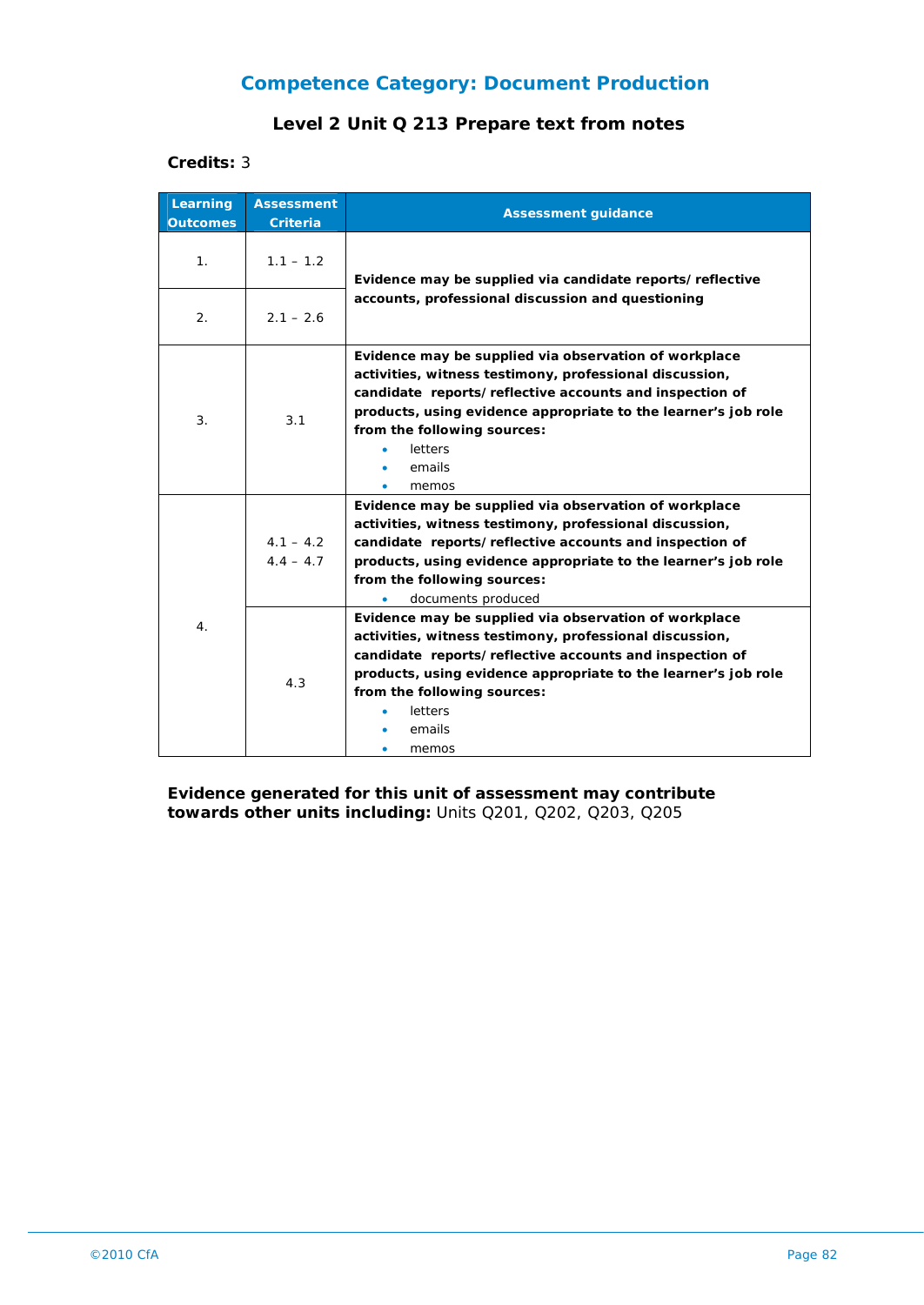### **Level 2 Unit Q 214 Prepare text from notes using touch typing (40 wpm)**

**Credits:** 3

| Learning<br><b>Outcomes</b> | <b>Assessment</b><br><b>Criteria</b> | <b>Assessment guidance</b>                                                                                                                                                                                                                                                                                                                                                                                                                                                                                                                                                                              |
|-----------------------------|--------------------------------------|---------------------------------------------------------------------------------------------------------------------------------------------------------------------------------------------------------------------------------------------------------------------------------------------------------------------------------------------------------------------------------------------------------------------------------------------------------------------------------------------------------------------------------------------------------------------------------------------------------|
| 1 <sub>1</sub>              | $1.1 - 1.3$                          | Evidence may be supplied via candidate reports/reflective                                                                                                                                                                                                                                                                                                                                                                                                                                                                                                                                               |
| 2.                          | $2.1 - 2.6$                          | accounts, professional discussion and questioning                                                                                                                                                                                                                                                                                                                                                                                                                                                                                                                                                       |
| 3.                          | 3.1                                  | Evidence may be supplied via observation of workplace<br>activities, witness testimony, professional discussion,<br>candidate reports/reflective accounts and inspection of<br>products, using evidence appropriate to the learner's job role<br>from the following sources:<br>letters<br>emails<br>memos                                                                                                                                                                                                                                                                                              |
| 4.                          | $4.1 - 4.2$<br>$4.4 - 4.7$<br>4.3    | Evidence may be supplied via observation of workplace<br>activities, witness testimony, professional discussion,<br>candidate reports/reflective accounts and inspection of<br>products, using evidence appropriate to the learner's job role<br>from the following sources:<br>documents produced<br>Evidence may be supplied via observation of workplace<br>activities, witness testimony, professional discussion,<br>candidate reports/reflective accounts and inspection of<br>products, using evidence appropriate to the learner's job role<br>from the following sources:<br>letters<br>emails |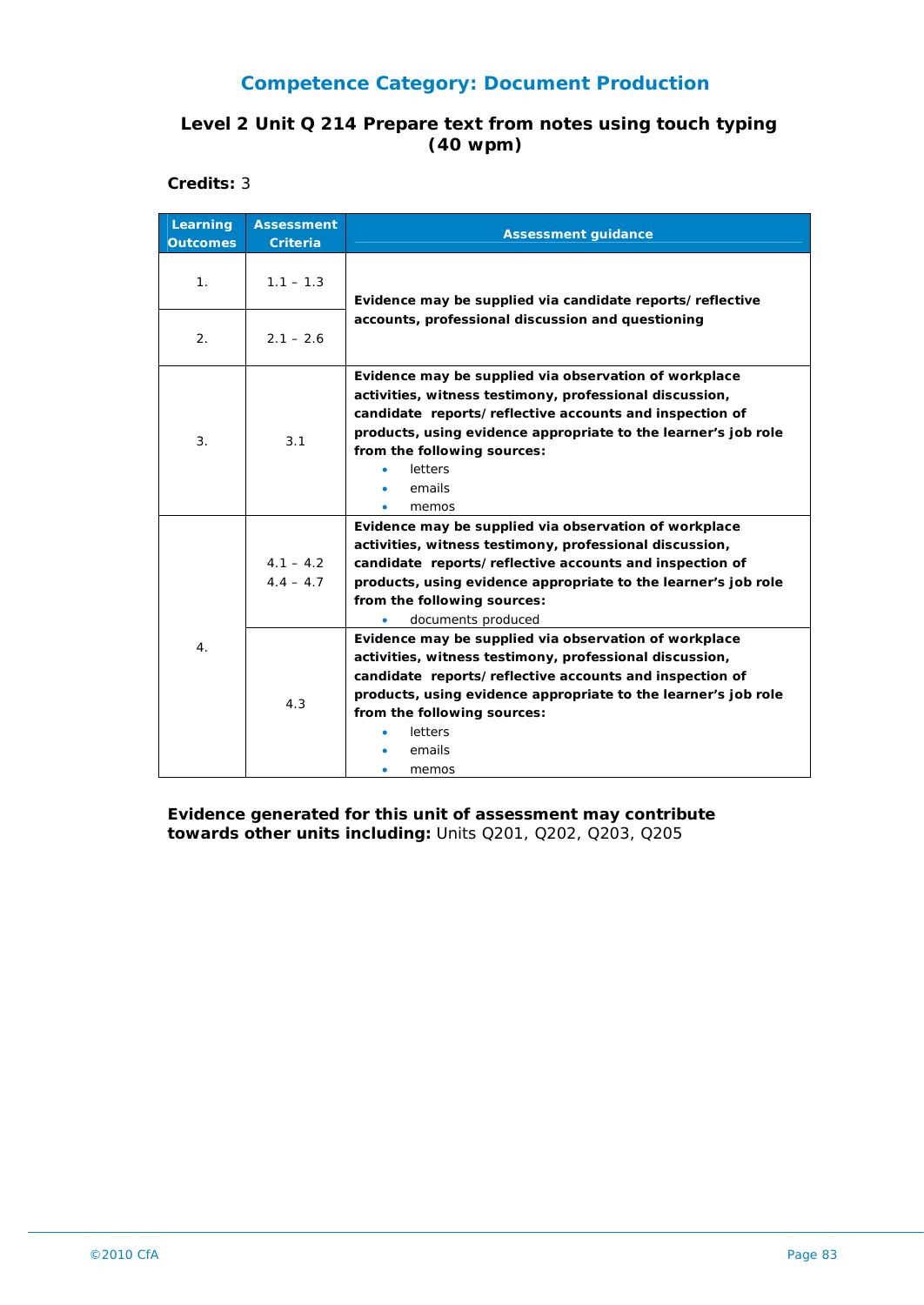### **Level 2 Unit Q 215 Prepare text from shorthand (60 wpm)**

**Credits:** 8

| Learning<br><b>Outcomes</b> | <b>Assessment</b><br><b>Criteria</b> | <b>Assessment guidance</b>                                                                                                                                                                                                                                                                                                                                                                                                                                                                                                                                                                                    |
|-----------------------------|--------------------------------------|---------------------------------------------------------------------------------------------------------------------------------------------------------------------------------------------------------------------------------------------------------------------------------------------------------------------------------------------------------------------------------------------------------------------------------------------------------------------------------------------------------------------------------------------------------------------------------------------------------------|
| 1.                          | $1.1 - 1.2$                          | Evidence may be supplied via candidate reports/reflective                                                                                                                                                                                                                                                                                                                                                                                                                                                                                                                                                     |
| $\overline{2}$ .            | $2.1 - 2.5$                          | accounts, professional discussion and questioning                                                                                                                                                                                                                                                                                                                                                                                                                                                                                                                                                             |
| 3.                          | 3.1<br>3.2                           | Evidence may be supplied via observation of workplace<br>activities, witness testimony, professional discussion,<br>candidate reports/reflective accounts and inspection of<br>products, using evidence appropriate to the learner's job role<br>from the following sources:<br>letters<br>emails<br>memos<br>Evidence may be supplied via observation of workplace<br>activities, witness testimony, professional discussion,<br>candidate reports/reflective accounts and inspection of<br>products, using evidence appropriate to the learner's job role<br>from the following sources:<br>shorthand notes |
| $\overline{4}$ .            | 4.1                                  | Evidence may be supplied via observation of workplace<br>activities, witness testimony, professional discussion and<br>candidate reports/reflective accounts                                                                                                                                                                                                                                                                                                                                                                                                                                                  |
|                             | $4.2 - 4.7$                          | Evidence may be supplied via observation of workplace<br>activities, witness testimony, professional discussion,<br>candidate reports/reflective accounts and inspection of<br>products, using evidence appropriate to the learner's job role<br>from the following sources:<br>documents produced<br>۰                                                                                                                                                                                                                                                                                                       |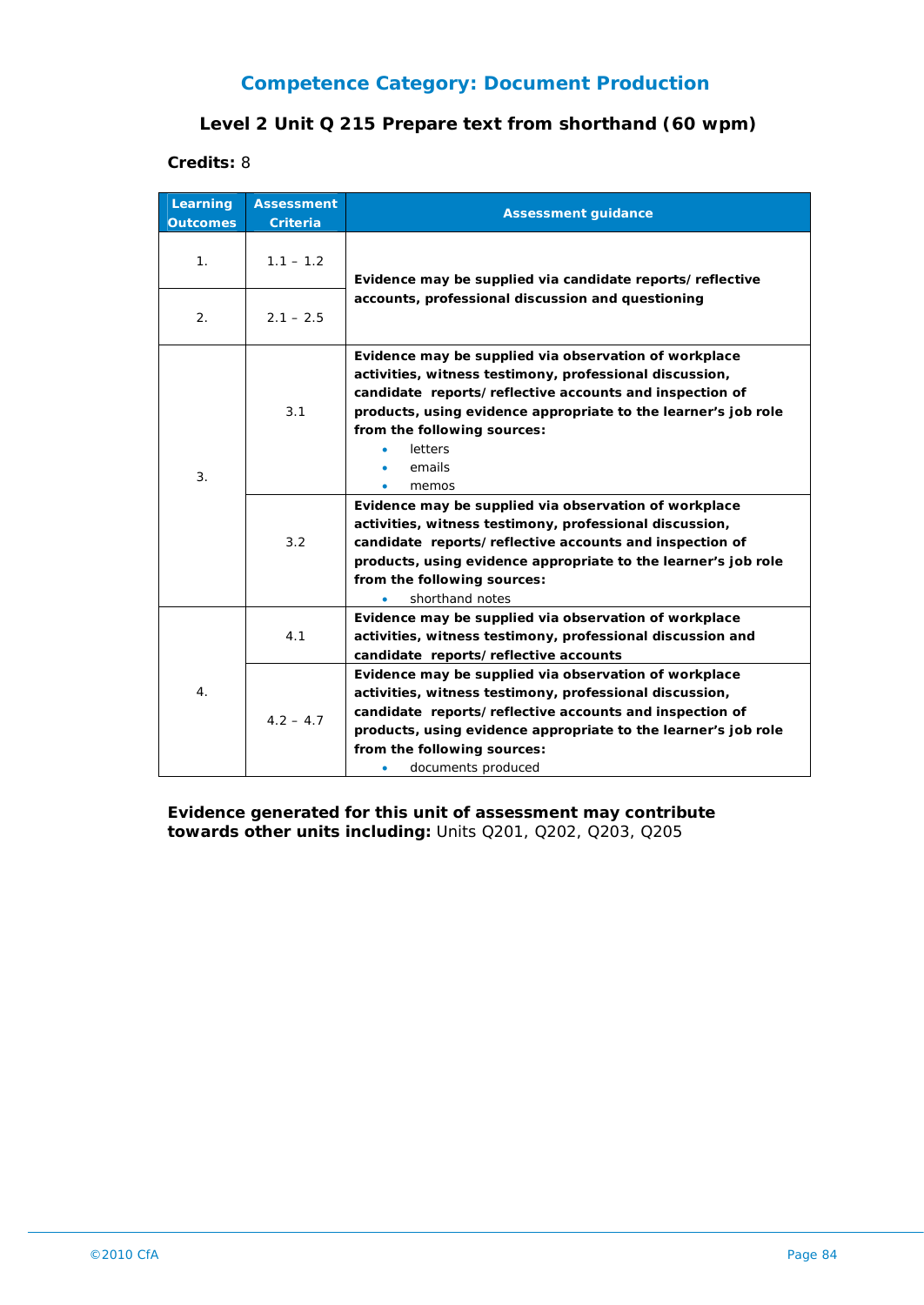#### **Level 2 Unit Q 216 Prepare text from recorded audio instruction (40 wpm)**

**Credits:** 4

| Learning<br><b>Outcomes</b> | <b>Assessment</b><br><b>Criteria</b> | <b>Assessment guidance</b>                                                                                                                                                                                                                                                                                 |
|-----------------------------|--------------------------------------|------------------------------------------------------------------------------------------------------------------------------------------------------------------------------------------------------------------------------------------------------------------------------------------------------------|
| 1 <sub>1</sub>              | $1.1 - 1.3$                          | Evidence may be supplied via candidate reports/reflective<br>accounts, professional discussion and questioning                                                                                                                                                                                             |
| 2.                          | $2.1 - 2.5$                          |                                                                                                                                                                                                                                                                                                            |
| 3.                          | 3.1<br>3.4                           | Evidence may be supplied via observation of workplace<br>activities, witness testimony, professional discussion,<br>candidate reports/reflective accounts and inspection of<br>products, using evidence appropriate to the learner's job role<br>from the following sources:<br>letters<br>emails<br>memos |
|                             | $3.2 - 3.3$<br>$3.5 - 3.8$           | Evidence may be supplied via observation of workplace<br>activities, witness testimony, professional discussion,<br>candidate reports/reflective accounts and inspection of<br>products, using evidence appropriate to the learner's job role<br>from the following sources:<br>documents produced         |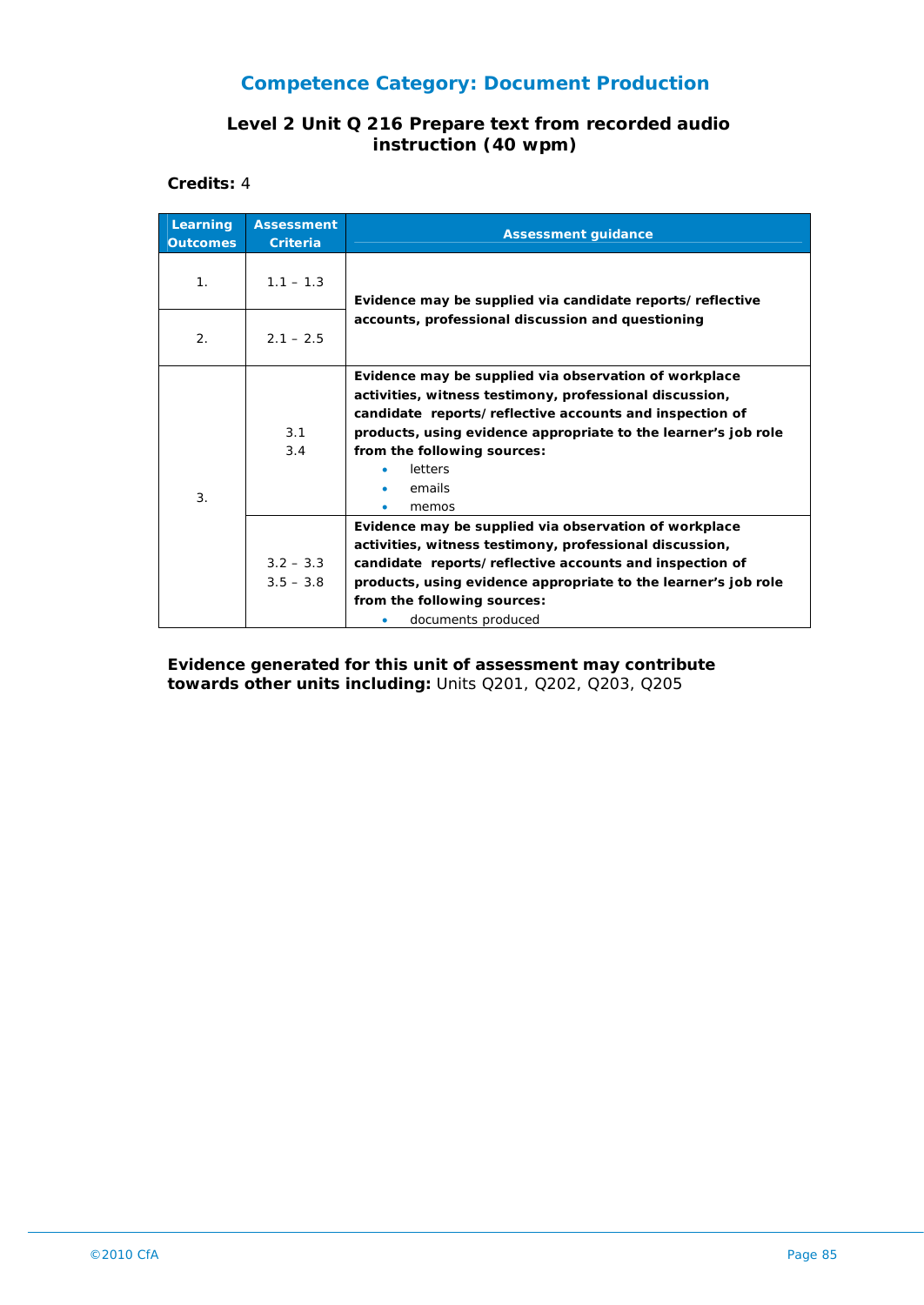#### **Level 3 Unit Q 312 Design and produce documents in a business environment**

**Credits:** 4

| Learning<br><b>Outcomes</b> | <b>Assessment</b><br><b>Criteria</b> | <b>Assessment guidance</b>                                                                                                                                                                                                                                                                                 |
|-----------------------------|--------------------------------------|------------------------------------------------------------------------------------------------------------------------------------------------------------------------------------------------------------------------------------------------------------------------------------------------------------|
| 1 <sub>1</sub>              | $1.1 - 1.3$                          |                                                                                                                                                                                                                                                                                                            |
| 2.                          | $2.1 - 2.3$                          | Evidence may be supplied via candidate reports/reflective<br>accounts, professional discussion and questioning                                                                                                                                                                                             |
| 3.                          | $3.1 - 3.7$                          |                                                                                                                                                                                                                                                                                                            |
| 4.                          | 4.1<br>4.9                           | Evidence may be supplied via observation of workplace<br>activities, witness testimony, professional discussion,<br>candidate reports/reflective accounts and inspection of<br>products, using evidence appropriate to the learner's job role<br>from the following sources:<br>letters<br>emails<br>memos |
|                             | $4.2 - 4.4$                          | Evidence may be supplied via observation of workplace<br>activities, witness testimony, professional discussion,<br>candidate reports/reflective accounts and inspection of<br>products, using evidence appropriate to the learner's job role                                                              |
|                             | $4.5 - 4.8$<br>$4.10 - 4.11$         | Evidence may be supplied via observation of workplace<br>activities, witness testimony, professional discussion,<br>candidate reports/reflective accounts and inspection of<br>products, using evidence appropriate to the learner's job role<br>from the following sources:<br>documents produced         |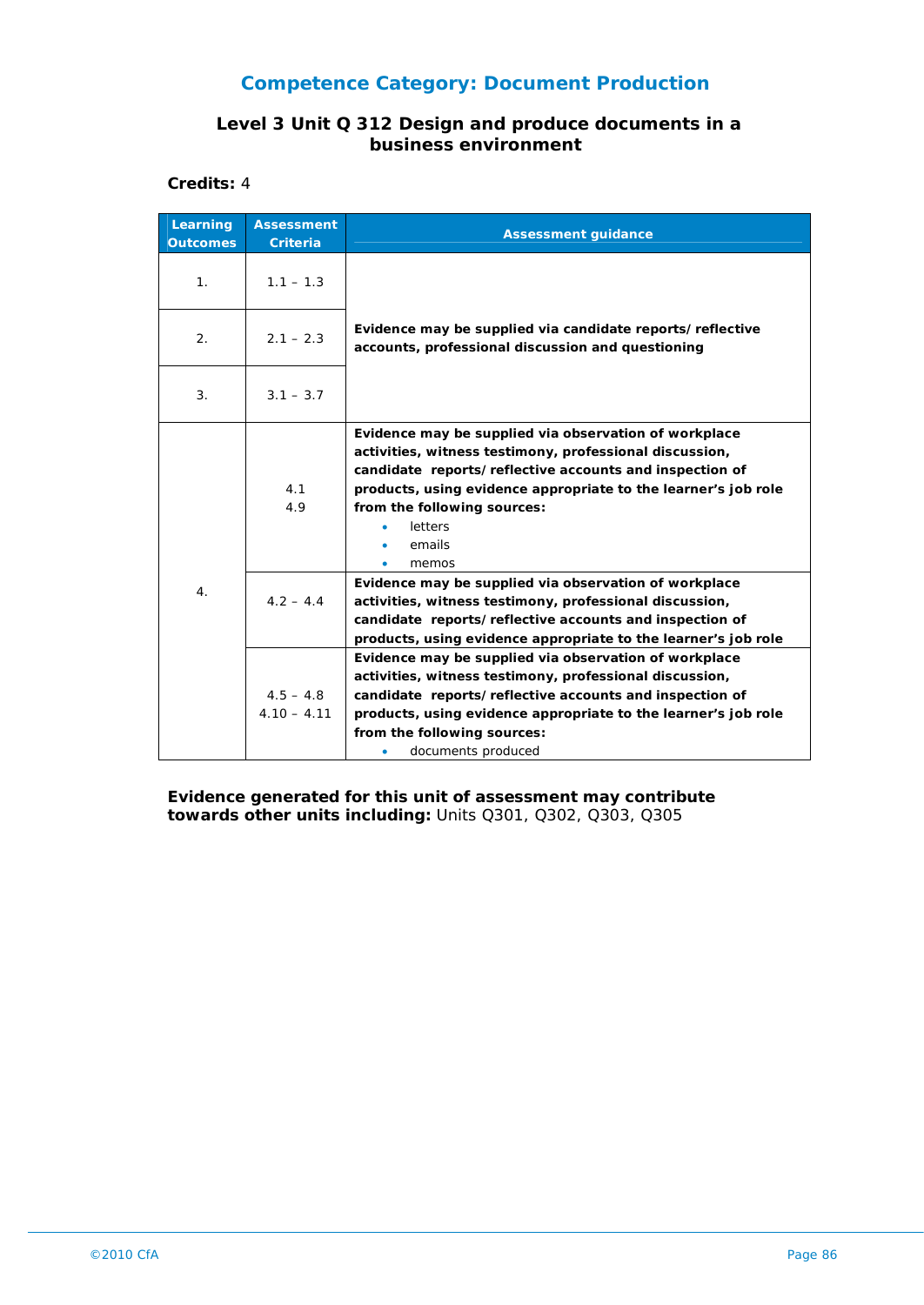### **Level 3 Unit Q 313 Prepare text from notes using touch typing (60 wpm)**

**Credits:** 4

| Learning<br><b>Outcomes</b> | <b>Assessment</b><br><b>Criteria</b> | <b>Assessment guidance</b>                                                                                                                                                                                                                                                                                                                                                                                                                                                                                                                                                                    |
|-----------------------------|--------------------------------------|-----------------------------------------------------------------------------------------------------------------------------------------------------------------------------------------------------------------------------------------------------------------------------------------------------------------------------------------------------------------------------------------------------------------------------------------------------------------------------------------------------------------------------------------------------------------------------------------------|
| 1 <sub>1</sub>              | $1.1 - 1.3$                          | Evidence may be supplied via candidate reports/reflective                                                                                                                                                                                                                                                                                                                                                                                                                                                                                                                                     |
| 2.                          | $2.1 - 2.6$                          | accounts, professional discussion and questioning                                                                                                                                                                                                                                                                                                                                                                                                                                                                                                                                             |
| 3.                          | 3.1                                  | Evidence may be supplied via observation of workplace<br>activities, witness testimony, professional discussion,<br>candidate reports/reflective accounts and inspection of<br>products, using evidence appropriate to the learner's job role<br>from the following sources:<br>letters<br>emails<br>memos                                                                                                                                                                                                                                                                                    |
| 4.                          | $4.1 - 4.2$<br>$4.4 - 4.7$<br>4.3    | Evidence may be supplied via observation of workplace<br>activities, witness testimony, professional discussion,<br>candidate reports/reflective accounts and inspection of<br>products, using evidence appropriate to the learner's job role<br>from the following sources:<br>documents produced<br>Evidence may be supplied via observation of workplace<br>activities, witness testimony, professional discussion,<br>candidate reports/reflective accounts and inspection of<br>products, using evidence appropriate to the learner's job role<br>from the following sources:<br>letters |
|                             |                                      | emails<br>memos                                                                                                                                                                                                                                                                                                                                                                                                                                                                                                                                                                               |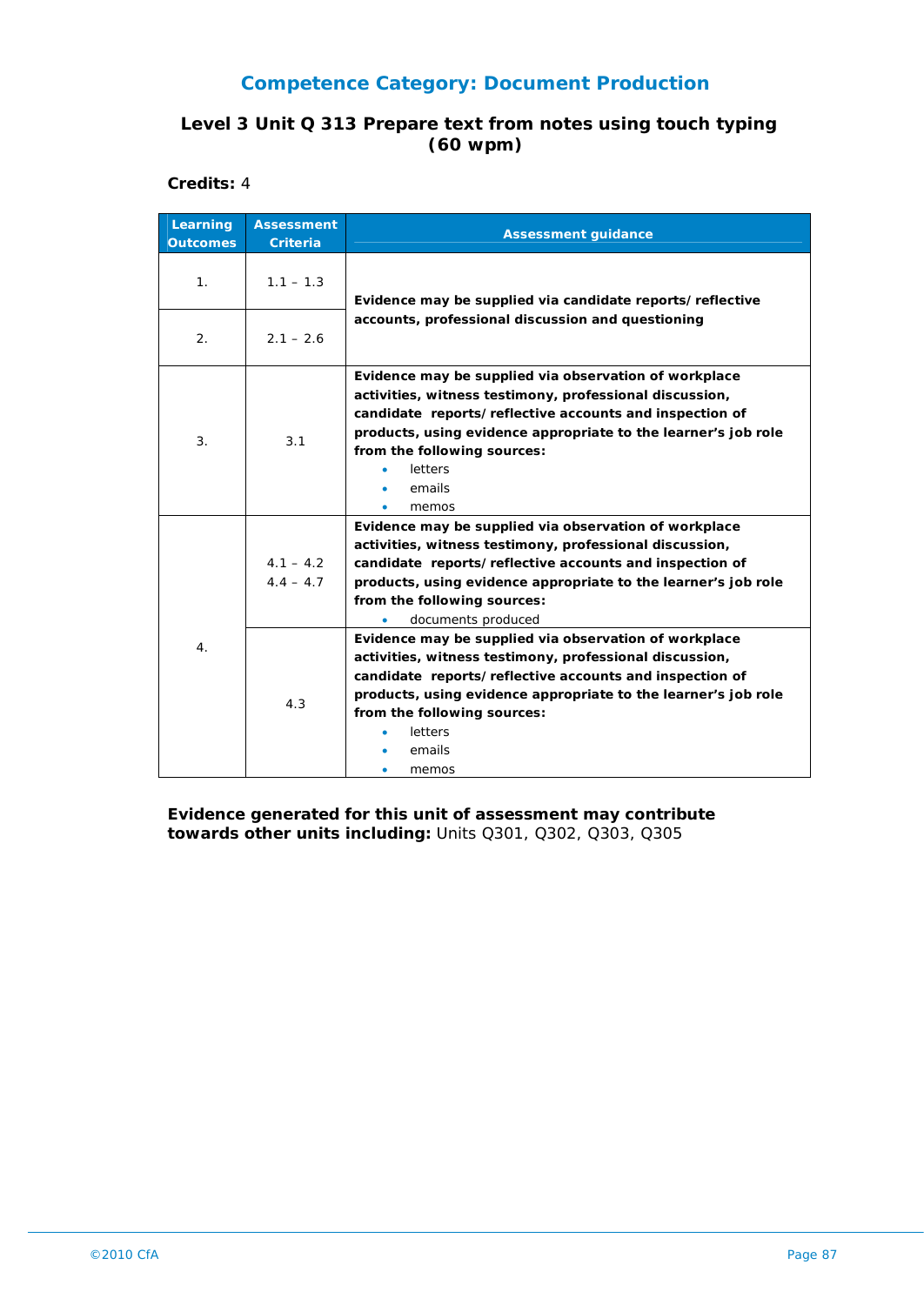### **Level 3 Unit Q 314 Prepare text from shorthand (80 wpm)**

**Credits:** 8

| Learning<br><b>Outcomes</b> | <b>Assessment</b><br><b>Criteria</b> | <b>Assessment guidance</b>                                                                                                                                                                                                                                                                                                                                                                                                                                                                                                                                                                                    |
|-----------------------------|--------------------------------------|---------------------------------------------------------------------------------------------------------------------------------------------------------------------------------------------------------------------------------------------------------------------------------------------------------------------------------------------------------------------------------------------------------------------------------------------------------------------------------------------------------------------------------------------------------------------------------------------------------------|
| 1.                          | $1.1 - 1.2$                          | Evidence may be supplied via candidate reports/reflective                                                                                                                                                                                                                                                                                                                                                                                                                                                                                                                                                     |
| $\overline{2}$ .            | $2.1 - 2.5$                          | accounts, professional discussion and questioning                                                                                                                                                                                                                                                                                                                                                                                                                                                                                                                                                             |
| 3.                          | 3.1<br>3.2                           | Evidence may be supplied via observation of workplace<br>activities, witness testimony, professional discussion,<br>candidate reports/reflective accounts and inspection of<br>products, using evidence appropriate to the learner's job role<br>from the following sources:<br>letters<br>emails<br>memos<br>Evidence may be supplied via observation of workplace<br>activities, witness testimony, professional discussion,<br>candidate reports/reflective accounts and inspection of<br>products, using evidence appropriate to the learner's job role<br>from the following sources:<br>Shorthand notes |
|                             | 4.1                                  | Evidence may be supplied via observation of workplace<br>activities, witness testimony, professional discussion and<br>candidate reports/reflective accounts<br>Evidence may be supplied via observation of workplace                                                                                                                                                                                                                                                                                                                                                                                         |
| $\overline{4}$ .            | $4.2 - 4.7$                          | activities, witness testimony, professional discussion,<br>candidate reports/reflective accounts and inspection of<br>products, using evidence appropriate to the learner's job role<br>from the following sources:<br>documents produced<br>۰                                                                                                                                                                                                                                                                                                                                                                |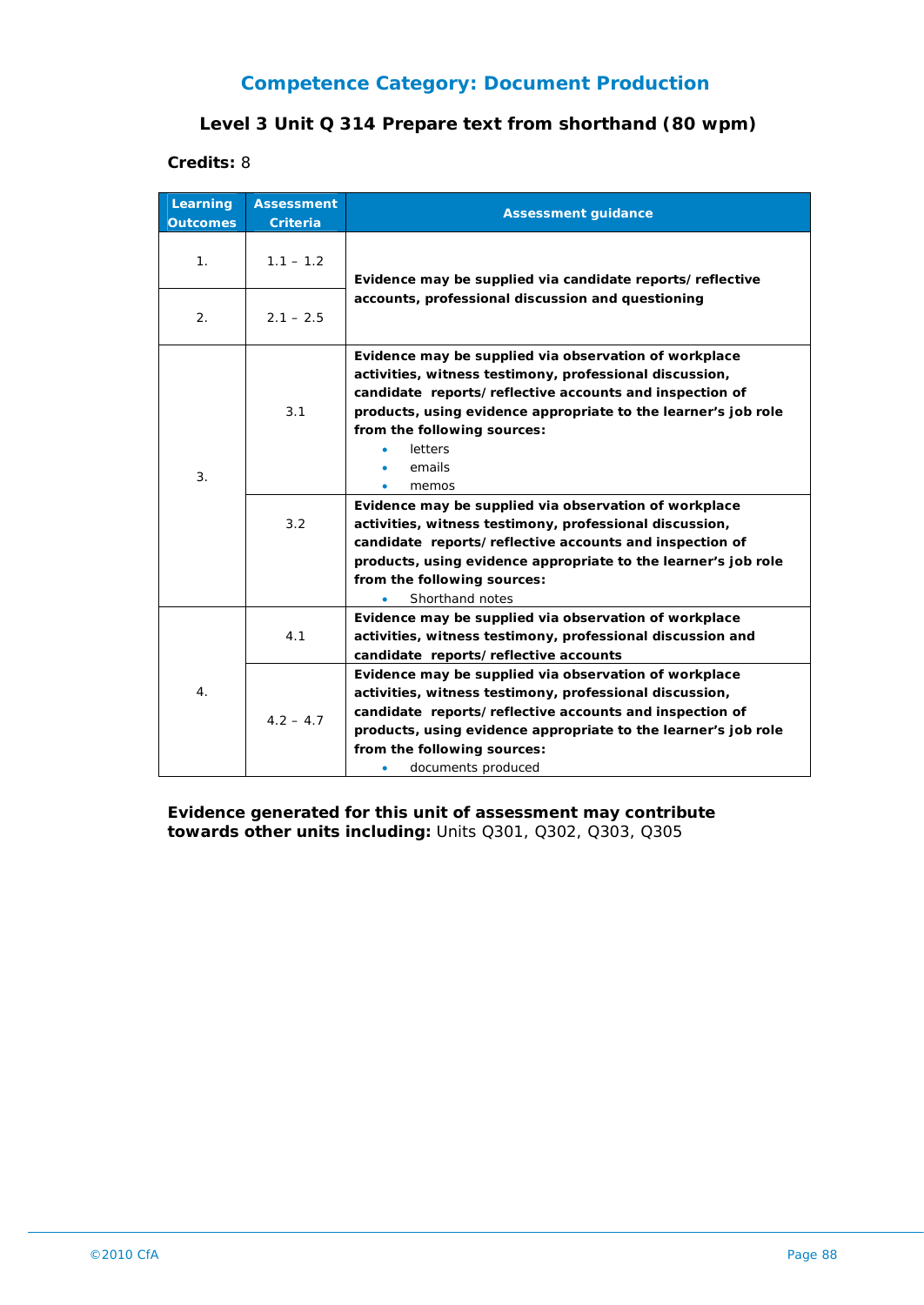#### **Level 3 Unit Q 315 Prepare text from recorded audio instruction (60 wpm)**

**Credits:** 4

| Learning<br><b>Outcomes</b> | <b>Assessment</b><br><b>Criteria</b> | <b>Assessment guidance</b>                                                                                                                                                                                                                                                                                 |
|-----------------------------|--------------------------------------|------------------------------------------------------------------------------------------------------------------------------------------------------------------------------------------------------------------------------------------------------------------------------------------------------------|
| 1 <sub>1</sub>              | $1.1 - 1.3$                          | Evidence may be supplied via candidate reports/reflective                                                                                                                                                                                                                                                  |
| 2.                          | $2.1 - 2.5$                          | accounts, professional discussion and questioning                                                                                                                                                                                                                                                          |
| 3.                          | 3.1<br>3.4                           | Evidence may be supplied via observation of workplace<br>activities, witness testimony, professional discussion,<br>candidate reports/reflective accounts and inspection of<br>products, using evidence appropriate to the learner's job role<br>from the following sources:<br>letters<br>emails<br>memos |
|                             | $3.2 - 3.3$<br>$3.5 - 3.8$           | Evidence may be supplied via observation of workplace<br>activities, witness testimony, professional discussion,<br>candidate reports/reflective accounts and inspection of<br>products, using evidence appropriate to the learner's job role<br>from the following sources:<br>documents produced         |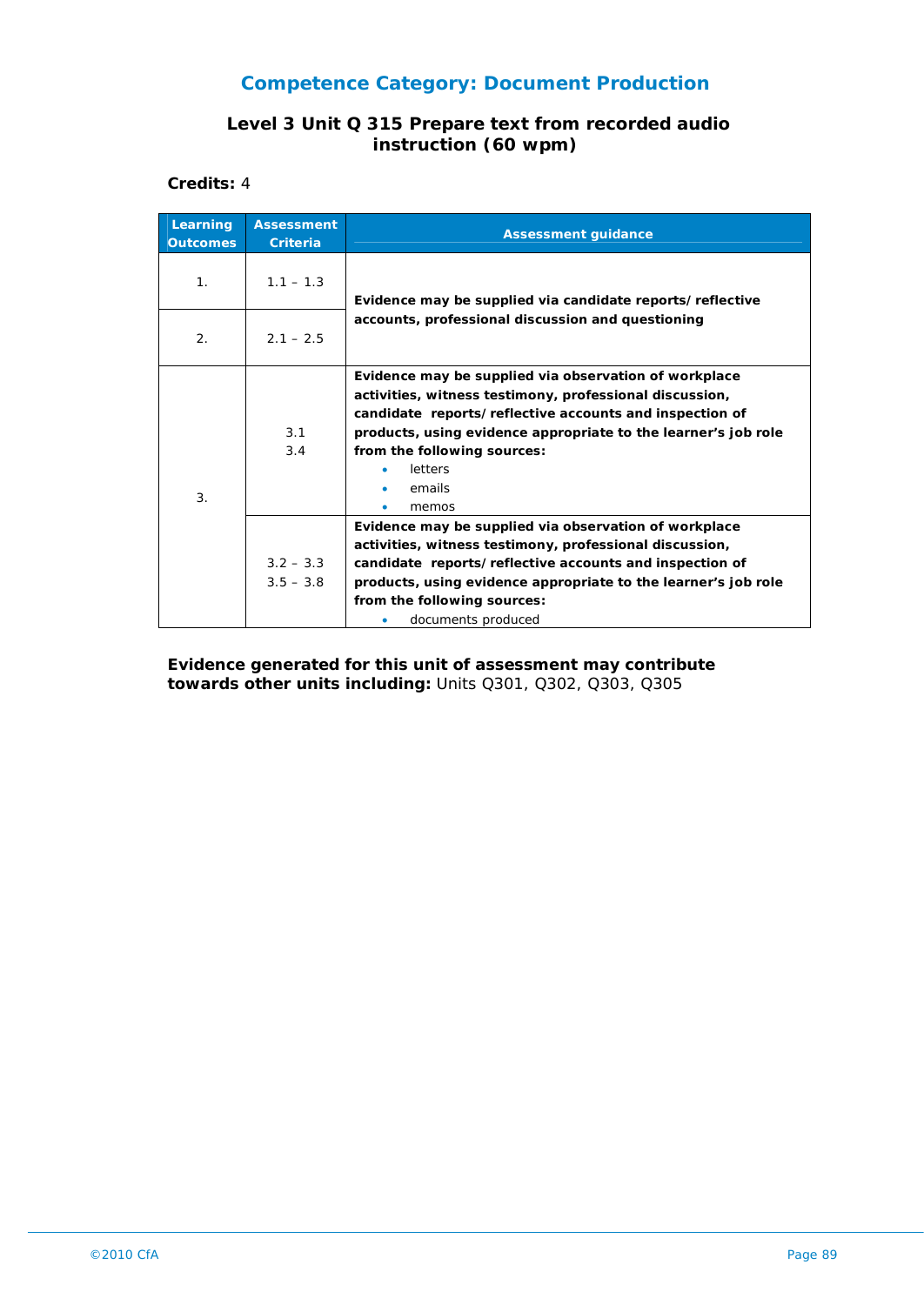### **Level 2 Unit Q223 Support the organisation of an event**

**Credits:** 2

| Learning<br><b>Outcomes</b> | <b>Assessment</b><br><b>Criteria</b> | <b>Assessment guidance</b>                                                                                                                                                                                                                                                                                                  |
|-----------------------------|--------------------------------------|-----------------------------------------------------------------------------------------------------------------------------------------------------------------------------------------------------------------------------------------------------------------------------------------------------------------------------|
| 1 <sub>1</sub>              | $1.1 - 1.10$                         | Evidence may be supplied via candidate reports/reflective<br>accounts, professional discussion and questioning                                                                                                                                                                                                              |
| 2.                          | 2.1                                  | Evidence may be supplied via observation of workplace<br>activities, witness testimony, professional discussion,<br>candidate reports/reflective accounts and inspection of<br>products, using evidence appropriate to the learner's job role<br>from the following sources:<br><b>letters</b><br>٠<br>emails<br>٠<br>memos |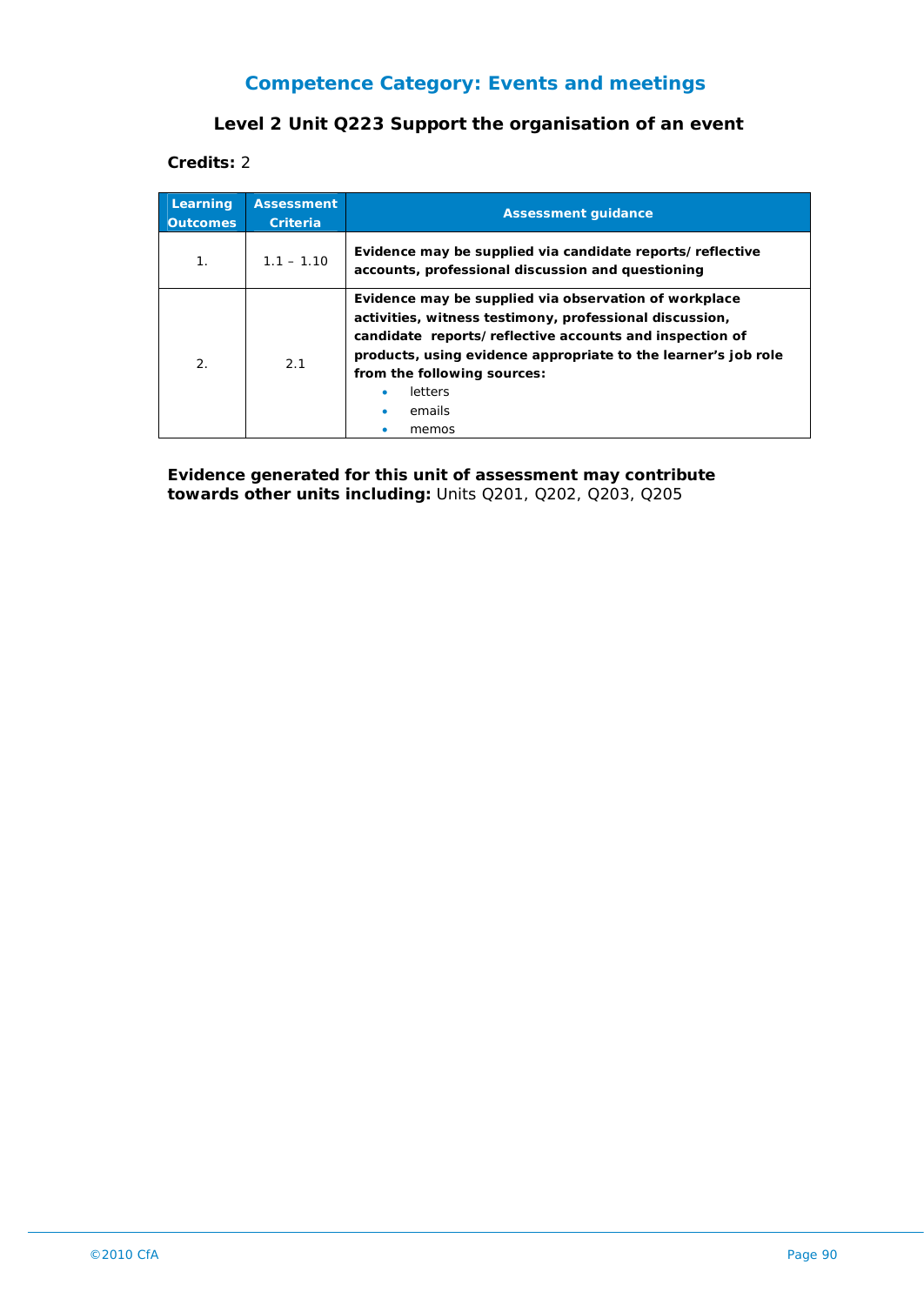### **Level 2 Unit Q224 Support the co-ordination of an event**

**Credits:** 3

| Learning<br><b>Outcomes</b> | <b>Assessment</b><br>Criteria | <b>Assessment guidance</b>                                                                                                                                                                                                                                                                                                              |
|-----------------------------|-------------------------------|-----------------------------------------------------------------------------------------------------------------------------------------------------------------------------------------------------------------------------------------------------------------------------------------------------------------------------------------|
| $\mathbf{1}$ .              | $1.1 - 1.5$                   | Evidence may be supplied via candidate reports/reflective<br>accounts, professional discussion and questioning                                                                                                                                                                                                                          |
| $\mathcal{P}_{\cdot}$       | 2.1                           | Evidence may be supplied via observation of workplace<br>activities, witness testimony, professional discussion,<br>candidate reports/reflective accounts and inspection of<br>products, using evidence appropriate to the learner's job role<br>from the following sources:<br><b>letters</b><br>emails<br>memos<br>evaluation reports |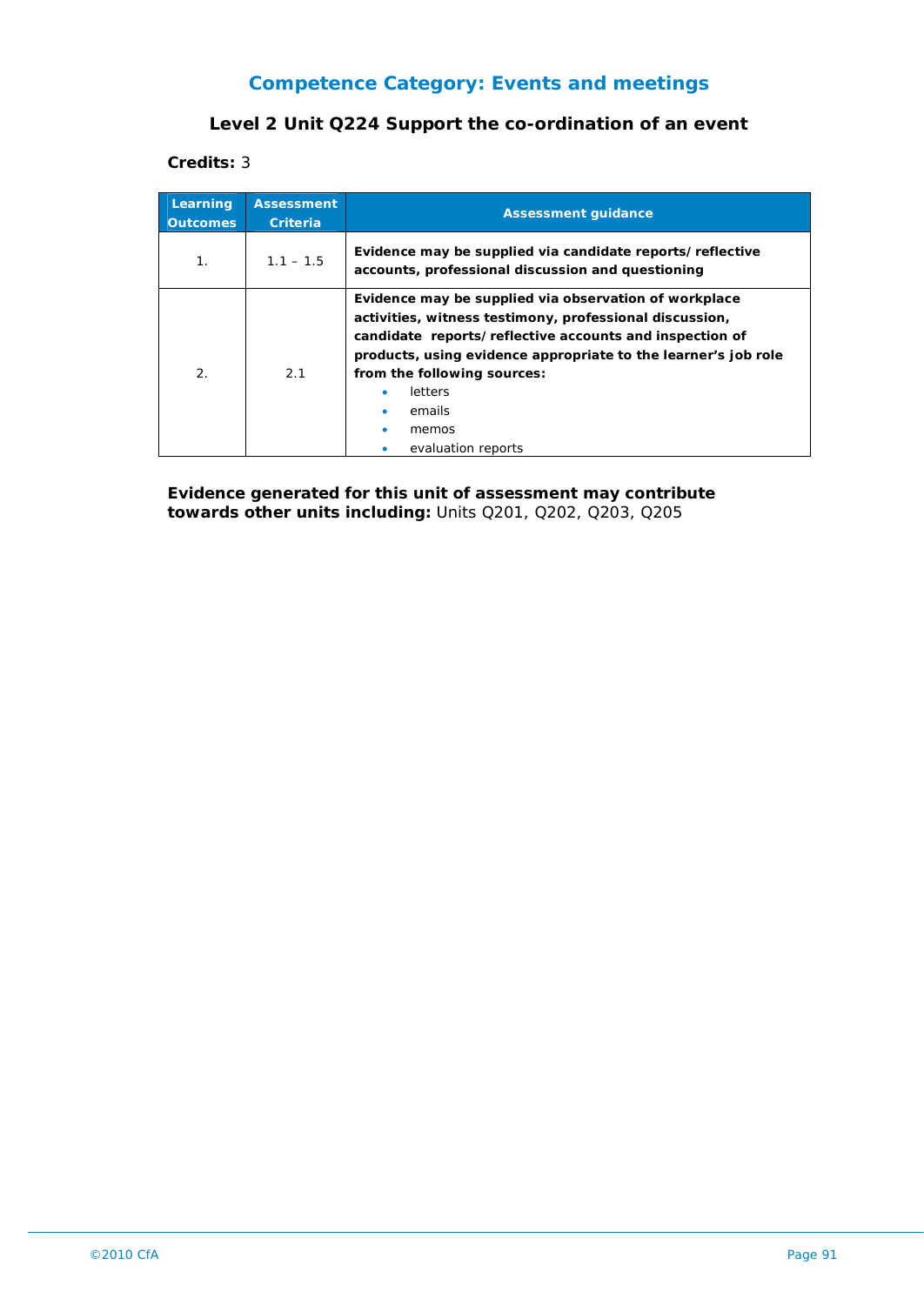#### **Level 2 Unit Q225 Support the organisation of business travel or accommodation**

**Credits:** 3

| Learning<br><b>Outcomes</b> | <b>Assessment</b><br><b>Criteria</b> | <b>Assessment guidance</b>                                                                                                                                                                                                                                                                                                      |
|-----------------------------|--------------------------------------|---------------------------------------------------------------------------------------------------------------------------------------------------------------------------------------------------------------------------------------------------------------------------------------------------------------------------------|
| 1.                          | $1.1 - 1.9$                          | Evidence may be supplied via candidate reports/reflective                                                                                                                                                                                                                                                                       |
| 2.                          | 2.1                                  | accounts, professional discussion and questioning                                                                                                                                                                                                                                                                               |
| 3.                          | 3.1                                  | Evidence may be supplied via observation of workplace<br>activities, witness testimony, professional discussion,<br>candidate reports/reflective accounts and inspection of<br>products, using evidence appropriate to the learner's job role<br>from the following sources:<br>letters<br>emails<br>memos<br>briefs<br>budgets |
|                             | $3.2 - 3.5$<br>$3.7 - 3.8$           | Evidence may be supplied via observation of workplace<br>activities, witness testimony, professional discussion,<br>candidate reports/reflective accounts and inspection of<br>products, using evidence appropriate to the learner's job role<br>from the following sources:<br>letters<br>emails<br>٠<br>memos                 |
|                             | 3.6                                  | Evidence may be supplied via observation of workplace<br>activities, witness testimony, professional discussion,<br>candidate reports/reflective accounts and inspection of<br>products, using evidence appropriate to the learner's job role<br>from the following sources:<br>records<br>٠                                    |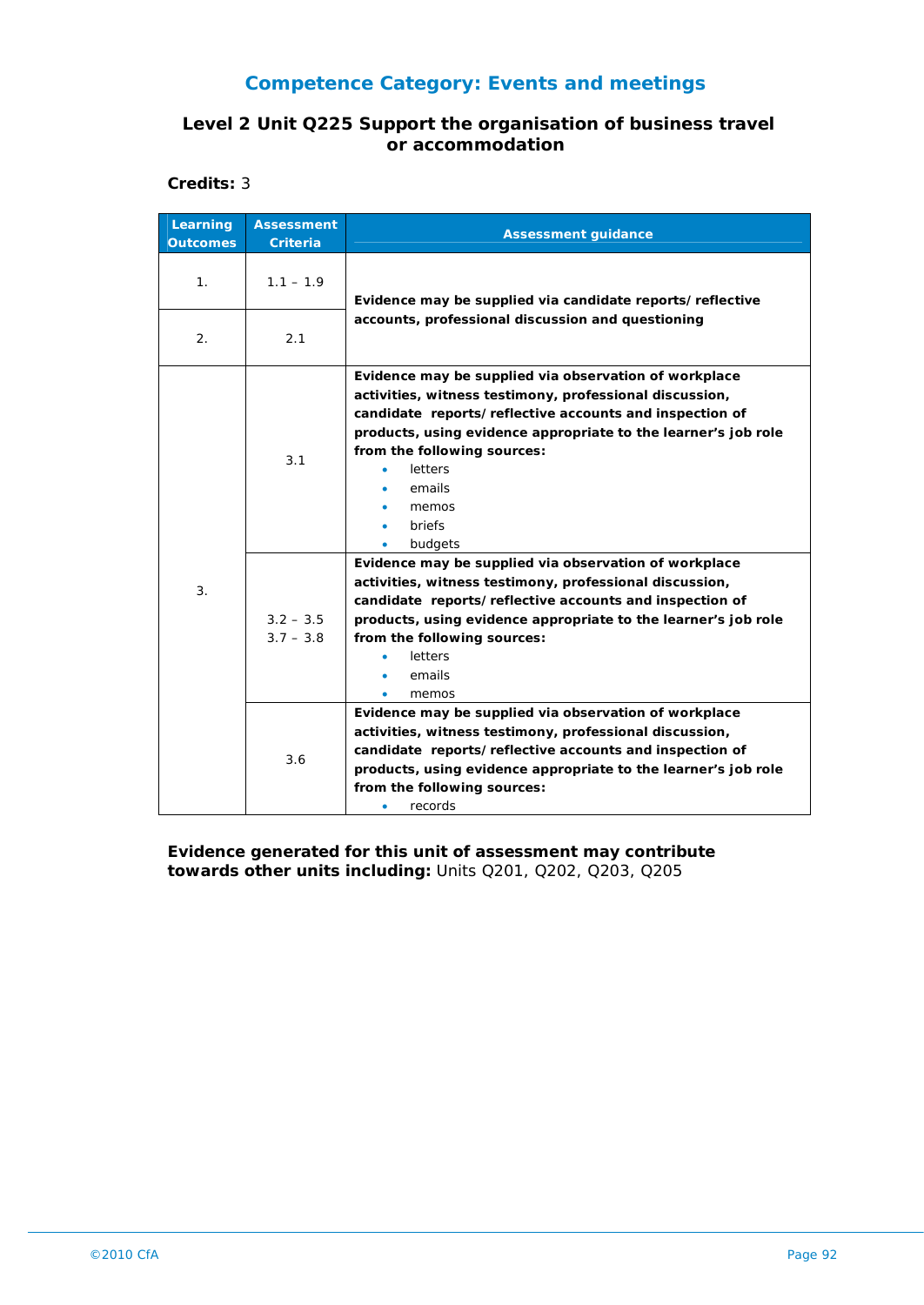### **Level 2 Unit Q226 Support the organisation of meetings**

#### **Credits:** 4

| Learning<br><b>Outcomes</b> | <b>Assessment</b><br>Criteria | <b>Assessment guidance</b>                                                                                                                                                                                                                                                                                                        |
|-----------------------------|-------------------------------|-----------------------------------------------------------------------------------------------------------------------------------------------------------------------------------------------------------------------------------------------------------------------------------------------------------------------------------|
| 1.                          | $1.1 - 1.9$                   | Evidence may be supplied via candidate reports/reflective<br>accounts, professional discussion and questioning                                                                                                                                                                                                                    |
| 2.                          | 2.1<br>$2.3 - 2.6$            | Evidence may be supplied via observation of workplace<br>activities, witness testimony, professional discussion,<br>candidate reports/reflective accounts and inspection of<br>products, using evidence appropriate to the learner's job role<br>from the following sources:<br>letters<br>emails<br>memos<br>event documentation |
|                             | 2.2                           | Evidence may be supplied via observation of workplace<br>activities, witness testimony, professional discussion,<br>candidate reports/reflective accounts and inspection of<br>products, using evidence appropriate to the learner's job role<br>from the following sources:<br>letters<br>emails<br>memos<br>budgets             |
|                             | 2.7<br>2.9                    | Evidence may be supplied via observation of workplace<br>activities, witness testimony, professional discussion,<br>candidate reports/reflective accounts and inspection of<br>products, using evidence appropriate to the learner's job role                                                                                     |
|                             | 2.8                           | Evidence may be supplied via observation of workplace<br>activities, witness testimony, professional discussion,<br>candidate reports/reflective accounts and inspection of<br>products, using evidence appropriate to the learner's job role<br>from the following sources:<br>records                                           |
|                             | 3.1                           | Evidence may be supplied via observation of workplace<br>activities, witness testimony, professional discussion,<br>candidate reports/reflective accounts and inspection of<br>products, using evidence appropriate to the learner's job role                                                                                     |
| 3.                          | $3.2 - 3.4$                   | Evidence may be supplied via observation of workplace<br>activities, witness testimony, professional discussion,<br>candidate reports/reflective accounts and inspection of<br>products, using evidence appropriate to the learner's job role<br>from the following sources:<br>letters<br>emails<br>memos                        |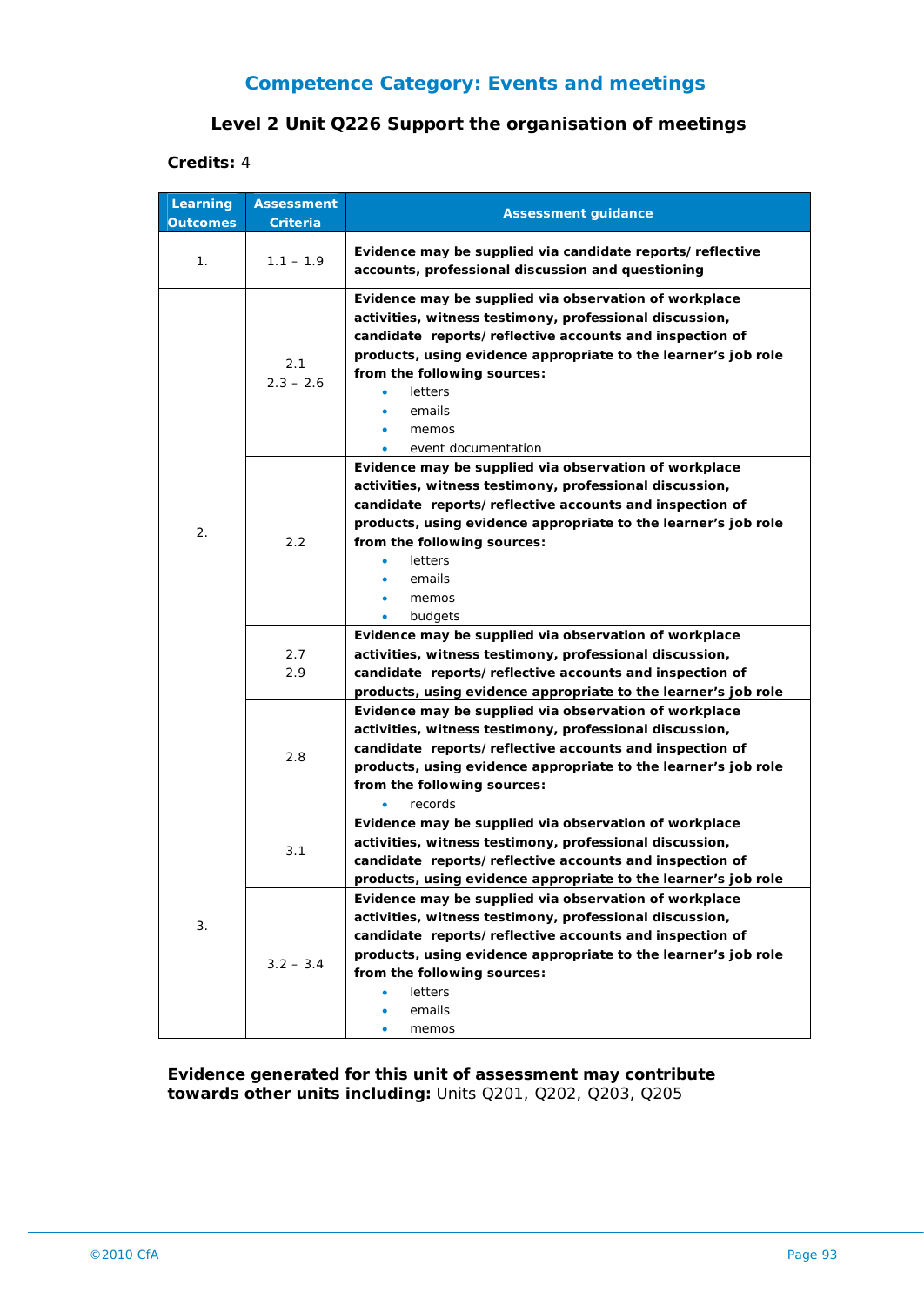### **Level 3 Unit Q320 Plan and organise an event**

#### **Credits:** 4

| Learning<br><b>Outcomes</b> | <b>Assessment</b><br><b>Criteria</b> | <b>Assessment guidance</b>                                                                                                                                                                                                                                                                                                                           |
|-----------------------------|--------------------------------------|------------------------------------------------------------------------------------------------------------------------------------------------------------------------------------------------------------------------------------------------------------------------------------------------------------------------------------------------------|
| 1 <sub>1</sub>              | $1.1 - 1.6$                          |                                                                                                                                                                                                                                                                                                                                                      |
| 2.                          | 2.1                                  | Evidence may be supplied via candidate reports/reflective<br>accounts, professional discussion and questioning                                                                                                                                                                                                                                       |
| 3.                          | $3.1 - 3.3$                          |                                                                                                                                                                                                                                                                                                                                                      |
| 4.                          | 4.1                                  | Evidence may be supplied via observation of workplace<br>activities, witness testimony, professional discussion,<br>candidate reports/reflective accounts and inspection of<br>products, using evidence appropriate to the learner's job role<br>from the following sources:<br>letters<br>emails<br>memos<br>briefs<br>budgets<br>$\bullet$         |
|                             | 4.2                                  | Evidence may be supplied via observation of workplace<br>activities, witness testimony, professional discussion,<br>candidate reports/reflective accounts and inspection of<br>products, using evidence appropriate to the learner's job role<br>from the following sources:<br>letters<br>emails<br>memos<br>$\bullet$<br>plans<br>٠                |
|                             | $4.3 - 4.16$                         | Evidence may be supplied via observation of workplace<br>activities, witness testimony, professional discussion,<br>candidate reports/reflective accounts and inspection of<br>products, using evidence appropriate to the learner's job role<br>from the following sources:<br>letters<br>٠<br>emails<br>memos<br>event packs<br>training schedules |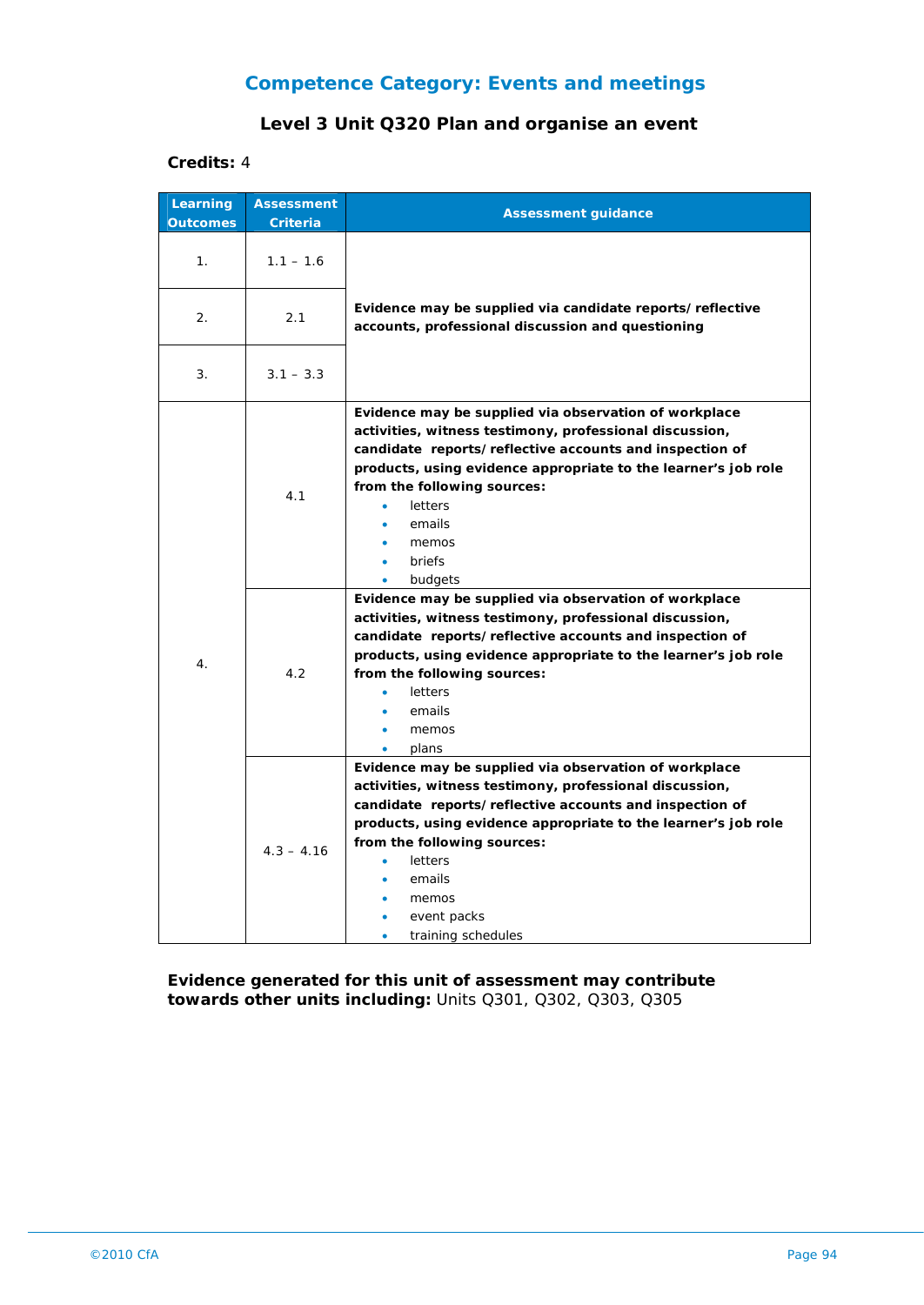### **Level 3 Unit Q321 Co-ordinate an event**

#### **Credits:** 4

| Learning<br><b>Outcomes</b> | <b>Assessment</b><br><b>Criteria</b> | <b>Assessment guidance</b>                                                                                                                                                                                                                                                                                                              |
|-----------------------------|--------------------------------------|-----------------------------------------------------------------------------------------------------------------------------------------------------------------------------------------------------------------------------------------------------------------------------------------------------------------------------------------|
| 1.                          | $1.1 - 1.2$                          | Evidence may be supplied via candidate reports/reflective                                                                                                                                                                                                                                                                               |
| 2.                          | $2.1 - 2.2$                          | accounts, professional discussion and questioning                                                                                                                                                                                                                                                                                       |
| 3.                          | $3.1 - 3.7$                          | Evidence may be supplied via observation of workplace<br>activities, witness testimony, professional discussion,<br>candidate reports/reflective accounts and inspection of<br>products, using evidence appropriate to the learner's job role.                                                                                          |
|                             | $3.8 - 3.10$<br>$3.12 - 3.13$        | Evidence may be supplied via observation of workplace<br>activities, witness testimony, professional discussion,<br>candidate reports/reflective accounts and inspection of<br>products, using evidence appropriate to the learner's job role<br>from the following sources:<br>letters<br>emails<br>memos<br>event records             |
|                             | 3.11                                 | Evidence may be supplied via observation of workplace<br>activities, witness testimony, professional discussion,<br>candidate reports/reflective accounts and inspection of<br>products, using evidence appropriate to the learner's job role<br>from the following sources:<br>letters<br>emails<br>memos<br>budget<br>reconciliations |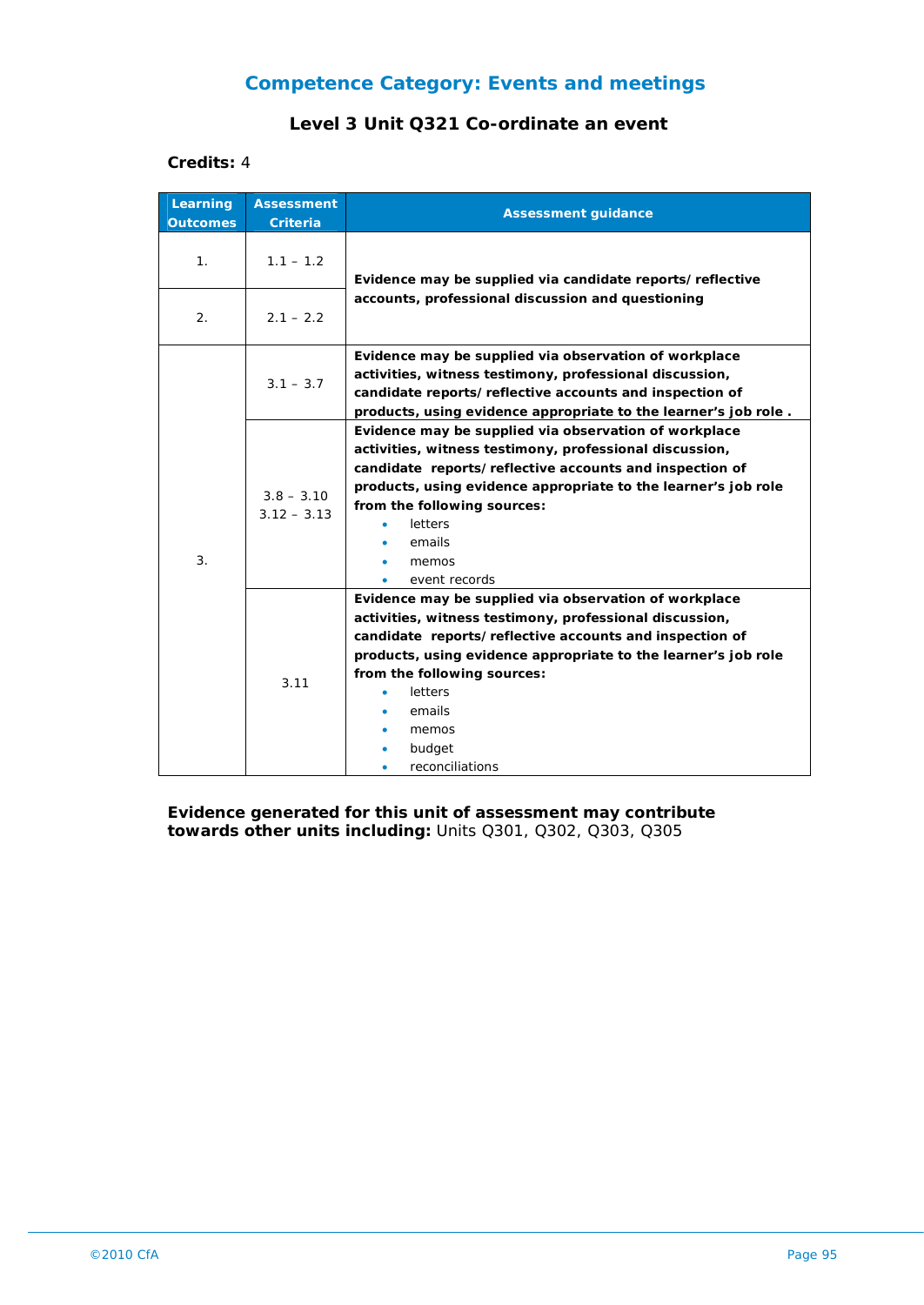### **Level 3 Unit Q322 Plan and organise meetings**

### **Credits:** 5

| Learning<br><b>Outcomes</b> | <b>Assessment</b><br>Criteria | <b>Assessment guidance</b>                                                                                                                                                                                                                                                                                                                                                   |
|-----------------------------|-------------------------------|------------------------------------------------------------------------------------------------------------------------------------------------------------------------------------------------------------------------------------------------------------------------------------------------------------------------------------------------------------------------------|
| 1.                          | $1.1 - 1.17$                  | Evidence may be supplied via candidate reports/reflective<br>accounts, professional discussion and questioning                                                                                                                                                                                                                                                               |
| 2.                          | 2.1<br>$2.4 - 2.6$<br>2.8     | Evidence may be supplied via observation of workplace<br>activities, witness testimony, professional discussion,<br>candidate reports/reflective accounts and inspection of<br>products, using evidence appropriate to the learner's job role<br>from the following sources:<br>letters<br>emails<br>٠<br>memos                                                              |
|                             | 2.2                           | Evidence may be supplied via observation of workplace<br>activities, witness testimony, professional discussion,<br>candidate reports/reflective accounts and inspection of<br>products, using evidence appropriate to the learner's job role<br>from the following sources:<br><b>letters</b><br>emails<br>memos<br>budget<br>۰                                             |
|                             | 2.3                           | Evidence may be supplied via observation of workplace<br>activities, witness testimony, professional discussion,<br>candidate reports/reflective accounts and inspection of<br>products, using evidence appropriate to the learner's job role<br>from the following sources:<br><b>letters</b><br>$\bullet$<br>emails<br>memos<br>agenda<br>۰<br>meeting papers<br>$\bullet$ |
|                             | 2.7                           | Evidence may be supplied via observation of workplace<br>activities, witness testimony, professional discussion,                                                                                                                                                                                                                                                             |
| 3.                          | 3.1                           | candidate reports/reflective accounts and inspection of<br>products, using evidence appropriate to the learner's job role                                                                                                                                                                                                                                                    |
|                             | $3.2 - 3.4$                   | Evidence may be supplied via observation of workplace<br>activities, witness testimony, professional discussion,<br>candidate reports/reflective accounts and inspection of<br>products, using evidence appropriate to the learner's job role<br>from the following sources:<br>letters<br>٠<br>emails<br>memos<br>meeting papers                                            |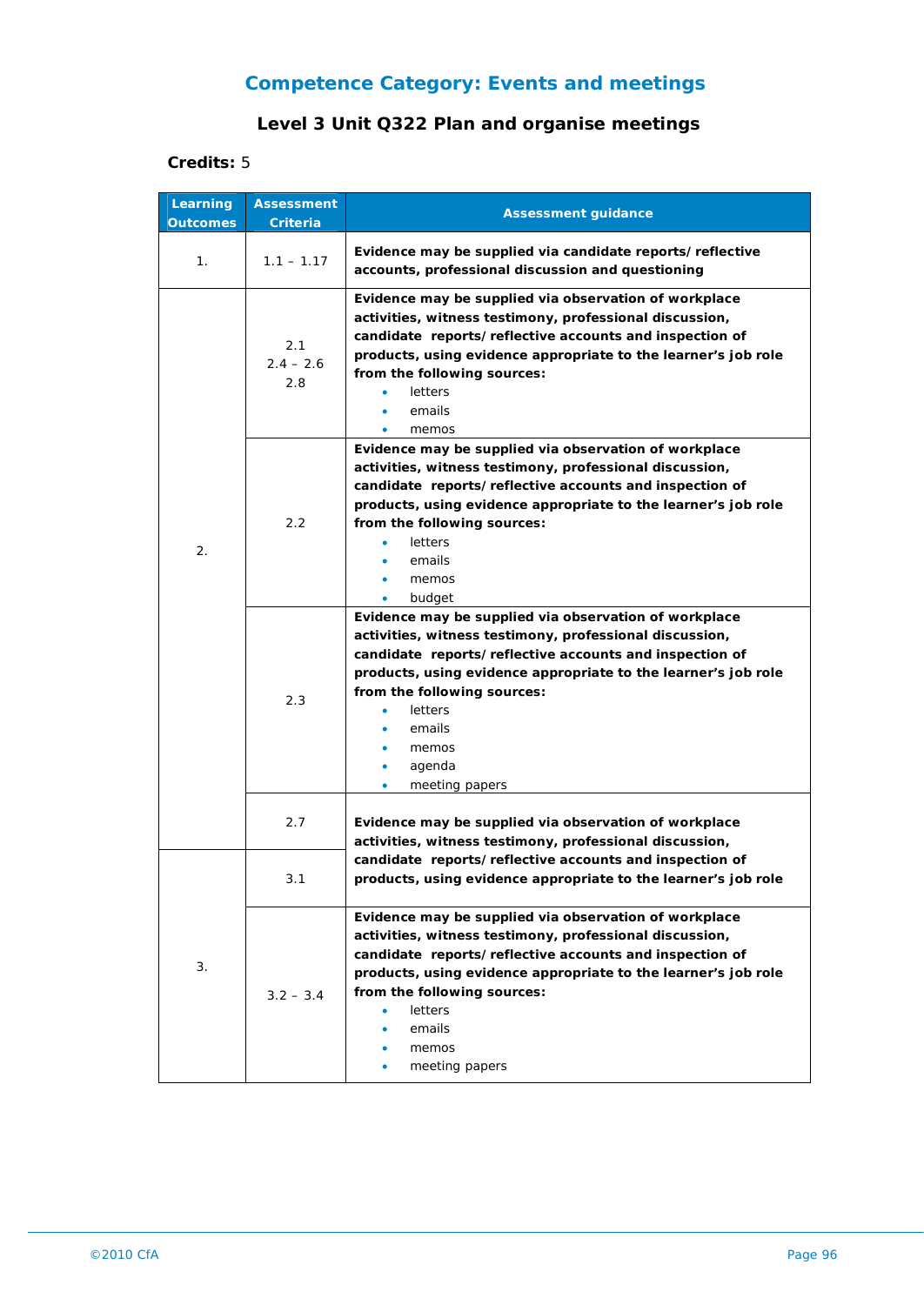### **Level 3 Unit Q322 Plan and organise meetings**

**Credits:** 5

| Learning<br><b>Outcomes</b> | <b>Assessment</b><br><b>Criteria</b> | <b>Assessment guidance</b>                                                                                                                                                                                                                                                                                 |
|-----------------------------|--------------------------------------|------------------------------------------------------------------------------------------------------------------------------------------------------------------------------------------------------------------------------------------------------------------------------------------------------------|
|                             | $4.1 - 4.2$                          | Evidence may be supplied via observation of workplace<br>activities, witness testimony, professional discussion,<br>candidate reports/reflective accounts and inspection of<br>products, using evidence appropriate to the learner's job role<br>from the following sources:<br>records                    |
| $\overline{4}$ .            | $4.3 - 4.4$                          | Evidence may be supplied via observation of workplace<br>activities, witness testimony, professional discussion,<br>candidate reports/reflective accounts and inspection of<br>products, using evidence appropriate to the learner's job role<br>from the following sources:<br>letters<br>emails<br>memos |
|                             | $4.5 - 4.7$                          | Evidence may be supplied via observation of workplace<br>activities, witness testimony, professional discussion,<br>candidate reports/reflective accounts and inspection of<br>products, using evidence appropriate to the learner's job role<br>from the following sources:<br>evaluations                |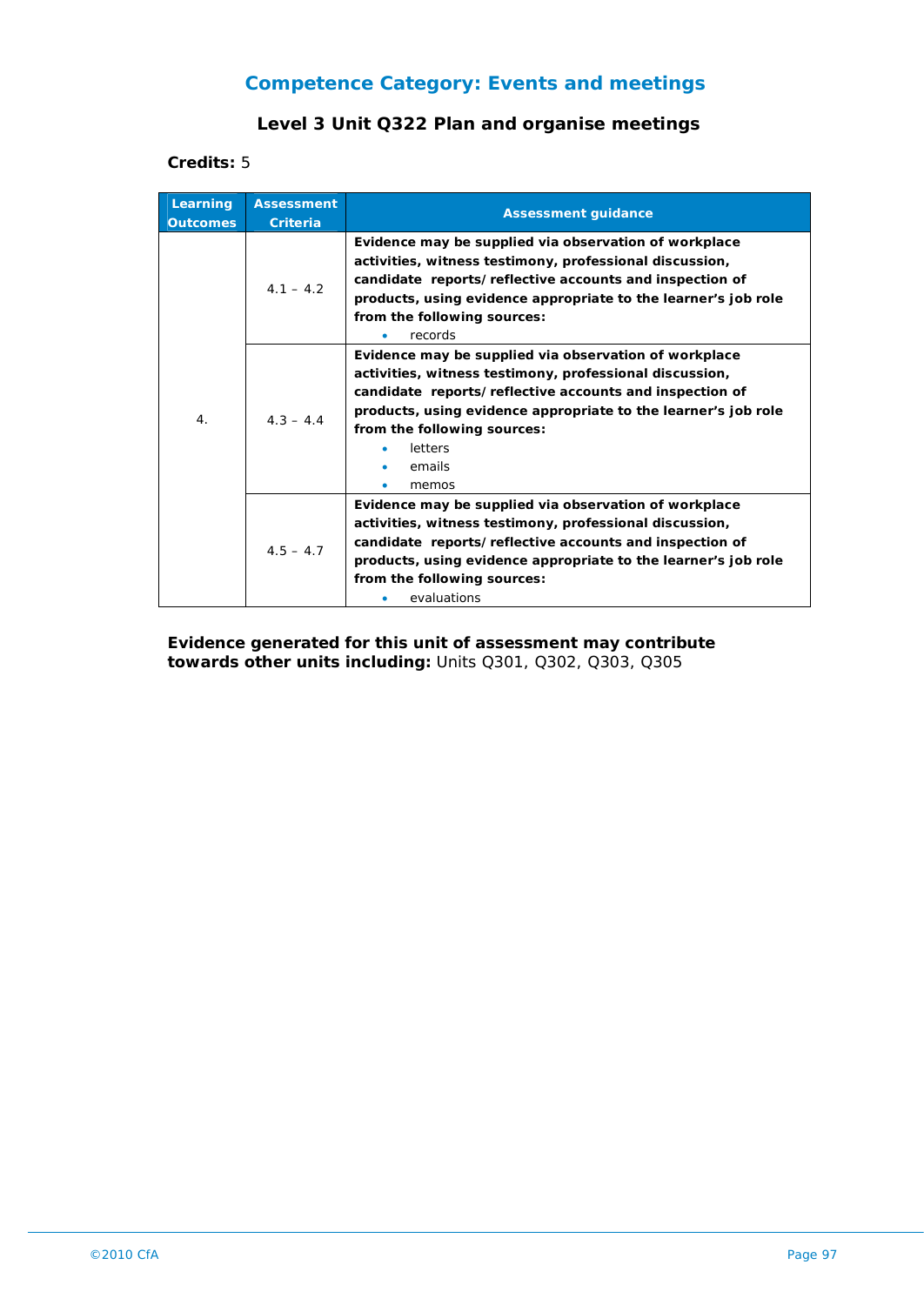### **Level 3 Unit Q323 Organise business travel or accommodation**

#### **Credits:** 5

| Learning<br><b>Outcomes</b> | <b>Assessment</b><br><b>Criteria</b> | <b>Assessment guidance</b>                                                                                                                                                                                                                                                                                                                       |
|-----------------------------|--------------------------------------|--------------------------------------------------------------------------------------------------------------------------------------------------------------------------------------------------------------------------------------------------------------------------------------------------------------------------------------------------|
| 1 <sub>1</sub>              | $1.1 - 1.8$                          | Evidence may be supplied via candidate reports/reflective                                                                                                                                                                                                                                                                                        |
| 2.                          | $2.1 - 2.2$                          | accounts, professional discussion and questioning                                                                                                                                                                                                                                                                                                |
| 3.                          | 3.1                                  | Evidence may be supplied via observation of workplace<br>activities, witness testimony, professional discussion,<br>candidate reports/reflective accounts and inspection of<br>products, using evidence appropriate to the learner's job role<br>from the following sources:<br>letters<br>emails<br>memos<br>briefs<br>budgets                  |
|                             | $3.2 - 3.8$<br>$3.10 - 3.12$         | Evidence may be supplied via observation of workplace<br>activities, witness testimony, professional discussion,<br>candidate reports/reflective accounts and inspection of<br>products, using evidence appropriate to the learner's job role<br>from the following sources:<br>letters<br>emails<br>memos<br>travel and accommodation documents |
|                             | 3.9                                  | Evidence may be supplied via observation of workplace<br>activities, witness testimony, professional discussion,<br>candidate reports/reflective accounts and inspection of<br>products, using evidence appropriate to the learner's job role                                                                                                    |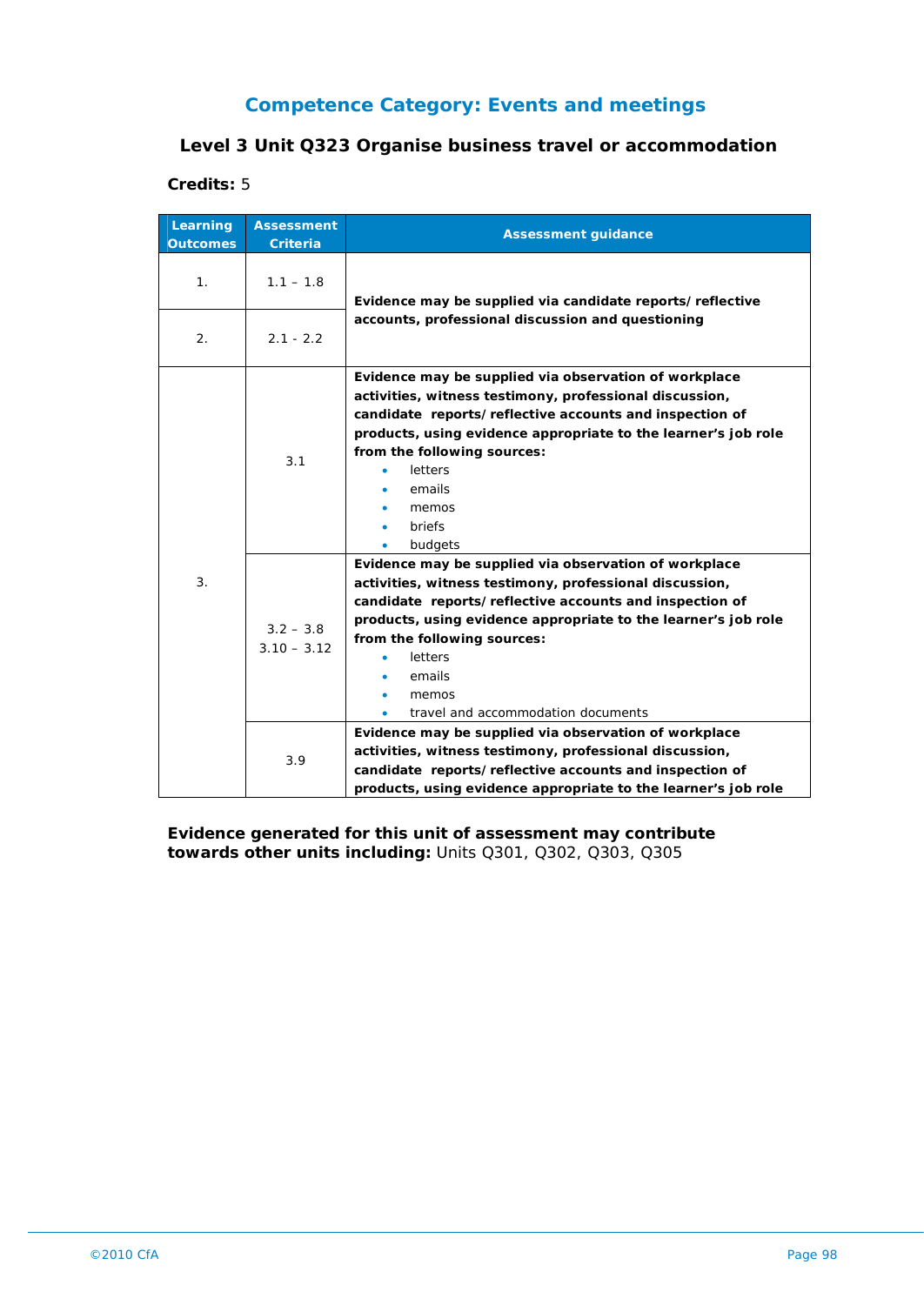### **Level 3 Unit Q324 Evaluate the organisation of business travel or accommodation**

**Credits:** 2

| Learning<br><b>Outcomes</b> | <b>Assessment</b><br><b>Criteria</b> | <b>Assessment guidance</b>                                                                                                                                                                                                                                                                                                                                                                                                                                                                                                                                                |
|-----------------------------|--------------------------------------|---------------------------------------------------------------------------------------------------------------------------------------------------------------------------------------------------------------------------------------------------------------------------------------------------------------------------------------------------------------------------------------------------------------------------------------------------------------------------------------------------------------------------------------------------------------------------|
| 1.                          | $1.1 - 1.2$                          | Evidence may be supplied via candidate reports/reflective<br>accounts, professional discussion and questioning                                                                                                                                                                                                                                                                                                                                                                                                                                                            |
| $\overline{2}$ .            | 2.1<br>2.2                           | Evidence may be supplied via witness testimony, professional<br>discussion, candidate reports/reflective accounts and<br>inspection of products, using evidence appropriate to the<br>learner's job role from the following sources:<br>letters<br>emails<br>memos<br>records<br>questionnaires<br>Evidence may be supplied via witness testimony, professional<br>discussion, candidate reports/reflective accounts and<br>inspection of products, using evidence appropriate to the<br>learner's job role from the following sources:<br>feedback received<br>$\bullet$ |
|                             | 2.3                                  | questionnaires<br>Evidence may be supplied via witness testimony, professional<br>discussion, candidate reports/reflective accounts and<br>inspection of products, using evidence appropriate to the<br>learner's job role from the following sources:<br>records                                                                                                                                                                                                                                                                                                         |
|                             | 2.4                                  | Evidence may be supplied via witness testimony, professional<br>discussion, candidate reports/reflective accounts and<br>inspection of products, using evidence appropriate to the<br>learner's job role from the following sources:<br><b>letters</b><br>emails<br>memos<br>reports                                                                                                                                                                                                                                                                                      |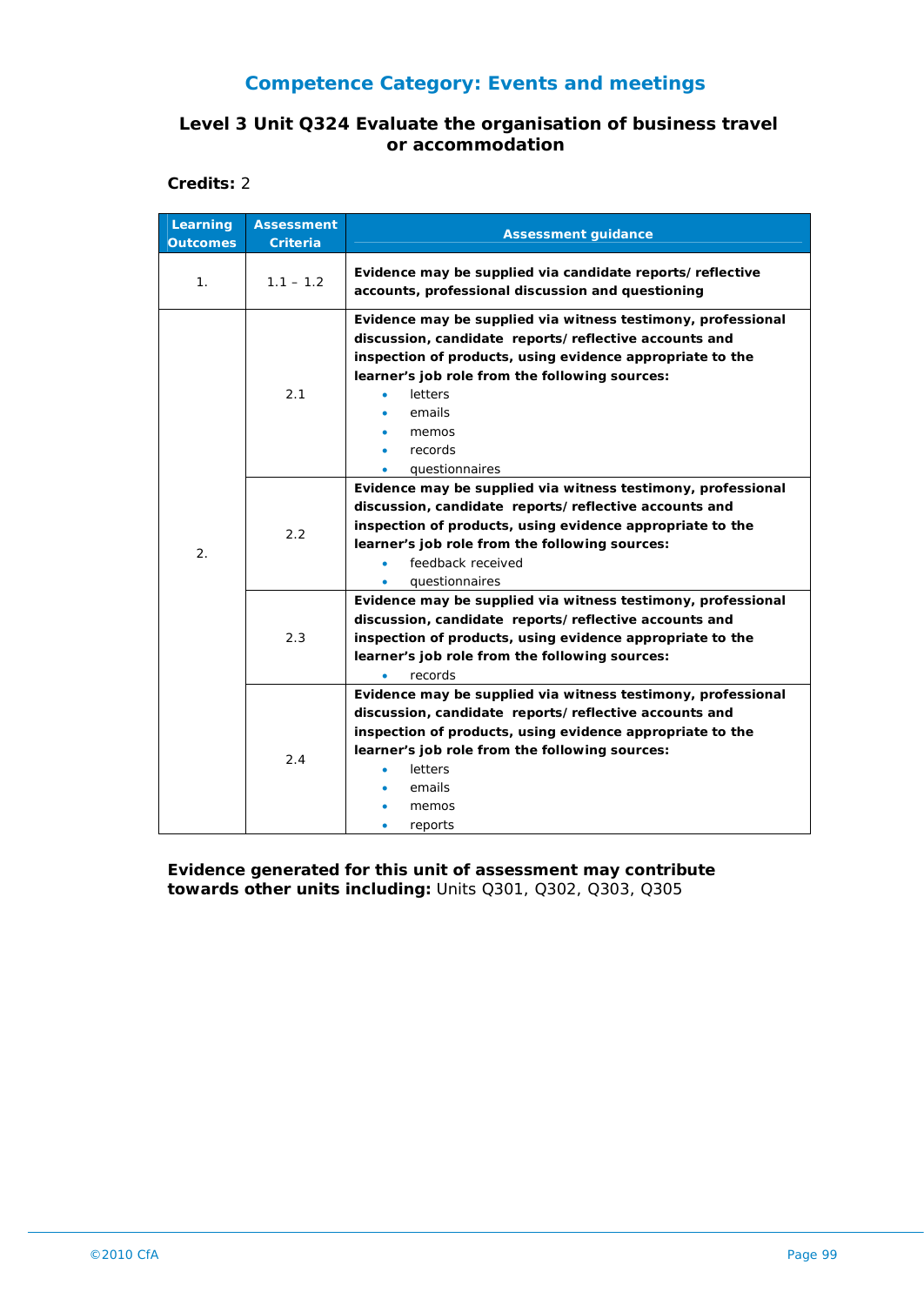### **Level 4 Unit Q413 Chair meetings**

#### **Credits:** 4

| Learning<br><b>Outcomes</b> | <b>Assessment</b><br><b>Criteria</b> | <b>Assessment guidance</b>                                                                                                                                                                                                                                                                                                                                             |
|-----------------------------|--------------------------------------|------------------------------------------------------------------------------------------------------------------------------------------------------------------------------------------------------------------------------------------------------------------------------------------------------------------------------------------------------------------------|
| 1.                          | $1.1 - 1.17$                         | Evidence may be supplied via candidate reports/reflective<br>accounts, professional discussion and questioning                                                                                                                                                                                                                                                         |
|                             | $2.1 - 2.5$                          | Evidence may be supplied via candidate reports/reflective<br>accounts and inspection of products, using evidence<br>appropriate to the learner's job role from the following sources:<br>agendas<br>briefing papers                                                                                                                                                    |
| 2.                          | 2.6                                  | Evidence may be supplied via observation of workplace<br>activities, witness testimony, professional discussion,<br>candidate reports/reflective accounts and inspection of<br>products, using evidence appropriate to the learner's job role<br>from the following sources:<br>letters<br>emails<br>memos<br>reports                                                  |
| 3.                          | $3.1 - 3.11$                         | Evidence may be supplied via observation of workplace<br>activities, witness testimony, professional discussion,<br>candidate reports/reflective accounts and inspection of<br>products, using evidence appropriate to the learner's job role<br>from the following sources:<br>minutes of meetings                                                                    |
| 4.                          | $4.1 - 4.2$                          | Evidence may be supplied via observation of workplace<br>activities, witness testimony, professional discussion,<br>candidate reports/reflective accounts and inspection of<br>products, using evidence appropriate to the learner's job role<br>from the following sources:<br>letters<br>emails<br>memos<br>minutes of meetings<br>$\bullet$<br>reports<br>$\bullet$ |
|                             | $4.3 - 4.4$                          | Evidence may be supplied via candidate reports/reflective<br>accounts and professional discussion                                                                                                                                                                                                                                                                      |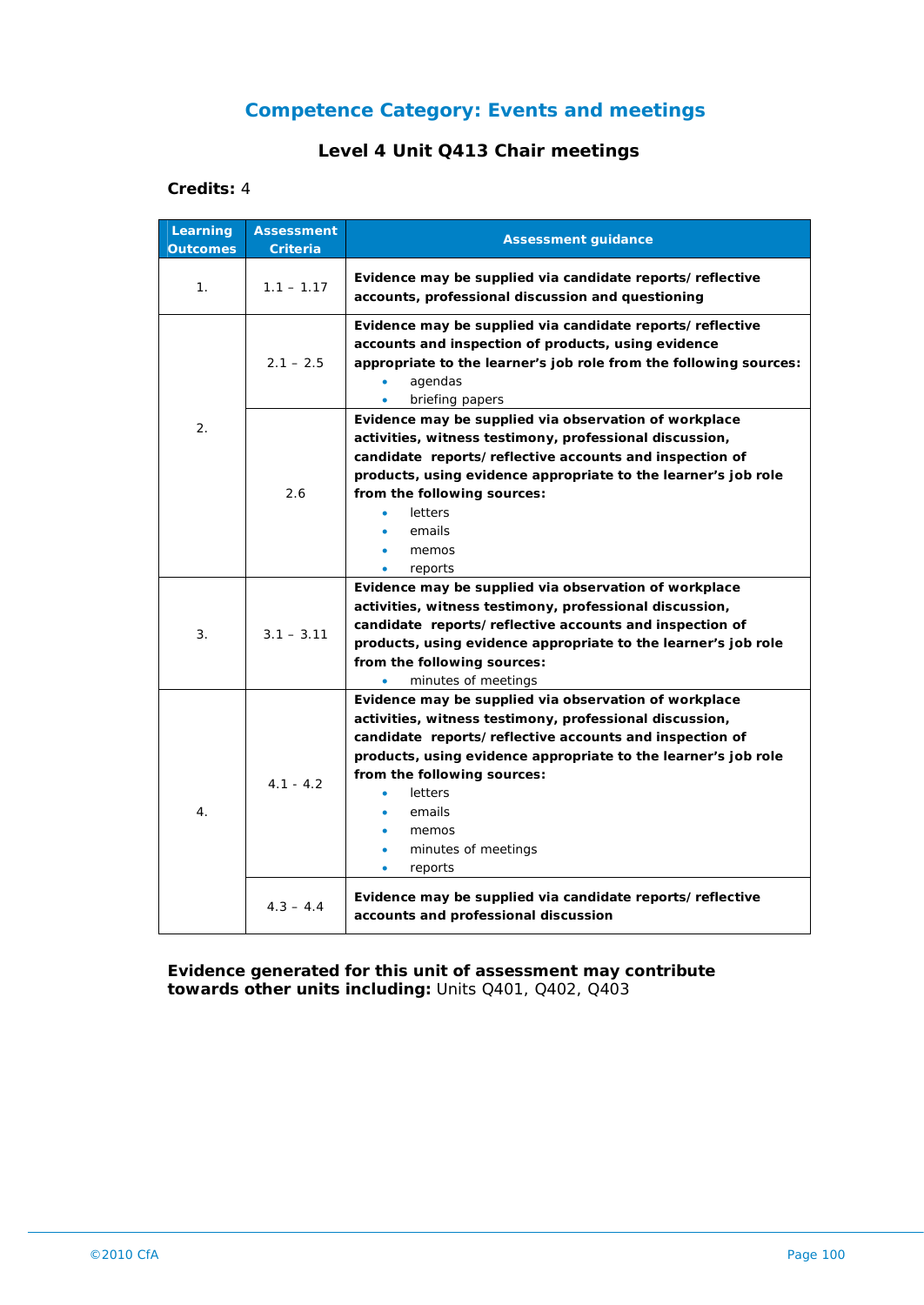### **Competence Category: Health and Safety**

#### **Level 1 Unit Q113 Use occupational health and safety guidelines when using keyboards**

**Credits:** 2

| Learning<br><b>Outcomes</b> | <b>Assessment</b><br><b>Criteria</b> | <b>Assessment quidance</b>                                                                                                                                   |
|-----------------------------|--------------------------------------|--------------------------------------------------------------------------------------------------------------------------------------------------------------|
| $1_{-}$                     | $1.1 - 1.4$                          | Evidence may be supplied via candidate reports/reflective<br>accounts, professional discussion and questioning                                               |
| 2.                          | $2.1 - 2.4$                          | Evidence may be supplied via observation of workplace<br>activities, witness testimony, professional discussion and<br>candidate reports/reflective accounts |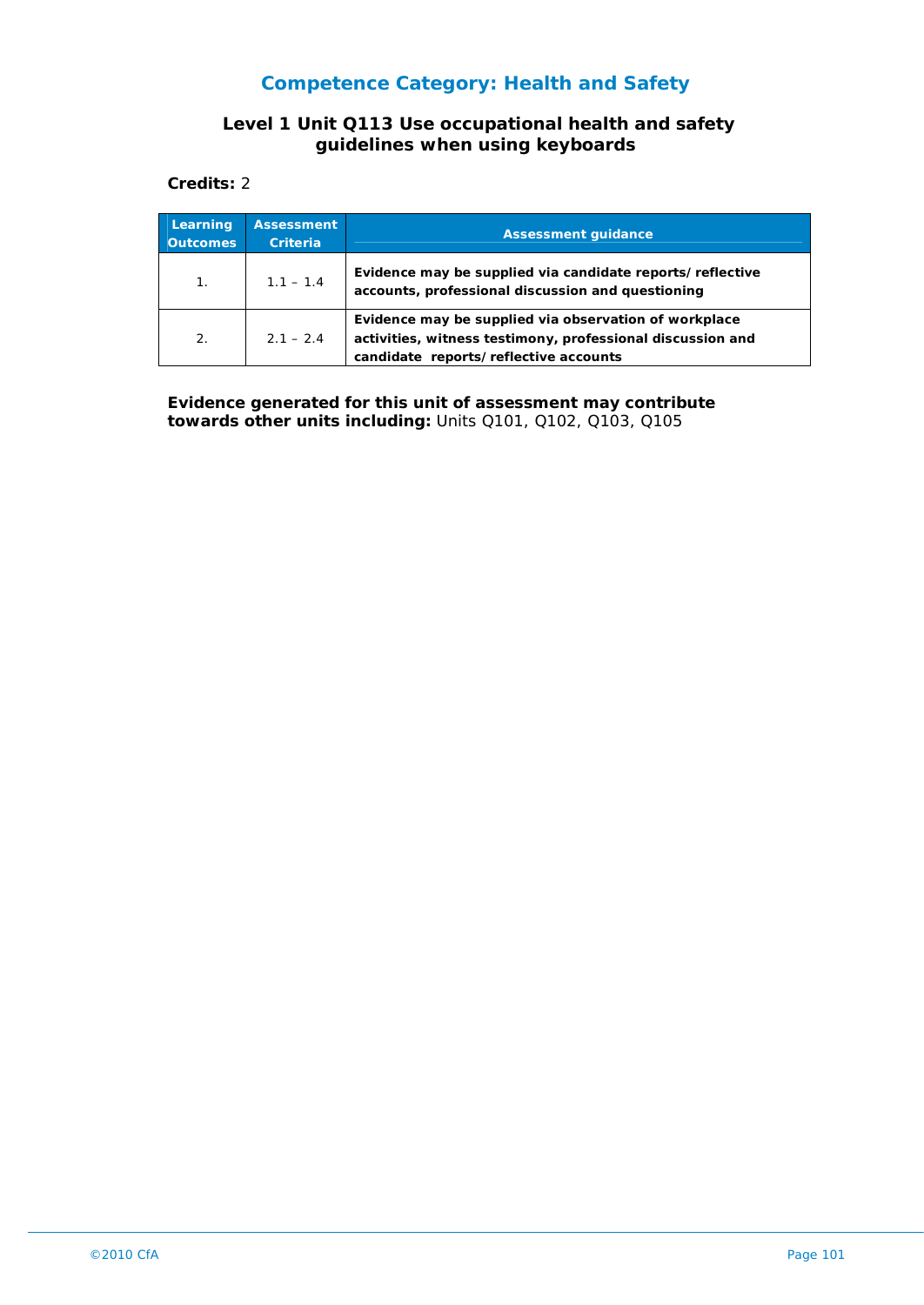### **Level 2 Unit Q227 Respond to change in a business environment**

**Credits:** 3

| Learning<br><b>Outcomes</b> | <b>Assessment</b><br>Criteria | <b>Assessment guidance</b>                                                                                                                                                                                                                                                                                |
|-----------------------------|-------------------------------|-----------------------------------------------------------------------------------------------------------------------------------------------------------------------------------------------------------------------------------------------------------------------------------------------------------|
| 1 <sub>1</sub>              | $1.1 - 1.3$                   |                                                                                                                                                                                                                                                                                                           |
| 2.                          | $2.1 - 2.8$                   | Evidence may be supplied via candidate reports/reflective<br>accounts, professional discussion and questioning                                                                                                                                                                                            |
| 3.                          | $3.1 - 3.3$                   |                                                                                                                                                                                                                                                                                                           |
| $\overline{4}$ .            | 4.1<br>4.4                    | Evidence may be supplied via candidate reports/reflective<br>accounts                                                                                                                                                                                                                                     |
|                             | 4.2                           | Evidence may be supplied via candidate reports/reflective<br>accounts and inspection of products, using evidence<br>appropriate to the learner's job role from the following sources:<br>letters<br>emails<br>memos                                                                                       |
|                             | 4.3                           | Evidence may be supplied via candidate reports/reflective<br>accounts and inspection of products, using evidence<br>appropriate to the learner's job role from the following sources:<br>Tasks completed<br>$\bullet$                                                                                     |
|                             | $4.5. - 4.7$                  | Evidence may be supplied via witness testimony and candidate<br>reports/reflective accounts                                                                                                                                                                                                               |
| 5.                          | 5.1                           | Evidence may be supplied via observation of workplace<br>activities, witness testimony, professional discussion,<br>candidate reports/reflective accounts and inspection of<br>products, using evidence appropriate to the learner's job role<br>from the following sources:<br>feedback given by learner |
|                             | 5.2                           | Evidence may be supplied via candidate reports/reflective<br>accounts and inspection of products, using evidence<br>appropriate to the learner's job role from the following sources:<br>letters<br>emails<br>memos                                                                                       |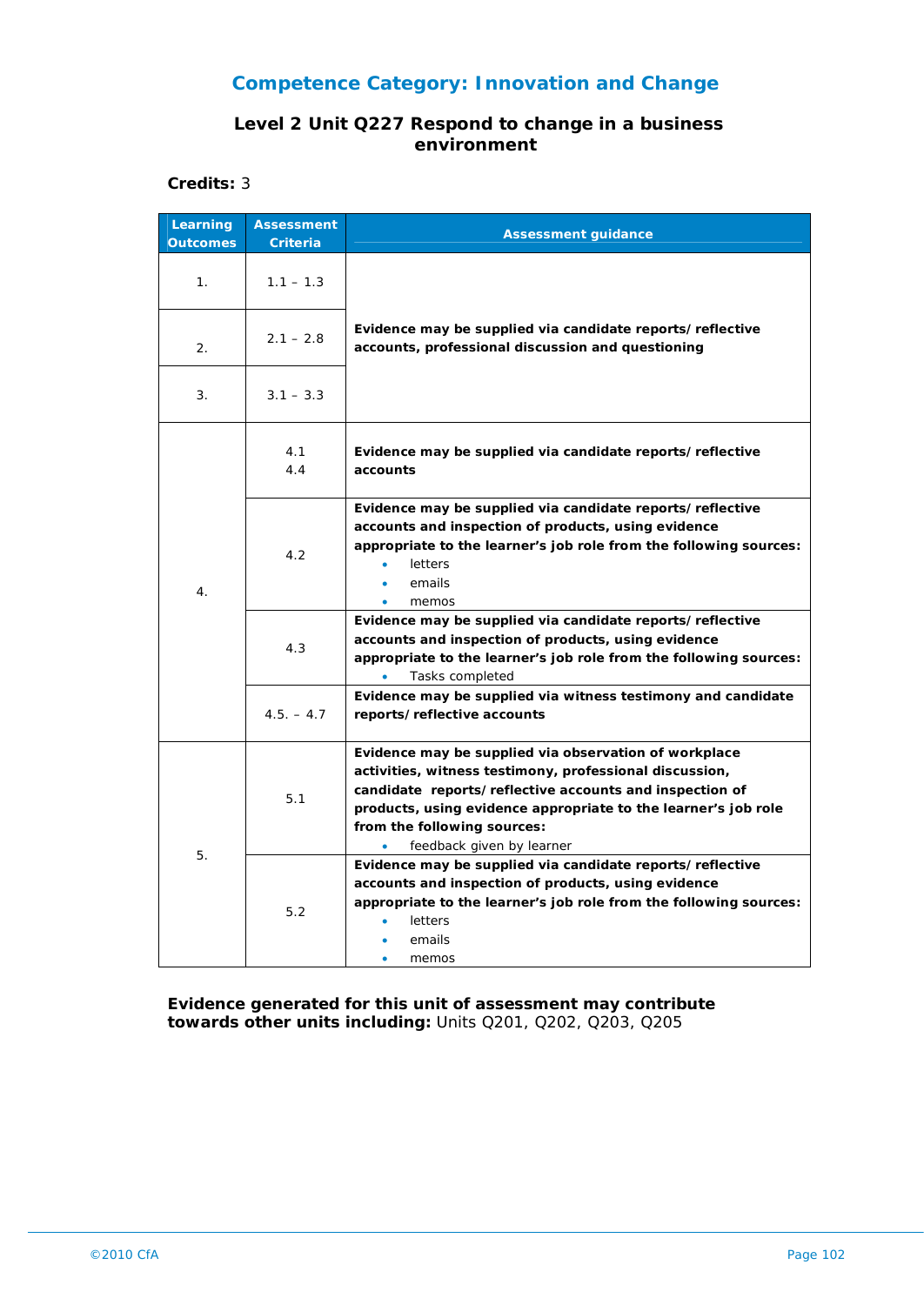#### **Level 3 Unit Q326 Contribute to innovation in a business environment**

**Credits:** 4

| Learning<br><b>Outcomes</b> | <b>Assessment</b><br><b>Criteria</b> | <b>Assessment guidance</b>                                                                                                                                                         |
|-----------------------------|--------------------------------------|------------------------------------------------------------------------------------------------------------------------------------------------------------------------------------|
| 1 <sub>1</sub>              | $1.1 - 1.2$                          |                                                                                                                                                                                    |
| 2.                          | $2.1 - 2.9$                          | Evidence may be supplied via candidate reports/reflective<br>accounts, professional discussion and questioning                                                                     |
| 3.                          | $3.1 - 3.2$                          |                                                                                                                                                                                    |
| 4.                          | $4.1 - 4.4$                          | Evidence may be supplied via witness testimony, professional<br>discussion, candidate reports/reflective accounts and<br>inspection of products, using evidence appropriate to the |
| 5.                          | $5.1 - 5.2$                          | learner's job role from the following sources:<br>letters<br>۰<br>emails                                                                                                           |
| 6.                          | $6.1 - 6.5$                          | memos<br>minutes of meetings<br>۰<br>information collected<br>feedback given<br>۰<br>reports<br>presentations                                                                      |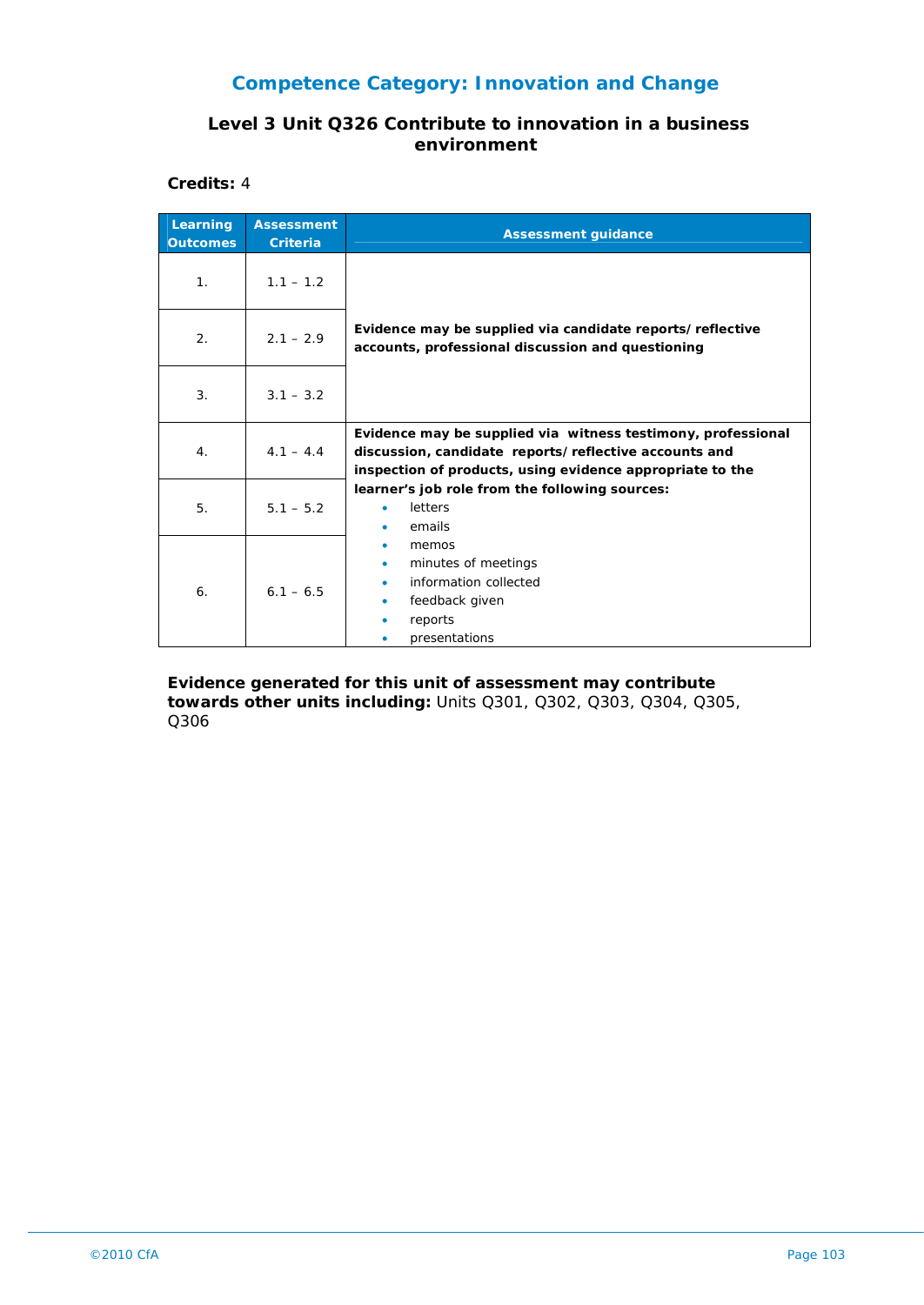#### **Level 4 Unit Q418 Contribute to innovation in a business environment**

**Credits:** 6

| Learning<br><b>Outcomes</b> | <b>Assessment</b><br>Criteria | <b>Assessment guidance</b>                                                                                                                                                                                                                                                                                                  |
|-----------------------------|-------------------------------|-----------------------------------------------------------------------------------------------------------------------------------------------------------------------------------------------------------------------------------------------------------------------------------------------------------------------------|
| 1.                          | $1.1 - 1.2$                   |                                                                                                                                                                                                                                                                                                                             |
| 2.                          | $2.1 - 2.11$                  | Evidence may be supplied via candidate reports/reflective<br>accounts, professional discussion and questioning                                                                                                                                                                                                              |
| 3.                          | $3.1 - 3.6$                   |                                                                                                                                                                                                                                                                                                                             |
|                             | $4.1 - 4.2$<br>4.5            | Evidence may be supplied via witness testimony, professional<br>discussion, candidate reports/reflective accounts and<br>inspection of products, using evidence appropriate to the<br>learner's job role from the following sources:<br>letters<br>٠<br>emails<br>memos<br>reports<br>$\bullet$<br>minutes of meetings<br>۰ |
| 4.                          | 4.3                           | Evidence may be supplied via witness testimony, professional<br>discussion, candidate reports/reflective accounts and<br>inspection of products, using evidence appropriate to the<br>learner's job role from the following sources:<br>information collected<br>۰                                                          |
|                             | 4.4                           | Evidence may be supplied via witness testimony, professional<br>discussion, candidate reports/reflective accounts and<br>inspection of products, using evidence appropriate to the<br>learner's job role from the following sources:<br>risk assessment                                                                     |
| 5.                          | $5.1 - 5.2$                   | Evidence may be supplied via witness testimony, professional<br>discussion, candidate reports/reflective accounts and<br>inspection of products, using evidence appropriate to the<br>learner's job role from the following sources:<br>letters                                                                             |
|                             | $6.1 - 6.5$<br>6.7            | emails<br>memos<br>reports<br>minutes of meetings<br>formal proposal                                                                                                                                                                                                                                                        |
| 6.                          | 6.6                           | Evidence may be supplied via witness testimony, professional<br>discussion, candidate reports/reflective accounts and<br>inspection of products, using evidence appropriate to the<br>learner's job role from the following sources:<br>letters<br>emails<br>memos<br>feedback received                                     |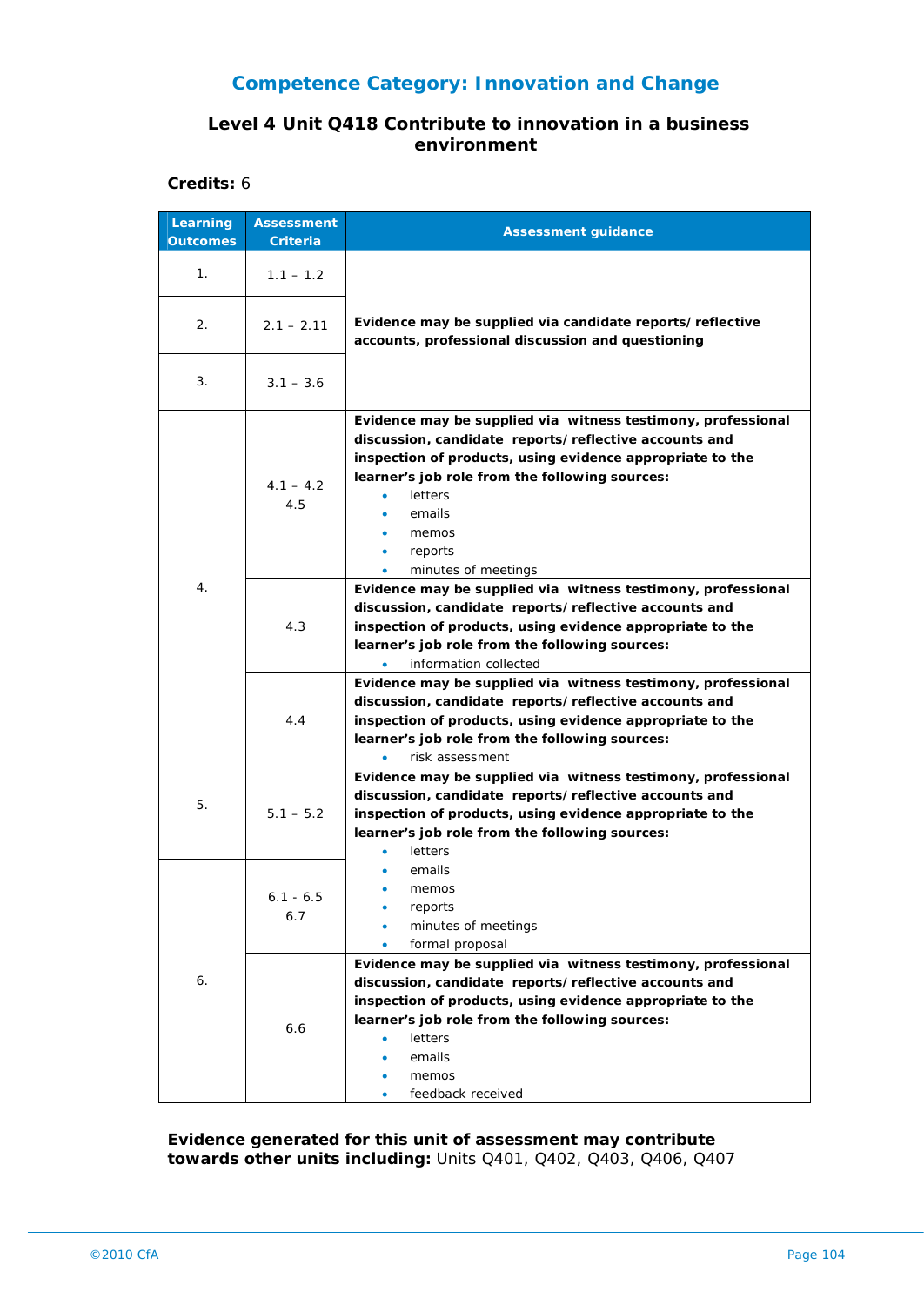### **Level 4 Unit Q419 Plan change for a team**

#### **Credits:** 6

| Learning<br><b>Outcomes</b> | <b>Assessment</b><br><b>Criteria</b> | <b>Assessment guidance</b>                                                                                                                                                                                                                                                                                                                                  |
|-----------------------------|--------------------------------------|-------------------------------------------------------------------------------------------------------------------------------------------------------------------------------------------------------------------------------------------------------------------------------------------------------------------------------------------------------------|
| 1.                          | 1.1                                  |                                                                                                                                                                                                                                                                                                                                                             |
| 2.                          | $2.1 - 2.3$                          | Evidence may be supplied via candidate reports/reflective                                                                                                                                                                                                                                                                                                   |
| 3.                          | $3.1 - 3.2$                          | accounts, professional discussion and questioning                                                                                                                                                                                                                                                                                                           |
| 4.                          | $4.1 - 4.5$                          |                                                                                                                                                                                                                                                                                                                                                             |
|                             | $5.1 - 5.3$                          | Evidence may be supplied via witness testimony and candidate<br>reports/reflective accounts                                                                                                                                                                                                                                                                 |
| 5.                          | 5.4                                  | Evidence may be supplied via witness testimony, professional<br>discussion, candidate reports/reflective accounts and<br>inspection of products, using evidence appropriate to the                                                                                                                                                                          |
|                             | 6.1<br>6.3                           | learner's job role from the following sources:<br><b>letters</b><br>٠<br>emails<br>memos<br>reports<br>٠<br>presentations<br>$\bullet$<br>minutes of meetings<br>٠<br>initial plan                                                                                                                                                                          |
| 6.                          | 6.2                                  | Evidence may be supplied via observation of workplace<br>activities, witness testimony, professional discussion,<br>candidate reports/reflective accounts and inspection of<br>products, using evidence appropriate to the learner's job role<br>from the following sources:<br>plan<br><b>letters</b><br>emails<br>memos<br>reports<br>minutes of meetings |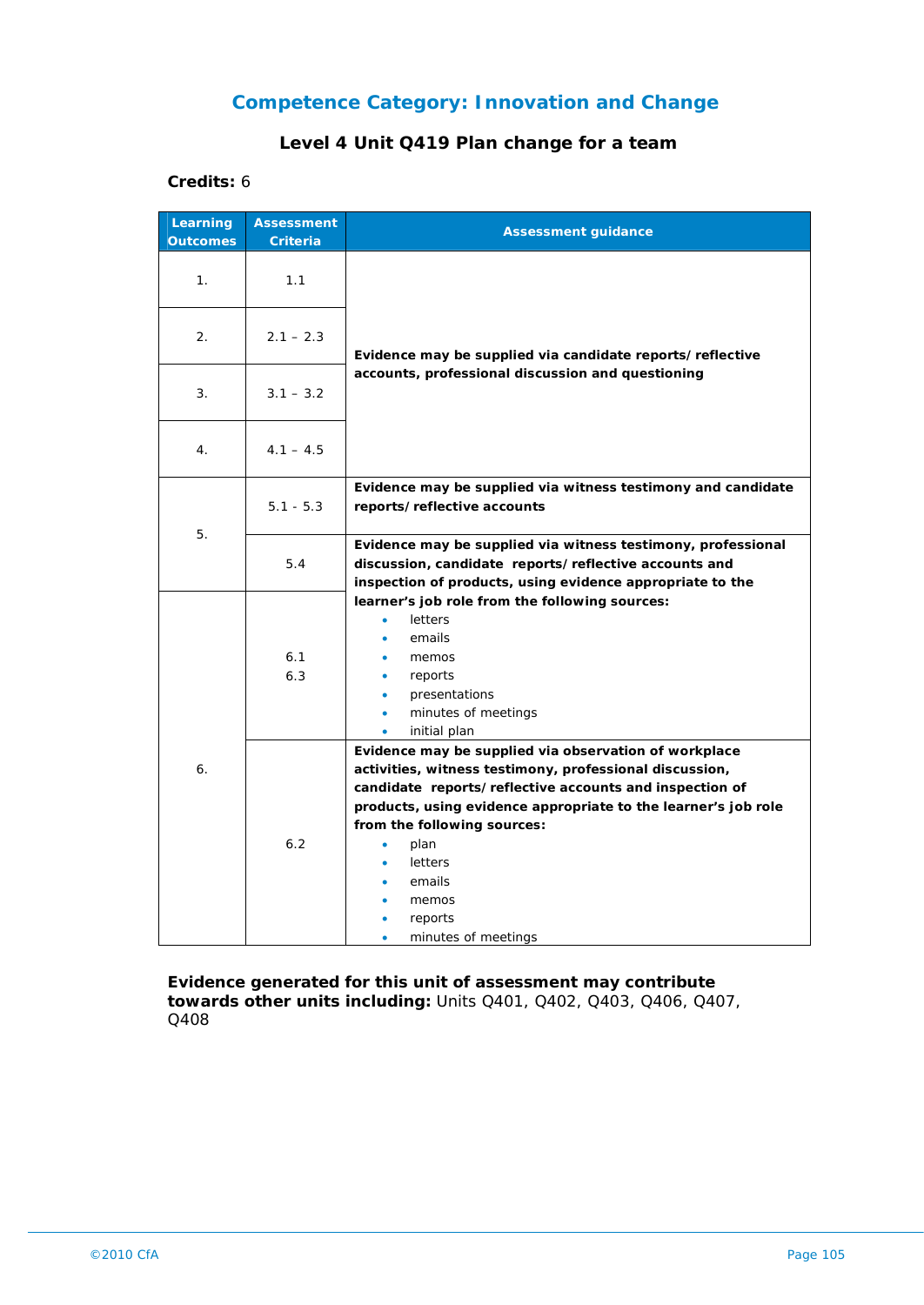## **Level 5 Unit Q503 Plan change across teams**

#### **Credits:** 6

| Learning<br><b>Outcomes</b> | <b>Assessment</b><br><b>Criteria</b> | <b>Assessment guidance</b>                                                                                                                                                                                                                                                                 |
|-----------------------------|--------------------------------------|--------------------------------------------------------------------------------------------------------------------------------------------------------------------------------------------------------------------------------------------------------------------------------------------|
| 1.                          | 1.1                                  | Evidence may be supplied via candidate reports/reflective<br>accounts, professional discussion and questioning                                                                                                                                                                             |
| 2.                          | $2.1 - 2.3$                          |                                                                                                                                                                                                                                                                                            |
| 3.                          | $3.1 - 3.2$                          |                                                                                                                                                                                                                                                                                            |
| 4.                          | $4.1 - 4.5$                          |                                                                                                                                                                                                                                                                                            |
| 5.                          | $5.1 - 5.3$                          | Evidence may be supplied via candidate reports/reflective<br>accounts                                                                                                                                                                                                                      |
|                             | 5.4                                  | Evidence may be supplied via witness testimony, professional<br>discussion, candidate reports/reflective accounts and<br>inspection of products, using evidence appropriate to the                                                                                                         |
| 6.                          | 6.1<br>6.3                           | learner's job role from the following sources:<br>letters<br>emails<br>memos<br>minutes of meetings<br>presentations<br>initial plan<br>٠                                                                                                                                                  |
|                             | 6.2                                  | Evidence may be supplied via observation of workplace<br>activities, witness testimony, professional discussion,<br>candidate reports/reflective accounts and inspection of<br>products, using evidence appropriate to the learner's job role<br>from the following sources:<br>plans<br>۰ |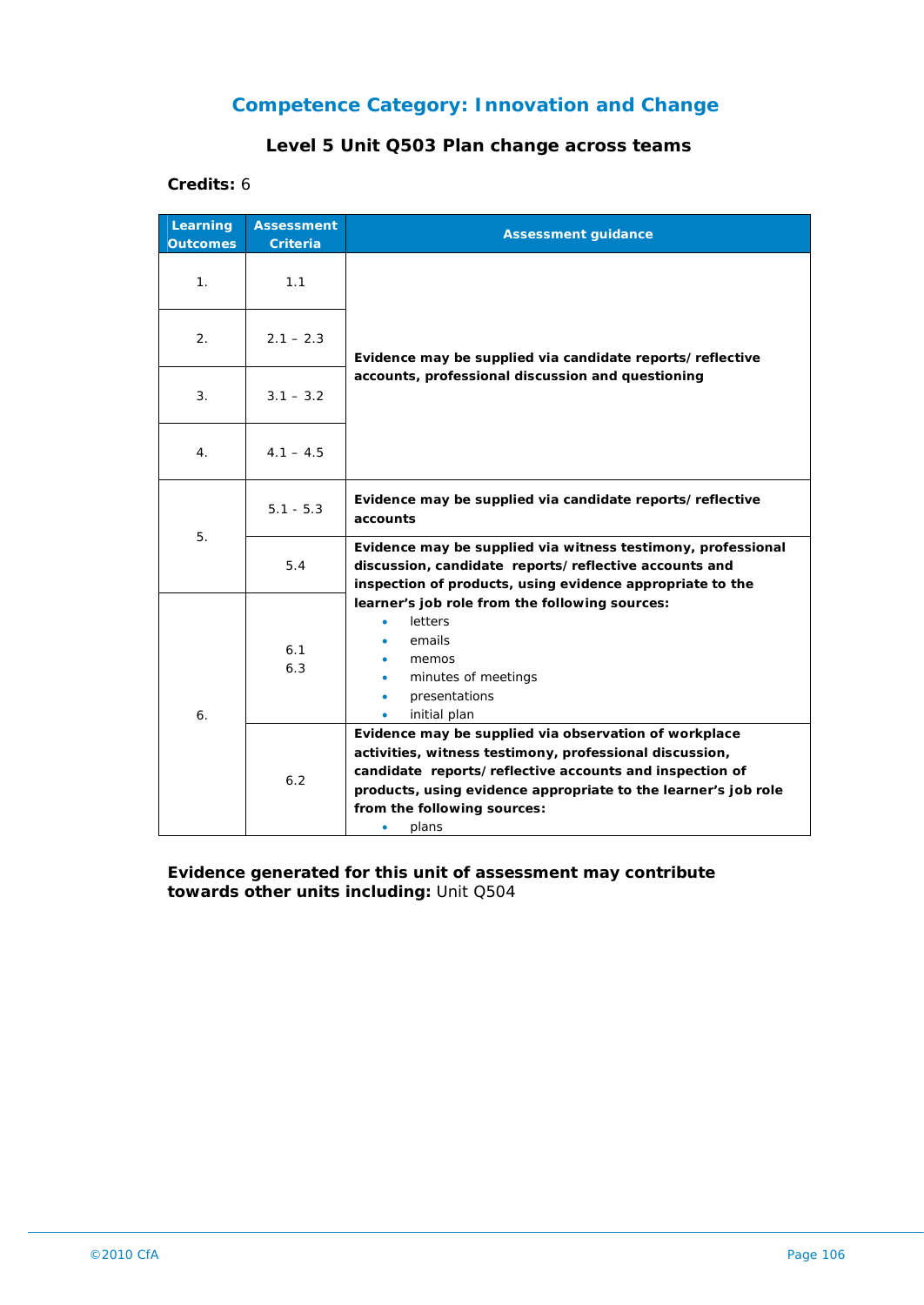#### **Level 5 Unit Q504 Implement, monitor and review change**

**Credits:** 6

| Learning<br><b>Outcomes</b> | <b>Assessment</b><br><b>Criteria</b> | <b>Assessment guidance</b>                                                                                                                                                                                                                                                                                          |
|-----------------------------|--------------------------------------|---------------------------------------------------------------------------------------------------------------------------------------------------------------------------------------------------------------------------------------------------------------------------------------------------------------------|
| 1 <sub>1</sub>              | 1.1                                  |                                                                                                                                                                                                                                                                                                                     |
| 2.                          | $2.1 - 2.4$                          |                                                                                                                                                                                                                                                                                                                     |
| 3.                          | $3.1 - 3.4$                          | Evidence may be supplied via candidate reports/reflective                                                                                                                                                                                                                                                           |
| 4.                          | $4.1 - 4.2$                          | accounts, professional discussion and questioning                                                                                                                                                                                                                                                                   |
| 5.                          | $5.1 - 5.4$                          |                                                                                                                                                                                                                                                                                                                     |
| 6.                          | $6.1 - 6.4$                          |                                                                                                                                                                                                                                                                                                                     |
| 7.                          | $7.1 - 7.5$                          | Evidence may be supplied via witness testimony, professional<br>discussion, candidate reports/reflective accounts and<br>inspection of products, using evidence appropriate to the                                                                                                                                  |
| 8.                          | $8.1 - 8.2$                          | learner's job role from the following sources:<br><b>letters</b><br>emails<br>memos<br>reports<br>$\bullet$<br>presentation<br>$\bullet$<br>minutes of meetings                                                                                                                                                     |
|                             | $8.3 - 8.4$                          | Evidence may be supplied via witness testimony, professional<br>discussion, candidate reports/reflective accounts and<br>inspection of products, using evidence appropriate to the<br>learner's job role from the following sources:<br><b>letters</b><br>$\bullet$<br>emails<br>memos<br>reports<br>feedback given |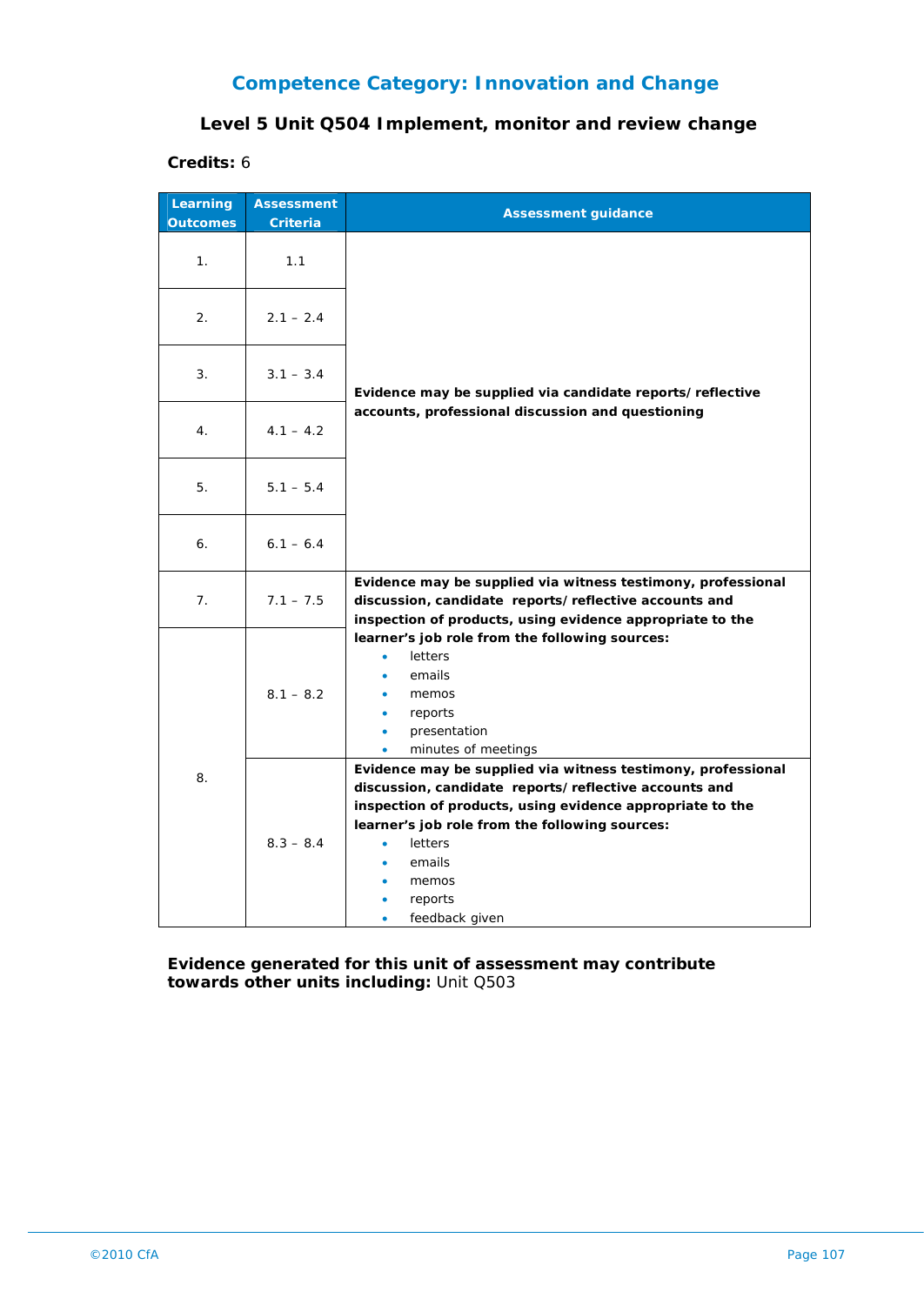### **Level 6 Unit Q602 Implement and evaluate organisational change**

**Credits:** 6

| Learning<br><b>Outcomes</b> | <b>Assessment</b><br><b>Criteria</b> | <b>Assessment guidance</b>                                                                                                                                                                                                                                                                                      |
|-----------------------------|--------------------------------------|-----------------------------------------------------------------------------------------------------------------------------------------------------------------------------------------------------------------------------------------------------------------------------------------------------------------|
| 1.                          | 1.1                                  |                                                                                                                                                                                                                                                                                                                 |
| 2.                          | $2.1 - 2.5$                          |                                                                                                                                                                                                                                                                                                                 |
| 3.                          | $3.1 - 3.5$                          | Evidence may be supplied via candidate reports/reflective                                                                                                                                                                                                                                                       |
| 4.                          | $4.1 - 4.2$                          | accounts, professional discussion and questioning                                                                                                                                                                                                                                                               |
| 5.                          | $5.1 - 5.4$                          |                                                                                                                                                                                                                                                                                                                 |
| 6.                          | $6.1 - 6.4$                          |                                                                                                                                                                                                                                                                                                                 |
| 7.                          | $7.1 - 7.7$                          | Evidence may be supplied via witness testimony, professional<br>discussion, candidate reports/reflective accounts and<br>inspection of products, using evidence appropriate to the                                                                                                                              |
| 8.                          | $8.1 - 8.2$                          | learner's job role from the following sources:<br>letters<br>$\bullet$<br>emails<br>memos<br>reports<br>$\bullet$<br>$\bullet$<br>presentation<br>minutes of meetings<br>$\bullet$                                                                                                                              |
|                             | $8.3 - 8.4$                          | Evidence may be supplied via witness testimony, professional<br>discussion, candidate reports/reflective accounts and<br>inspection of products, using evidence appropriate to the<br>learner's job role from the following sources:<br>letters<br>emails<br>memos<br>reports<br>presentation<br>feedback given |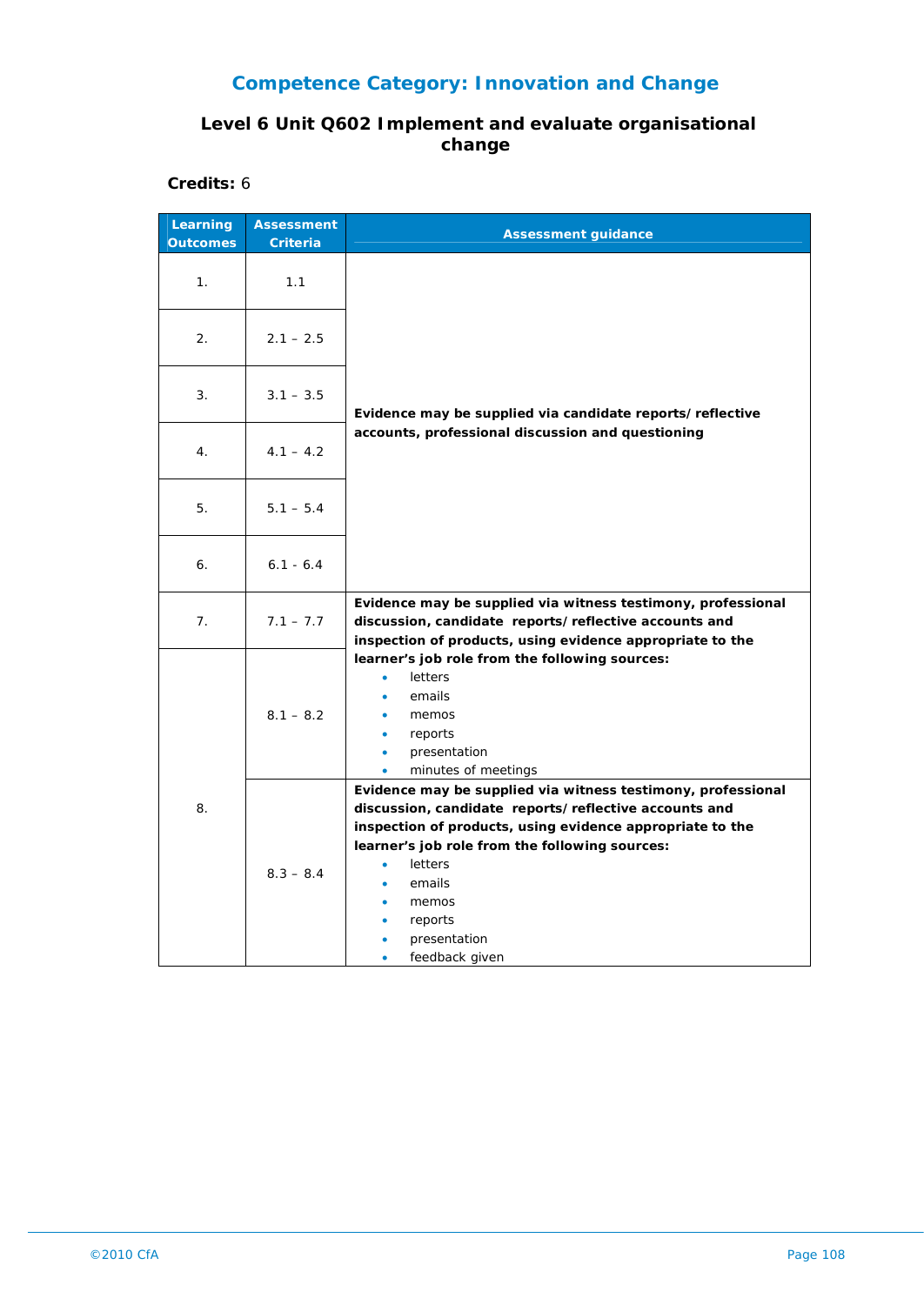### **Level 1 Unit Q111 Use a filing system**

#### **Credits:** 2

| Learning<br><b>Outcomes</b> | <b>Assessment</b><br><b>Criteria</b> | <b>Assessment guidance</b>                                                                                                                                                                                                                                                                                                        |
|-----------------------------|--------------------------------------|-----------------------------------------------------------------------------------------------------------------------------------------------------------------------------------------------------------------------------------------------------------------------------------------------------------------------------------|
| 1.                          | $1.1 - 1.3$                          | Evidence may be supplied via candidate reports/reflective<br>accounts, professional discussion and questioning                                                                                                                                                                                                                    |
|                             | 2.1                                  | Evidence may be supplied via observation of workplace<br>activities, witness testimony, professional discussion,<br>candidate reports/reflective accounts and inspection of<br>products, using evidence appropriate to the learner's job role<br>from the following sources:<br>information collected<br>$\bullet$                |
| 2.                          | $2.2 - 2.3$                          | Evidence may be supplied via observation of workplace<br>activities, witness testimony, professional discussion,<br>candidate reports/reflective accounts and inspection of<br>products, using evidence appropriate to the learner's job role                                                                                     |
|                             | 2.4                                  | Evidence may be supplied via observation of workplace<br>activities, witness testimony, professional discussion,<br>candidate reports/reflective accounts and inspection of<br>products, using evidence appropriate to the learner's job role<br>from the following sources:<br>letters<br>٠<br>emails<br>٠<br>memos<br>$\bullet$ |
| 3.                          | 3.1                                  | Evidence may be supplied via observation of workplace<br>activities, witness testimony, professional discussion,<br>candidate reports/reflective accounts and inspection of<br>products, using evidence appropriate to the learner's job role<br>from the following sources:<br>information retrieved                             |
|                             | $3.2 - 3.3$                          | Evidence may be supplied via observation of workplace<br>activities, witness testimony, professional discussion,<br>candidate reports/reflective accounts and inspection of<br>products, using evidence appropriate to the learner's job role                                                                                     |
|                             | $3.4 - 3.5$                          | Evidence may be supplied via observation of workplace<br>activities, witness testimony, professional discussion,<br>candidate reports/reflective accounts and inspection of<br>products, using evidence appropriate to the learner's job role<br>from the following sources:<br>letters<br>emails<br>memos                        |

**Evidence generated for this unit of assessment may contribute towards other units including:** Units Q101, Q102, Q103, Q105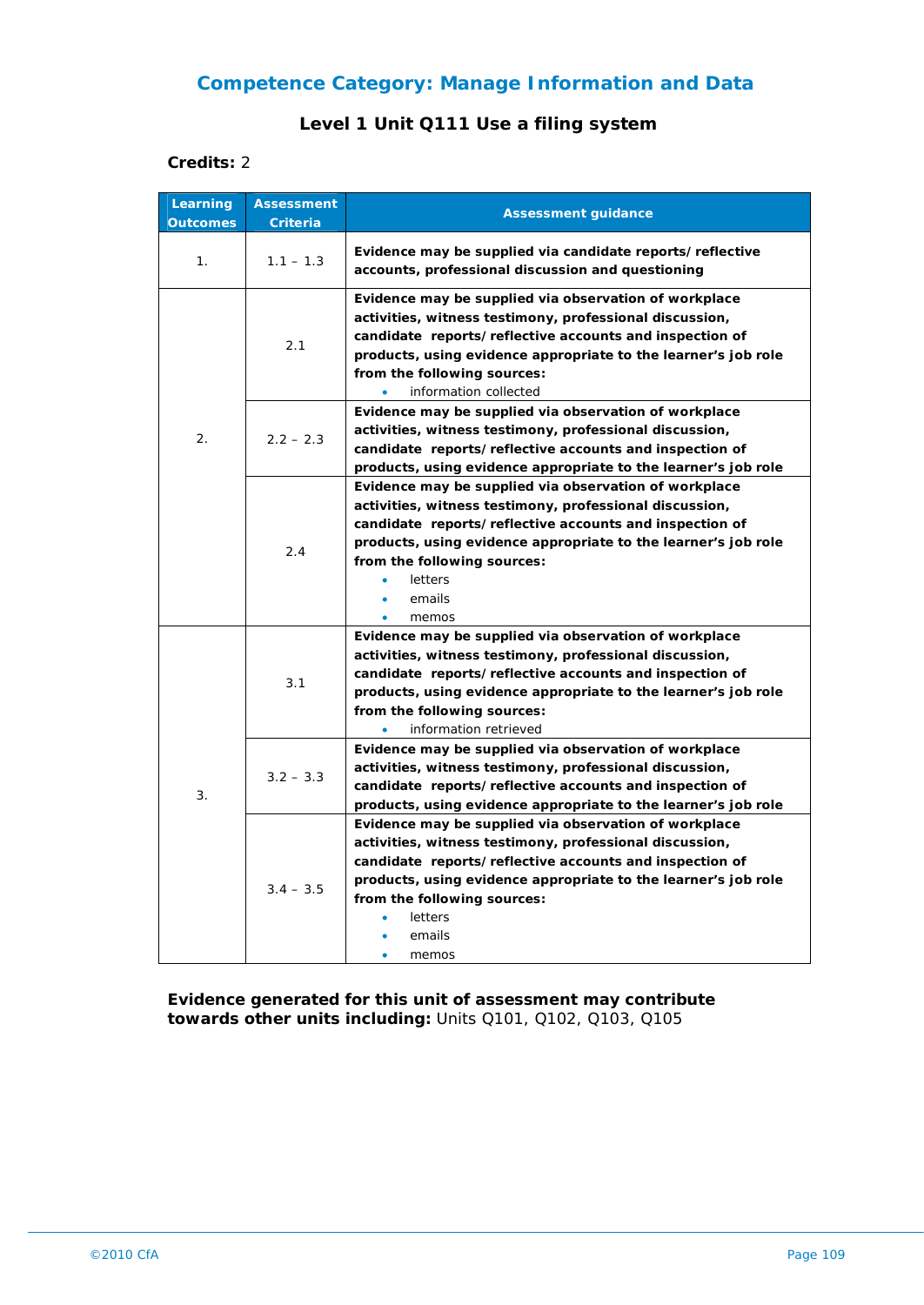#### **Level 1 Unit Q112 Archive information**

#### **Credits:** 2

| Learning<br><b>Outcomes</b> | <b>Assessment</b><br><b>Criteria</b> | <b>Assessment guidance</b>                                                                                                                                                                                                                                                                                 |
|-----------------------------|--------------------------------------|------------------------------------------------------------------------------------------------------------------------------------------------------------------------------------------------------------------------------------------------------------------------------------------------------------|
| 1 <sub>1</sub>              | $1.1 - 1.7$                          | Evidence may be supplied via candidate reports/reflective<br>accounts, professional discussion and questioning                                                                                                                                                                                             |
| 2.                          | 2.1<br>2.3<br>$2.5 - 2.6$            | Evidence may be supplied via observation of workplace<br>activities, witness testimony, professional discussion,<br>candidate reports/reflective accounts and inspection of<br>products, using evidence appropriate to the learner's job role<br>from the following sources:<br>letters<br>emails<br>memos |
|                             | 2.2                                  | Evidence may be supplied via observation of workplace<br>activities, witness testimony, professional discussion,<br>candidate reports/reflective accounts and inspection of<br>products, using evidence appropriate to the learner's job role                                                              |
|                             | 2.4                                  | Evidence may be supplied via observation of workplace<br>activities, witness testimony, professional discussion,<br>candidate reports/reflective accounts and inspection of<br>products, using evidence appropriate to the learner's job role<br>from the following sources:<br>records                    |

**Evidence generated for this unit of assessment may contribute towards other units including:** Units Q101, Q102, Q103, Q105, Q111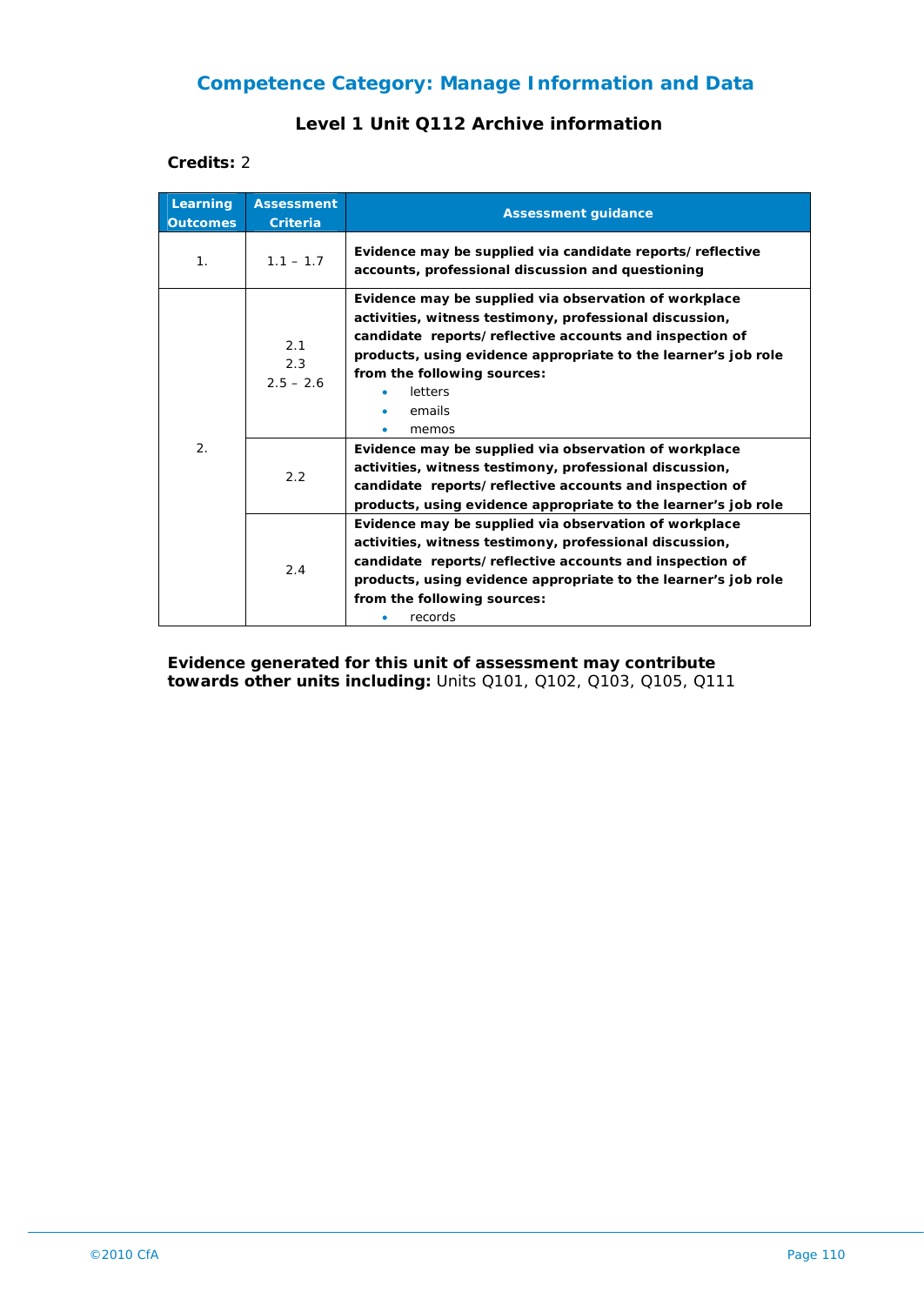### **Level 2 Unit Q217 Organise and report data**

**Credits:** 3

| Learning<br><b>Outcomes</b> | <b>Assessment</b><br><b>Criteria</b> | <b>Assessment guidance</b>                                                                                                                                                                                                                                                                                                     |
|-----------------------------|--------------------------------------|--------------------------------------------------------------------------------------------------------------------------------------------------------------------------------------------------------------------------------------------------------------------------------------------------------------------------------|
| 1 <sub>1</sub>              | $1.1 - 1.3$                          | Evidence may be supplied via candidate reports/reflective<br>accounts, professional discussion and questioning                                                                                                                                                                                                                 |
| 2.                          | $2.1 - 2.2$                          | Evidence may be supplied via observation of workplace<br>activities, witness testimony, professional discussion,<br>candidate reports/reflective accounts and inspection of<br>products, using evidence appropriate to the learner's job role                                                                                  |
|                             | 2.3                                  | Evidence may be supplied via observation of workplace<br>activities, witness testimony, professional discussion,<br>candidate reports/reflective accounts and inspection of<br>products, using evidence appropriate to the learner's job role<br>from the following sources:<br>feedback obtained                              |
| 3.                          | $3.1 - 3.2$                          | Evidence may be supplied via observation of workplace<br>activities, witness testimony, professional discussion,<br>candidate reports/reflective accounts and inspection of<br>products, using evidence appropriate to the learner's job role<br>from the following sources:<br>letters<br>emails<br>memos<br>examples of data |

**Evidence generated for this unit of assessment may contribute towards other units including:** Units Q201, Q202, Q203, Q205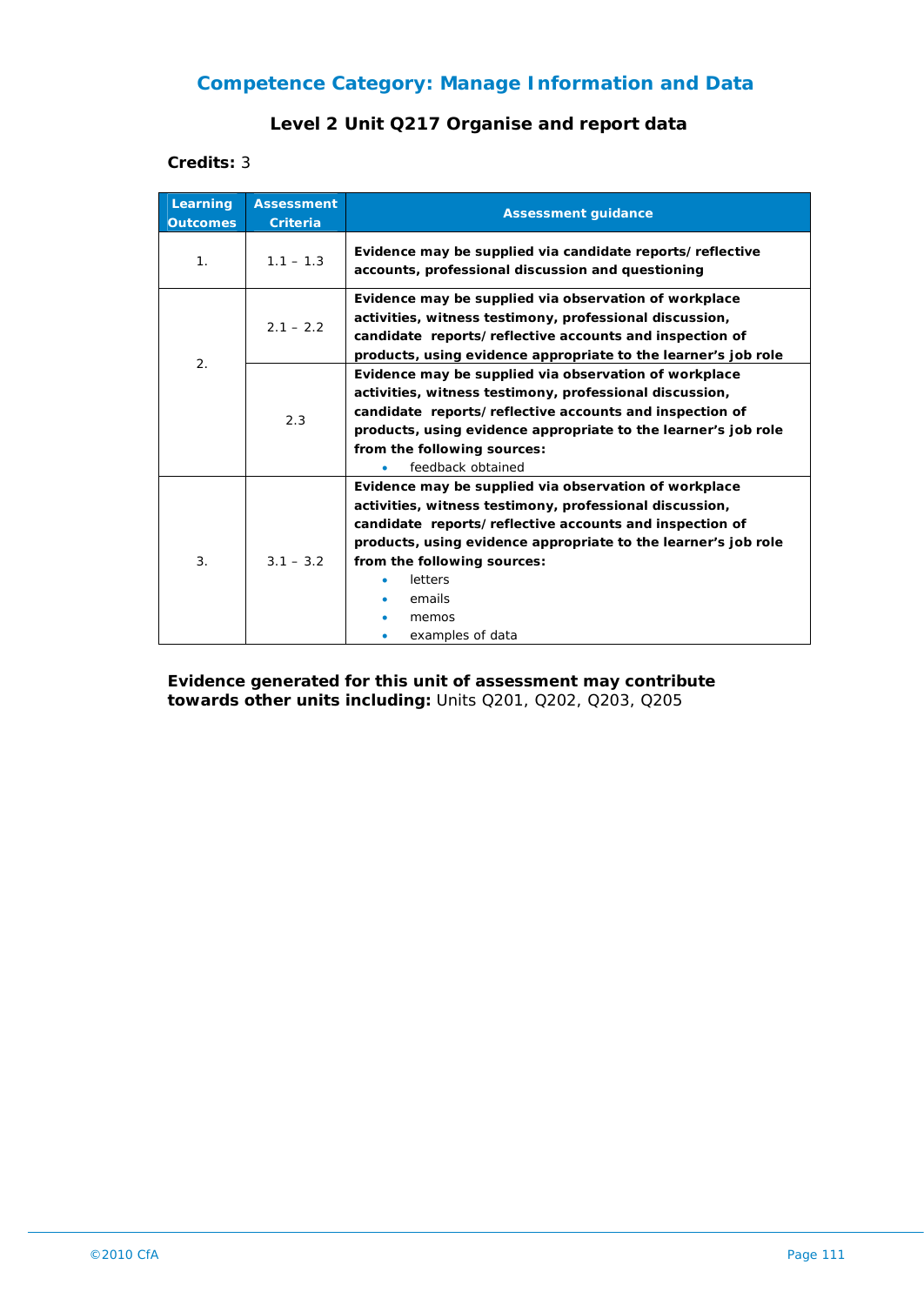#### **Level 2 Unit Q218 Research information**

**Credits:** 4

| Learning<br><b>Outcomes</b> | <b>Assessment</b><br><b>Criteria</b> | <b>Assessment guidance</b>                                                                                                                                                                                                                                                                                                                    |
|-----------------------------|--------------------------------------|-----------------------------------------------------------------------------------------------------------------------------------------------------------------------------------------------------------------------------------------------------------------------------------------------------------------------------------------------|
| 1 <sub>1</sub>              | $1.1 - 1.3$                          | Evidence may be supplied via candidate reports/reflective<br>accounts, professional discussion and questioning                                                                                                                                                                                                                                |
| 2.                          | 2.1<br>2.4                           | Evidence may be supplied via observation of workplace<br>activities, witness testimony, professional discussion,<br>candidate reports/reflective accounts and inspection of<br>products, using evidence appropriate to the learner's job role<br>from the following sources:<br>letters<br>emails<br>memos<br>notes of informal meetings<br>۰ |
|                             | $2.2 - 2.3$<br>2.7                   | Evidence may be supplied via observation of workplace<br>activities, witness testimony, professional discussion,<br>candidate reports/reflective accounts and inspection of<br>products, using evidence appropriate to the learner's job role                                                                                                 |
|                             | $2.5 - 2.6$                          | Evidence may be supplied via observation of workplace<br>activities, witness testimony, professional discussion,<br>candidate reports/reflective accounts and inspection of<br>products, using evidence appropriate to the learner's job role<br>from the following sources:<br>records                                                       |

**Evidence generated for this unit of assessment may contribute towards other units including:** Units Q201, Q202, Q203, Q205, Q217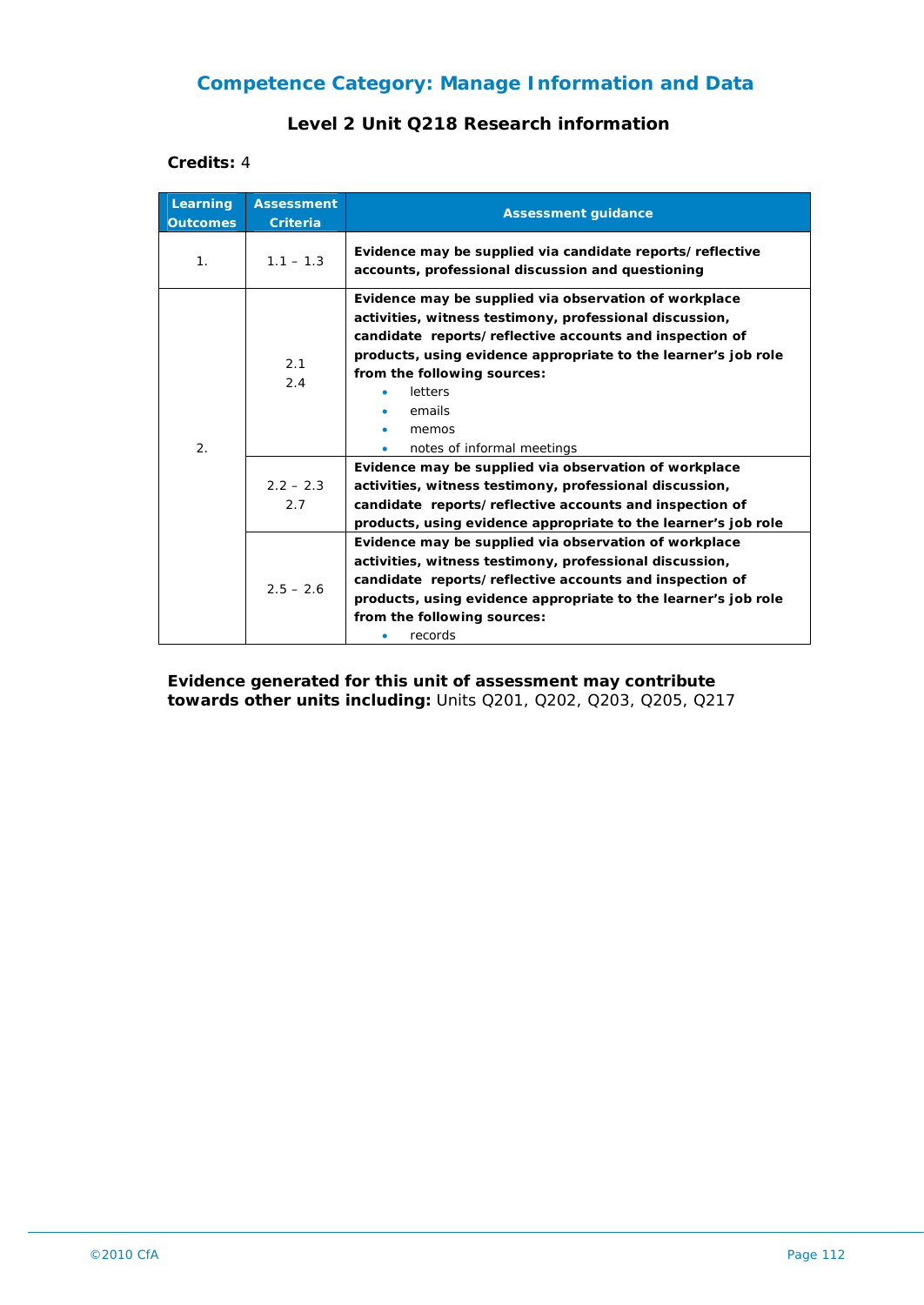#### **Level 2 Unit Q219 Store and retrieve information**

**Credits:** 3

| Learning<br><b>Outcomes</b> | <b>Assessment</b><br><b>Criteria</b> | <b>Assessment guidance</b>                                                                                                                                                                                                                                                                                                |
|-----------------------------|--------------------------------------|---------------------------------------------------------------------------------------------------------------------------------------------------------------------------------------------------------------------------------------------------------------------------------------------------------------------------|
| 1.                          | $1.1 - 1.9$                          | Evidence may be supplied via candidate reports/reflective<br>accounts, professional discussion and questioning                                                                                                                                                                                                            |
| 2.                          | 2.1<br>2.6                           | Evidence may be supplied via observation of workplace<br>activities, witness testimony, professional discussion,<br>candidate reports/reflective accounts and inspection of<br>products, using evidence appropriate to the learner's job role<br>from the following sources:<br>letters<br>emails<br>memos<br>information |
|                             | $2.2 - 2.5$                          | Evidence may be supplied via observation of workplace<br>activities, witness testimony, professional discussion,<br>candidate reports/reflective accounts and inspection of<br>products, using evidence appropriate to the learner's job role                                                                             |
| 3.                          | 3.1<br>$3.3 - 3.6$                   | Evidence may be supplied via observation of workplace<br>activities, witness testimony, professional discussion,<br>candidate reports/reflective accounts and inspection of<br>products, using evidence appropriate to the learner's job role<br>from the following sources:<br>letters<br>emails<br>memos<br>information |
|                             | 3.2                                  | Evidence may be supplied via observation of workplace<br>activities, witness testimony, professional discussion,<br>candidate reports/reflective accounts and inspection of<br>products, using evidence appropriate to the learner's job role                                                                             |

**Evidence generated for this unit of assessment may contribute towards other units including:** Units Q201, Q202, Q203, Q205, Q220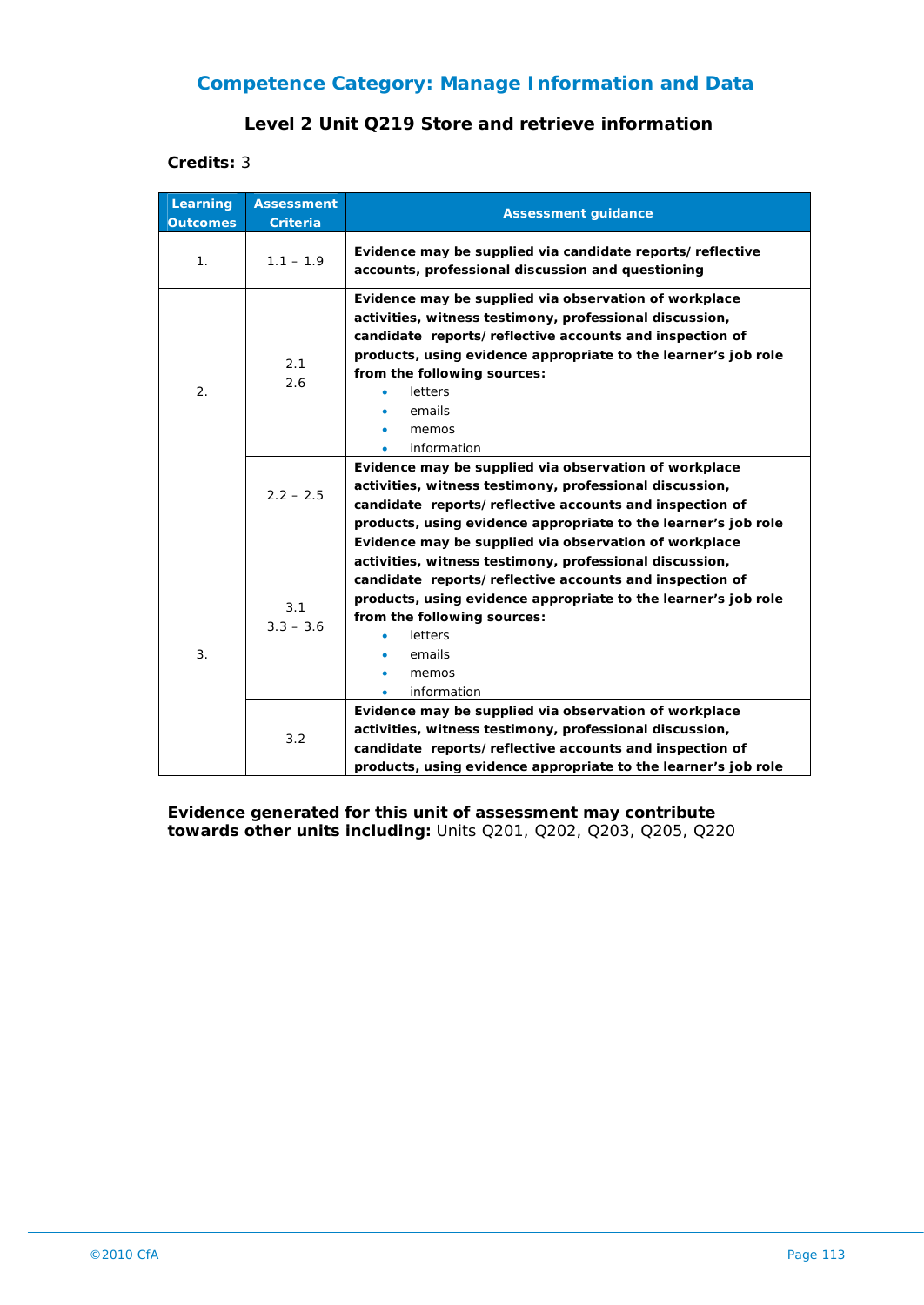#### **Level 2 Unit Q220 Archive information**

#### **Credits:** 2

| Learning<br><b>Outcomes</b> | <b>Assessment</b><br><b>Criteria</b> | <b>Assessment guidance</b>                                                                                                                                                                                                                                                                                                     |
|-----------------------------|--------------------------------------|--------------------------------------------------------------------------------------------------------------------------------------------------------------------------------------------------------------------------------------------------------------------------------------------------------------------------------|
| 1 <sub>1</sub>              | $1.1 - 1.10$                         | Evidence may be supplied via candidate reports/reflective<br>accounts, professional discussion and questioning                                                                                                                                                                                                                 |
| 2.                          | $2.1 - 2.2$<br>2.4<br>$2.6 - 2.9$    | Evidence may be supplied via observation of workplace<br>activities, witness testimony, professional discussion,<br>candidate reports/reflective accounts and inspection of<br>products, using evidence appropriate to the learner's job role<br>from the following sources:<br>letters<br>emails<br>memos<br>information<br>۰ |
|                             | 2.3                                  | Evidence may be supplied via observation of workplace<br>activities, witness testimony, professional discussion,<br>candidate reports/reflective accounts and inspection of<br>products, using evidence appropriate to the learner's job role                                                                                  |
|                             | 2.5                                  | Evidence may be supplied via observation of workplace<br>activities, witness testimony, professional discussion,<br>candidate reports/reflective accounts and inspection of<br>products, using evidence appropriate to the learner's job role<br>from the following sources:<br>records                                        |

**Evidence generated for this unit of assessment may contribute towards other units including:** Units Q201, Q202, Q203, Q205, Q219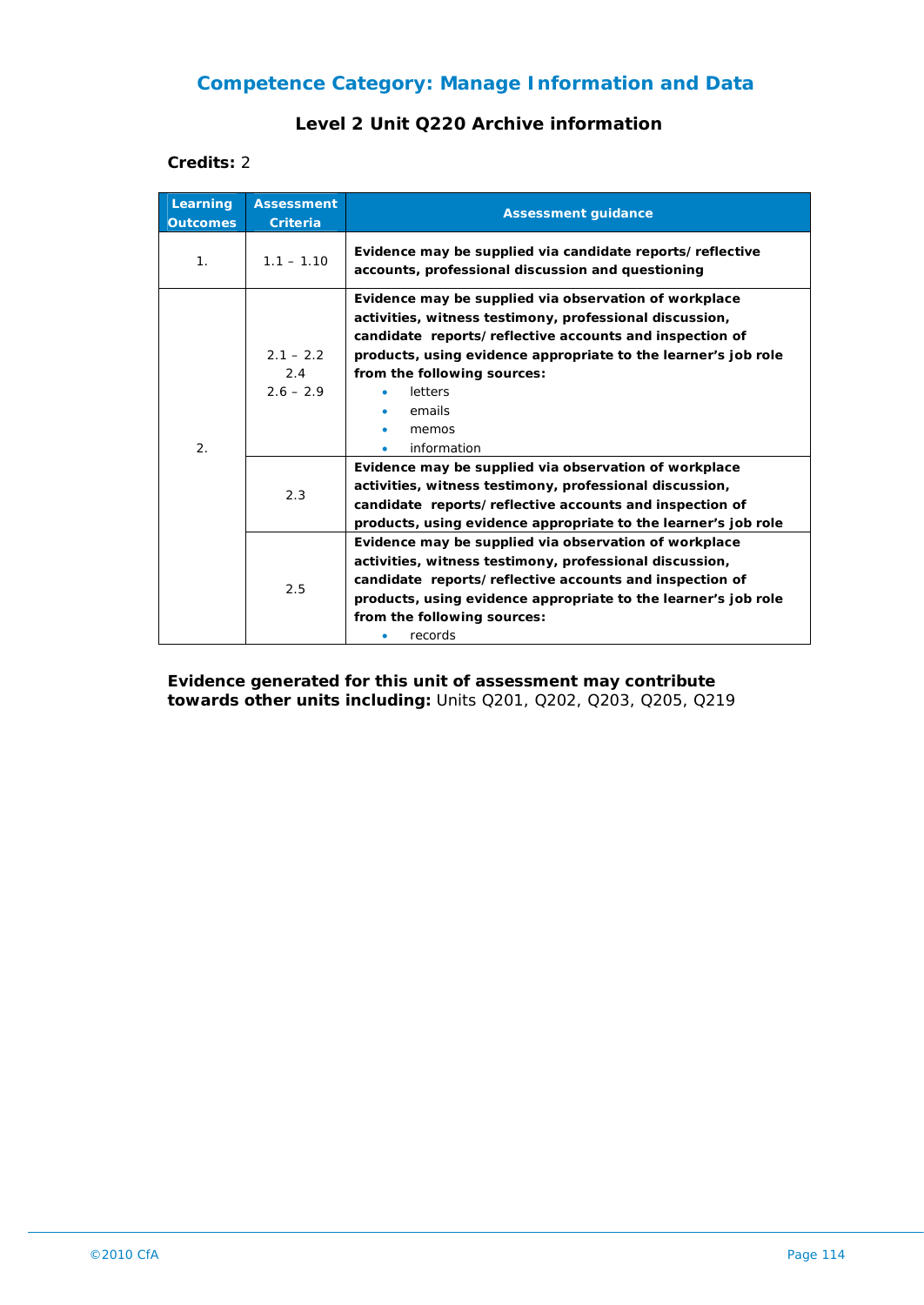#### **Level 2 Unit Q228 Support the management and development of an information system**

**Credits:** 7

| Learning<br><b>Outcomes</b> | <b>Assessment</b><br>Criteria | <b>Assessment guidance</b>                                                                                                                                                                                                                                                                                          |
|-----------------------------|-------------------------------|---------------------------------------------------------------------------------------------------------------------------------------------------------------------------------------------------------------------------------------------------------------------------------------------------------------------|
| 1.                          | $1.1 - 1.7$                   | Evidence may be supplied via candidate reports/reflective                                                                                                                                                                                                                                                           |
| 2.                          | $2.1 - 2.3$                   | accounts, professional discussion and questioning                                                                                                                                                                                                                                                                   |
| 3.                          | 3.1                           | Evidence may be supplied via observation of workplace<br>activities, witness testimony, professional discussion,<br>candidate reports/reflective accounts and inspection of<br>products, using evidence appropriate to the learner's job role<br>from the following sources:<br>training records<br>diary<br>٠      |
|                             | 3.2<br>$3.6 - 3.7$            | Evidence may be supplied via observation of workplace<br>activities, witness testimony, professional discussion,<br>candidate reports/reflective accounts and inspection of<br>products, using evidence appropriate to the learner's job role<br>from the following sources:<br>letters<br>emails<br>memos<br>diary |
|                             | $3.3 - 3.5$                   | Evidence may be supplied via observation of workplace<br>activities, witness testimony, and candidate reports/reflective<br>accounts                                                                                                                                                                                |
| 4.                          | $4.1 - 4.3$                   | Evidence may be supplied via observation of workplace<br>activities, witness testimony, professional discussion,<br>candidate reports/reflective accounts and inspection of<br>products, using evidence appropriate to the learner's job role<br>from the following sources:<br>feedback<br>minutes of meetings     |

**Evidence generated for this unit of assessment may contribute towards other units including:** Units Q201, Q202, Q203, Q205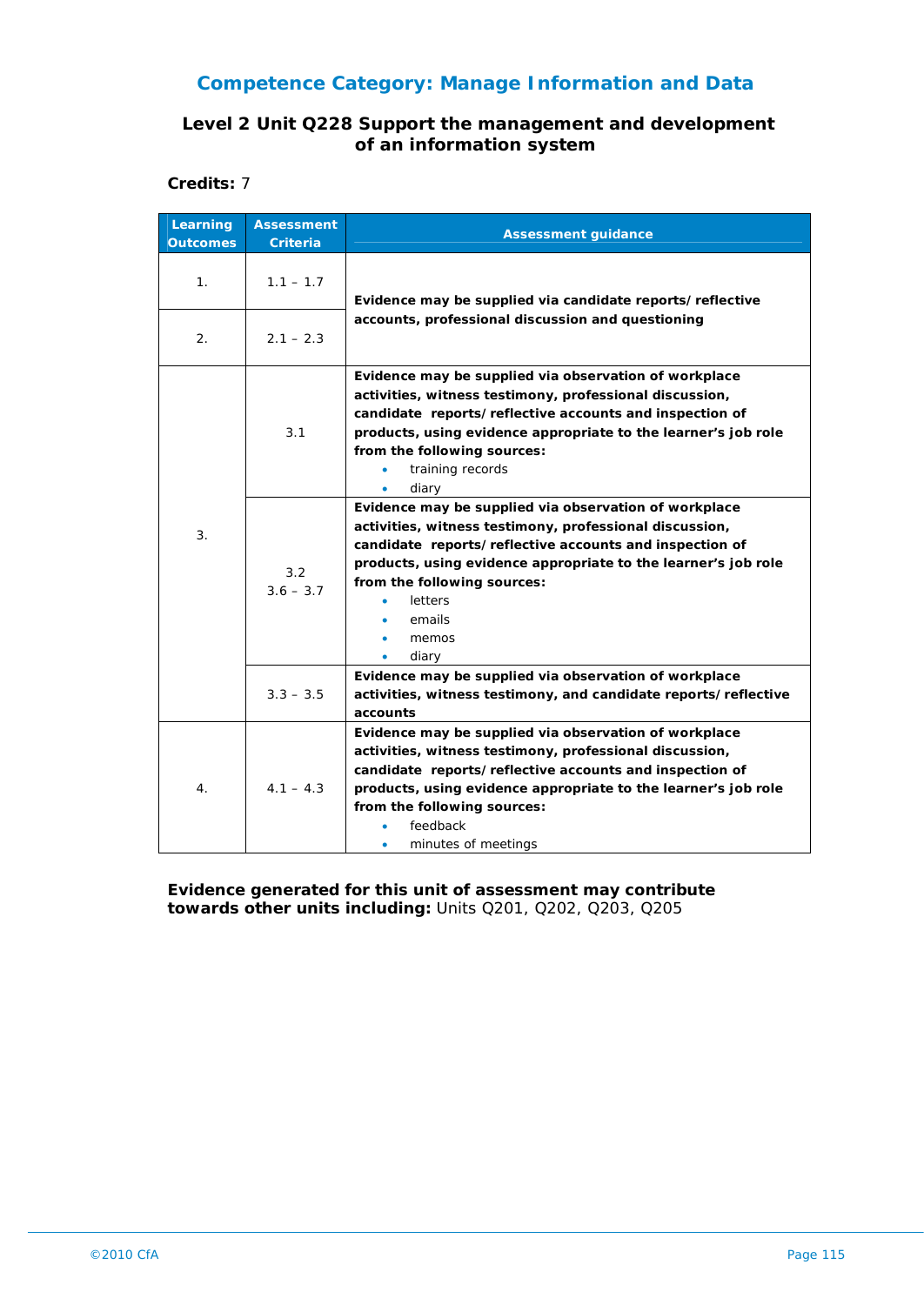#### **Level 3 Unit Q316 Support the design and development of an information system**

**Credits:** 7

| Learning<br><b>Outcomes</b> | <b>Assessment</b><br><b>Criteria</b> | <b>Assessment guidance</b>                                                                                                                                                                                                                                                                                      |
|-----------------------------|--------------------------------------|-----------------------------------------------------------------------------------------------------------------------------------------------------------------------------------------------------------------------------------------------------------------------------------------------------------------|
| 1 <sub>1</sub>              | $1.1 - 1.2$                          | Evidence may be supplied via candidate reports/reflective                                                                                                                                                                                                                                                       |
| 2.                          | $2.1 - 2.4$                          | accounts, professional discussion and questioning                                                                                                                                                                                                                                                               |
| 3.                          | 3.1<br>$3.3 - 3.5$                   | Evidence may be supplied via witness testimony, professional<br>discussion, candidate reports/reflective accounts and<br>inspection of products, using evidence appropriate to the<br>learner's job role from the following sources:<br>letters<br>emails<br>memos<br>reports<br>notes of meetings<br>$\bullet$ |
|                             | 3.2                                  | Evidence may be supplied via witness testimony, professional<br>discussion, candidate reports/reflective accounts and<br>inspection of products, using evidence appropriate to the<br>learner's job role from the following sources:<br>specification                                                           |

**Evidence generated for this unit of assessment may contribute towards other units including:** Units Q301, Q302, Q303, Q304, Q305, Q317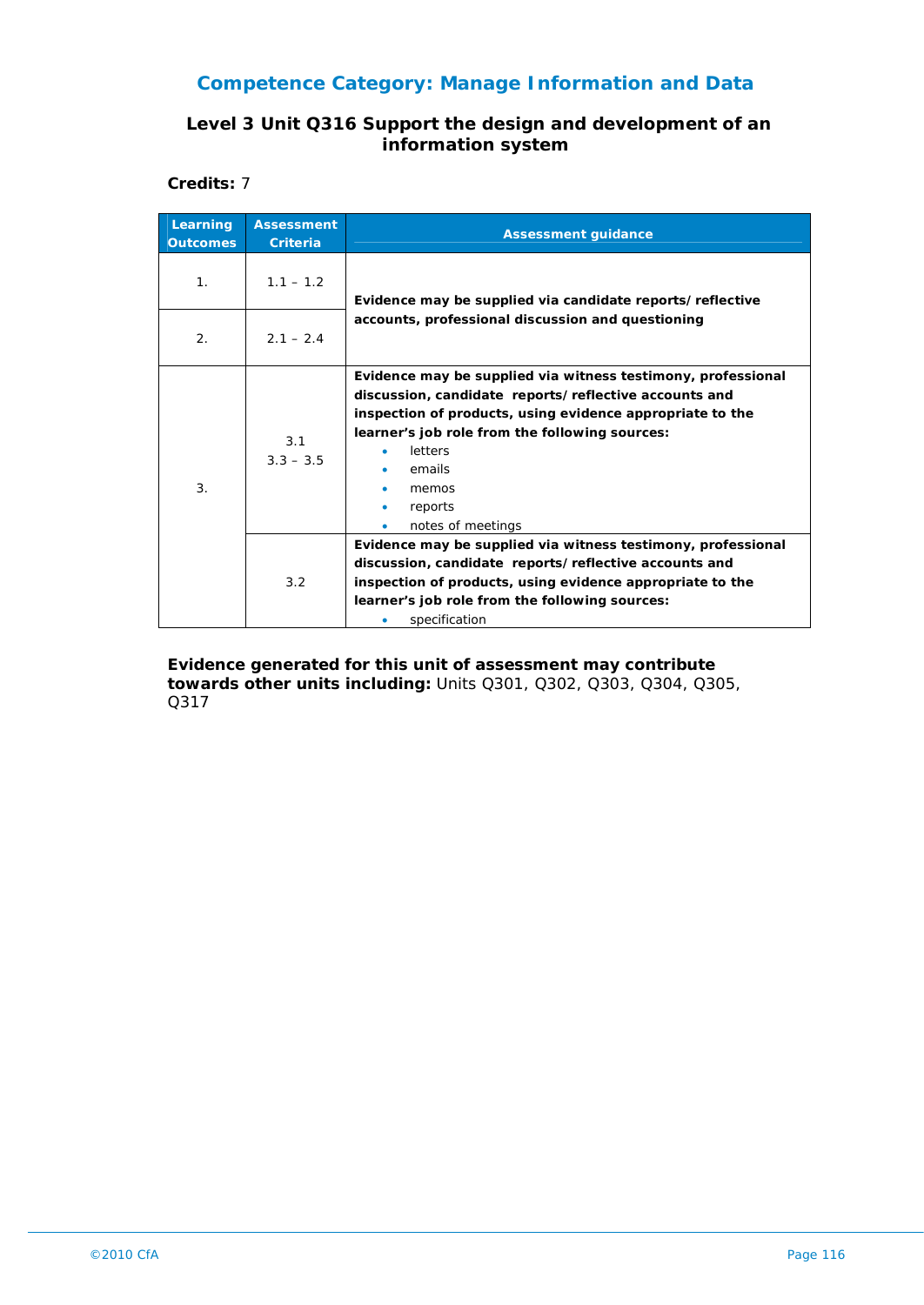#### **Level 3 Unit Q317 Monitor information systems**

**Credits:** 7

| Learning<br><b>Outcomes</b> | <b>Assessment</b><br><b>Criteria</b> | <b>Assessment guidance</b>                                                                                                                                                                                                                                                                          |
|-----------------------------|--------------------------------------|-----------------------------------------------------------------------------------------------------------------------------------------------------------------------------------------------------------------------------------------------------------------------------------------------------|
| 1 <sub>1</sub>              | $1.1 - 1.8$                          | Evidence may be supplied via candidate reports/reflective                                                                                                                                                                                                                                           |
| 2.                          | $2.1 - 2.3$                          | accounts, professional discussion and questioning                                                                                                                                                                                                                                                   |
| 3.                          | $3.1 - 3.2$<br>$3.4 - 3.8$           | Evidence may be supplied via witness testimony, professional<br>discussion, candidate reports/reflective accounts and<br>inspection of products, using evidence appropriate to the<br>learner's job role from the following sources:<br>letters<br>emails<br>memos                                  |
|                             | 3.3                                  | Evidence may be supplied via witness testimony, professional<br>discussion, candidate reports/reflective accounts and<br>inspection of products, using evidence appropriate to the<br>learner's job role from the following sources:<br>training records                                            |
|                             | $3.9 - 3.10$                         | Evidence may be supplied via witness testimony, professional<br>discussion, candidate reports/reflective accounts and<br>inspection of products, using evidence appropriate to the<br>learner's job role from the following sources:<br>letters<br>emails<br>memos<br>feedback<br>notes of meetings |

**Evidence generated for this unit of assessment may contribute towards other units including:** Units Q301, Q302, Q303, Q304, Q305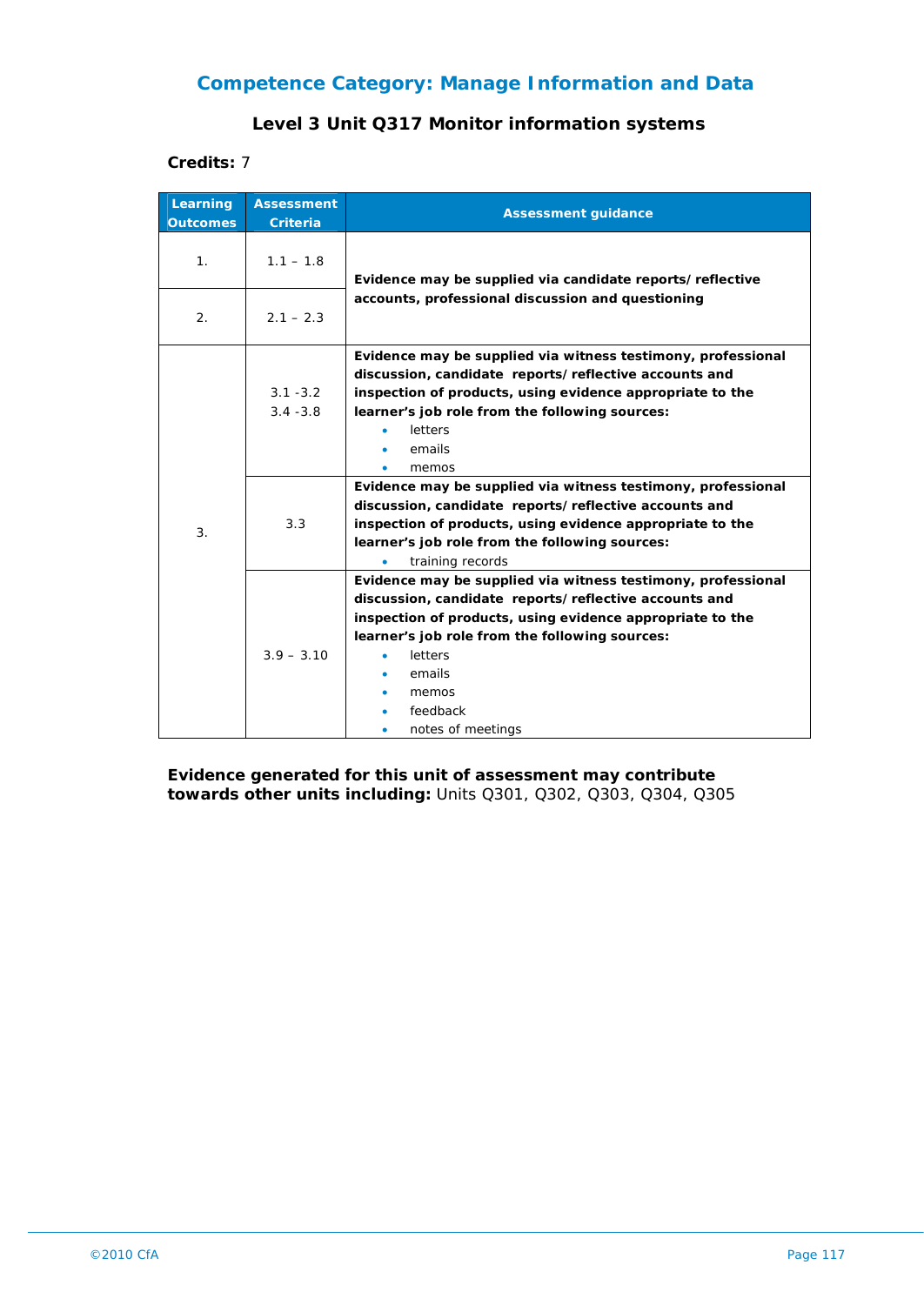### **Level 3 Unit Q318 Analyse and report data**

**Credits:** 6

| Learning<br><b>Outcomes</b> | <b>Assessment</b><br><b>Criteria</b> | <b>Assessment guidance</b>                                                                                                                                                                                                                                                                                                  |
|-----------------------------|--------------------------------------|-----------------------------------------------------------------------------------------------------------------------------------------------------------------------------------------------------------------------------------------------------------------------------------------------------------------------------|
| 1 <sub>1</sub>              | $1.1 - 1.6$                          | Evidence may be supplied via candidate reports/reflective                                                                                                                                                                                                                                                                   |
| 2.                          | 2.1                                  | accounts, professional discussion and questioning                                                                                                                                                                                                                                                                           |
| 3.                          | $3.1 - 3.5$                          | Evidence may be supplied via observation of workplace<br>activities, witness testimony, professional discussion,<br>candidate reports/reflective accounts and inspection of<br>products, using evidence appropriate to the learner's job role                                                                               |
|                             | 3.6                                  | Evidence may be supplied via observation of workplace<br>activities, witness testimony, professional discussion,<br>candidate reports/reflective accounts and inspection of<br>products, using evidence appropriate to the learner's job role<br>from the following sources:<br>feedback obtained                           |
| 4.                          | $4.1 - 4.2$                          | Evidence may be supplied via observation of workplace<br>activities, witness testimony, professional discussion,<br>candidate reports/reflective accounts and inspection of<br>products, using evidence appropriate to the learner's job role<br>from the following sources:<br>letters<br>emails<br>memos<br>data reported |

**Evidence generated for this unit of assessment may contribute towards other units including:** Units Q301, Q302, Q303, Q304, Q305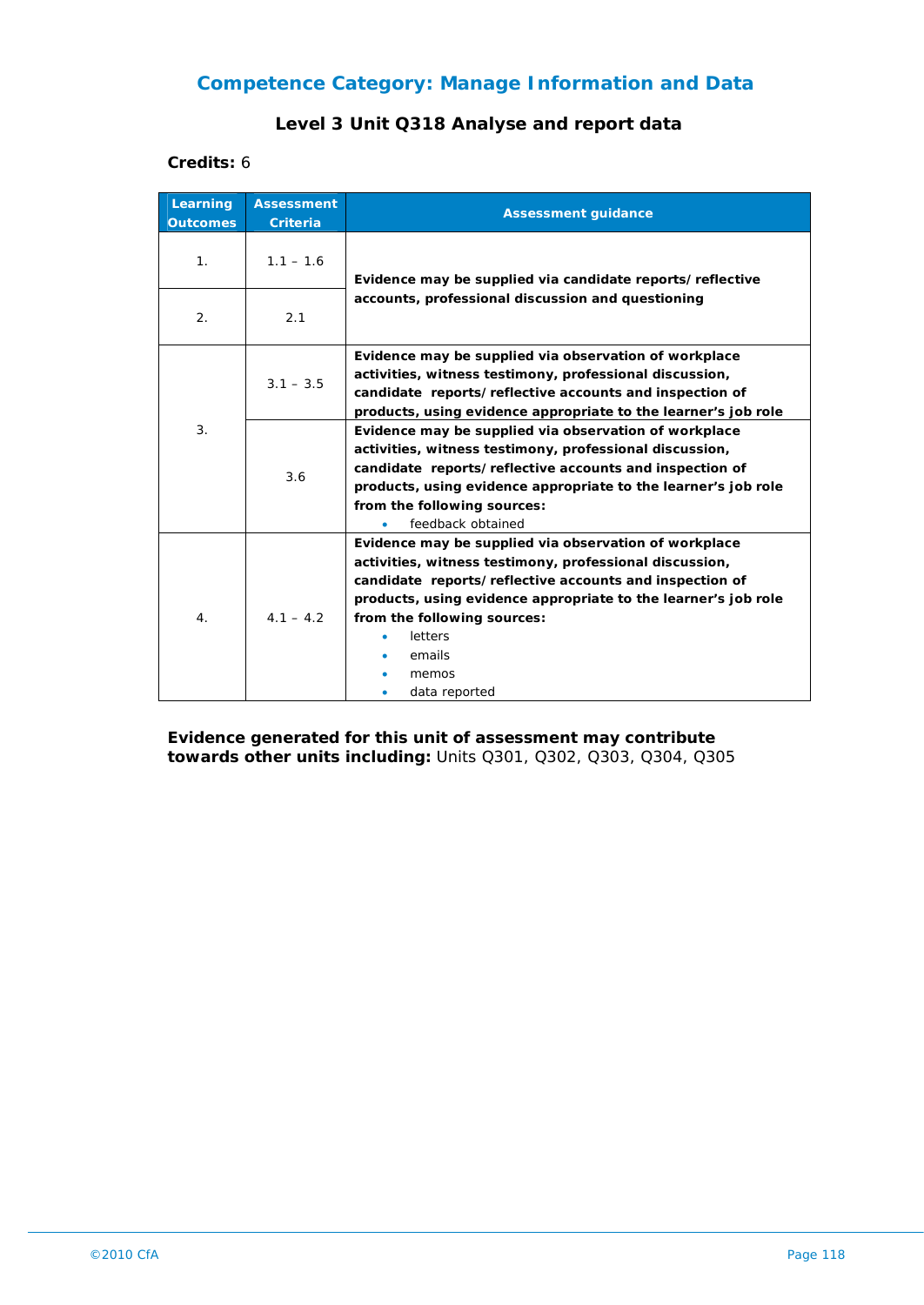#### **Level 4 Unit Q410 Design and develop an information system**

#### **Credits:** 7

| Learning<br><b>Outcomes</b> | <b>Assessment</b><br><b>Criteria</b> | <b>Assessment guidance</b>                                                                                                                                                                                                                             |
|-----------------------------|--------------------------------------|--------------------------------------------------------------------------------------------------------------------------------------------------------------------------------------------------------------------------------------------------------|
| 1.                          | $1.1 - 1.2$                          | Evidence may be supplied via candidate reports/reflective<br>accounts, professional discussion and questioning                                                                                                                                         |
| 2.                          | $2.1 - 2.5$                          |                                                                                                                                                                                                                                                        |
|                             | 3.1                                  | Evidence may be supplied via candidate reports/reflective<br>accounts and inspection of products, using evidence<br>appropriate to the learner's job role from the following sources:<br>information identified                                        |
|                             | 3.2                                  | Evidence may be supplied via candidate reports/reflective<br>accounts and inspection of products, using evidence<br>appropriate to the learner's job role from the following sources:<br>resources identified                                          |
| 3.                          | 3.3                                  | Evidence may be supplied via candidate reports/reflective<br>accounts and inspection of products, using evidence<br>appropriate to the learner's job role from the following sources:<br>specification<br>budgets<br>۰                                 |
|                             | 3.4                                  | Evidence may be supplied via candidate reports/reflective<br>accounts and inspection of products, using evidence<br>appropriate to the learner's job role from the following sources:<br>information system<br>$\bullet$<br>specification<br>$\bullet$ |
|                             | 3.5                                  | Evidence may be supplied via candidate reports/reflective<br>accounts and inspection of products, using evidence<br>appropriate to the learner's job role from the following sources:<br>test results<br>$\bullet$<br>feedback<br>$\bullet$            |
|                             | 3.6                                  | Evidence may be supplied via candidate reports/reflective<br>accounts and inspection of products, using evidence<br>appropriate to the learner's job role from the following sources:<br>letters<br>$\bullet$<br>emails<br>memos<br>reports            |

**Evidence generated for this unit of assessment may contribute towards other units including:** Units Q401, Q402, Q406, Q411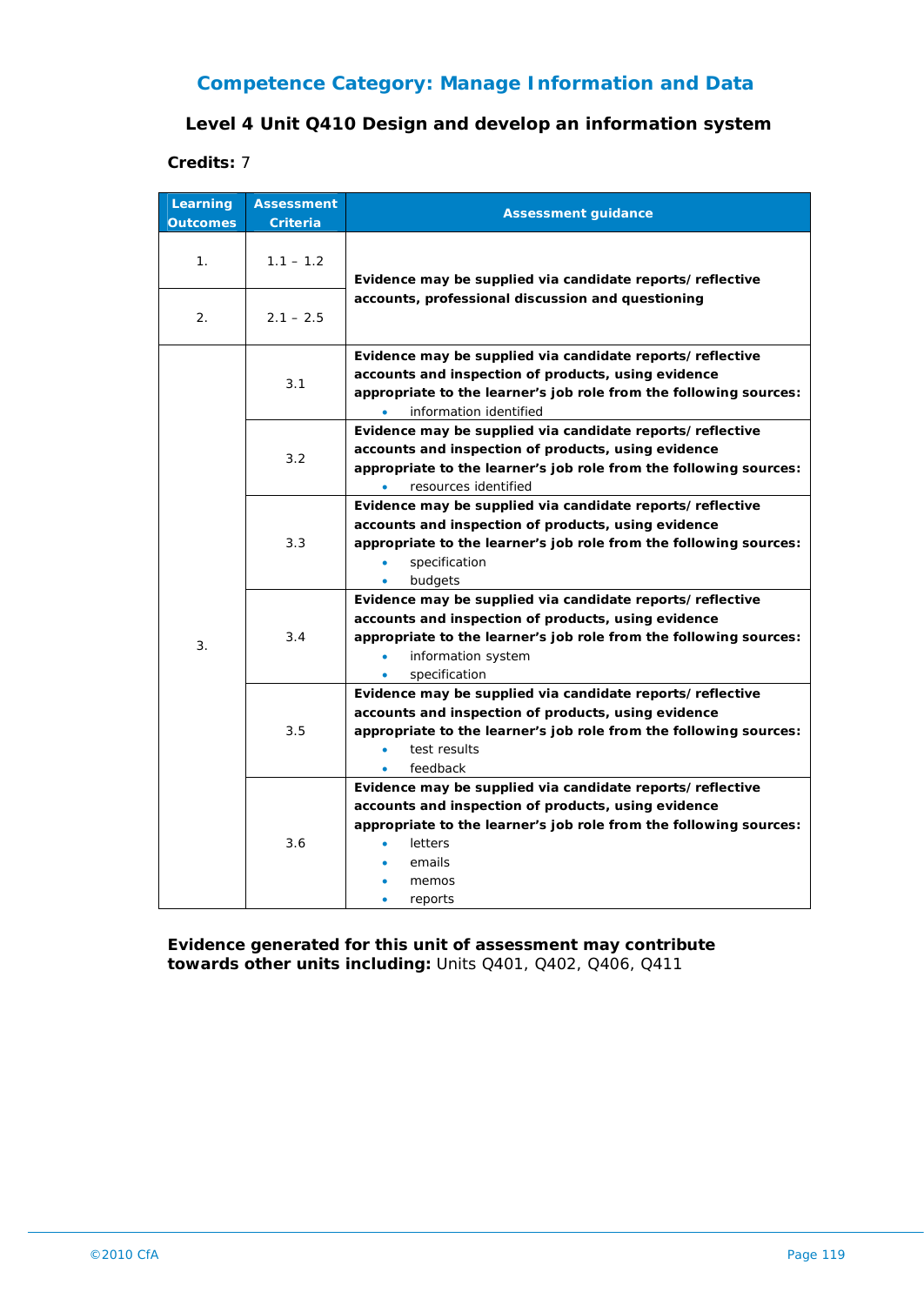#### **Level 4 Unit Q411 Manage and evaluate an information system**

#### **Credits:** 6

| Learning<br><b>Outcomes</b> | <b>Assessment</b><br><b>Criteria</b> | <b>Assessment guidance</b>                                                                                                                                                                                                                                                                                                   |
|-----------------------------|--------------------------------------|------------------------------------------------------------------------------------------------------------------------------------------------------------------------------------------------------------------------------------------------------------------------------------------------------------------------------|
| 1.                          | $1.1 - 1.9$                          | Evidence may be supplied via candidate reports/reflective                                                                                                                                                                                                                                                                    |
| $\overline{2}$ .            | $2.1 - 2.4$                          | accounts, professional discussion and questioning                                                                                                                                                                                                                                                                            |
| 3.                          | 3.1                                  | Evidence may be supplied via witness testimony, professional<br>discussion, candidate reports/reflective accounts and<br>inspection of products, using evidence appropriate to the<br>learner's job role from the following sources:<br>training records                                                                     |
|                             | 3.2<br>3.6                           | Evidence may be supplied via witness testimony, professional<br>discussion, candidate reports/reflective accounts and<br>inspection of products, using evidence appropriate to the<br>learner's job role from the following sources:<br>letters<br>emails<br>memos<br>reports<br>$\bullet$<br>notes of meetings<br>$\bullet$ |
|                             | $3.3 - 3.5$                          | Evidence may be supplied via witness testimony and candidate<br>reports/reflective accounts                                                                                                                                                                                                                                  |
| 4.                          | $4.1 - 4.3$                          | Evidence may be supplied via witness testimony, professional<br>discussion, candidate reports/reflective accounts and<br>inspection of products, using evidence appropriate to the<br>learner's job role from the following sources:<br>letters<br>emails<br>memos<br>reports<br>notes of meetings                           |

**Evidence generated for this unit of assessment may contribute towards other units including:** Units Q401, Q402, Q406, Q410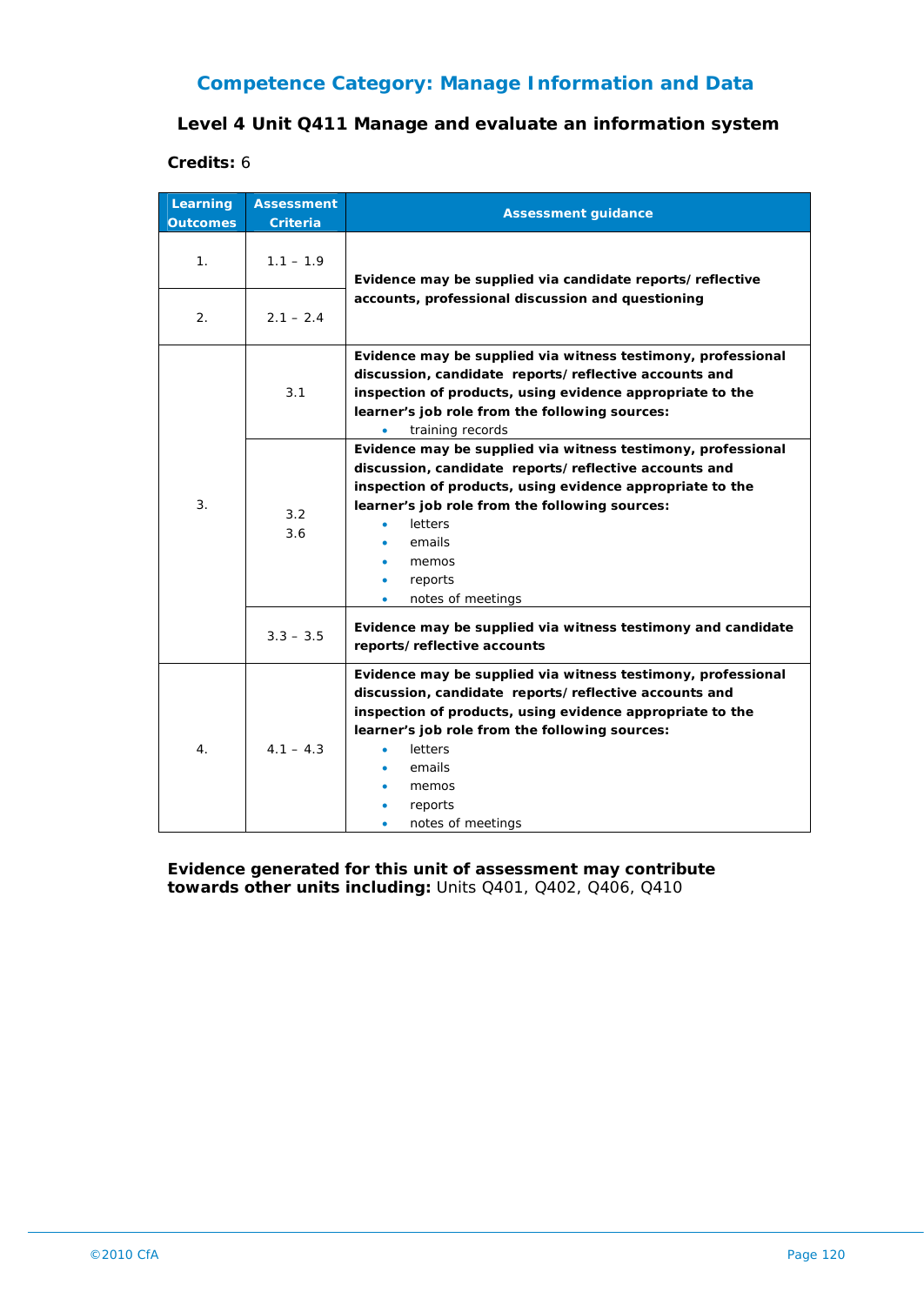## **Level 6 Unit Q603 Assist in reviewing corporate performance**

#### **Credits:** 6

| Learning<br><b>Outcomes</b> | <b>Assessment</b><br><b>Criteria</b> | <b>Assessment guidance</b>                                                                                                                                                                                                                            |
|-----------------------------|--------------------------------------|-------------------------------------------------------------------------------------------------------------------------------------------------------------------------------------------------------------------------------------------------------|
| 1 <sub>1</sub>              | $1.1 - 1.7$                          | Evidence may be supplied via candidate reports/reflective                                                                                                                                                                                             |
| 2.                          | 2.1                                  | accounts, professional discussion and questioning                                                                                                                                                                                                     |
| 3.                          | $3.1 - 3.2$                          | Evidence may be supplied via candidate reports/reflective<br>accounts and inspection of products, using evidence<br>appropriate to the learner's job role from the following sources:<br>information                                                  |
|                             | 3.3                                  | Evidence may be supplied via candidate reports/reflective<br>accounts and inspection of products, using evidence<br>appropriate to the learner's job role from the following sources:<br>results produced                                             |
|                             | 3.4                                  | Evidence may be supplied via candidate reports/reflective<br>accounts and inspection of products, using evidence<br>appropriate to the learner's job role from the following sources:<br>measures obtained                                            |
|                             | $3.5 - 3.7$                          | Evidence may be supplied via candidate reports/reflective<br>accounts and inspection of products, using evidence<br>appropriate to the learner's job role from the following sources:<br>letters<br>memos<br>emails<br>reports<br>minutes of meetings |

**Evidence generated for this unit of assessment may contribute towards other units including:** Units Q604, Q605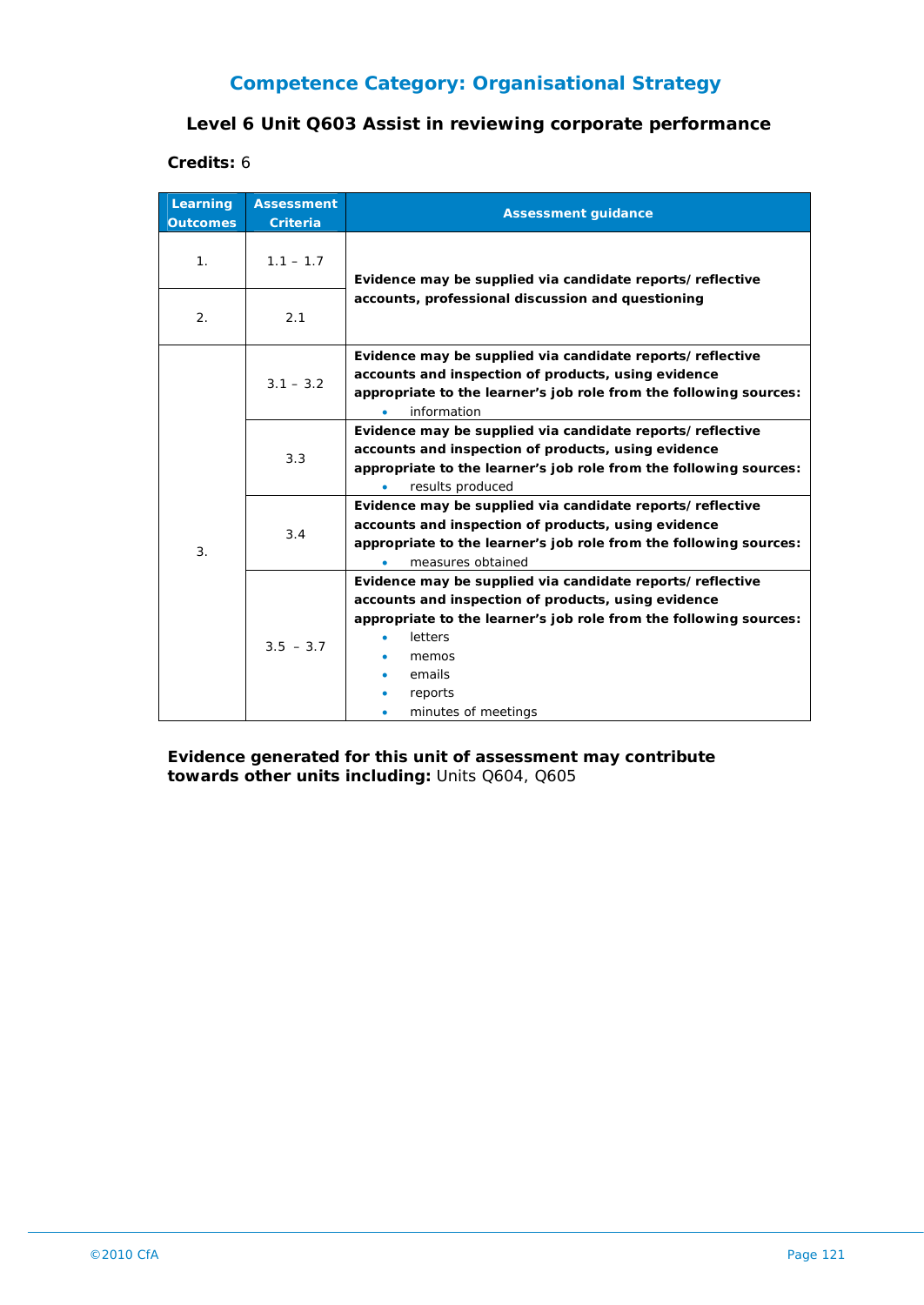#### **Level 6 Unit Q604 Assist in developing and establishing systems and procedures to review corporate performance**

#### **Credits:** 6

| Learning<br><b>Outcomes</b> | <b>Assessment</b><br>Criteria | <b>Assessment guidance</b>                                                                                                                                                                                                                                                                                        |
|-----------------------------|-------------------------------|-------------------------------------------------------------------------------------------------------------------------------------------------------------------------------------------------------------------------------------------------------------------------------------------------------------------|
| 1.                          | $1.1 - 1.7$                   |                                                                                                                                                                                                                                                                                                                   |
|                             | 2.1<br>2.3                    | Evidence may be supplied via candidate reports/reflective<br>accounts, professional discussion and questioning                                                                                                                                                                                                    |
| 2.                          | 2.2<br>2.4                    | Evidence may be supplied via witness testimony, professional<br>discussion, candidate reports/reflective accounts and<br>inspection of products, using evidence appropriate to the<br>learner's job role from the following sources:<br>letters<br>emails<br>memos<br>reports<br>۰<br>new system<br>$\bullet$     |
| 3.                          | $3.1 - 3.2$                   | Evidence may be supplied via candidate reports/reflective<br>accounts                                                                                                                                                                                                                                             |
| 4.                          | $4.1 - 4.3$                   | Evidence may be supplied via witness testimony, professional<br>discussion, candidate reports/reflective accounts and<br>inspection of products, using evidence appropriate to the<br>learner's job role from the following sources:<br>letters<br>٠<br>emails<br>memos<br>reports<br>۰<br>monitoring system<br>٠ |
|                             | $4.4 - 4.5$                   | Evidence may be supplied via candidate reports/reflective<br>accounts                                                                                                                                                                                                                                             |
| 5.                          | $5.1 - 5.4$                   | Evidence may be supplied via witness testimony, professional<br>discussion, candidate reports/reflective accounts and<br>inspection of products, using evidence appropriate to the<br>learner's job role from the following sources:<br>letters<br>emails<br>memos<br>reports                                     |
|                             | $5.5 - 5.6$                   | Evidence may be supplied via candidate reports/reflective<br>accounts                                                                                                                                                                                                                                             |

#### **Evidence generated for this unit of assessment may contribute towards other units including:** Units Q603, Q605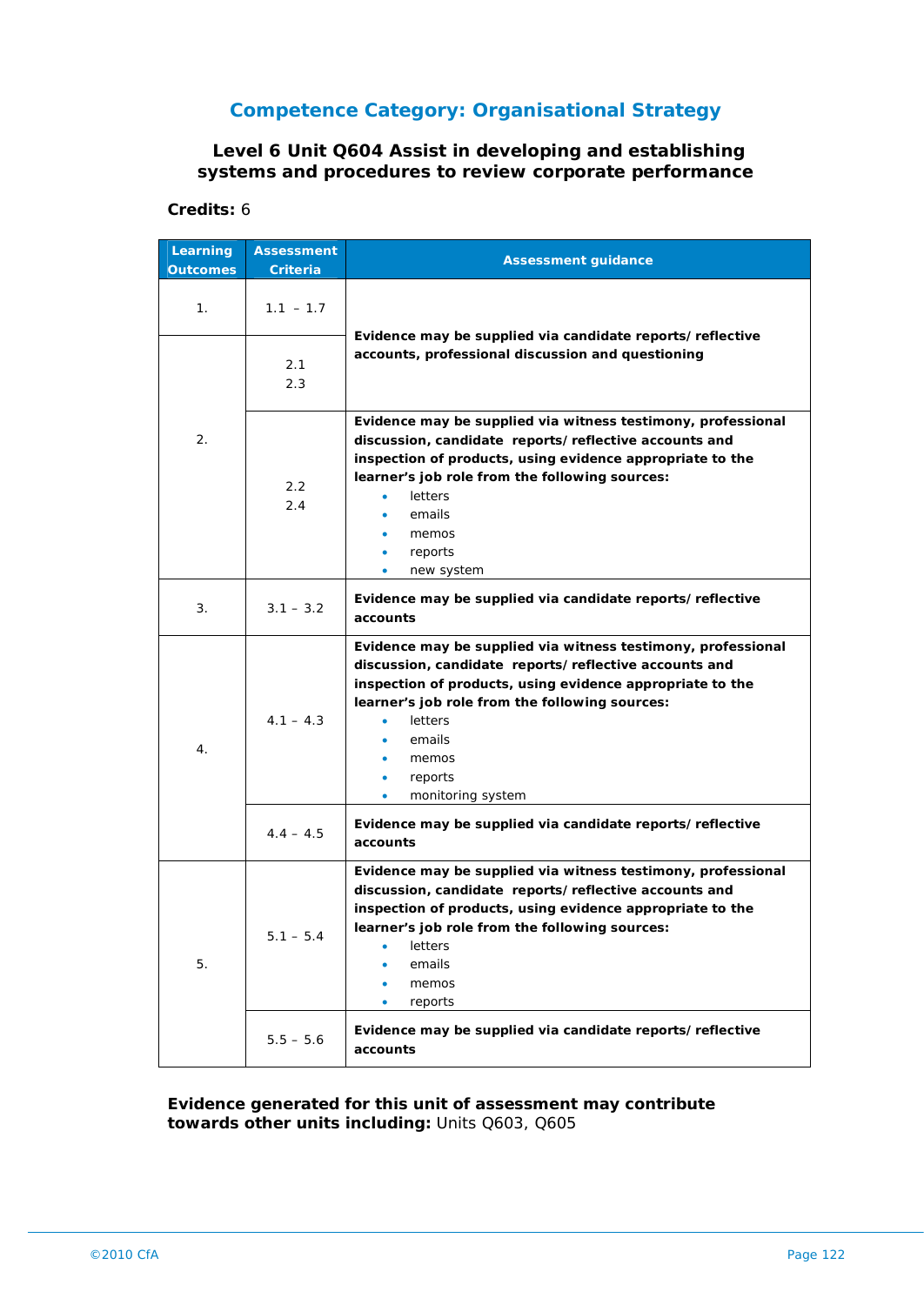#### **Level 6 Unit Q605 Assist in improving corporate performance**

#### **Credits:** 7

| Learning<br><b>Outcomes</b> | <b>Assessment</b><br><b>Criteria</b> | <b>Assessment guidance</b>                                                                                                                                                                                                       |
|-----------------------------|--------------------------------------|----------------------------------------------------------------------------------------------------------------------------------------------------------------------------------------------------------------------------------|
| 1 <sub>1</sub>              | $1.1 - 1.7$                          | Evidence may be supplied via candidate reports/reflective<br>accounts, professional discussion and questioning                                                                                                                   |
| 2.                          | $2.1 - 2.3$<br>$2.6 - 2.7$           | Evidence may be supplied via candidate reports/reflective<br>accounts                                                                                                                                                            |
|                             | $2.4 - 2.5$                          | Evidence may be supplied via witness testimony, professional<br>discussion, candidate reports/reflective accounts and<br>inspection of products, using evidence appropriate to the                                               |
| 3.                          | 3.1<br>3.3<br>3.2<br>$3.4 - 3.5$     | learner's job role from the following sources:<br>letters<br>emails<br>memos<br>reports<br>minutes of meetings<br>$\bullet$<br>Evidence may be supplied via candidate reports/reflective<br>accounts and professional discussion |

**Evidence generated for this unit of assessment may contribute towards other units including:** Units Q603, Q604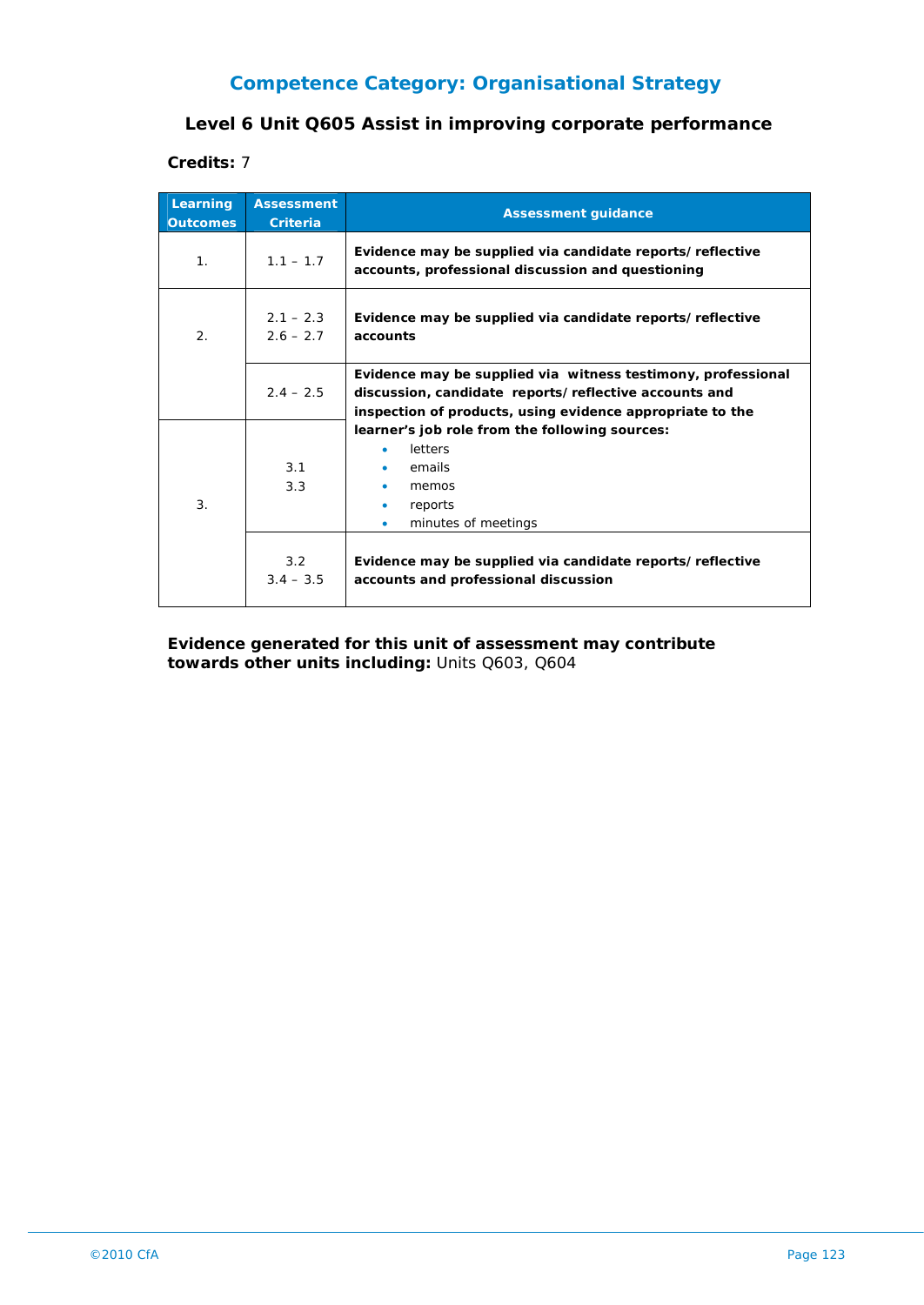#### **Level 6 Unit Q606 Monitor and evaluate trends and events that affect organisations**

**Credits:** 6

| Learning<br><b>Outcomes</b> | <b>Assessment</b><br>Criteria | <b>Assessment guidance</b>                                                                                                                                                                       |
|-----------------------------|-------------------------------|--------------------------------------------------------------------------------------------------------------------------------------------------------------------------------------------------|
| 1.                          | 1.1                           | Evidence may be supplied via candidate reports/reflective<br>accounts, professional discussion and questioning                                                                                   |
| 2.                          | 2.1                           |                                                                                                                                                                                                  |
| 3.                          | 3.1                           |                                                                                                                                                                                                  |
| 4.                          | $4.1 - 4.3$                   |                                                                                                                                                                                                  |
| 5.                          | 5.1                           | Evidence may be supplied via candidate reports/reflective<br>accounts and inspection of products, using evidence<br>appropriate to the learner's job role from the following sources:<br>records |
|                             | 5.2                           | Evidence may be supplied via candidate reports/reflective                                                                                                                                        |
| 6.                          | $6.1 - 6.2$                   | accounts                                                                                                                                                                                         |
|                             | 6.3                           | Evidence may be supplied via candidate reports/reflective<br>accounts and inspection of products, using evidence<br>appropriate to the learner's job role from the following sources:            |
| 7 <sub>1</sub>              | 7.1                           | letters<br>emails<br>memos<br>reports                                                                                                                                                            |
|                             | $7.2 - 7.3$                   | Evidence may be supplied via candidate reports/reflective<br>accounts and professional discussion                                                                                                |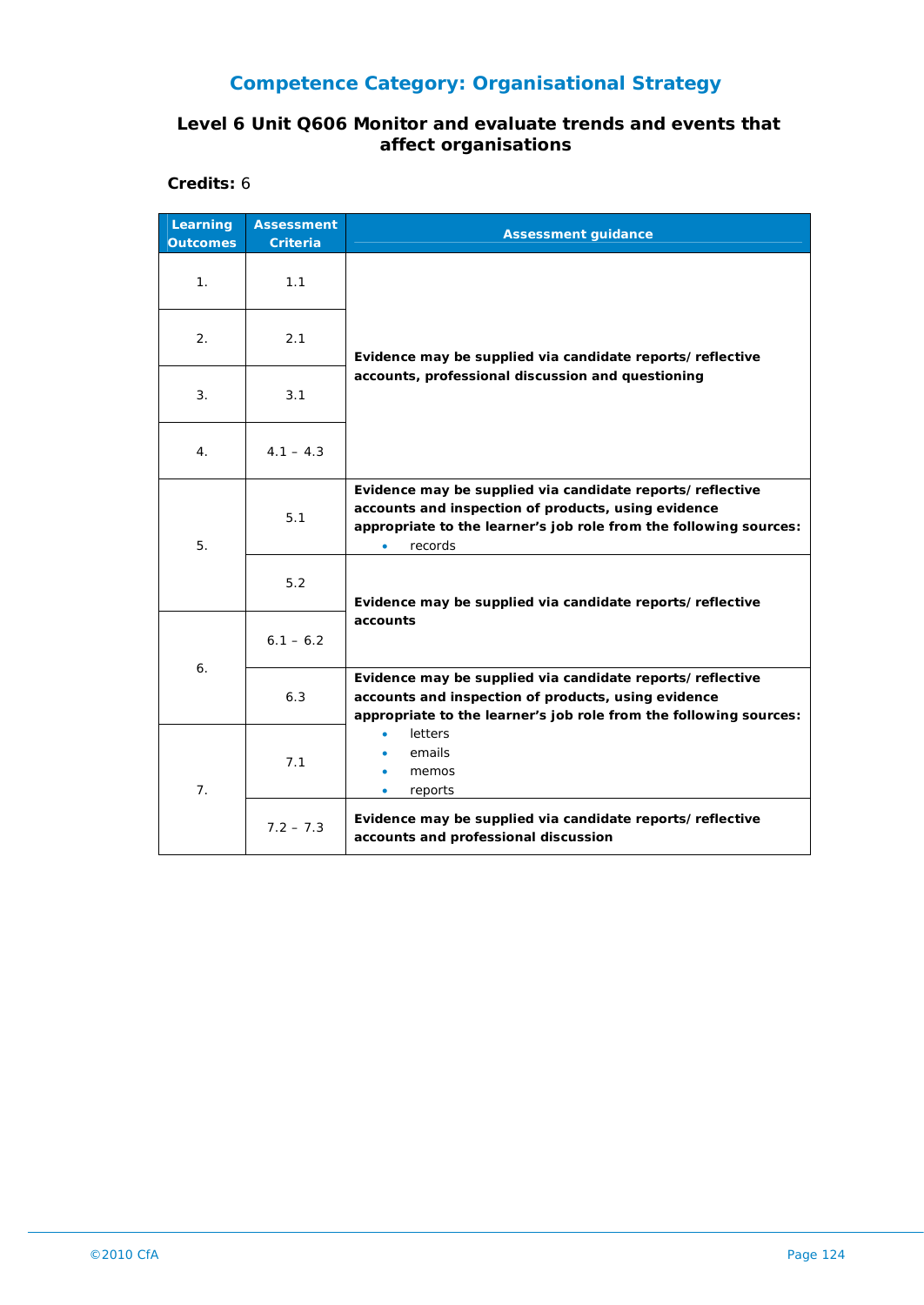#### **Level 6 Unit Q607 Make arrangements or develop relationships which promote partnership working**

**Credits:** 6

| Learning<br><b>Outcomes</b> | <b>Assessment</b><br><b>Criteria</b> | <b>Assessment guidance</b>                                                                                                                                                                                                                            |
|-----------------------------|--------------------------------------|-------------------------------------------------------------------------------------------------------------------------------------------------------------------------------------------------------------------------------------------------------|
| 1 <sub>1</sub>              | $1.1 - 1.2$                          |                                                                                                                                                                                                                                                       |
| 2.                          | 2.1                                  | Evidence may be supplied via candidate reports/reflective<br>accounts, professional discussion and questioning                                                                                                                                        |
| 3.                          | 3.1                                  |                                                                                                                                                                                                                                                       |
| 4.                          | $4.1 - 4.2$                          |                                                                                                                                                                                                                                                       |
| 5.                          | 5.1                                  |                                                                                                                                                                                                                                                       |
| 6.                          | $6.1 - 6.2$                          |                                                                                                                                                                                                                                                       |
| 7 <sub>1</sub>              | $7.1 - 7.5$                          | Evidence may be supplied via candidate reports/reflective<br>accounts and inspection of products, using evidence<br>appropriate to the learner's job role from the following sources:<br>letters<br>emails<br>memos<br>reports<br>minutes of meetings |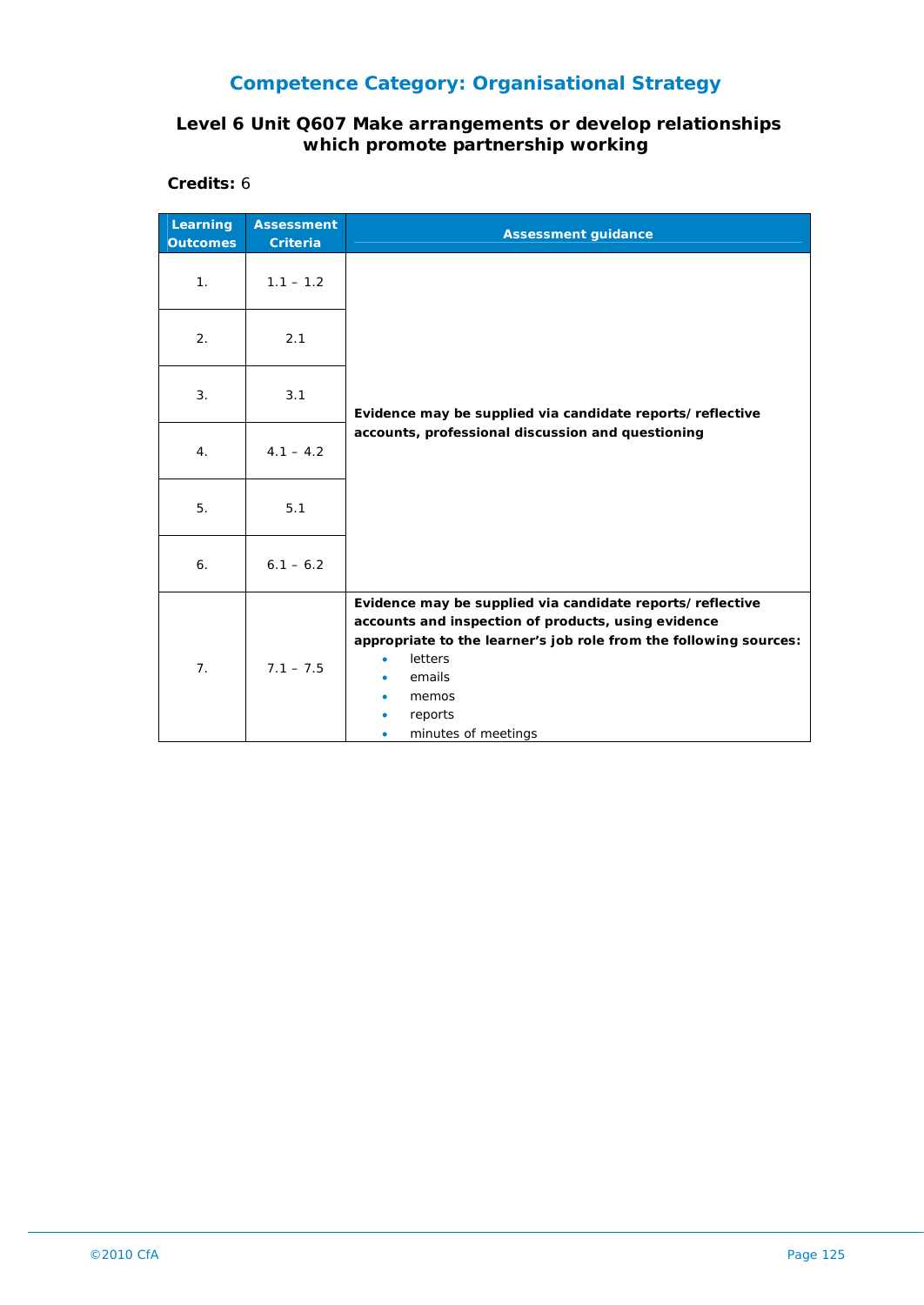#### **Level 7 Unit Q702 Improve corporate performance**

#### **Credits:** 8

| Learning<br><b>Outcomes</b> | <b>Assessment</b><br><b>Criteria</b> | <b>Assessment guidance</b>                                                                                                                                                                                                                                                                                         |
|-----------------------------|--------------------------------------|--------------------------------------------------------------------------------------------------------------------------------------------------------------------------------------------------------------------------------------------------------------------------------------------------------------------|
| $\mathbf{1}$ .              | $1.1 - 1.7$                          | Evidence may be supplied via candidate reports/reflective<br>accounts, professional discussion and questioning                                                                                                                                                                                                     |
| 2.                          | $2.1 - 2.2$<br>$2.4 - 2.7$           | Evidence may be supplied via candidate reports/reflective<br>accounts and inspection of products, using evidence<br>appropriate to the learner's job role from the following sources:<br>letters<br>emails<br>memos<br>reports<br>minutes of meetings<br>options<br>۰                                              |
|                             | 2.3                                  | Evidence may be supplied via candidate reports/reflective<br>accounts                                                                                                                                                                                                                                              |
| 3 <sub>1</sub>              | 3.1                                  | Evidence may be supplied via candidate reports/reflective<br>accounts and inspection of products, using evidence<br>appropriate to the learner's job role from the following sources:<br>letters<br>emails<br>memos<br>reports<br>minutes of meetings<br>Evidence may be supplied via candidate reports/reflective |
|                             | $3.2 - 3.5$                          | accounts                                                                                                                                                                                                                                                                                                           |

**Evidence generated for this unit of assessment may contribute towards other units including:** Unit Q703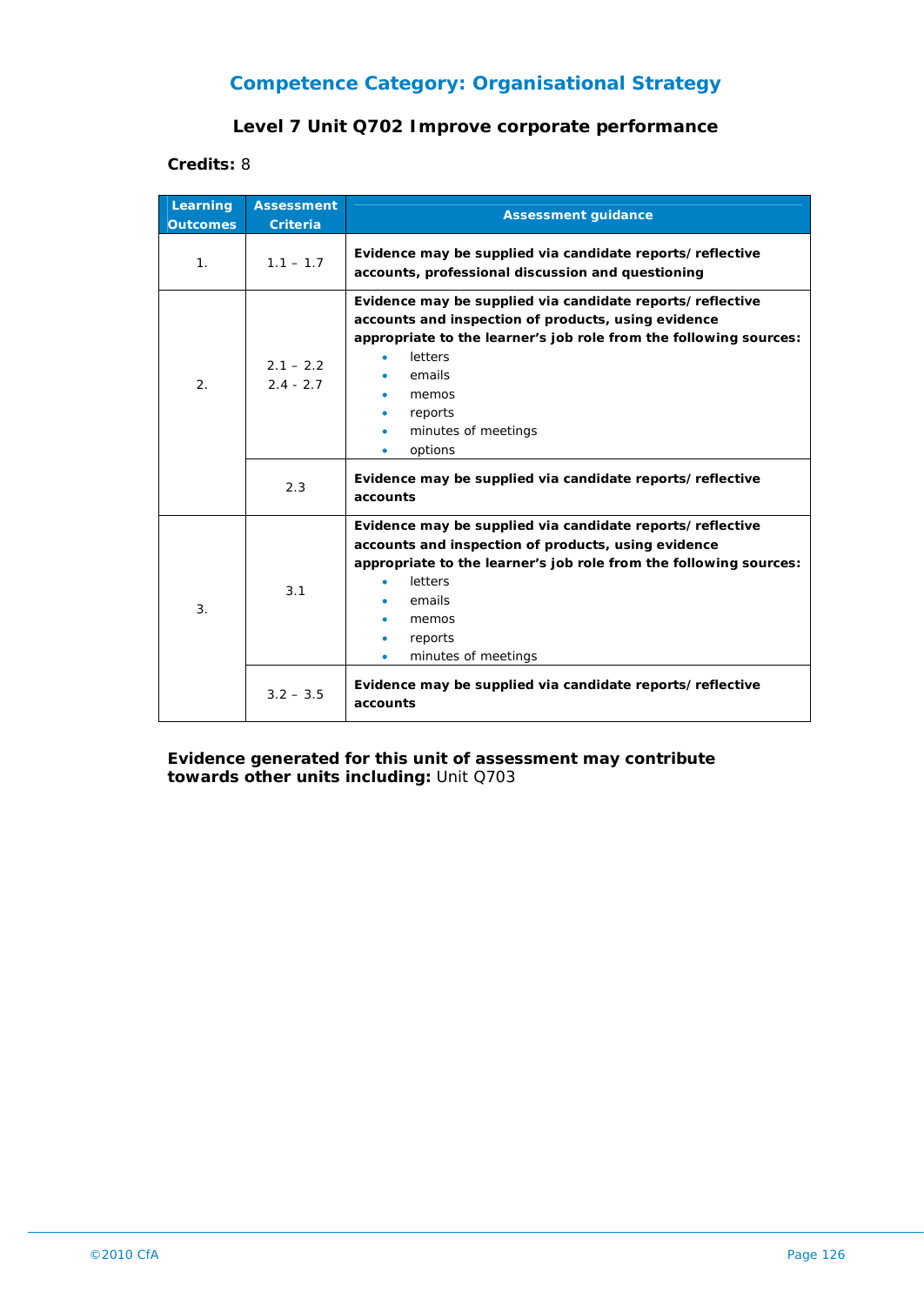#### **Level 7 Unit Q703 Review corporate performance**

**Credits:** 7

| Learning<br><b>Outcomes</b> | <b>Assessment</b><br><b>Criteria</b> | <b>Assessment guidance</b>                                                                                                                                                                                                                                   |
|-----------------------------|--------------------------------------|--------------------------------------------------------------------------------------------------------------------------------------------------------------------------------------------------------------------------------------------------------------|
| 1 <sub>1</sub>              | $1.1 - 1.7$                          | Evidence may be supplied via candidate reports/reflective<br>accounts, professional discussion and questioning                                                                                                                                               |
| 2.                          | 2.1                                  |                                                                                                                                                                                                                                                              |
|                             | $3.1 - 3.3$<br>$3.7 - 3.8$           | Evidence may be supplied via candidate reports/reflective<br>accounts                                                                                                                                                                                        |
| 3.                          | $3.4 - 3.6$                          | Evidence may be supplied via candidate reports/reflective<br>accounts and inspection of products, using evidence<br>appropriate to the learner's job role from the following sources:<br><b>letters</b><br>emails<br>memos<br>reports<br>minutes of meetings |

**Evidence generated for this unit of assessment may contribute towards other units including:** Unit Q702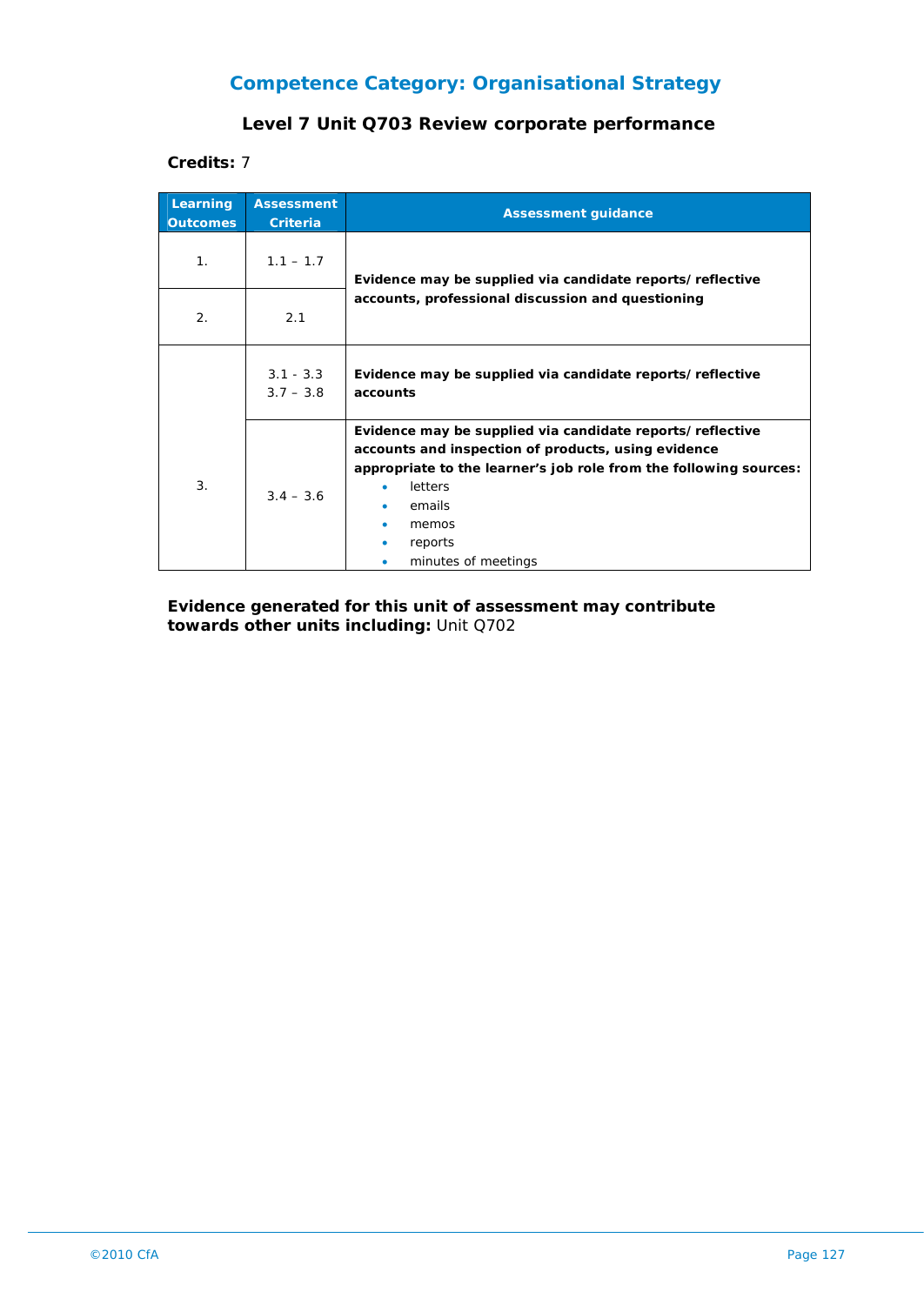#### **Level 7 Unit Q704 Make arrangements or develop relationships which promote corporate interests**

**Credits:** 5

| Learning<br><b>Outcomes</b> | <b>Assessment</b><br><b>Criteria</b> | <b>Assessment guidance</b>                                                                                                                                                                                                                            |
|-----------------------------|--------------------------------------|-------------------------------------------------------------------------------------------------------------------------------------------------------------------------------------------------------------------------------------------------------|
| 1.                          | 1.1                                  |                                                                                                                                                                                                                                                       |
| 2.                          | 2.1                                  | Evidence may be supplied via candidate reports/reflective<br>accounts, professional discussion and questioning                                                                                                                                        |
| 3.                          | 3.1                                  |                                                                                                                                                                                                                                                       |
| 4.                          | $4.1 - 4.2$                          |                                                                                                                                                                                                                                                       |
| 5.                          | 5.1                                  |                                                                                                                                                                                                                                                       |
| 6.                          | $6.1 - 6.2$                          |                                                                                                                                                                                                                                                       |
| 7 <sub>1</sub>              | $7.1 - 7.7$                          | Evidence may be supplied via candidate reports/reflective<br>accounts and inspection of products, using evidence<br>appropriate to the learner's job role from the following sources:<br>letters<br>emails<br>memos<br>reports<br>minutes of meetings |

**Evidence generated for this unit of assessment may contribute towards other units including:** Units Q703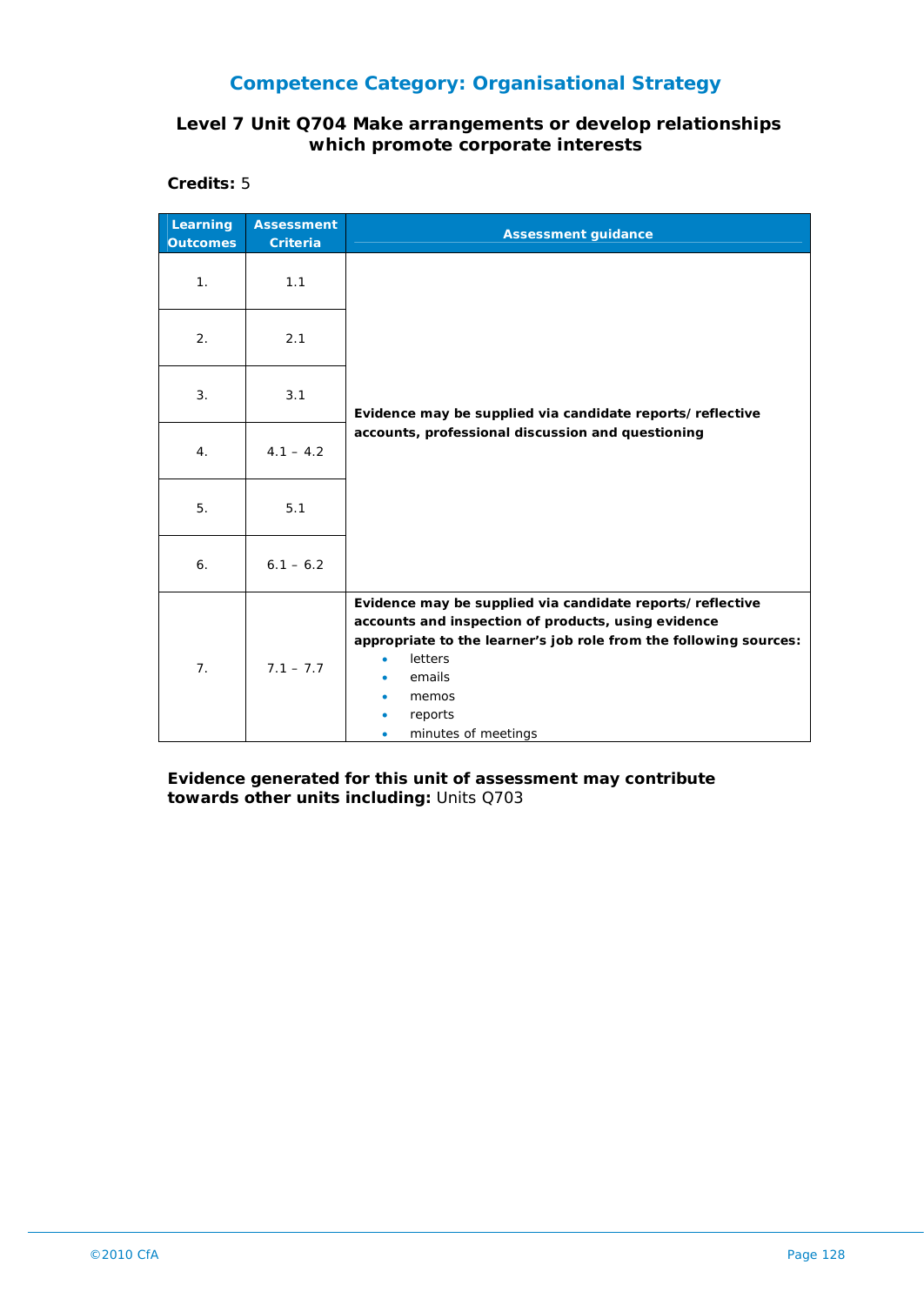#### **Level 7 Unit Q705 Monitor and evaluate trends and events that affect organisations**

**Credits:** 6

| Learning<br><b>Outcomes</b> | <b>Assessment</b><br><b>Criteria</b> | <b>Assessment guidance</b>                                                                                                                                                                       |
|-----------------------------|--------------------------------------|--------------------------------------------------------------------------------------------------------------------------------------------------------------------------------------------------|
| 1.                          | 1.1                                  | Evidence may be supplied via candidate reports/reflective<br>accounts, professional discussion and questioning                                                                                   |
| 2.                          | 2.1                                  |                                                                                                                                                                                                  |
| 3.                          | 3.1                                  |                                                                                                                                                                                                  |
| 4 <sup>1</sup>              | $4.1 - 4.3$                          |                                                                                                                                                                                                  |
| 5.                          | 5.1                                  | Evidence may be supplied via candidate reports/reflective<br>accounts and inspection of products, using evidence<br>appropriate to the learner's job role from the following sources:<br>records |
|                             | 5.2                                  | Evidence may be supplied via candidate reports/reflective                                                                                                                                        |
| 6.                          | $6.1 - 6.2$                          | accounts                                                                                                                                                                                         |
|                             | 6.3                                  | Evidence may be supplied via candidate reports/reflective<br>accounts and inspection of products, using evidence<br>appropriate to the learner's job role from the following sources:            |
| 7 <sub>1</sub>              | $7.1 - 7.2$                          | letters<br>emails<br>memos<br>reports<br>٠                                                                                                                                                       |
|                             | 7.3                                  | Evidence may be supplied via candidate reports/reflective<br>accounts                                                                                                                            |

**Evidence generated for this unit of assessment may contribute towards other units including:** Units Q702, Q703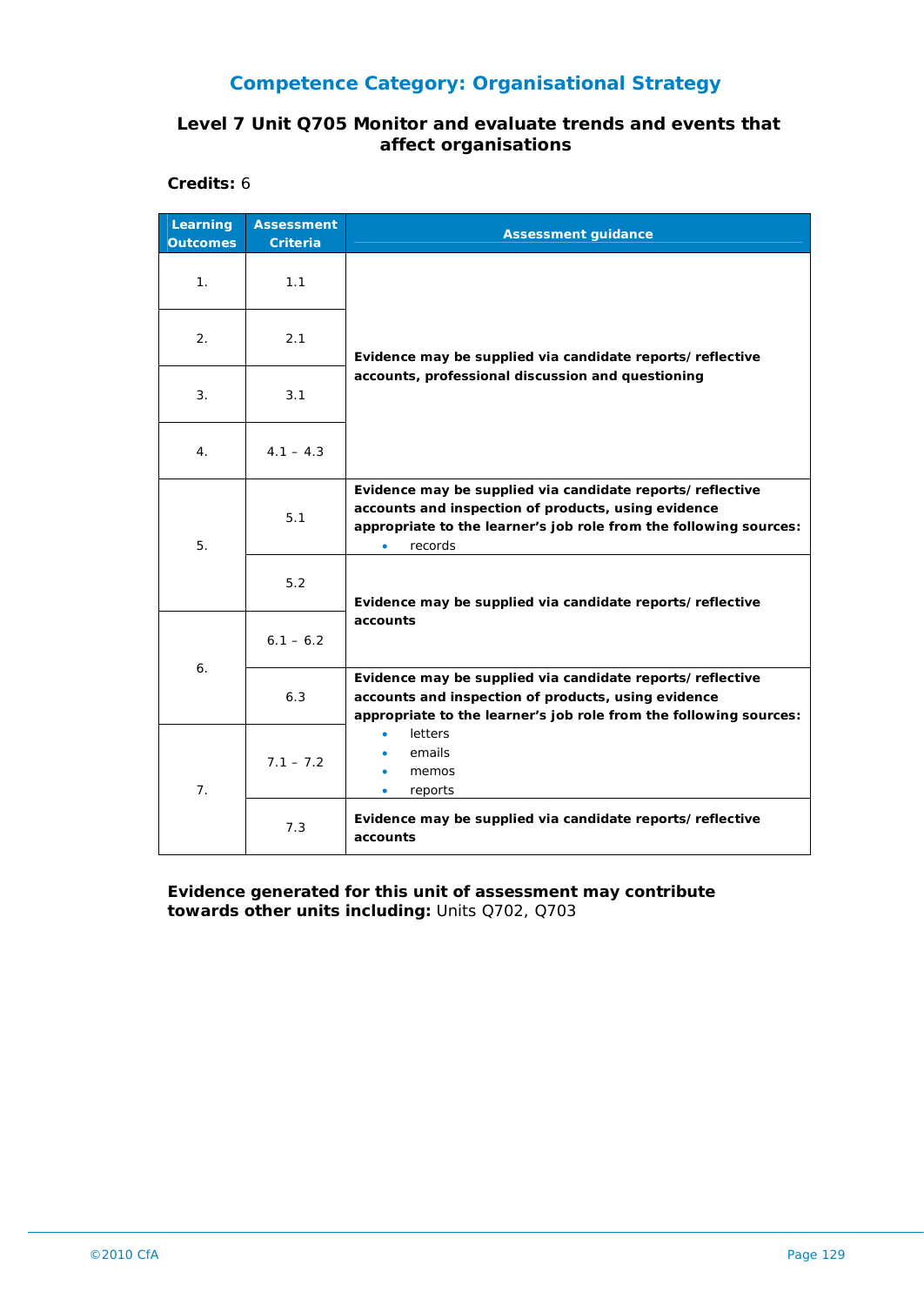## **Competence Category: Project Management**

## **Level 3 Unit Q327 Contribute to running a project**

#### **Credits:** 5

| Learning<br><b>Outcomes</b> | <b>Assessment</b><br>Criteria | <b>Assessment guidance</b>                                                                                                                                                                                                                                                                                                                                  |
|-----------------------------|-------------------------------|-------------------------------------------------------------------------------------------------------------------------------------------------------------------------------------------------------------------------------------------------------------------------------------------------------------------------------------------------------------|
| 1 <sub>1</sub>              | $1.1 - 1.8$                   |                                                                                                                                                                                                                                                                                                                                                             |
| 2.                          | $2.1 - 2.7$                   | Evidence may be supplied via candidate reports/reflective<br>accounts, professional discussion and questioning                                                                                                                                                                                                                                              |
| 3.                          | $3.1 - 3.3$                   |                                                                                                                                                                                                                                                                                                                                                             |
| 4.                          | $4.1 - 4.2$<br>4.4            | Evidence may be supplied via observation of workplace<br>activities, witness testimony, professional discussion,<br>candidate reports/reflective accounts and inspection of<br>products, using evidence appropriate to the learner's job role<br>from the following sources:<br>letters<br>emails<br>memos<br>minutes of meetings                           |
|                             | 4.3                           | Evidence may be supplied via observation of workplace<br>activities, witness testimony, professional discussion,<br>candidate reports/reflective accounts and inspection of<br>products, using evidence appropriate to the learner's job role<br>from the following sources:<br>letters<br>emails<br>memos<br>specifications<br>۰                           |
|                             | 4.5                           | Evidence may be supplied via observation of workplace<br>activities, witness testimony, professional discussion,<br>candidate reports/reflective accounts and inspection of<br>products, using evidence appropriate to the learner's job role<br>from the following sources:<br>letters<br>emails<br>memos<br>Critical path analysis<br><b>GANTT</b> charts |
|                             | 4.6                           | Evidence may be supplied via observation of workplace<br>activities, witness testimony, professional discussion,<br>candidate reports/reflective accounts and inspection of<br>products, using evidence appropriate to the learner's job role<br>from the following sources:<br>letters<br>emails<br>memos<br>risks identified<br>contingency plans         |
| 5.                          | 5.1<br>5.5                    | Evidence may be supplied via observation of workplace<br>activities, witness testimony, professional discussion,<br>candidate reports/reflective accounts and inspection of<br>products, using evidence appropriate to the learner's job role                                                                                                               |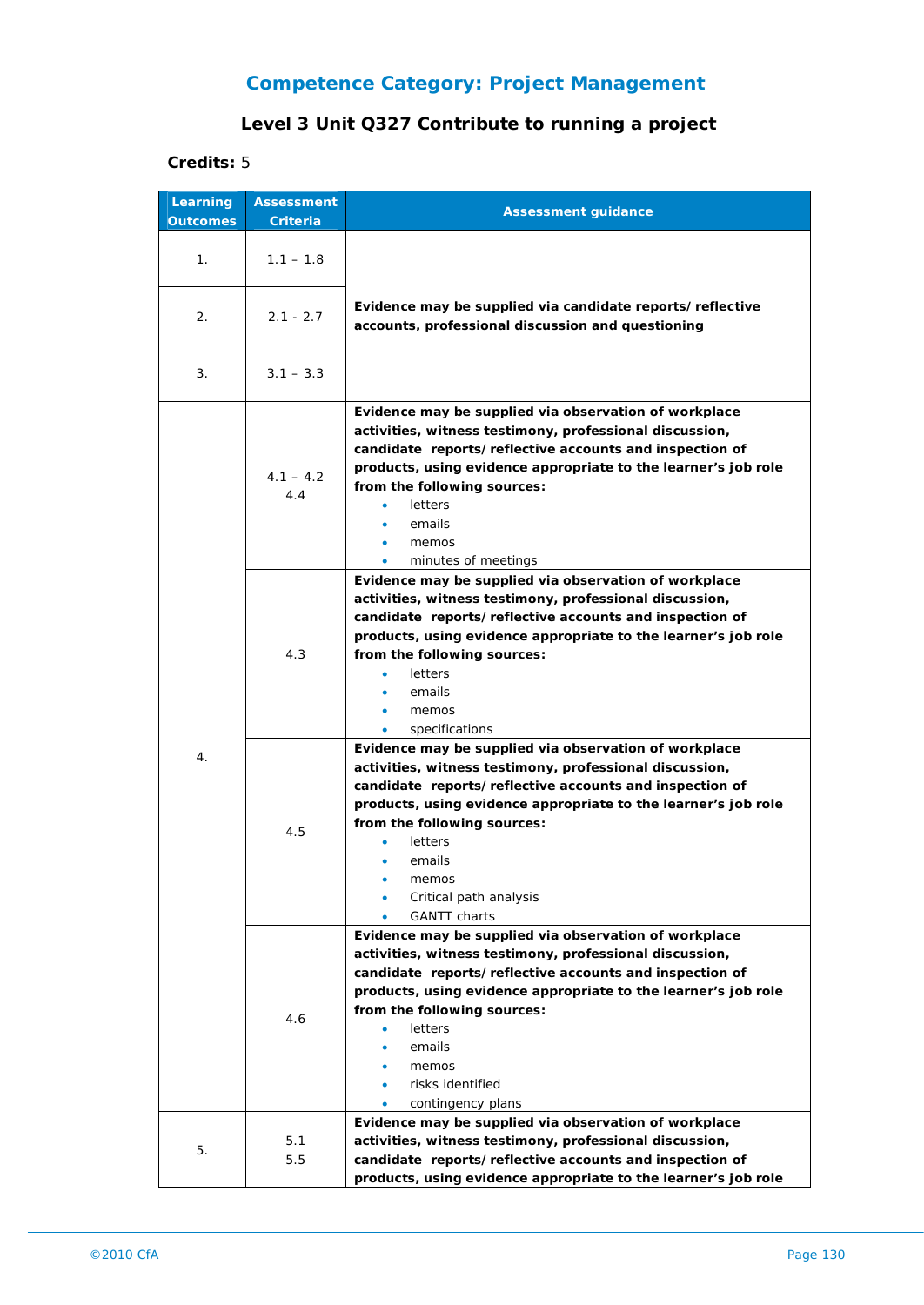## **Competence Category: Project Management**

#### **Level 3 Unit Q327 Contribute to running a project**

#### **Credits: 5**

| Learning        | <b>Assessment</b> | <b>Assessment guidance</b>                                                                                                                                                                                                                                                                                                                                       |
|-----------------|-------------------|------------------------------------------------------------------------------------------------------------------------------------------------------------------------------------------------------------------------------------------------------------------------------------------------------------------------------------------------------------------|
| <b>Outcomes</b> | <b>Criteria</b>   |                                                                                                                                                                                                                                                                                                                                                                  |
| 5.              | 5.2<br>5.6        | Evidence may be supplied via observation of workplace<br>activities, witness testimony, professional discussion,<br>candidate reports/reflective accounts and inspection of<br>products, using evidence appropriate to the learner's job role<br>from the following sources:<br>letters<br>emails<br>memos<br>minutes of meetings                                |
|                 | 5.3               | Evidence may be supplied via observation of workplace<br>activities, witness testimony, professional discussion,<br>candidate reports/reflective accounts and inspection of<br>products, using evidence appropriate to the learner's job role<br>from the following sources:<br>letters<br>emails<br>memos<br>minutes of meetings<br>adapted plans<br>$\bullet$  |
|                 | 5.4<br>5.7        | Evidence may be supplied via observation of workplace<br>activities, witness testimony, professional discussion,<br>candidate reports/reflective accounts and inspection of<br>products, using evidence appropriate to the learner's job role<br>from the following sources:<br>letters<br>emails<br>memos<br>minutes of meetings<br>reports<br>٠                |
| 6.              | 6.1               | Evidence may be supplied via observation of workplace<br>activities, witness testimony, professional discussion,<br>candidate reports/reflective accounts and inspection of<br>products, using evidence appropriate to the learner's job role<br>from the following sources:<br>letters<br>emails<br>memos<br>minutes of meetings                                |
|                 | $6.2 - 6.3$       | Evidence may be supplied via observation of workplace<br>activities, witness testimony, professional discussion,<br>candidate reports/reflective accounts and inspection of<br>products, using evidence appropriate to the learner's job role<br>from the following sources:<br><b>letters</b><br>emails<br>memos<br>minutes of meetings<br>reports<br>$\bullet$ |

**Evidence generated for this unit of assessment may contribute towards other units including:** Units Q301, Q302, Q303, Q304, Q305, Q306, Q307, Q308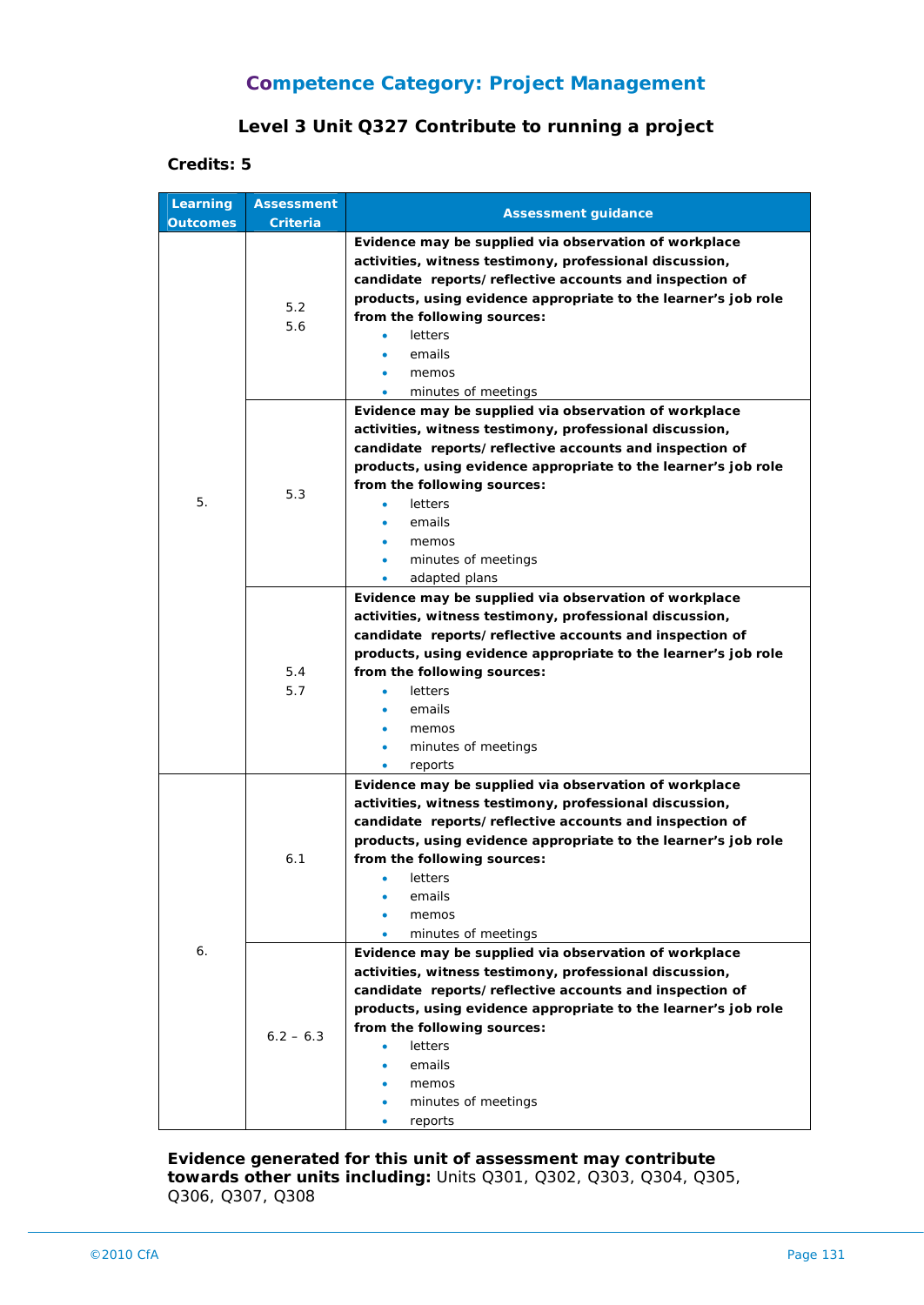## **Competence Category: Project Management**

## **Level 5 Unit Q505 Manage a project**

#### **Credits:** 10

| Learning<br><b>Outcomes</b> | <b>Assessment</b><br>Criteria | <b>Assessment guidance</b>                                                                                                                                                                                                                                                                                                                                                                                                                                                            |
|-----------------------------|-------------------------------|---------------------------------------------------------------------------------------------------------------------------------------------------------------------------------------------------------------------------------------------------------------------------------------------------------------------------------------------------------------------------------------------------------------------------------------------------------------------------------------|
| 1.                          | $1.1 - 1.2$                   |                                                                                                                                                                                                                                                                                                                                                                                                                                                                                       |
| 2.                          | $2.1 - 2.9$                   | Evidence may be supplied via observation of workplace<br>activities, witness testimony, professional discussion,<br>candidate reports/reflective accounts and inspection of                                                                                                                                                                                                                                                                                                           |
| 3.                          | $3.1 - 3.8$                   | products, using evidence appropriate to the learner's job role.                                                                                                                                                                                                                                                                                                                                                                                                                       |
| 4.                          | $4.1 - 4.2$                   |                                                                                                                                                                                                                                                                                                                                                                                                                                                                                       |
| 5.                          | $5.1 - 5.11$                  | Evidence may be supplied via witness testimony, professional<br>discussion, candidate reports/reflective accounts and<br>inspection of products, using evidence appropriate to the<br>learner's job role from the following sources:<br>letters<br>$\bullet$<br>emails<br>$\bullet$<br>memos<br>reports<br>٠<br>minutes of meetings<br>٠<br>specification<br>٠<br>budget<br>٠<br>Critical path analysis<br>٠<br><b>GANTT</b> chart<br>contingency plan<br>۰<br>team list<br>$\bullet$ |
| 6.                          | $6.1 - 6.5$                   | Evidence may be supplied via witness testimony, professional<br>discussion, candidate reports/reflective accounts and<br>inspection of products, using evidence appropriate to the<br>learner's job role from the following sources:<br>letters<br>emails<br>memos<br>minutes of meetings<br>adapted plans<br>feedback<br>reports                                                                                                                                                     |
| 7.                          | $7.1 - 7.3$                   | Evidence may be supplied via witness testimony, professional<br>discussion, candidate reports/reflective accounts and<br>inspection of products, using evidence appropriate to the<br>learner's job role from the following sources:<br>letters<br>٠<br>emails<br>memos<br>reports<br>minutes of meetings                                                                                                                                                                             |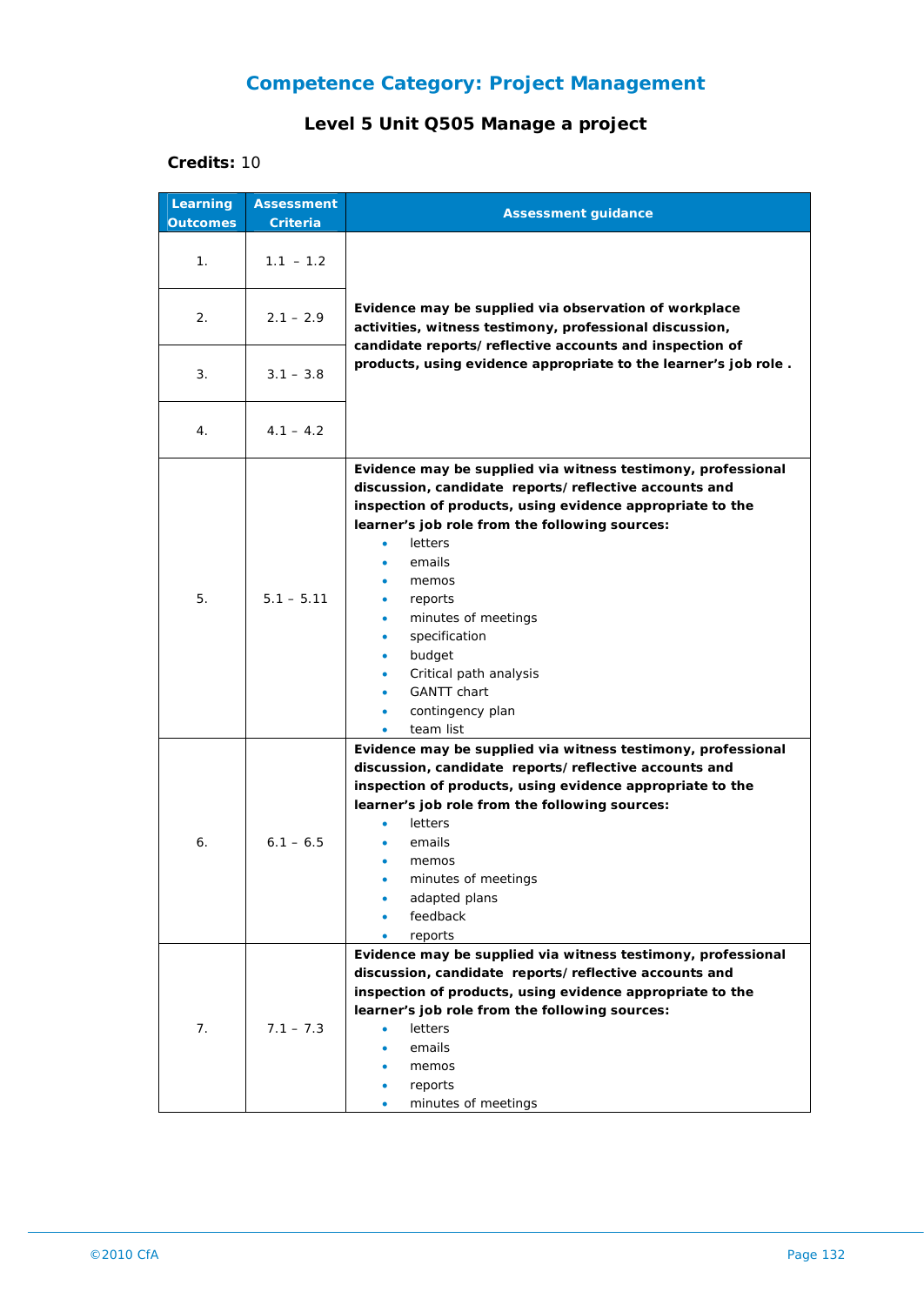## **Appendix 1: List of all Business & Administration unit identified by competence category**

As a result of the review and re-development of the CfA Business & Administration suite of NOS, 108 QCF units have been developed, of which:

| <b>Competence Category</b>                | Level Units    |                |
|-------------------------------------------|----------------|----------------|
| <b>Core Business &amp; Administration</b> |                | 26             |
|                                           | 1              | 5              |
|                                           | 2              | 5              |
|                                           | 3              | 8              |
|                                           | 4              | 8              |
| <b>Business Resources</b>                 |                | 8              |
|                                           | $\overline{2}$ | $\overline{2}$ |
|                                           | 3              | $\overline{2}$ |
|                                           | 4              | $\overline{2}$ |
|                                           | 5              | $\overline{2}$ |
| <b>Business Support Services</b>          |                | 5              |
|                                           | 3              | 1              |
|                                           | 4              | 4              |
| <b>Communications</b>                     |                | 10             |
|                                           | 1              | $\overline{2}$ |
|                                           | $\overline{2}$ | $\overline{4}$ |
|                                           | 3              | 3              |
|                                           | $\overline{4}$ | $\overline{1}$ |
| <b>Corporate Decision-making</b>          |                | $\overline{2}$ |
|                                           | 6              | 1              |
|                                           | 7              | 1              |
| <b>Customer Service</b>                   |                | 6              |
|                                           | 1              | $\mathbf{1}$   |
|                                           | $\overline{2}$ | 3              |
|                                           | 3              | $\overline{2}$ |
| <b>Document Production</b>                |                | 10             |
|                                           | 1              | 1              |
|                                           | $\overline{2}$ | 5              |
|                                           | 3              | 4              |
| <b>Events and Meetings</b>                |                | 10             |
|                                           | $\overline{2}$ | 4              |
|                                           | 3              | 5              |
|                                           | 4              | 1              |
| <b>Health &amp; Safety</b>                |                | 1              |
|                                           | $\mathbf{1}$   | $\mathbf{1}$   |
| <b>Innovation and Change</b>              |                | $\overline{7}$ |
|                                           | $\overline{2}$ | 1              |
|                                           | 3              | 1              |
|                                           | $\overline{4}$ | $\overline{2}$ |
|                                           | 5              | $\overline{2}$ |
|                                           | 6              | $\mathbf{1}$   |
| <b>Manage Information and Data</b>        |                | 12             |
|                                           | 1              | $\overline{2}$ |
|                                           | $\overline{2}$ | 5              |
|                                           | $\sqrt{3}$     | 3              |
|                                           | $\overline{4}$ | $\overline{2}$ |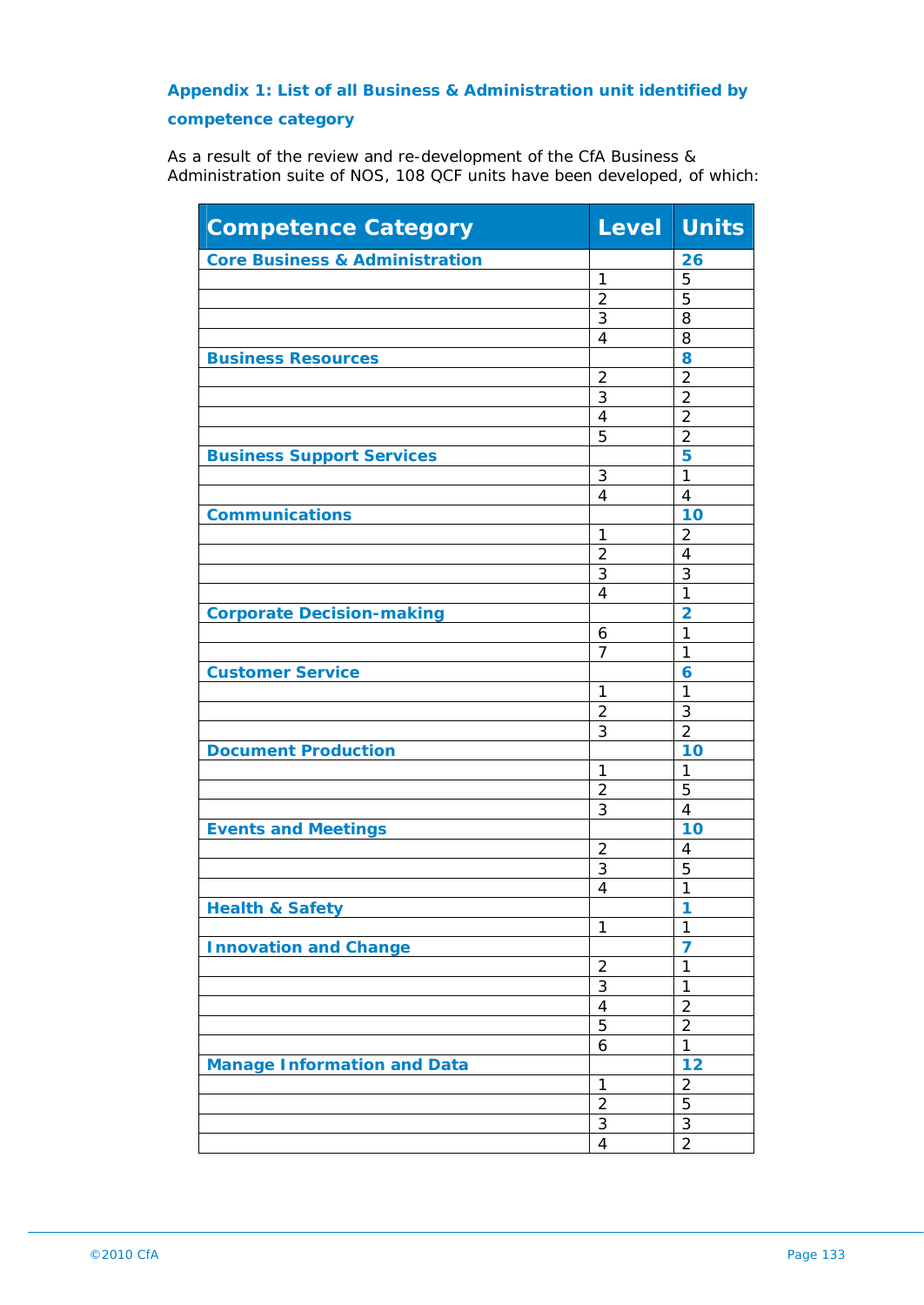| the contract of the contract of the<br>©2010 CfA | 34 |
|--------------------------------------------------|----|

| environment                                                      |   |
|------------------------------------------------------------------|---|
| Q403 Support the purpose and value of an organisation            | 3 |
| Q404 Support sustainability in a business environment            |   |
| Q405 Assess, manage and monitor risk in a business environment 4 |   |

| (8 UNITS) |  |
|-----------|--|
|           |  |

#### Q301 Manage own performance in a business environment 3 Q302 Evaluate and improve own performance in a business environment 3 Q303 Work in a business environment 4 Q304 Solve business problems 4 Q305 Work with other people in a business environment 4 Q306 Contribute to decision-making in a business environment 3 Q307 Negotiate in a business environment 5 Q308 Supervise a team in a business environment 6 **Level 4 (8 Units)**

Q401 Manage and be accountable for own performance in a

Q402 Evaluate and improve own performance in a business

business environment 3

Q406 Evaluate and solve business problems 6 Q407 Make decisions in a business environment 4

#### **Unit Number and Title Credit**

# **Level 3 (8 Units)**

| Q201 Manage own performance in a business environment  | 2 |
|--------------------------------------------------------|---|
| Q202 Improve own performance in a business environment | 2 |
| Q203 Work in a business environment                    | 2 |
| Q204 Solve business problems                           | 4 |
| Q205 Work with other people in a business environment  | 3 |
|                                                        |   |

## **Unit Number and Title Credits**

| Q101 Manage own performance in a business environment  | $\mathcal{P}$ |
|--------------------------------------------------------|---------------|
| Q102 Improve own performance in a business environment | 1             |
| Q103 Work in a business environment                    | 3             |
| Q104 Solve business problems                           | 3             |
| Q105 Work with other people in a business environment  | 2             |
|                                                        |               |
| Level 2 (5 Units)                                      |               |

# **Core Business & Administration (26 Units)**

|  | Level 1 (5 Units) |
|--|-------------------|

### **Unit Number and Title Credits**

| <b>Project Management</b>                                                                                      |  |
|----------------------------------------------------------------------------------------------------------------|--|
|                                                                                                                |  |
|                                                                                                                |  |
| The titles of the QCF units (and their credit values) for each of the<br>competence categories are as follows: |  |

**Organisational Strategy Properties** 

**Competence Category Level Units**

 $\begin{array}{|c|c|c|}\n\hline\n6 & 5 \\
\hline\n7 & 4\n\end{array}$ 

### **Unit Number and Title Credit**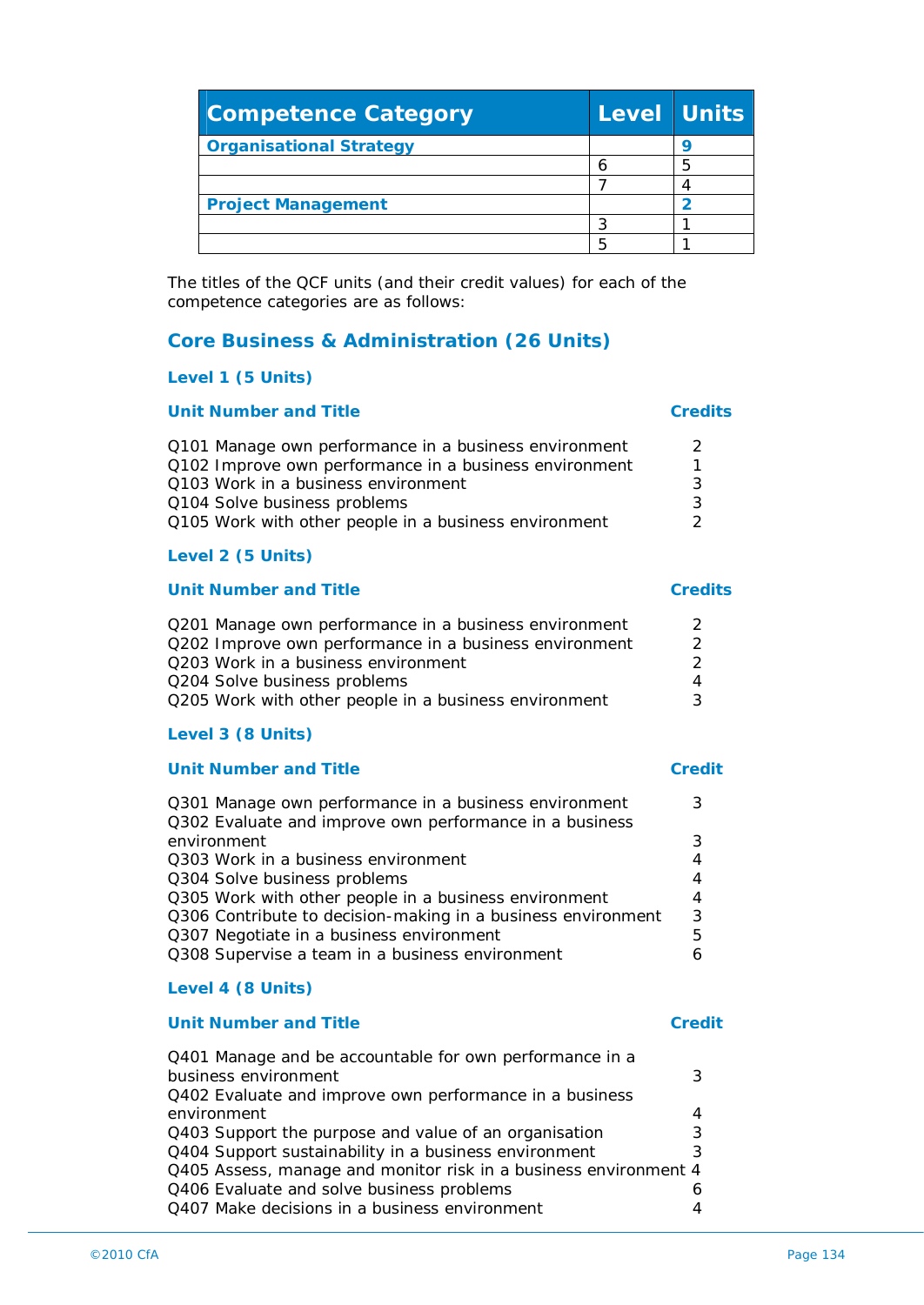| <b>Unit Number and Title</b>                                                                                                                                                                                 | <b>Credit</b>    |
|--------------------------------------------------------------------------------------------------------------------------------------------------------------------------------------------------------------|------------------|
| Q408 Negotiate in a business environment                                                                                                                                                                     | 7                |
| <b>Business Resources (8 Units)</b>                                                                                                                                                                          |                  |
| Level 2 (2 Units)                                                                                                                                                                                            |                  |
| <b>Unit Number and Title</b>                                                                                                                                                                                 | <b>Credit</b>    |
| Q221 Use office equipment<br>Q222 Maintain and issue stationary stock items                                                                                                                                  | 4<br>3           |
| Level 3 (2 Units)                                                                                                                                                                                            |                  |
| <b>Unit Number and Title</b>                                                                                                                                                                                 | <b>Credit</b>    |
| Q319 Order products and services<br>Q330 Agree a budget                                                                                                                                                      | 5<br>4           |
| Level 4 (2 Units)                                                                                                                                                                                            |                  |
| <b>Unit Number and Title</b>                                                                                                                                                                                 | <b>Credit</b>    |
| Q412 Prepare specifications for contracts<br>Q421 Manage budgets                                                                                                                                             | 5<br>5           |
| Level 5 (2 Units)                                                                                                                                                                                            |                  |
| <b>Unit Number and Title</b>                                                                                                                                                                                 | <b>Credit</b>    |
| 0501 Invite tenders and select contractors<br>Q502 Monitor and evaluate contracts                                                                                                                            | 6<br>6           |
| <b>Business Support Services (5 Units)</b>                                                                                                                                                                   |                  |
| Level 3 (1 Unit)                                                                                                                                                                                             |                  |
| <b>Unit Number and Title</b>                                                                                                                                                                                 | <b>Credit</b>    |
| Q325 Supervise an office facility                                                                                                                                                                            | 5                |
| Level 4 (4 Unit)                                                                                                                                                                                             |                  |
| <b>Unit Number and Title</b>                                                                                                                                                                                 | <b>Credit</b>    |
| Q414 Manage an office facility<br>Q415 Propose and design administrative services<br>Q416 Prepare, co-ordinate and monitor operational plans<br>Q417 Implement, monitor and maintain administrative services | 6<br>8<br>6<br>7 |
| <b>Communications (10 Units)</b>                                                                                                                                                                             |                  |
| Level 1 (2 Units)                                                                                                                                                                                            |                  |
| <b>Unit Number and Title</b>                                                                                                                                                                                 | <b>Credit</b>    |
| Q106 Communicate in a business environment<br>Q107 Make and receive telephone calls                                                                                                                          | 4<br>3           |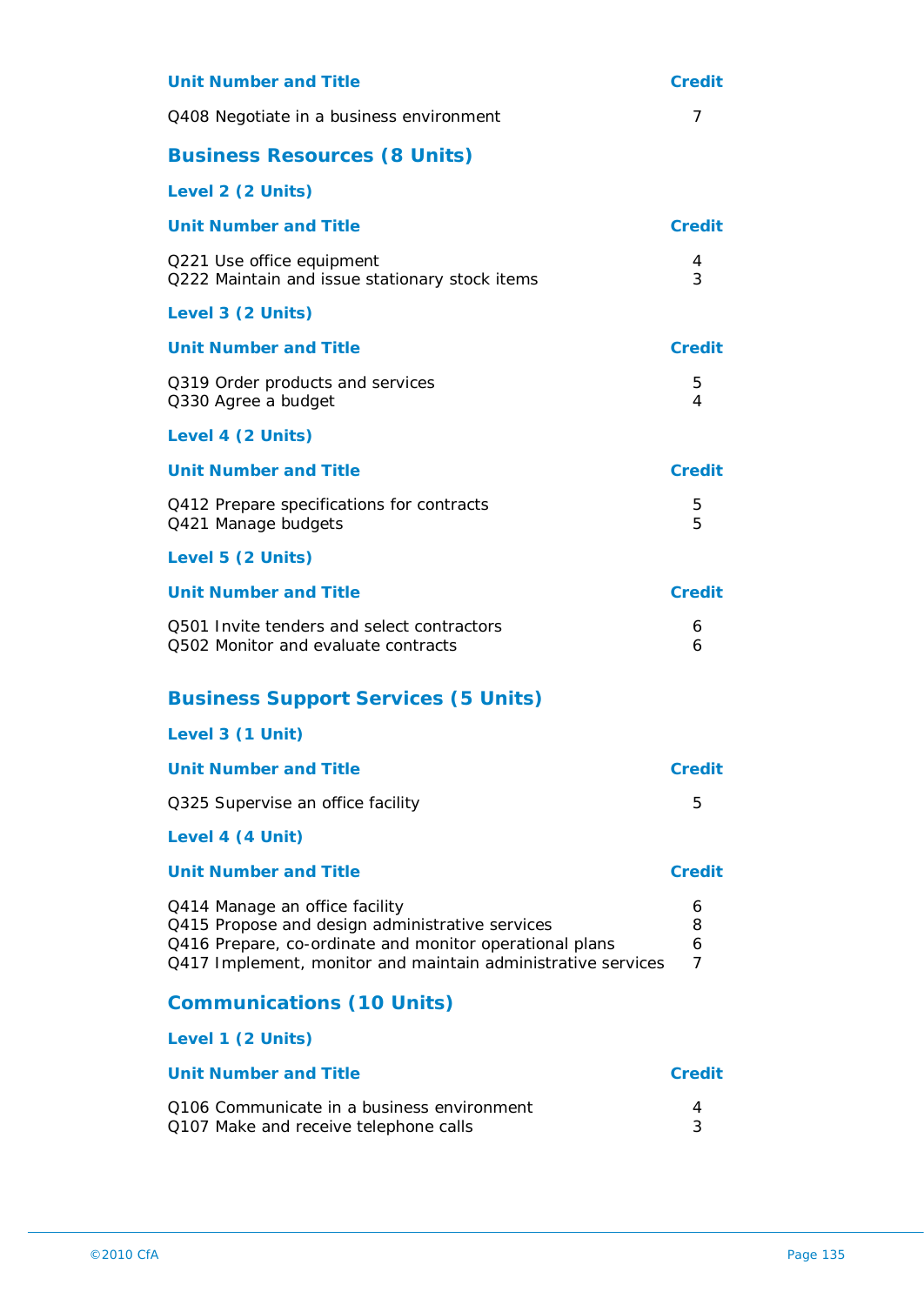### **Level 2 (4 Units)**

| <b>Unit Number and Title</b>                                                                                                      | <b>Credit</b>    |
|-----------------------------------------------------------------------------------------------------------------------------------|------------------|
| Q206 Communicate in a business environment<br>Q207 Use electronic message systems<br>Q208 Use a diary system<br>Q209 Take minutes | 3<br>1<br>3<br>4 |
| Level 3 (3 Units)                                                                                                                 |                  |
| <b>Unit Number and Title</b>                                                                                                      | <b>Credit</b>    |
| 0309 Communicate in a business environment<br>Q310 Develop a presentation<br>Q311 Deliver a presentation                          | 3<br>3<br>3      |
| Level 4 (1 Unit)                                                                                                                  |                  |
| <b>Unit Number and Title</b>                                                                                                      | Credit           |
| Q409 Communicate in a business environment                                                                                        | 3                |
| <b>Corporate Decision-making (2 Units)</b>                                                                                        |                  |
| Level 6 (1 Unit)                                                                                                                  |                  |
| <b>Unit Number and Title</b>                                                                                                      | Credit           |
| Q601 Support corporate decision-making                                                                                            | 6                |
| Level 7 (1 Units)                                                                                                                 |                  |
| <b>Unit Number and Title</b>                                                                                                      | <b>Credit</b>    |
| Q701 Inform and facilitate corporate decision-making                                                                              | 6                |
| <b>Customer Service (6 Units)</b>                                                                                                 |                  |
| Level 1 (1 Unit)                                                                                                                  |                  |
| <b>Unit Number and Title</b>                                                                                                      | <b>Credit</b>    |
| Q108 Assist in handling mail                                                                                                      | 2                |
| Level 2 (3 Units)                                                                                                                 |                  |
| <b>Unit Number and Title</b>                                                                                                      | <b>Credit</b>    |
| Q210 Handle mail                                                                                                                  | 3                |
| <b>Unit Number and Title</b>                                                                                                      | <b>Credit</b>    |
| Q211 Provide reception services<br>Q256 Meet and welcome visitors                                                                 | 3<br>3           |
| Level 3 (2 Units)                                                                                                                 |                  |
| <b>Unit Number and Title</b>                                                                                                      | <b>Credit</b>    |
| Q328 Deliver, monitor and evaluate customer service to internal<br>customers                                                      | 3                |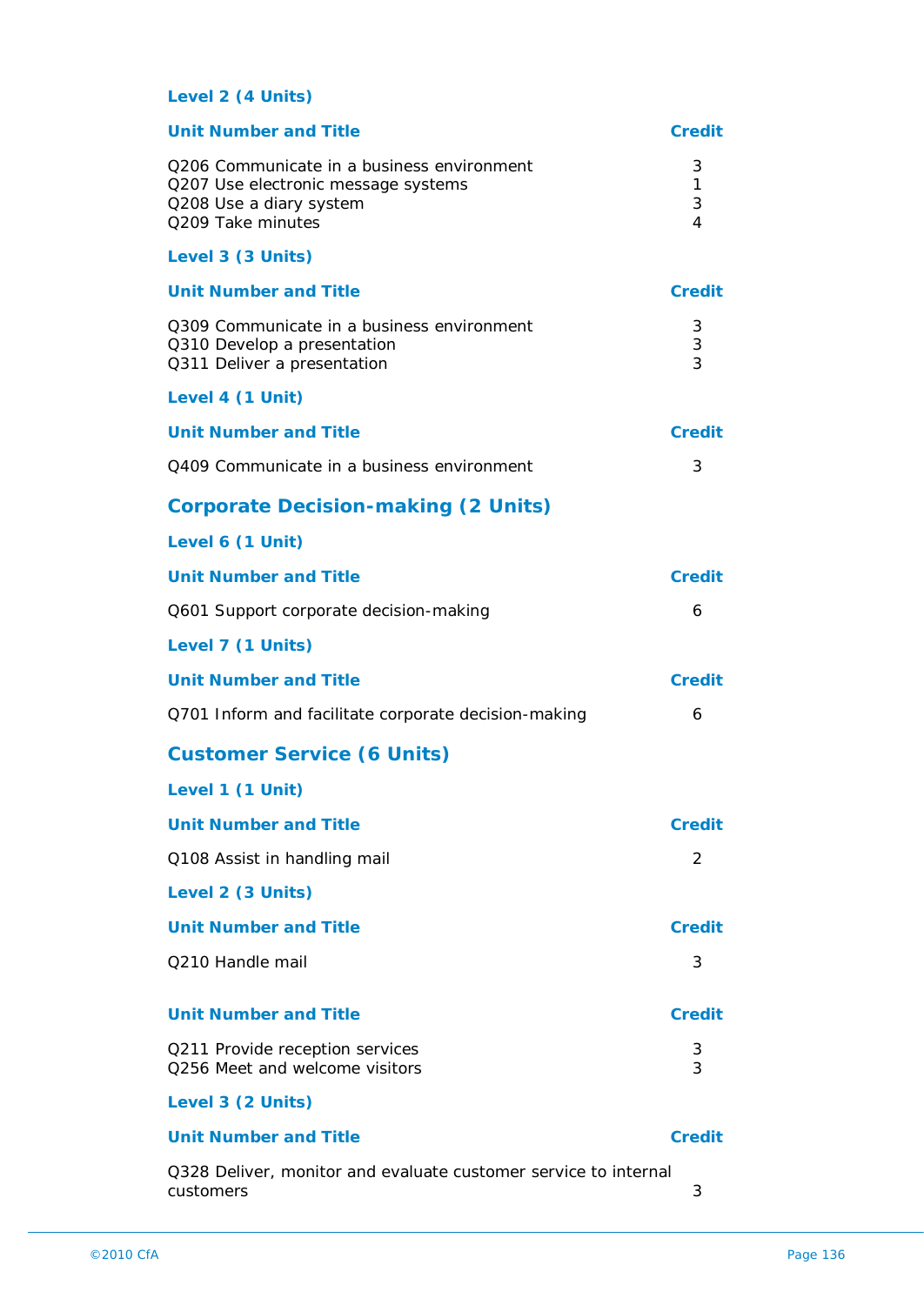#### **Unit Number and Title Credit**

Q329 Deliver, monitor and evaluate customer service to external customers 3

#### **Document Production (10 Units)**

**Level 1 (1 Unit)**

#### **Unit Number and Title Credit**

Q110 Prepare text from notes using touch typing (20 wpm) 2

#### **Level 2 (5 Units)**

#### **Unit Number and Title Credit**

| Q212 Produce documents in a business environment           | 4 |
|------------------------------------------------------------|---|
| Q213 Prepare text from notes                               | 3 |
| Q214 Prepare text from notes using touch typing (40 wpm)   | 3 |
| Q215 Prepare text from shorthand (60 wpm)                  | 8 |
| Q216 Prepare text from recorded audio instruction (40 wpm) | 4 |

#### **Level 3 (4 Units)**

#### **Unit Number and Title Credit**

| Q312 Design and produce documents in a business environment | $\overline{4}$ |
|-------------------------------------------------------------|----------------|
| Q313 Prepare text from notes using touch typing (60 wpm)    | 4              |
| Q314 Prepare text from shorthand (80 wpm)                   | 8              |
| Q315 Prepare text from recorded audio instruction (60 wpm)  | 4              |

#### **Events and Meetings (10 Units)**

#### **Level 2 (4 Units)**

| <b>Unit Number and Title</b>                                                                      | Credit |
|---------------------------------------------------------------------------------------------------|--------|
| Q223 Support the organisation of an event                                                         |        |
| Q224 Support the co-ordination of an event<br>Q225 Support the organisation of business travel or | 3      |
| accommodation                                                                                     |        |
| Q226 Support the organisation of meetings                                                         |        |

#### **Level 3 (6 Units)**

**Level 4 (1 Unit)**

#### **Unit Number and Title <b>Credit Credit** Q320 Plan and organise an event 4 Q321 Co-ordinate an event 4 Q322 Plan and organise meetings **5** Q323 Organise business travel or accommodation 5 Q324 Evaluate the organisation of business travel or accommodation 2

# **Unit Number and Title Credit** Q413 Chair meetings 4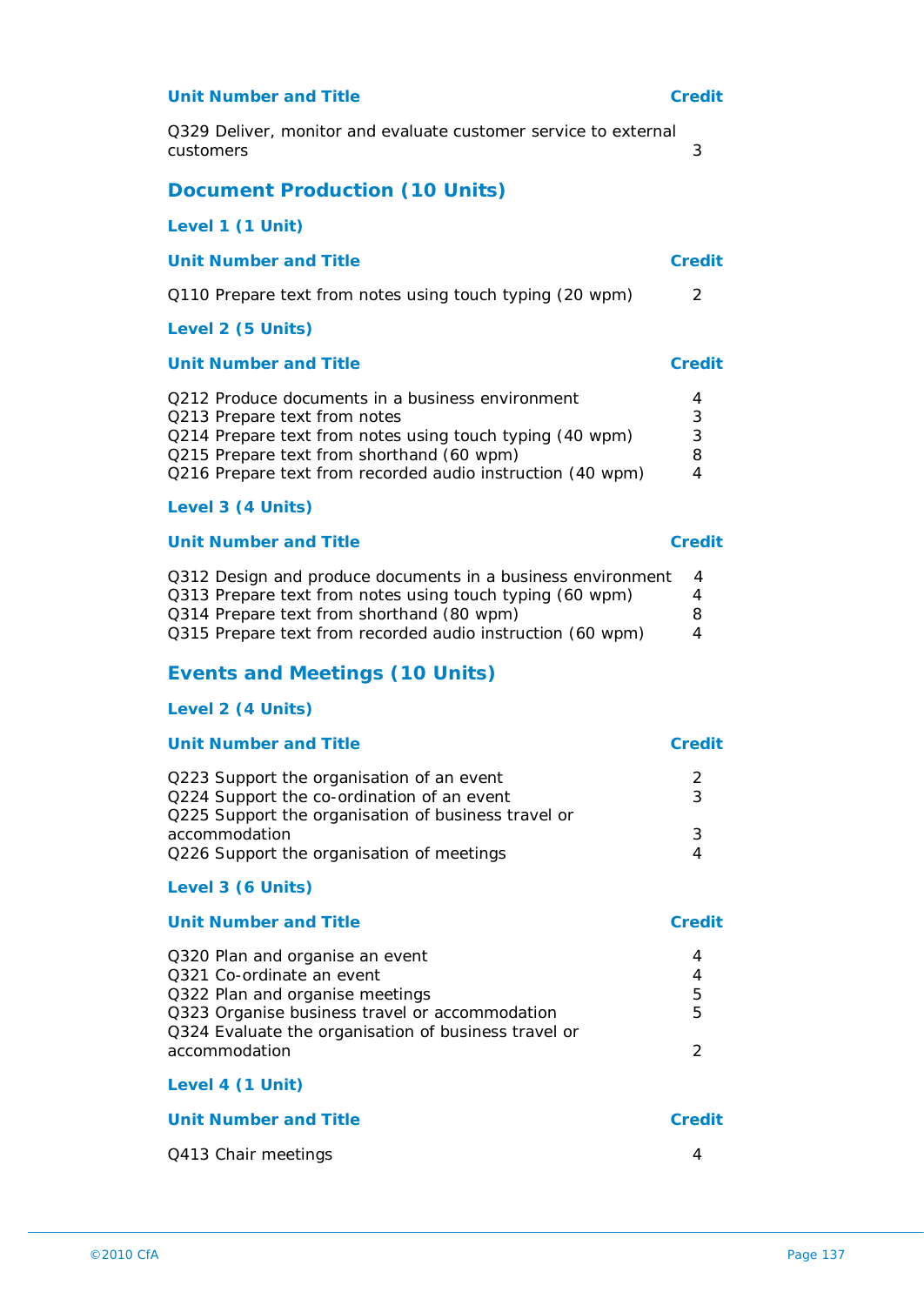| <b>Health and Safety (1 Unit)</b>                                                                                                                                                  |                              |
|------------------------------------------------------------------------------------------------------------------------------------------------------------------------------------|------------------------------|
| Level 1 (1 Unit)                                                                                                                                                                   |                              |
| <b>Unit Number and Title</b>                                                                                                                                                       | Credit                       |
| Q113 Use occupational and safety guidelines when using<br>keyboards                                                                                                                | 2                            |
| <b>Innovation and Change (7 Unit)</b>                                                                                                                                              |                              |
| Level 2 (1 Unit)                                                                                                                                                                   |                              |
| <b>Unit Number and Title</b>                                                                                                                                                       | <b>Credit</b>                |
| Q227 Respond to change in a business environment                                                                                                                                   | 3                            |
| Level 3 (1 Unit)                                                                                                                                                                   |                              |
| <b>Unit Number and Title</b>                                                                                                                                                       | <b>Credit</b>                |
| Q326 Contribute to innovation in a business environment                                                                                                                            | 4                            |
| Level 4 (2 Units)                                                                                                                                                                  |                              |
| <b>Unit Number and Title</b>                                                                                                                                                       | <b>Credit</b>                |
| Q418 Contribute to innovation in a business environment<br>Q419 Plan change for a team                                                                                             | 6<br>6                       |
| Level 5 (2 Units)                                                                                                                                                                  |                              |
| <b>Unit Number and Title</b>                                                                                                                                                       | <b>Credit</b>                |
| Q503 Plan change across teams<br>Q504 Implement, monitor and review change                                                                                                         | 6<br>6                       |
| Level 6 (1 Unit)                                                                                                                                                                   |                              |
| <b>Unit Number and Title</b>                                                                                                                                                       | <b>Credit</b>                |
| Q602 Implement and evaluate organisational change                                                                                                                                  | 6                            |
| <b>Manage Information and Data (12 Units)</b>                                                                                                                                      |                              |
| Level 1 (2 Units)                                                                                                                                                                  |                              |
| <b>Unit Number and Title</b>                                                                                                                                                       | <b>Credit</b>                |
| Q111 Use a filing system<br>Q112 Archive information                                                                                                                               | 2<br>$\overline{2}$          |
| Level 2 (5 Units)                                                                                                                                                                  |                              |
| <b>Unit Number and Title</b>                                                                                                                                                       | <b>Credit</b>                |
| Q217 Organise and report data<br>Q218 Research information<br>Q219 Store and retrieve information<br>Q220 Archive information<br>Q228 Support the management and development of an | 3<br>4<br>3<br>$\mathcal{P}$ |
| information system                                                                                                                                                                 | 7                            |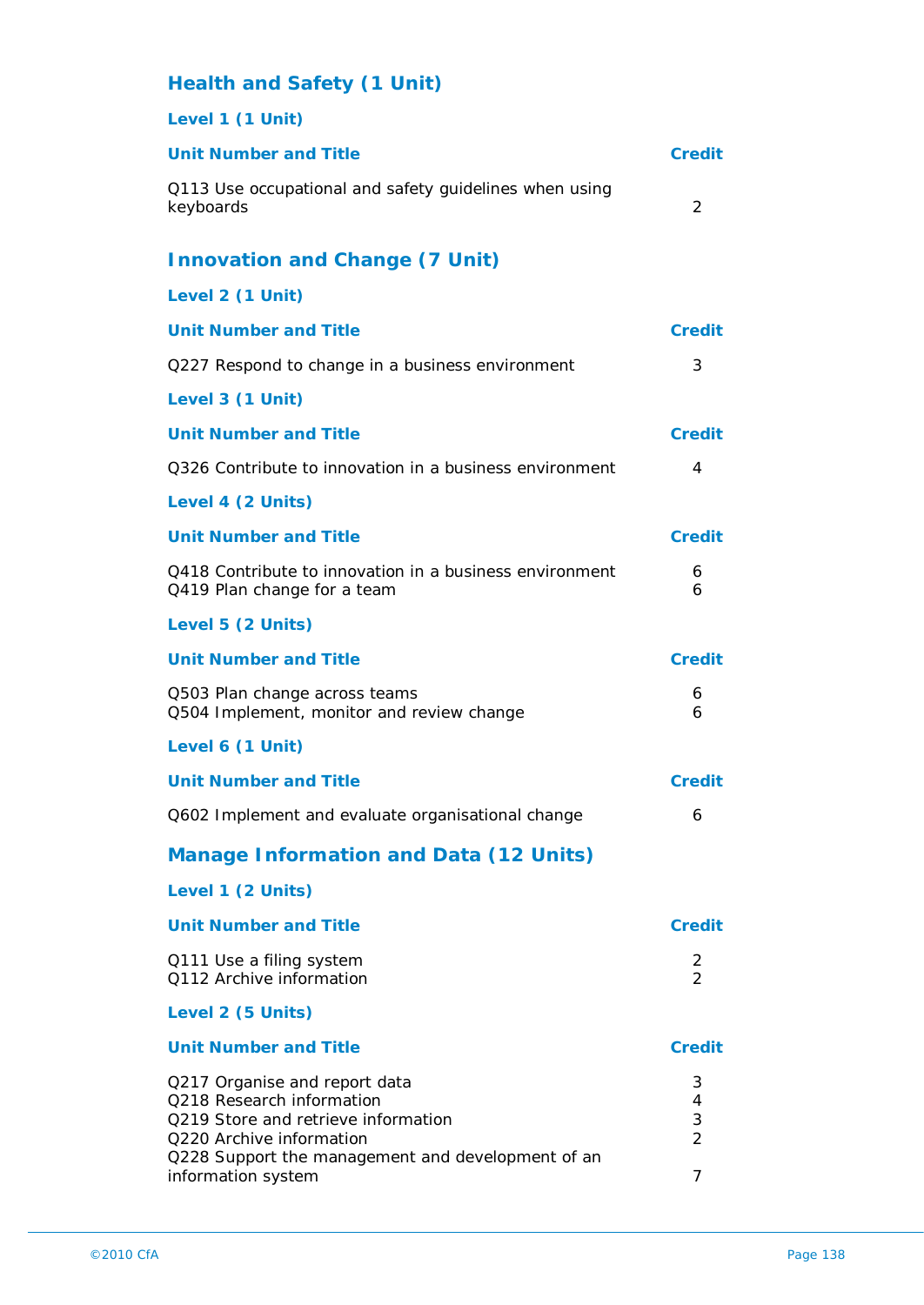#### **Level 3 (3 Units)**

| <b>Unit Number and Title</b>                                                                                                            | Credit |
|-----------------------------------------------------------------------------------------------------------------------------------------|--------|
| Q316 Support the design and development of an information<br>system<br>Q317 Monitor information systems<br>Q318 Analyse and report data | 7<br>6 |
| Level 4 (2 Units)                                                                                                                       |        |
| Unit Number and Title                                                                                                                   | Credit |
| Q410 Design and develop an information system                                                                                           |        |

Q411 Manage and evaluate an information system  $\qquad \qquad 6$ 

## **Organisational Strategy (9 Units)**

#### **Level 6 (5 Units)**

| <b>Unit Number and Title</b>                            | Credit |
|---------------------------------------------------------|--------|
| Q603 Assist in reviewing corporate performance          |        |
| Q604 Assist in developing and establishing systems and  |        |
| procedures to Review corporate performance              |        |
| Q605 Assist in improving corporate performance          |        |
| Q606 Monitor and evaluate trends and events that affect |        |
| organisations                                           |        |
| Q607 Make arrangements or develop relationships which   |        |
| promote partnership working                             |        |
|                                                         |        |

#### **Level 7 (4 Units)**

| <b>Unit Number and Title</b>                            | Credit |
|---------------------------------------------------------|--------|
| Q702 Improve corporate performance                      | 8      |
| Q703 Review corporate performance                       |        |
| Q704 Make arrangements or develop relationships which   |        |
| promote corporate interests                             | b.     |
| Q705 Monitor and evaluate trends and events that affect |        |
| organisations                                           |        |

## **Project Management (2 Units)**

| Level 3 (1 Unit)                     |        |
|--------------------------------------|--------|
| Unit Number and Title                | Credit |
| Q327 Contribute to running a project | 5      |
| Level 5 (1 Unit)                     |        |
| Unit Number and Title                | Credit |
| Q505 Manage a project                | 10     |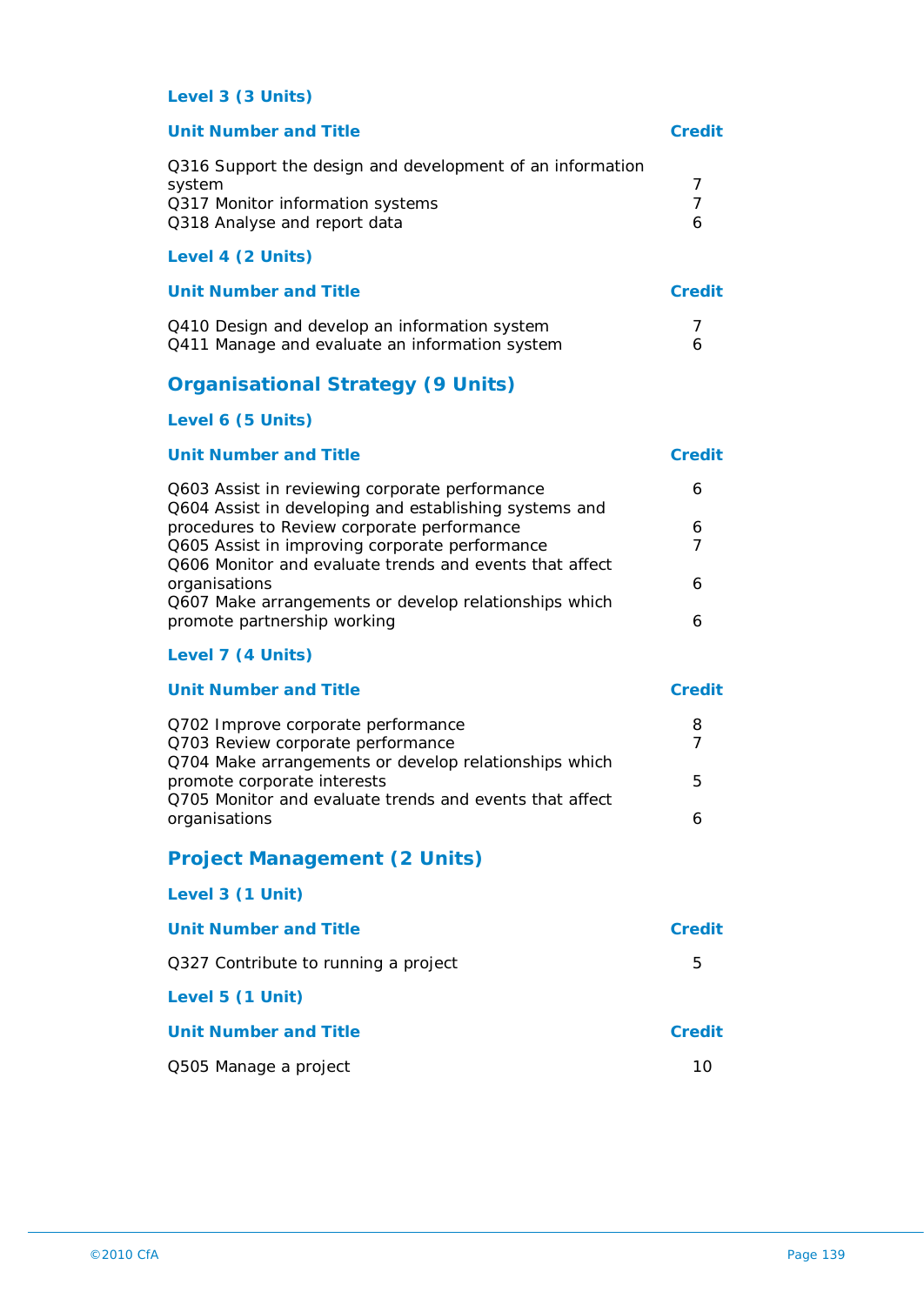#### **Appendix 2: Matrix of evidence triangulated across units within each of the NVQ levels**

- **1.** The following tables have been designed to show the accumulation of assessment evidence that has been generated for completion of either part of or the whole unit, which may be triangulated to other units at the same level.
- **2.** There are no units for which assessment evidence can be triangulated outside the level of the unit for which assessment evidence has been generated.
- **3.** The tables have been organised identifying the units against the competence categories in which they reside.
- **4.** The horizontal line of unit numbers in the tables are the initial units from which assessment evidence may be generated. The vertical line of units identifies those units for which the assessment evidence generated by the units in the top horizontal line of units may be triangulated to. For example, at Level 1, unit Q101 in 'Core Business & Administration' may generate assessment evidence which can be triangulated to units, Q102, Q103 or Q105.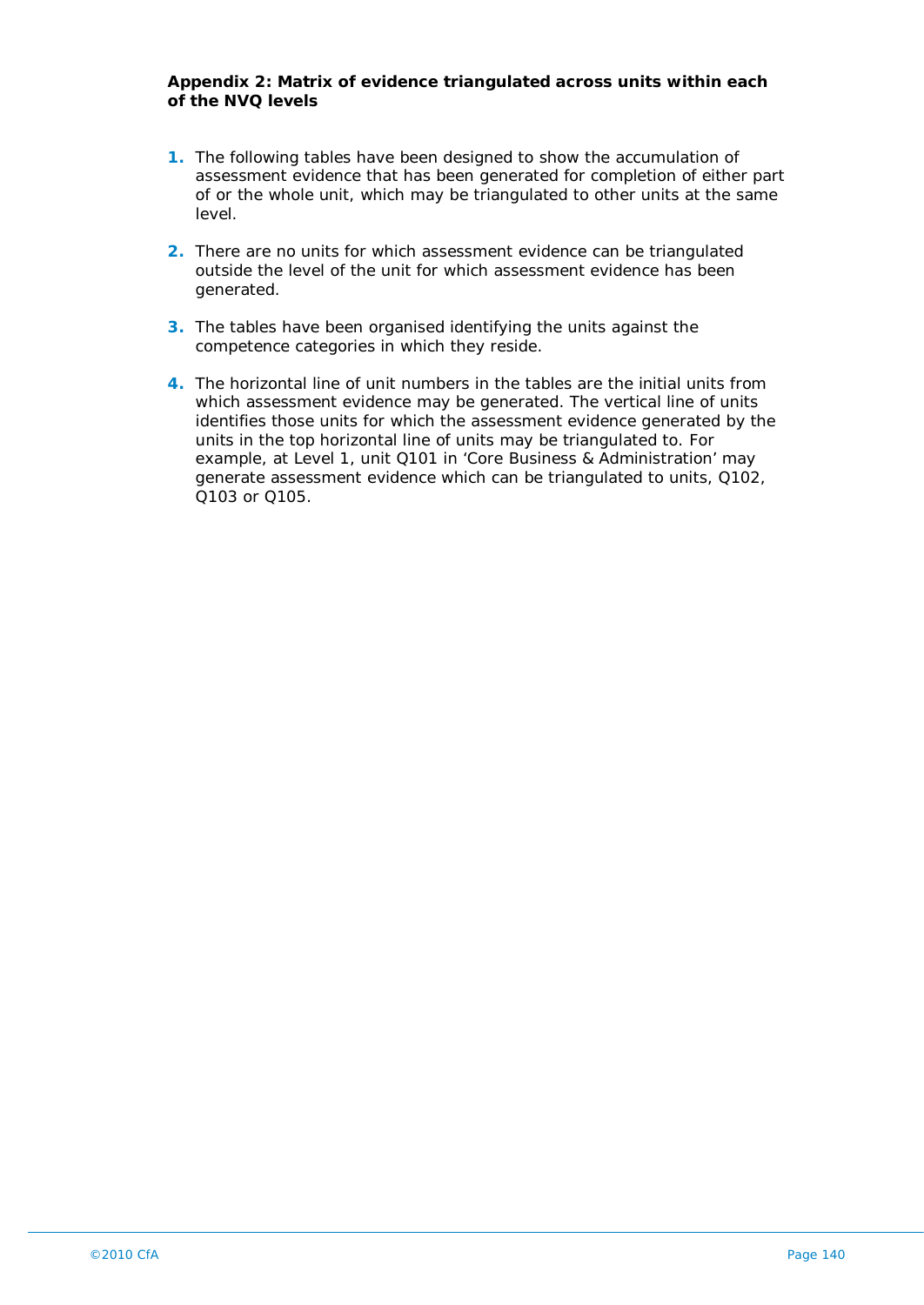

|      |      |      | <b>CORE BUSINESS</b><br>&<br><b>ADMINISTRATION</b> |      |      |              |      |      | COMMUNICATION CUSTOMER DOCUMENT<br><b>SERVICE PRODUCTION</b> | <b>HEALTH</b><br><b>AND</b><br><b>SAFETY</b> |      | <b>MANAGE</b><br><b>INFORMATION</b><br><b>AND</b><br><b>DATA</b> |
|------|------|------|----------------------------------------------------|------|------|--------------|------|------|--------------------------------------------------------------|----------------------------------------------|------|------------------------------------------------------------------|
|      | Q101 | Q102 | Q103                                               | Q104 | Q105 | Q106         | Q107 | Q108 | Q110                                                         | Q113                                         | Q111 | Q112                                                             |
| Q101 |      | ✔    | √                                                  | ✔    |      | ✓            |      | ✓    | $\checkmark$                                                 | ✓                                            | √    | ✓                                                                |
| Q102 | ✓    |      |                                                    | ✓    |      | ✓            |      |      |                                                              |                                              |      |                                                                  |
| Q103 | ✔    | ✔    |                                                    | ✔    |      | ✓            | ✔    | ✓    | ✔                                                            | ✓                                            | ✔    | ✔                                                                |
| Q105 | ✔    | ✔    | ✔                                                  | ✔    |      | $\checkmark$ | ✓    |      |                                                              | ✓                                            | ✔    | $\checkmark$                                                     |
| Q106 |      |      |                                                    |      |      |              |      |      |                                                              |                                              |      |                                                                  |
| Q111 |      |      |                                                    |      |      |              |      |      |                                                              |                                              |      |                                                                  |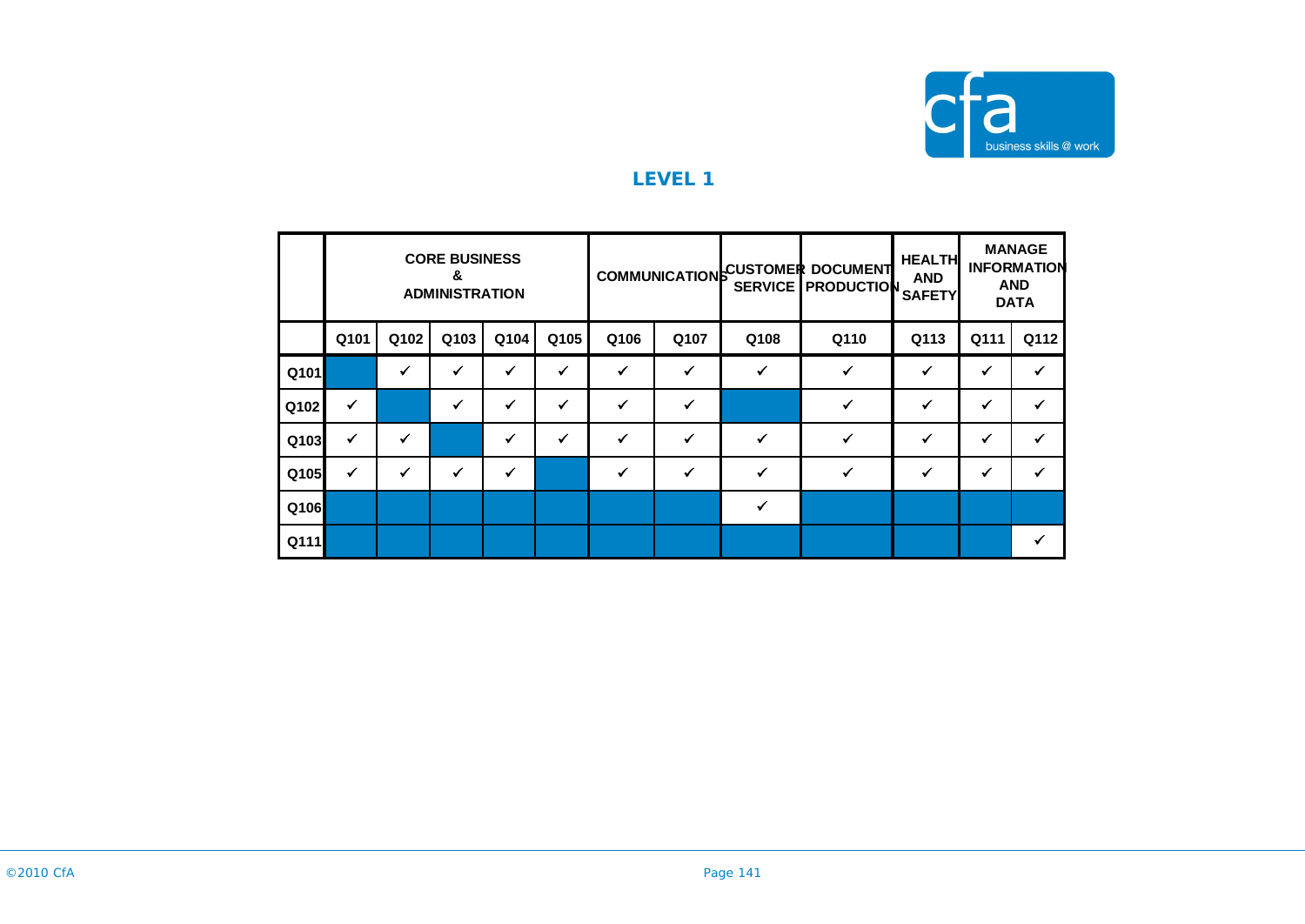

|      |      |              | <b>CORE BUSINESS</b><br>&<br><b>ADMINISTRATION</b> |              |      |              | <b>BUSINESS</b><br><b>RESOURCES</b> |      | <b>COMMUNICATIIONS</b>   |      |              |              | <b>CUSTOMER</b><br><b>SERVICE</b> |      |      |              | <b>DOCUMENT</b><br><b>PRODUCTION</b> |                          |                          |                          |      | <b>EVENTS</b><br><b>AND</b><br><b>MEETINGS</b> |              | <b>INNOVATION</b><br><b>AND</b><br><b>CHANGE</b> |      |      | <b>AND</b><br><b>DATA</b> | <b>MANAGE INFORMATION</b> |      |  |
|------|------|--------------|----------------------------------------------------|--------------|------|--------------|-------------------------------------|------|--------------------------|------|--------------|--------------|-----------------------------------|------|------|--------------|--------------------------------------|--------------------------|--------------------------|--------------------------|------|------------------------------------------------|--------------|--------------------------------------------------|------|------|---------------------------|---------------------------|------|--|
|      | Q201 | Q202         | Q203                                               | Q204         | Q205 | Q221         | Q222                                | Q206 | Q207                     | Q208 | Q209         | Q210         | Q211                              | Q256 | Q212 | Q213         | Q214                                 | Q215                     | Q216                     | Q223                     | Q224 | Q225                                           | Q226         | Q227                                             | Q217 | Q218 | Q219                      | Q220                      | Q228 |  |
| Q201 |      | $\checkmark$ |                                                    | $\checkmark$ |      |              | $\checkmark$                        | ٠    | ✔                        |      | $\checkmark$ | $\mathbf{v}$ |                                   | ✓    |      | ✓            |                                      | $\checkmark$             | $\overline{\phantom{a}}$ |                          |      |                                                | $\checkmark$ | ✓                                                |      | ✓    |                           | $\checkmark$              |      |  |
| Q202 |      |              | ✓                                                  | ✓            | ✓    |              | ✓                                   |      | ٠                        |      |              | √            | $\checkmark$                      | ✓    |      | $\checkmark$ |                                      | $\checkmark$             | √                        | $\checkmark$             | ر.   |                                                | $\checkmark$ | ✓                                                |      | ✓    |                           | $\checkmark$              |      |  |
| Q203 |      | ✔            |                                                    | $\epsilon$   | ◢    |              | ✓                                   |      | $\overline{\mathcal{L}}$ |      | $\checkmark$ |              |                                   | ✓    |      | ◢            |                                      | $\overline{\mathcal{L}}$ | $\overline{\mathbf{v}}$  |                          |      |                                                | ✓            | $\checkmark$                                     |      | ✔    |                           | $\checkmark$              |      |  |
| Q204 |      |              |                                                    |              |      |              |                                     |      |                          | ◢    | ✓            |              |                                   |      |      |              |                                      |                          |                          |                          |      |                                                |              |                                                  |      |      |                           |                           |      |  |
| Q205 |      | ✓            |                                                    | ◢            |      | $\checkmark$ | $\checkmark$                        |      | ✔                        |      | $\checkmark$ |              |                                   | ✔    |      | $\checkmark$ |                                      | $\checkmark$             | √                        | $\overline{\mathcal{L}}$ | -    | ✓                                              | ✓            | $\checkmark$                                     |      | ◢    |                           | ✓                         |      |  |
| Q211 |      |              |                                                    |              |      |              |                                     |      |                          |      |              |              |                                   | ✓    |      |              |                                      |                          |                          |                          |      |                                                |              |                                                  |      |      |                           |                           |      |  |
| Q217 |      |              |                                                    |              |      |              |                                     |      |                          |      |              |              |                                   |      |      |              |                                      |                          |                          |                          |      |                                                |              |                                                  |      | ٧    |                           |                           |      |  |
| Q219 |      |              |                                                    |              |      |              |                                     |      |                          |      |              |              |                                   |      |      |              |                                      |                          |                          |                          |      |                                                |              |                                                  |      |      |                           | $\checkmark$              |      |  |
| Q220 |      |              |                                                    |              |      |              |                                     |      |                          |      |              |              |                                   |      |      |              |                                      |                          |                          |                          |      |                                                |              |                                                  |      |      | ✓                         |                           |      |  |
| Q227 |      |              |                                                    |              |      |              |                                     |      |                          |      |              |              |                                   |      |      |              |                                      |                          |                          |                          |      |                                                |              |                                                  |      |      |                           |                           |      |  |
| Q256 |      |              |                                                    |              |      |              |                                     |      |                          |      |              |              | $\checkmark$                      |      |      |              |                                      |                          |                          |                          |      |                                                |              |                                                  |      |      |                           |                           |      |  |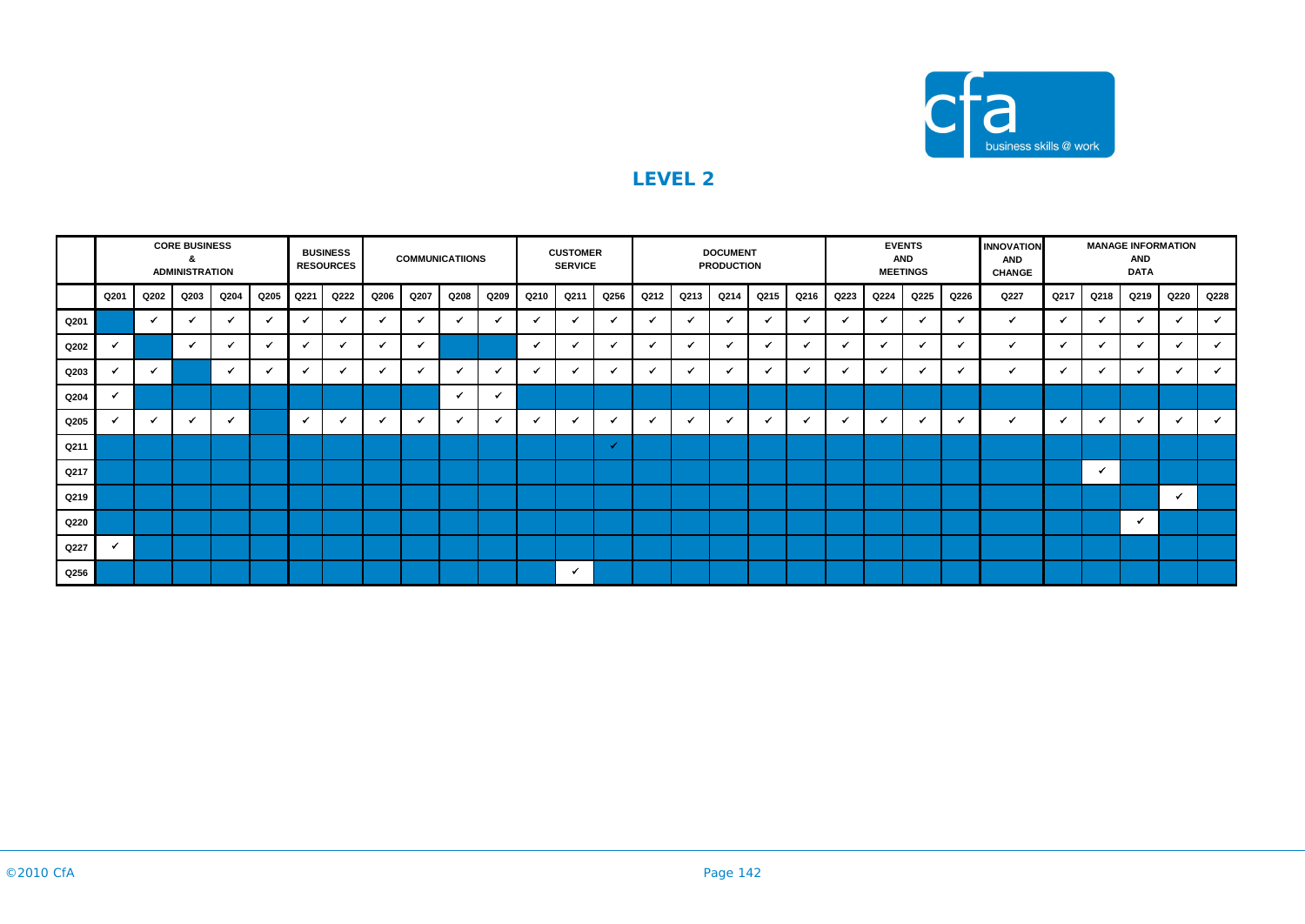

|           |              |              |      |      | <b>CORE BUSINESS</b><br>&<br><b>ADMINISTRATION</b> |              |      |              |              | <b>BUSINESS</b><br><b>RESOURCES</b> | <b>BUSINESS</b><br><b>SUPPORT</b><br><b>SERVICES</b> |              | <b>COMMUNICATIONS</b> |              |      | <b>CUSTOMER</b><br><b>SERVICE</b> |              |              | <b>DOCUMENT</b><br><b>PRODUCTION</b> |              | INNOVATION MANAGE INFORMATION<br><b>EVENTS</b><br><b>AND</b><br><b>AND</b><br><b>MEETINGS</b><br><b>CHANGE</b> |      |              |      |      |              | <b>AND</b><br><b>DATA</b> | <b>PROJECT</b><br><b>MANAGEMENT</b> |              |              |
|-----------|--------------|--------------|------|------|----------------------------------------------------|--------------|------|--------------|--------------|-------------------------------------|------------------------------------------------------|--------------|-----------------------|--------------|------|-----------------------------------|--------------|--------------|--------------------------------------|--------------|----------------------------------------------------------------------------------------------------------------|------|--------------|------|------|--------------|---------------------------|-------------------------------------|--------------|--------------|
|           | Q301         | Q302         | Q303 | Q304 | Q305                                               | Q306         | Q307 | Q308         | Q319         | Q330                                | Q325                                                 | Q309         | Q310                  | Q311         | Q328 | Q329                              | Q312         | Q313         | Q314                                 | Q315         | Q320                                                                                                           | Q321 | Q322         | Q323 | Q324 | Q326         | Q316                      | Q317                                | Q318         | Q327         |
| Q301      |              | $\checkmark$ | ✔    | ✔    | $\checkmark$                                       | $\checkmark$ | ✓    | $\checkmark$ | $\checkmark$ | $\checkmark$                        | $\checkmark$                                         | $\checkmark$ | $\checkmark$          | $\checkmark$ |      | ✓                                 | $\checkmark$ | $\checkmark$ | ✓                                    | $\epsilon$   | ✓                                                                                                              | ✔    | ✓            | ✓    | ✓    | $\checkmark$ | $\checkmark$              | $\checkmark$                        | $\checkmark$ | $\checkmark$ |
| Q302      | $\checkmark$ |              |      | ✓    | ✓                                                  | ✓            |      | ✓            | $\checkmark$ | ✓                                   |                                                      | $\checkmark$ | $\checkmark$          | ✓            |      | ✔                                 | ✔            | ✓            |                                      | $\epsilon$   | $\checkmark$                                                                                                   |      | $\checkmark$ | ✓    | ✔    | $\checkmark$ |                           | ✓                                   | ✓            |              |
| Q303      | $\cdot$      | $\checkmark$ |      | ✓    | $\checkmark$                                       | ✔            | - 4  | $\checkmark$ | $\checkmark$ | ✓                                   | $\checkmark$                                         | ✓            | $\checkmark$          | ✓            | ✓    | ✓                                 | $\checkmark$ | ✓            | ✓                                    | $\checkmark$ | ✓                                                                                                              | ✔    | ✓            | ✓    | ✓    | ✓            | $\epsilon$                | $\checkmark$                        | $\checkmark$ | ✔            |
| Q304      |              |              |      |      |                                                    |              | ×    | ✔            |              | ✔                                   | $\checkmark$                                         |              |                       |              |      |                                   |              |              |                                      |              |                                                                                                                |      |              |      |      | ✓            | ✔                         |                                     | ✔            | ✔            |
| Q305      |              | $\checkmark$ | ✔    | ✔    |                                                    |              | ✔    | ✔            | $\checkmark$ | $\checkmark$                        | $\checkmark$                                         |              | $\checkmark$          | $\checkmark$ |      | ✓                                 | $\checkmark$ | $\checkmark$ | ✓                                    | $\checkmark$ | $\checkmark$                                                                                                   |      | ✔            | ✓    | ✓    | $\checkmark$ |                           | ✔                                   | ✓            |              |
| Q306      |              |              |      | ✓    |                                                    |              | ✔    | ✓            | $\checkmark$ | ✓                                   |                                                      |              |                       |              |      |                                   |              |              |                                      |              |                                                                                                                |      |              |      |      | ✓            |                           |                                     |              | ✓            |
| ۳<br>Q307 |              |              |      |      |                                                    |              |      | $\checkmark$ |              | ◢                                   |                                                      |              |                       |              |      |                                   |              |              |                                      |              |                                                                                                                |      |              |      |      |              |                           |                                     |              | ✓            |
| Q308      |              |              |      |      | ✓                                                  |              |      |              |              |                                     | ✓                                                    |              |                       |              |      |                                   |              |              |                                      |              |                                                                                                                |      |              |      |      |              |                           |                                     |              |              |
| Q309      |              |              |      |      |                                                    |              |      |              |              |                                     |                                                      |              | $\checkmark$          | ✓            |      |                                   |              |              |                                      |              |                                                                                                                |      |              |      |      |              |                           |                                     |              |              |
| Q310      |              |              |      |      |                                                    |              |      |              |              |                                     |                                                      | ✓            |                       | ✔            |      |                                   |              |              |                                      |              |                                                                                                                |      |              |      |      |              |                           |                                     |              |              |
| Q311      |              |              |      |      |                                                    |              |      |              |              |                                     |                                                      | $\checkmark$ | ◢                     |              |      |                                   |              |              |                                      |              |                                                                                                                |      |              |      |      |              |                           |                                     |              |              |
| Q317      |              |              |      |      |                                                    |              |      |              |              |                                     |                                                      |              |                       |              |      |                                   |              |              |                                      |              |                                                                                                                |      |              |      |      |              | ✓                         |                                     |              |              |
| Q328      |              |              |      |      |                                                    |              |      |              |              |                                     | ✓                                                    |              |                       |              |      |                                   |              |              |                                      |              |                                                                                                                |      |              |      |      |              |                           |                                     |              |              |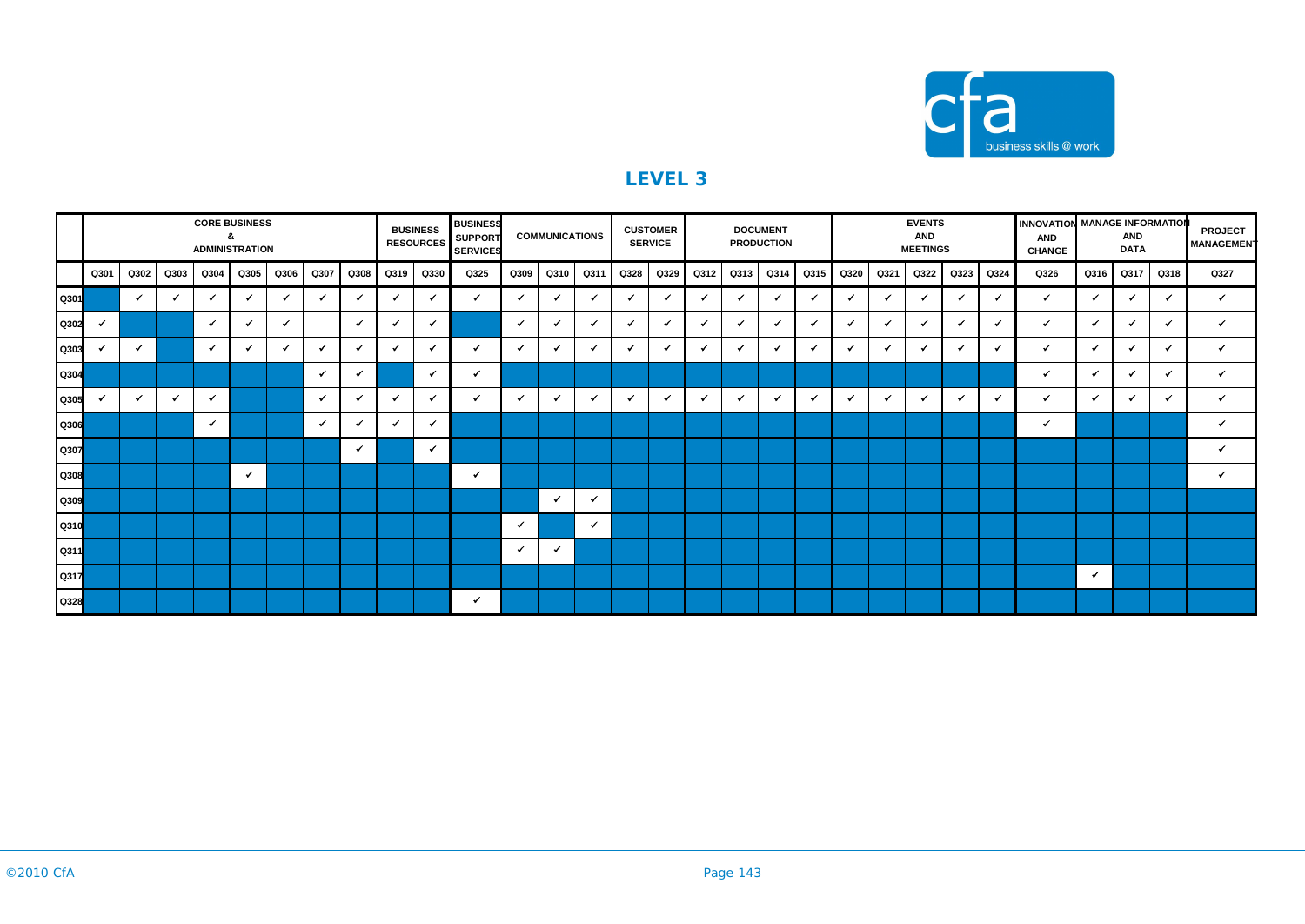

|      |              |              |              |              | <b>CORE BUSINESS</b><br>&<br><b>ADMINISTRATION</b> |              |              |              |              | <b>BUSINESS</b><br><b>RESOURCES</b> |              | <b>BUSINESS</b><br><b>SUPPORT</b><br><b>SERVICES</b> | <b>COMMUNICATIONS</b> | <b>EVENTS</b><br><b>AND</b><br><b>MEETINGS</b> |              | <b>INNOVATION</b><br><b>AND</b><br><b>CHANGE</b> | <b>MANAGE INFORMATION</b><br><b>AND</b><br><b>DATA</b> |              |  |
|------|--------------|--------------|--------------|--------------|----------------------------------------------------|--------------|--------------|--------------|--------------|-------------------------------------|--------------|------------------------------------------------------|-----------------------|------------------------------------------------|--------------|--------------------------------------------------|--------------------------------------------------------|--------------|--|
|      | Q401         | Q402         | Q403         | Q404         | Q405                                               | Q406         | Q407         | Q408         | Q412         | Q421                                | Q415         | Q417                                                 | Q409                  | Q413                                           | Q418         | Q419                                             | Q410                                                   | Q411         |  |
| Q401 |              | $\checkmark$ | ✓            | $\checkmark$ | ✓                                                  | $\checkmark$ | ✓            | ✔            | ✔            | $\checkmark$                        |              |                                                      | $\checkmark$          | $\checkmark$                                   | $\checkmark$ | $\checkmark$                                     | ✔                                                      | $\checkmark$ |  |
| Q402 | $\checkmark$ |              | $\checkmark$ | $\checkmark$ | $\checkmark$                                       | ✓            | ✓            | $\checkmark$ | ✔            | $\checkmark$                        |              |                                                      | $\checkmark$          | ✓                                              | $\checkmark$ | ✓                                                | ✓                                                      | $\checkmark$ |  |
| Q403 |              |              |              | $\checkmark$ |                                                    |              | ✔            | $\checkmark$ | ✓            | $\checkmark$                        |              |                                                      | $\checkmark$          | $\checkmark$                                   | ✓            | ✓                                                |                                                        |              |  |
| Q404 |              |              |              |              |                                                    |              |              |              |              |                                     |              |                                                      |                       |                                                |              |                                                  |                                                        |              |  |
| Q405 |              |              |              |              |                                                    |              |              |              |              |                                     |              |                                                      |                       |                                                |              |                                                  |                                                        |              |  |
| Q406 |              |              |              |              | $\checkmark$                                       |              | $\checkmark$ | $\checkmark$ | ✓            | $\checkmark$                        |              |                                                      |                       |                                                | $\checkmark$ | ✓                                                | $\checkmark$                                           | $\checkmark$ |  |
| Q407 |              |              |              |              | $\checkmark$                                       | $\checkmark$ |              | $\checkmark$ | ✓            | $\checkmark$                        |              |                                                      |                       |                                                | $\checkmark$ | ✓                                                |                                                        |              |  |
| Q408 |              |              |              |              |                                                    |              |              |              | ✓            | $\checkmark$                        |              |                                                      |                       |                                                |              | $\checkmark$                                     |                                                        |              |  |
| Q410 |              |              |              |              |                                                    |              |              |              |              |                                     |              |                                                      |                       |                                                |              |                                                  |                                                        | $\checkmark$ |  |
| Q411 |              |              |              |              |                                                    |              |              |              |              |                                     |              |                                                      |                       |                                                |              |                                                  | ✓                                                      |              |  |
| Q415 |              |              |              |              |                                                    |              |              |              |              |                                     |              | $\checkmark$                                         |                       |                                                |              |                                                  |                                                        |              |  |
| Q417 |              |              |              |              |                                                    |              |              |              |              |                                     | $\checkmark$ |                                                      |                       |                                                |              |                                                  |                                                        |              |  |
| Q421 |              |              |              |              |                                                    |              |              |              | $\checkmark$ |                                     |              |                                                      |                       |                                                |              |                                                  |                                                        |              |  |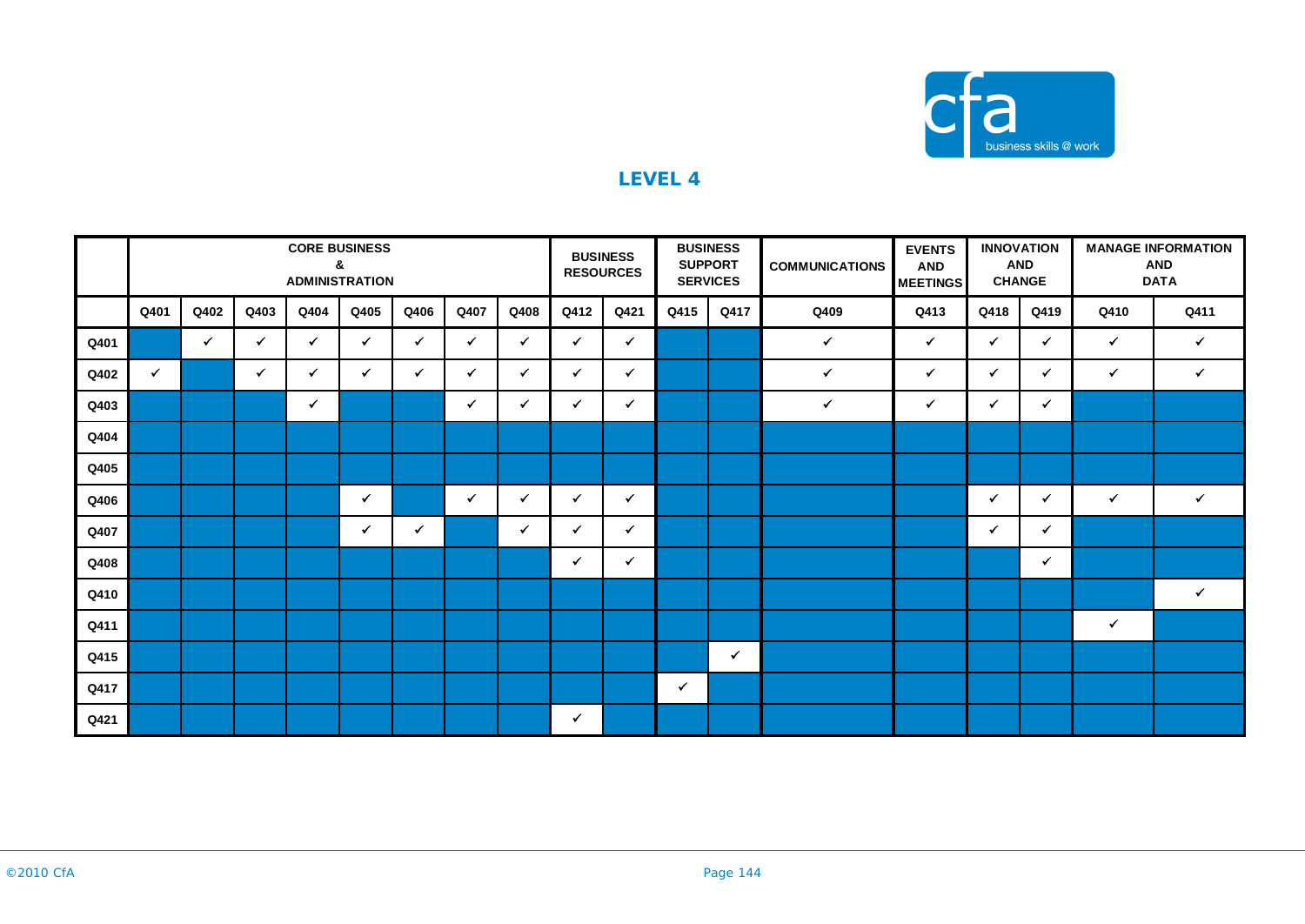

## **LEVEL 5**

|      | <b>INNOVATION</b><br><b>AND</b><br><b>CHANGE</b> |      |  |
|------|--------------------------------------------------|------|--|
|      | Q503                                             | Q504 |  |
| Q503 |                                                  |      |  |
| Q504 |                                                  |      |  |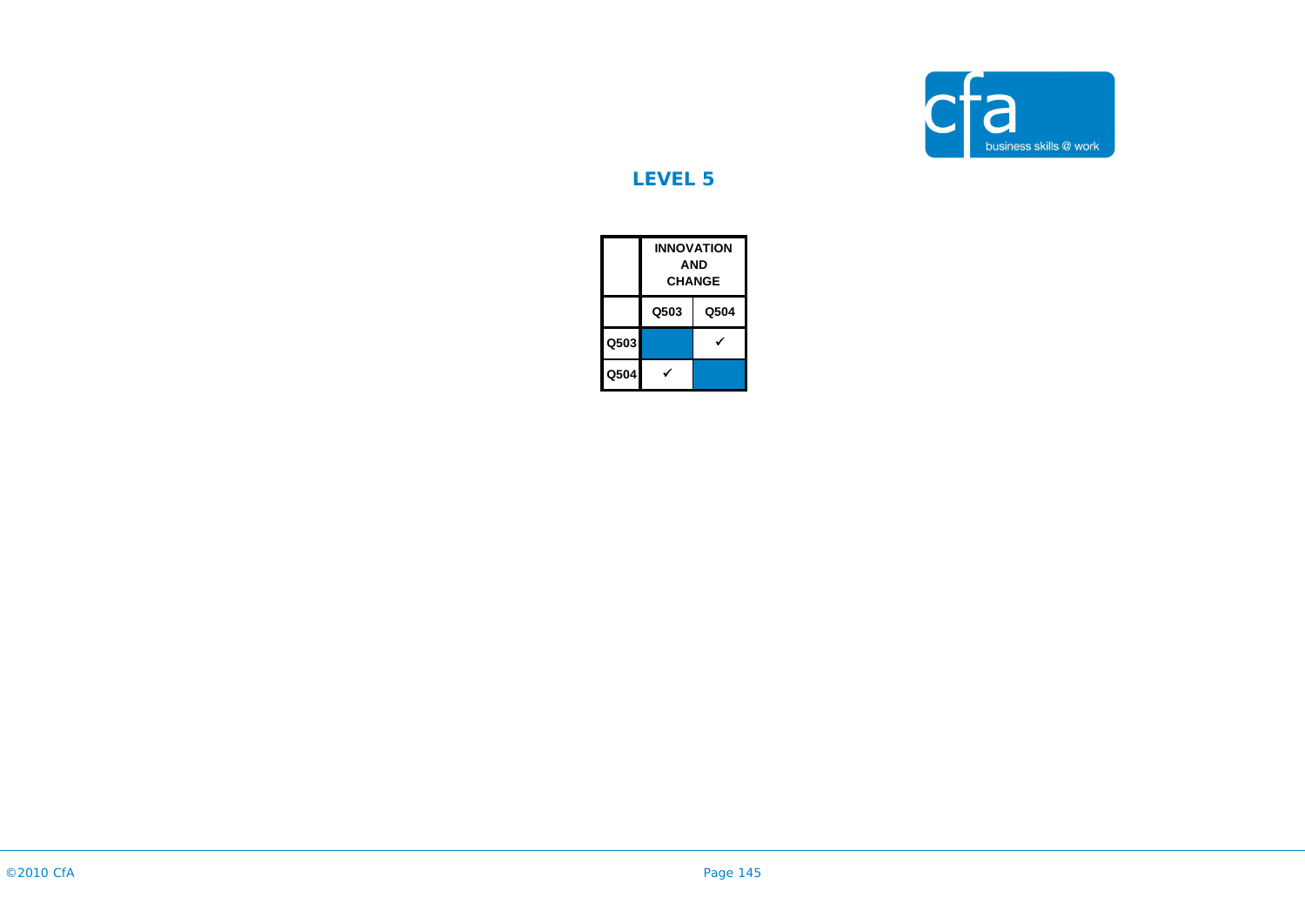

## **LEVEL 6**

|      | <b>ORGANISATIONAL</b><br><b>STRATEGY</b> |      |      |  |  |
|------|------------------------------------------|------|------|--|--|
|      | Q603                                     | Q604 | Q605 |  |  |
| Q603 |                                          |      |      |  |  |
| Q604 |                                          |      |      |  |  |
| Q605 |                                          |      |      |  |  |